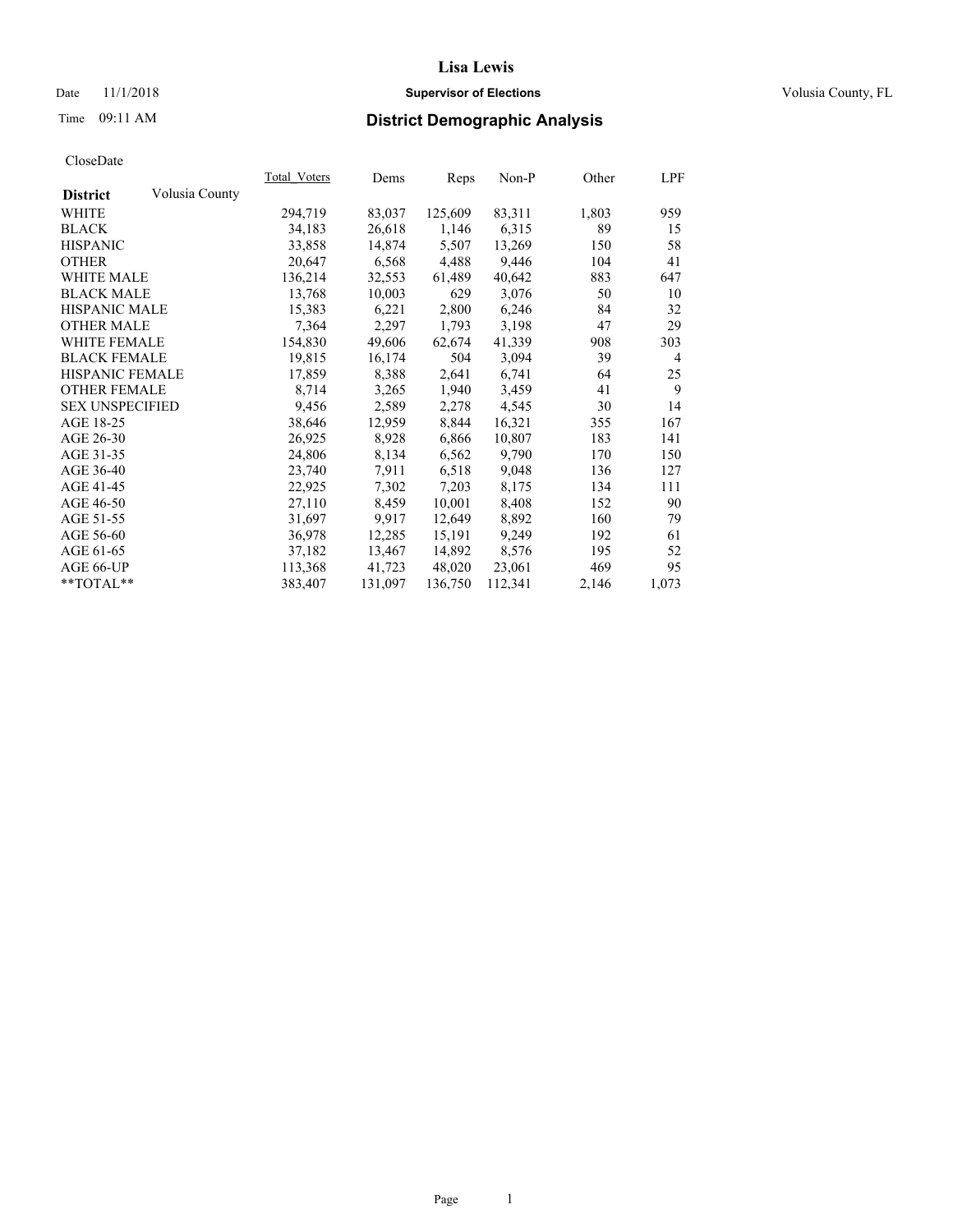## Date 11/1/2018 **Supervisor of Elections Supervisor of Elections** Volusia County, FL

|                                              | Total Voters | Dems   | Reps   | Non-P  | Other | LPF            |
|----------------------------------------------|--------------|--------|--------|--------|-------|----------------|
| County Council District 1<br><b>District</b> |              |        |        |        |       |                |
| WHITE                                        | 59,268       | 16,301 | 26,773 | 15,663 | 314   | 217            |
| <b>BLACK</b>                                 | 5,675        | 4,471  | 180    | 1,005  | 16    | 3              |
| <b>HISPANIC</b>                              | 7,113        | 2,998  | 1,204  | 2,858  | 39    | 14             |
| <b>OTHER</b>                                 | 4,043        | 1,273  | 913    | 1,829  | 20    | 8              |
| <b>WHITE MALE</b>                            | 26,978       | 6,204  | 12,910 | 7,563  | 152   | 149            |
| <b>BLACK MALE</b>                            | 2,258        | 1,667  | 86     | 493    | 10    | 2              |
| <b>HISPANIC MALE</b>                         | 3,044        | 1,183  | 601    | 1,234  | 18    | 8              |
| <b>OTHER MALE</b>                            | 1,455        | 466    | 355    | 619    | 9     | 6              |
| <b>WHITE FEMALE</b>                          | 31,603       | 9,943  | 13,574 | 7,860  | 161   | 65             |
| <b>BLACK FEMALE</b>                          | 3,332        | 2,746  | 89     | 490    | 6     | 1              |
| HISPANIC FEMALE                              | 3,923        | 1,751  | 591    | 1,556  | 19    | 6              |
| <b>OTHER FEMALE</b>                          | 1,665        | 606    | 368    | 681    | 8     | 2              |
| <b>SEX UNSPECIFIED</b>                       | 1,840        | 477    | 495    | 859    | 6     | 3              |
| AGE 18-25                                    | 7,624        | 2,328  | 1,960  | 3,229  | 66    | 41             |
| AGE 26-30                                    | 5,308        | 1,650  | 1,470  | 2,129  | 30    | 29             |
| AGE 31-35                                    | 4,840        | 1,409  | 1,436  | 1,930  | 30    | 35             |
| AGE 36-40                                    | 4,973        | 1,562  | 1,530  | 1,823  | 24    | 34             |
| AGE 41-45                                    | 4,589        | 1,411  | 1,557  | 1,579  | 24    | 18             |
| AGE 46-50                                    | 5,424        | 1,624  | 2,136  | 1,614  | 29    | 21             |
| AGE 51-55                                    | 6,204        | 1,830  | 2,694  | 1,636  | 26    | 18             |
| AGE 56-60                                    | 6,898        | 2,275  | 3,030  | 1,546  | 32    | 15             |
| AGE 61-65                                    | 6,999        | 2,438  | 3,019  | 1,506  | 32    | $\overline{4}$ |
| AGE 66-UP                                    | 23,235       | 8,514  | 10,237 | 4,361  | 96    | 27             |
| **TOTAL**                                    | 76,099       | 25,043 | 29,070 | 21,355 | 389   | 242            |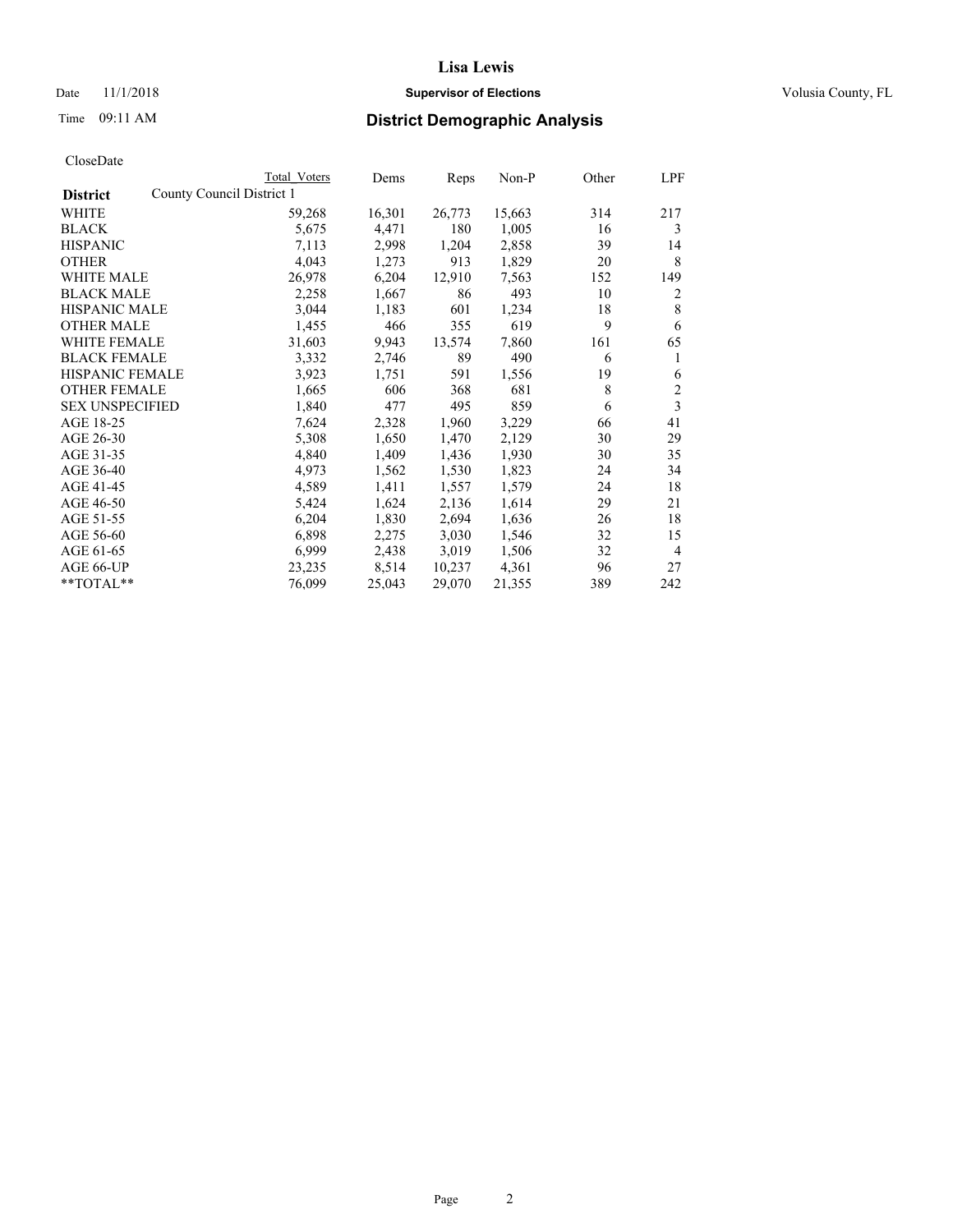## Date 11/1/2018 **Supervisor of Elections Supervisor of Elections** Volusia County, FL

| CloseDate |
|-----------|
|-----------|

|                                              | Total Voters | Dems   | Reps   | Non-P  | Other | LPF            |
|----------------------------------------------|--------------|--------|--------|--------|-------|----------------|
| County Council District 2<br><b>District</b> |              |        |        |        |       |                |
| WHITE                                        | 56,919       | 16,880 | 22,805 | 16,631 | 412   | 191            |
| <b>BLACK</b>                                 | 12,402       | 9,860  | 332    | 2,178  | 29    | 3              |
| <b>HISPANIC</b>                              | 2,937        | 1,221  | 564    | 1,121  | 23    | 8              |
| <b>OTHER</b>                                 | 4,618        | 1,571  | 888    | 2,119  | 29    | 11             |
| WHITE MALE                                   | 26,549       | 6,742  | 11,265 | 8,198  | 217   | 127            |
| <b>BLACK MALE</b>                            | 4,780        | 3,586  | 180    | 1,001  | 13    | $\theta$       |
| <b>HISPANIC MALE</b>                         | 1,358        | 501    | 298    | 540    | 15    | 4              |
| <b>OTHER MALE</b>                            | 1,633        | 530    | 378    | 705    | 13    | 7              |
| WHITE FEMALE                                 | 29,654       | 9,941  | 11,282 | 8,179  | 190   | 62             |
| <b>BLACK FEMALE</b>                          | 7,341        | 6,067  | 150    | 1,106  | 16    | $\overline{2}$ |
| <b>HISPANIC FEMALE</b>                       | 1,510        | 691    | 261    | 546    | 8     | 4              |
| <b>OTHER FEMALE</b>                          | 1,966        | 774    | 381    | 796    | 12    | 3              |
| <b>SEX UNSPECIFIED</b>                       | 2,085        | 700    | 394    | 978    | 9     | $\overline{4}$ |
| AGE 18-25                                    | 9,254        | 4,170  | 1,528  | 3,435  | 86    | 35             |
| AGE 26-30                                    | 5,800        | 2,261  | 1,281  | 2,187  | 43    | 28             |
| AGE 31-35                                    | 4,856        | 1,860  | 1,109  | 1,810  | 42    | 35             |
| AGE 36-40                                    | 4,341        | 1,693  | 1,018  | 1,583  | 31    | 16             |
| AGE 41-45                                    | 3,882        | 1,438  | 1,078  | 1,316  | 29    | 21             |
| AGE 46-50                                    | 4,760        | 1,725  | 1,517  | 1,470  | 29    | 19             |
| AGE 51-55                                    | 5,901        | 2,107  | 2,057  | 1,676  | 47    | 14             |
| AGE 56-60                                    | 7,205        | 2,628  | 2,727  | 1,795  | 42    | 13             |
| AGE 61-65                                    | 7,355        | 2,831  | 2,744  | 1,739  | 32    | 9              |
| AGE 66-UP                                    | 23,516       | 8,815  | 9,530  | 5,036  | 112   | 23             |
| $*$ $TOTAL**$                                | 76,876       | 29,532 | 24,589 | 22,049 | 493   | 213            |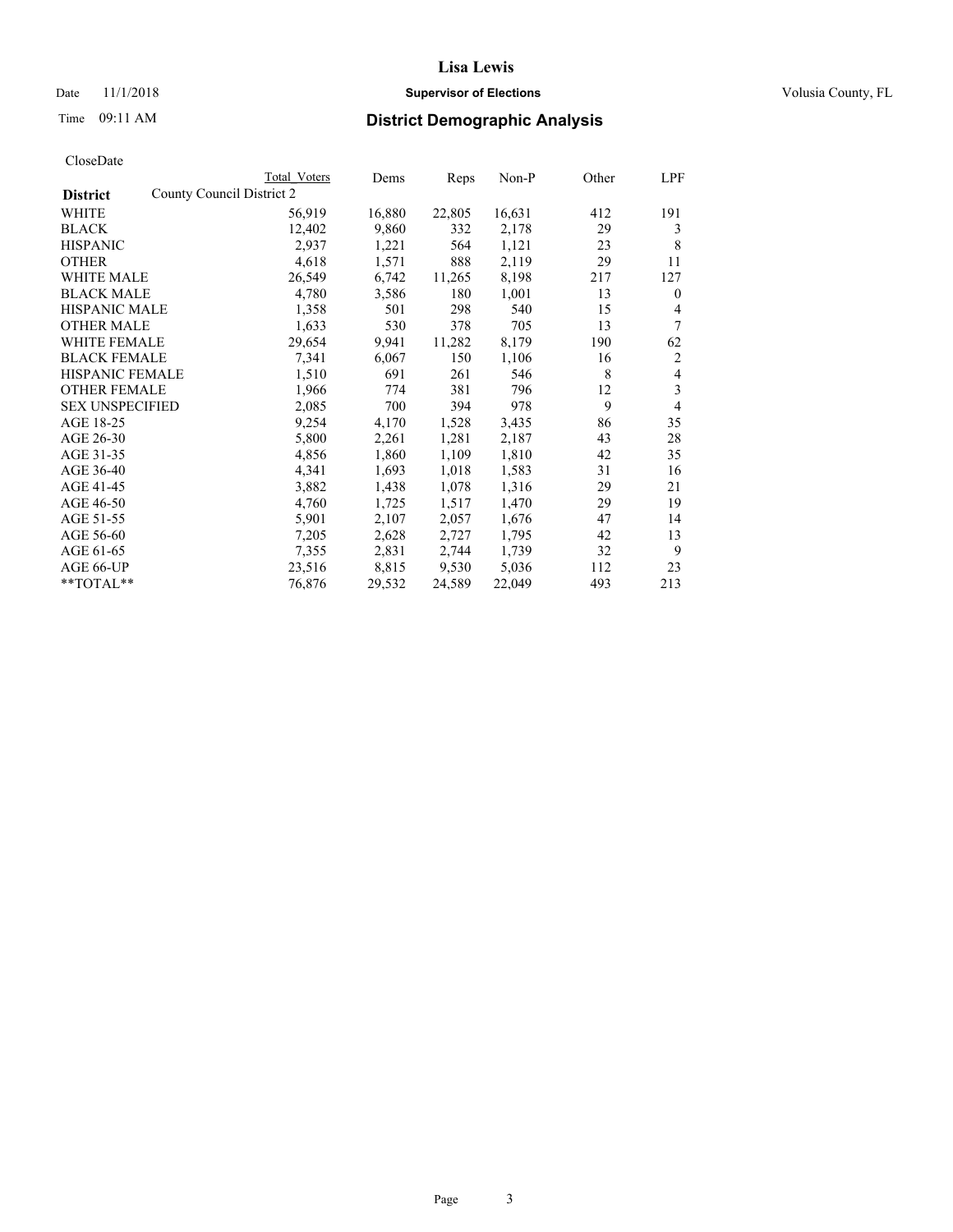## Date 11/1/2018 **Supervisor of Elections Supervisor of Elections** Volusia County, FL

| CloseDate |
|-----------|
|-----------|

|                                              | Total Voters | Dems   | Reps   | Non-P  | Other          | LPF            |
|----------------------------------------------|--------------|--------|--------|--------|----------------|----------------|
| County Council District 3<br><b>District</b> |              |        |        |        |                |                |
| WHITE                                        | 73,292       | 20,342 | 31,795 | 20,465 | 485            | 205            |
| <b>BLACK</b>                                 | 2,134        | 1,660  | 91     | 375    | 5              | 3              |
| <b>HISPANIC</b>                              | 1,887        | 674    | 475    | 726    | 10             | 2              |
| <b>OTHER</b>                                 | 3,208        | 924    | 847    | 1,417  | 13             | 7              |
| WHITE MALE                                   | 33,997       | 8,022  | 15,668 | 9,951  | 222            | 134            |
| <b>BLACK MALE</b>                            | 955          | 690    | 45     | 214    | 3              | 3              |
| <b>HISPANIC MALE</b>                         | 840          | 272    | 221    | 343    | 3              | 1              |
| <b>OTHER MALE</b>                            | 1,151        | 312    | 346    | 480    | 8              | 5              |
| <b>WHITE FEMALE</b>                          | 38,447       | 12,114 | 15,774 | 10,230 | 260            | 69             |
| <b>BLACK FEMALE</b>                          | 1,156        | 950    | 46     | 158    | 2              | $\mathbf{0}$   |
| <b>HISPANIC FEMALE</b>                       | 1,009        | 389    | 244    | 368    | 7              | 1              |
| <b>OTHER FEMALE</b>                          | 1,363        | 482    | 378    | 497    | $\overline{4}$ | 2              |
| <b>SEX UNSPECIFIED</b>                       | 1,602        | 369    | 486    | 741    | 4              | $\overline{2}$ |
| AGE 18-25                                    | 6,244        | 1,564  | 1,904  | 2,667  | 80             | 29             |
| AGE 26-30                                    | 4,468        | 1,200  | 1,367  | 1,831  | 40             | 30             |
| AGE 31-35                                    | 4,437        | 1,246  | 1,326  | 1,806  | 38             | 21             |
| AGE 36-40                                    | 4,418        | 1,181  | 1,457  | 1,729  | 25             | 26             |
| AGE 41-45                                    | 4,599        | 1,143  | 1,716  | 1,678  | 34             | 28             |
| AGE 46-50                                    | 5,648        | 1,430  | 2,434  | 1,734  | 33             | 17             |
| AGE 51-55                                    | 6,604        | 1,710  | 2,970  | 1,871  | 35             | 18             |
| AGE 56-60                                    | 8,338        | 2,333  | 3,839  | 2,103  | 49             | 14             |
| AGE 61-65                                    | 8,734        | 2,866  | 3,791  | 2,007  | 56             | 14             |
| AGE 66-UP                                    | 27,022       | 8,924  | 12,401 | 5,554  | 123            | 20             |
| $*$ $TOTAL**$                                | 80,521       | 23,600 | 33,208 | 22,983 | 513            | 217            |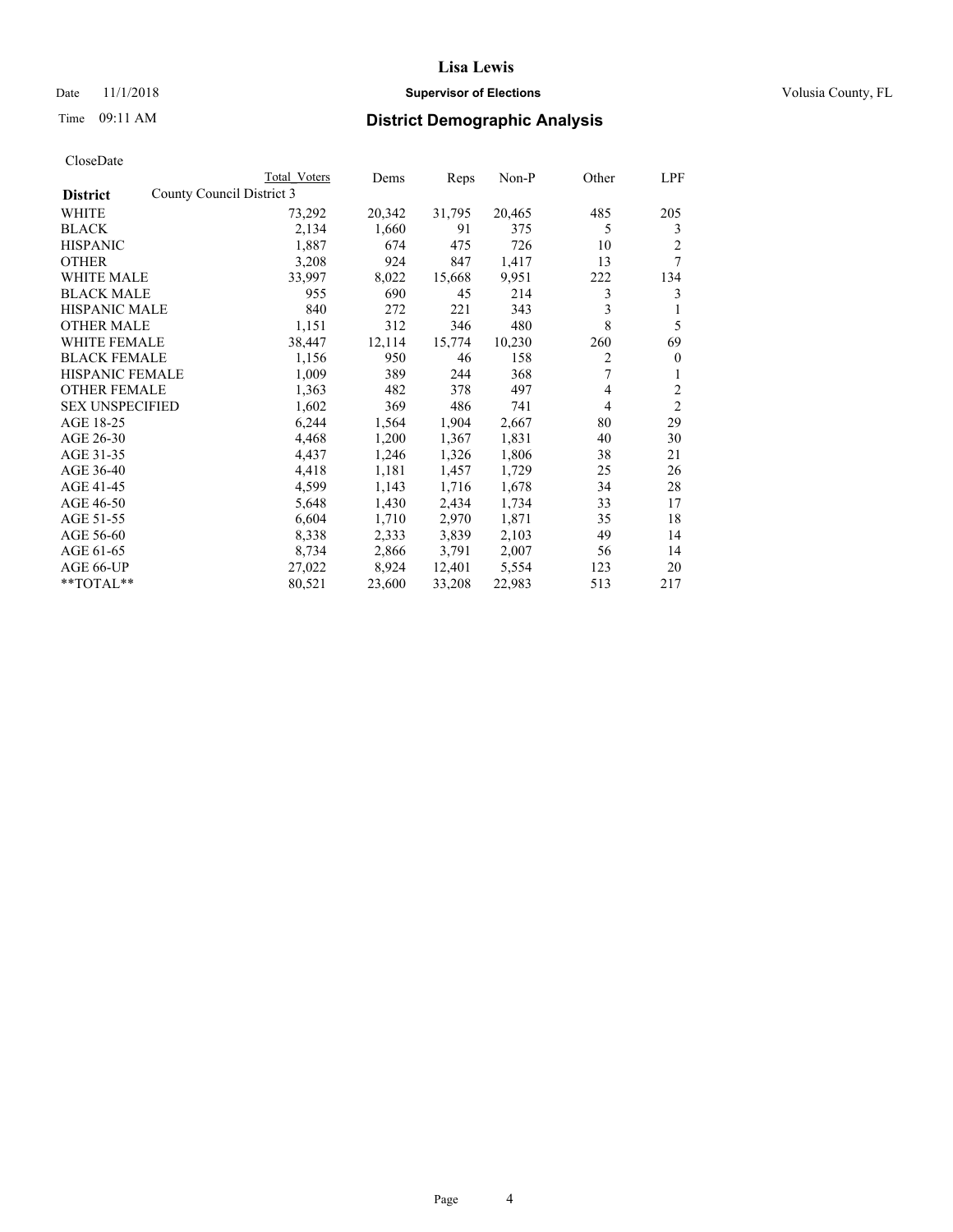## Date 11/1/2018 **Supervisor of Elections Supervisor of Elections** Volusia County, FL

| CloseDate |
|-----------|
|-----------|

|                                              | Total Voters | Dems   | Reps   | <u>Non-P</u> | Other | LPF            |
|----------------------------------------------|--------------|--------|--------|--------------|-------|----------------|
| County Council District 4<br><b>District</b> |              |        |        |              |       |                |
| WHITE                                        | 61,662       | 17,802 | 26,150 | 17,144       | 375   | 191            |
| <b>BLACK</b>                                 | 7,405        | 5,782  | 239    | 1,362        | 18    | 4              |
| <b>HISPANIC</b>                              | 2,566        | 1,012  | 552    | 970          | 23    | 9              |
| <b>OTHER</b>                                 | 4,189        | 1,291  | 951    | 1,922        | 18    | 7              |
| <b>WHITE MALE</b>                            | 28,439       | 6,908  | 12,806 | 8,403        | 187   | 135            |
| <b>BLACK MALE</b>                            | 2,891        | 2,084  | 135    | 658          | 11    | 3              |
| <b>HISPANIC MALE</b>                         | 1,161        | 397    | 280    | 463          | 15    | 6              |
| <b>OTHER MALE</b>                            | 1,536        | 467    | 365    | 694          | 6     | 4              |
| <b>WHITE FEMALE</b>                          | 32,436       | 10,730 | 13,043 | 8,420        | 187   | 56             |
| <b>BLACK FEMALE</b>                          | 4,399        | 3,613  | 102    | 676          | 7     | 1              |
| <b>HISPANIC FEMALE</b>                       | 1,344        | 592    | 261    | 480          | 8     | 3              |
| <b>OTHER FEMALE</b>                          | 1,727        | 628    | 421    | 667          | 10    | 1              |
| <b>SEX UNSPECIFIED</b>                       | 1,888        | 468    | 478    | 937          | 3     | $\overline{2}$ |
| AGE 18-25                                    | 7,250        | 2,316  | 1,880  | 2,958        | 61    | 35             |
| AGE 26-30                                    | 5,079        | 1,742  | 1,297  | 1,972        | 45    | 23             |
| AGE 31-35                                    | 4,633        | 1,621  | 1,258  | 1,695        | 28    | 31             |
| AGE 36-40                                    | 4,171        | 1,419  | 1,157  | 1,551        | 22    | 22             |
| AGE 41-45                                    | 4,113        | 1,316  | 1,334  | 1,413        | 23    | 27             |
| AGE 46-50                                    | 5,071        | 1,539  | 1,941  | 1,542        | 32    | 17             |
| AGE 51-55                                    | 6,249        | 1,931  | 2,590  | 1,685        | 31    | 12             |
| AGE 56-60                                    | 7,368        | 2,443  | 2,957  | 1,908        | 47    | 13             |
| AGE 61-65                                    | 7,759        | 2,811  | 3,147  | 1,740        | 48    | 13             |
| AGE 66-UP                                    | 24,129       | 8,749  | 10,331 | 4,934        | 97    | 18             |
| $*$ $TOTAL**$                                | 75,822       | 25,887 | 27,892 | 21,398       | 434   | 211            |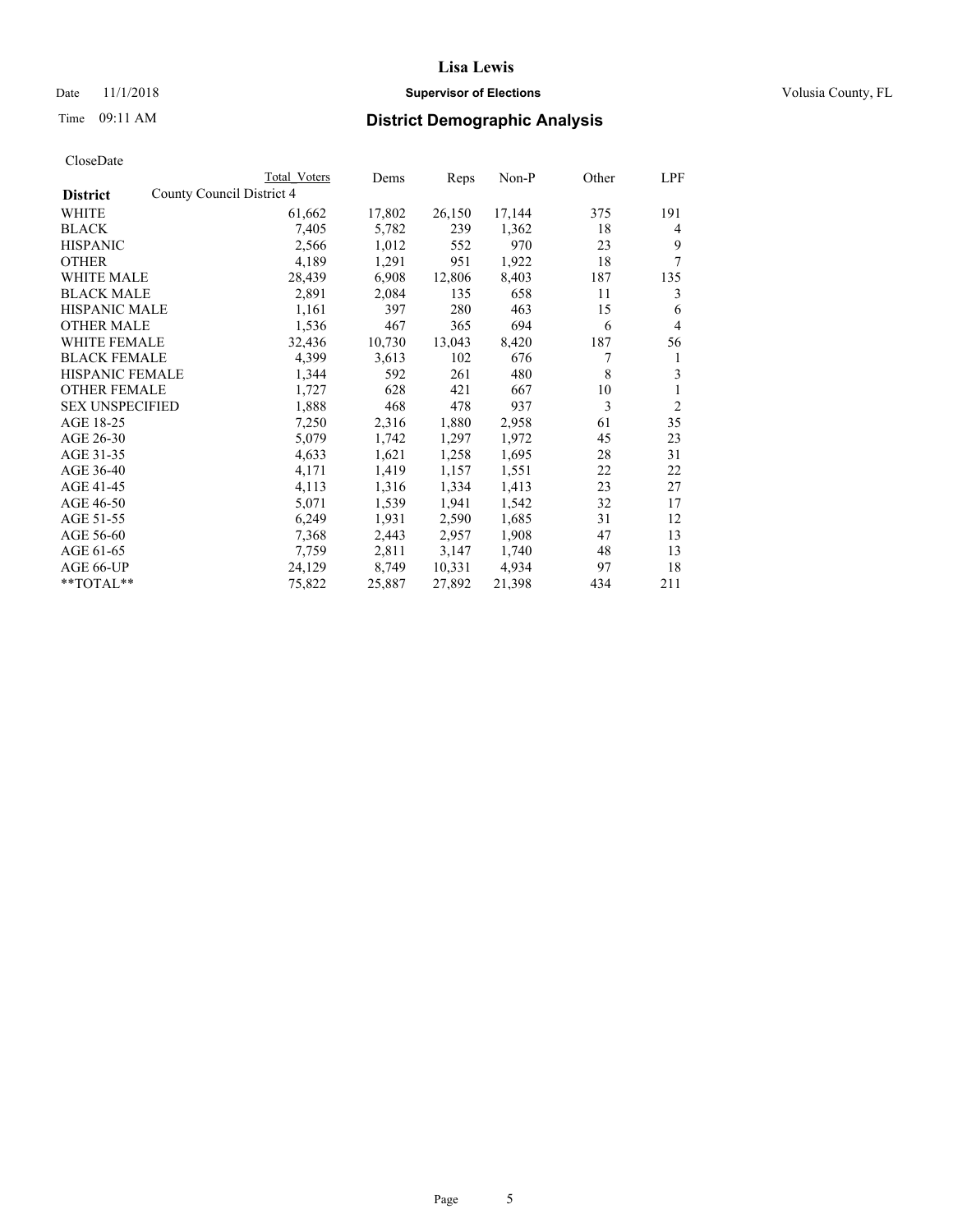## Date 11/1/2018 **Supervisor of Elections Supervisor of Elections** Volusia County, FL

|                        | Total Voters              | Dems   | Reps   | Non-P  | Other | LPF            |
|------------------------|---------------------------|--------|--------|--------|-------|----------------|
| <b>District</b>        | County Council District 5 |        |        |        |       |                |
| WHITE                  | 43,578                    | 11,712 | 18,086 | 13,408 | 217   | 155            |
| <b>BLACK</b>           | 6,567                     | 4,845  | 304    | 1,395  | 21    | 2              |
| <b>HISPANIC</b>        | 19,355                    | 8,969  | 2,712  | 7,594  | 55    | 25             |
| <b>OTHER</b>           | 4,589                     | 1,509  | 889    | 2,159  | 24    | 8              |
| <b>WHITE MALE</b>      | 20,251                    | 4,677  | 8,840  | 6,527  | 105   | 102            |
| <b>BLACK MALE</b>      | 2,884                     | 1,976  | 183    | 710    | 13    | $\overline{2}$ |
| <b>HISPANIC MALE</b>   | 8,980                     | 3,868  | 1,400  | 3,666  | 33    | 13             |
| <b>OTHER MALE</b>      | 1,589                     | 522    | 349    | 700    | 11    | 7              |
| <b>WHITE FEMALE</b>    | 22,690                    | 6,878  | 9,001  | 6,650  | 110   | 51             |
| <b>BLACK FEMALE</b>    | 3,587                     | 2,798  | 117    | 664    | 8     | $\mathbf{0}$   |
| <b>HISPANIC FEMALE</b> | 10,073                    | 4,965  | 1,284  | 3,791  | 22    | 11             |
| <b>OTHER FEMALE</b>    | 1,993                     | 775    | 392    | 818    | 7     | 1              |
| <b>SEX UNSPECIFIED</b> | 2,041                     | 575    | 425    | 1,030  | 8     | 3              |
| AGE 18-25              | 8,274                     | 2,581  | 1,572  | 4,032  | 62    | 27             |
| AGE 26-30              | 6,270                     | 2,075  | 1,451  | 2,688  | 25    | 31             |
| AGE 31-35              | 6,040                     | 1,998  | 1,433  | 2,549  | 32    | 28             |
| AGE 36-40              | 5,837                     | 2,056  | 1,356  | 2,362  | 34    | 29             |
| AGE 41-45              | 5,742                     | 1,994  | 1,518  | 2,189  | 24    | 17             |
| AGE 46-50              | 6,207                     | 2,141  | 1,973  | 2,048  | 29    | 16             |
| AGE 51-55              | 6,739                     | 2,339  | 2,338  | 2,024  | 21    | 17             |
| AGE 56-60              | 7,169                     | 2,606  | 2,638  | 1,897  | 22    | 6              |
| AGE 61-65              | 6,335                     | 2,521  | 2,191  | 1,584  | 27    | 12             |
| AGE 66-UP              | 15,466                    | 6,721  | 5,521  | 3,176  | 41    | 7              |
| **TOTAL**              | 74,089                    | 27,035 | 21,991 | 24,556 | 317   | 190            |
|                        |                           |        |        |        |       |                |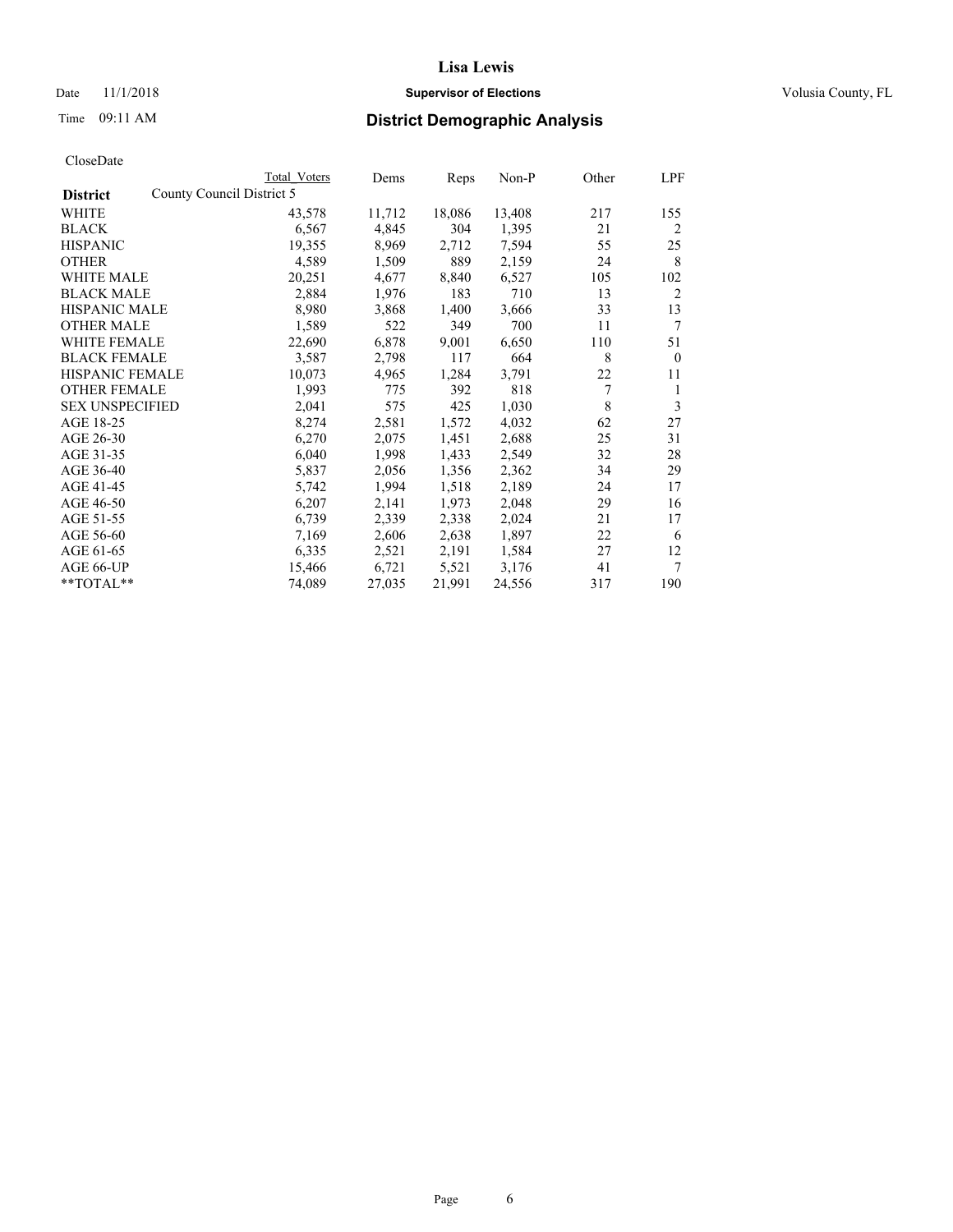## Date 11/1/2018 **Supervisor of Elections Supervisor of Elections** Volusia County, FL

# Time 09:11 AM **District Demographic Analysis**

|                        | Total Voters                 | Dems | Reps | Non-P | Other          | LPF    |
|------------------------|------------------------------|------|------|-------|----------------|--------|
| <b>District</b>        | Indigo Community Development |      |      |       |                |        |
| WHITE                  | 1,402                        | 321  | 705  | 351   | 17             | 8      |
| <b>BLACK</b>           | 184                          | 134  | 13   | 36    | 1              | 0      |
| <b>HISPANIC</b>        | 93                           | 33   | 21   | 38    | 1              | 0      |
| <b>OTHER</b>           | 125                          | 30   | 34   | 59    |                |        |
| <b>WHITE MALE</b>      | 684                          | 123  | 353  | 187   | 13             | 8      |
| <b>BLACK MALE</b>      | 84                           | 50   | 10   | 23    | 1              | $_{0}$ |
| <b>HISPANIC MALE</b>   | 36                           | 13   | 10   | 13    | 0              | 0      |
| <b>OTHER MALE</b>      | 42                           | 8    | 11   | 23    | $\theta$       | 0      |
| <b>WHITE FEMALE</b>    | 705                          | 197  | 344  | 160   | 4              | 0      |
| <b>BLACK FEMALE</b>    | 93                           | 79   | 3    | 11    | $\theta$       | 0      |
| <b>HISPANIC FEMALE</b> | 57                           | 20   | 11   | 25    |                | 0      |
| <b>OTHER FEMALE</b>    | 68                           | 19   | 17   | 30    | 1              |        |
| <b>SEX UNSPECIFIED</b> | 34                           | 9    | 13   | 12    | $\theta$       | 0      |
| AGE 18-25              | 149                          | 45   | 48   | 52    |                | 3      |
| AGE 26-30              | 142                          | 31   | 52   | 58    | 1              | 0      |
| AGE 31-35              | 138                          | 46   | 47   | 44    | $\Omega$       |        |
| AGE 36-40              | 120                          | 37   | 43   | 37    | 2              |        |
| AGE 41-45              | 127                          | 39   | 41   | 45    | $\theta$       | 2      |
| AGE 46-50              | 121                          | 37   | 53   | 30    |                | 0      |
| AGE 51-55              | 147                          | 38   | 61   | 45    | 3              | 0      |
| AGE 56-60              | 166                          | 41   | 84   | 37    | 3              |        |
| AGE 61-65              | 197                          | 68   | 91   | 35    | $\overline{c}$ |        |
| AGE 66-UP              | 497                          | 136  | 253  | 101   | 7              | 0      |
| **TOTAL**              | 1,804                        | 518  | 773  | 484   | 20             | 9      |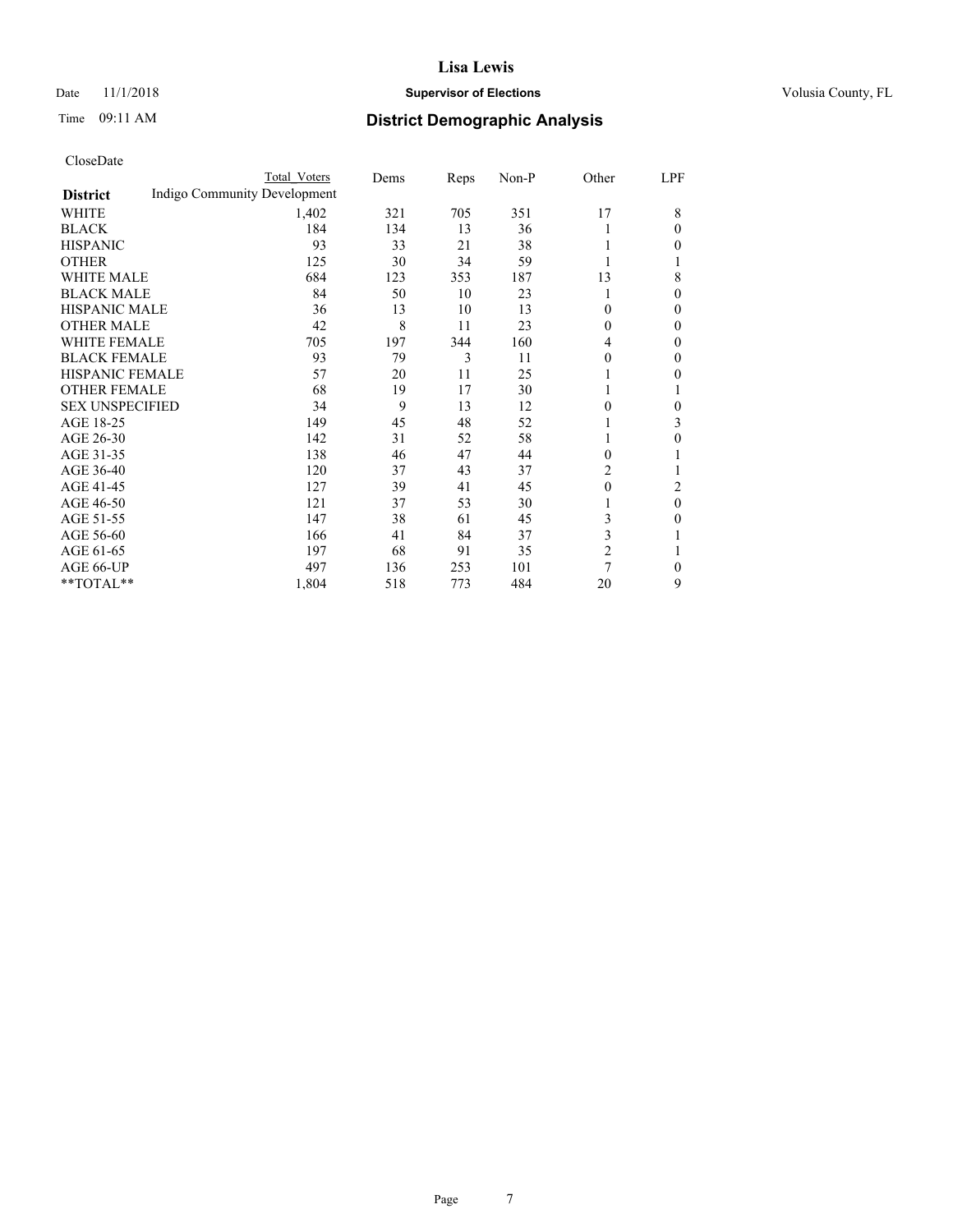## Date 11/1/2018 **Supervisor of Elections Supervisor of Elections** Volusia County, FL

# Time 09:11 AM **District Demographic Analysis**

|                        |                  | Total Voters | Dems           | Reps | Non-P | Other | LPF    |
|------------------------|------------------|--------------|----------------|------|-------|-------|--------|
| <b>District</b>        | Orlandia Heights |              |                |      |       |       |        |
| WHITE                  |                  | 677          | 170            | 311  | 195   |       | $_{0}$ |
| <b>BLACK</b>           |                  | 15           | 9              | 3    | 3     | 0     | 0      |
| <b>HISPANIC</b>        |                  | 32           | 4              | 12   | 16    | 0     | 0      |
| <b>OTHER</b>           |                  | 41           | 8              | 10   | 23    | 0     | 0      |
| <b>WHITE MALE</b>      |                  | 336          | 78             | 158  | 99    |       | 0      |
| <b>BLACK MALE</b>      |                  | 6            | 4              |      |       | 0     | 0      |
| <b>HISPANIC MALE</b>   |                  | 13           |                | 5    |       | 0     | 0      |
| <b>OTHER MALE</b>      |                  | 13           | $\overline{c}$ | 4    | 7     | 0     | 0      |
| <b>WHITE FEMALE</b>    |                  | 327          | 88             | 150  | 89    |       | 0      |
| <b>BLACK FEMALE</b>    |                  | 8            | 5              | 2    |       | 0     | 0      |
| <b>HISPANIC FEMALE</b> |                  | 17           | 3              | 6    | 8     | 0     | 0      |
| <b>OTHER FEMALE</b>    |                  | 19           | 6              | 5    | 8     | 0     | 0      |
| <b>SEX UNSPECIFIED</b> |                  | 26           | 4              | 5    | 17    | 0     | 0      |
| AGE 18-25              |                  | 92           | 15             | 29   | 47    |       | 0      |
| AGE 26-30              |                  | 46           | 9              | 19   | 18    | 0     | 0      |
| AGE 31-35              |                  | 49           | 9              | 21   | 19    | 0     | 0      |
| AGE 36-40              |                  | 39           | 7              | 14   | 18    | 0     | 0      |
| AGE 41-45              |                  | 47           | 9              | 21   | 17    | 0     | 0      |
| AGE 46-50              |                  | 67           | 12             | 26   | 29    | 0     | 0      |
| AGE 51-55              |                  | 81           | 14             | 49   | 18    | 0     | 0      |
| AGE 56-60              |                  | 105          | 25             | 51   | 29    | 0     | 0      |
| AGE 61-65              |                  | 91           | 29             | 44   | 18    | 0     | 0      |
| AGE 66-UP              |                  | 148          | 62             | 62   | 24    | 0     | 0      |
| **TOTAL**              |                  | 765          | 191            | 336  | 237   |       | 0      |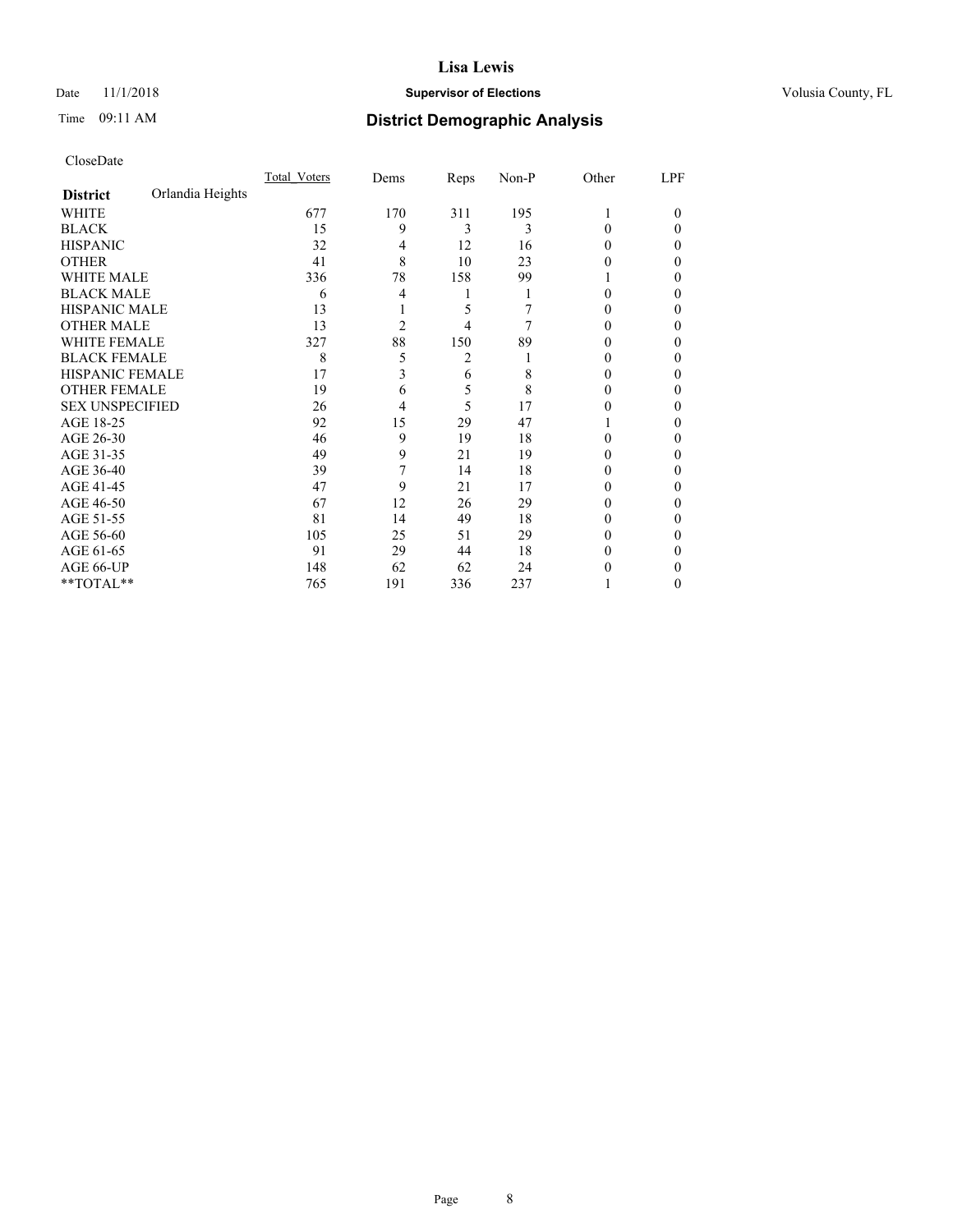Date 11/1/2018 **Supervisor of Elections Supervisor of Elections** Volusia County, FL

# Time 09:11 AM **District Demographic Analysis**

|                        |                          | Total Voters | Dems    | Reps    | Non-P   | Other | LPF            |
|------------------------|--------------------------|--------------|---------|---------|---------|-------|----------------|
| <b>District</b>        | Congressional District 6 |              |         |         |         |       |                |
| WHITE                  |                          | 294,719      | 83,037  | 125,609 | 83,311  | 1,803 | 959            |
| <b>BLACK</b>           |                          | 34,183       | 26,618  | 1,146   | 6,315   | 89    | 15             |
| <b>HISPANIC</b>        |                          | 33,858       | 14,874  | 5,507   | 13,269  | 150   | 58             |
| <b>OTHER</b>           |                          | 20,647       | 6,568   | 4,488   | 9,446   | 104   | 41             |
| WHITE MALE             |                          | 136,214      | 32,553  | 61,489  | 40,642  | 883   | 647            |
| <b>BLACK MALE</b>      |                          | 13,768       | 10,003  | 629     | 3,076   | 50    | 10             |
| <b>HISPANIC MALE</b>   |                          | 15,383       | 6,221   | 2,800   | 6,246   | 84    | 32             |
| <b>OTHER MALE</b>      |                          | 7,364        | 2,297   | 1,793   | 3,198   | 47    | 29             |
| <b>WHITE FEMALE</b>    |                          | 154,830      | 49,606  | 62,674  | 41,339  | 908   | 303            |
| <b>BLACK FEMALE</b>    |                          | 19,815       | 16,174  | 504     | 3,094   | 39    | $\overline{4}$ |
| <b>HISPANIC FEMALE</b> |                          | 17,859       | 8,388   | 2,641   | 6,741   | 64    | 25             |
| <b>OTHER FEMALE</b>    |                          | 8,714        | 3,265   | 1,940   | 3,459   | 41    | 9              |
| <b>SEX UNSPECIFIED</b> |                          | 9,456        | 2,589   | 2,278   | 4,545   | 30    | 14             |
| AGE 18-25              |                          | 38,646       | 12,959  | 8,844   | 16,321  | 355   | 167            |
| AGE 26-30              |                          | 26,925       | 8,928   | 6,866   | 10,807  | 183   | 141            |
| AGE 31-35              |                          | 24,806       | 8,134   | 6,562   | 9,790   | 170   | 150            |
| AGE 36-40              |                          | 23,740       | 7,911   | 6,518   | 9,048   | 136   | 127            |
| AGE 41-45              |                          | 22,925       | 7,302   | 7,203   | 8,175   | 134   | 111            |
| AGE 46-50              |                          | 27,110       | 8,459   | 10,001  | 8,408   | 152   | 90             |
| AGE 51-55              |                          | 31,697       | 9,917   | 12,649  | 8,892   | 160   | 79             |
| AGE 56-60              |                          | 36,978       | 12,285  | 15,191  | 9,249   | 192   | 61             |
| AGE 61-65              |                          | 37,182       | 13,467  | 14,892  | 8,576   | 195   | 52             |
| AGE 66-UP              |                          | 113,368      | 41,723  | 48,020  | 23,061  | 469   | 95             |
| $*$ $TOTAL**$          |                          | 383,407      | 131,097 | 136,750 | 112,341 | 2,146 | 1,073          |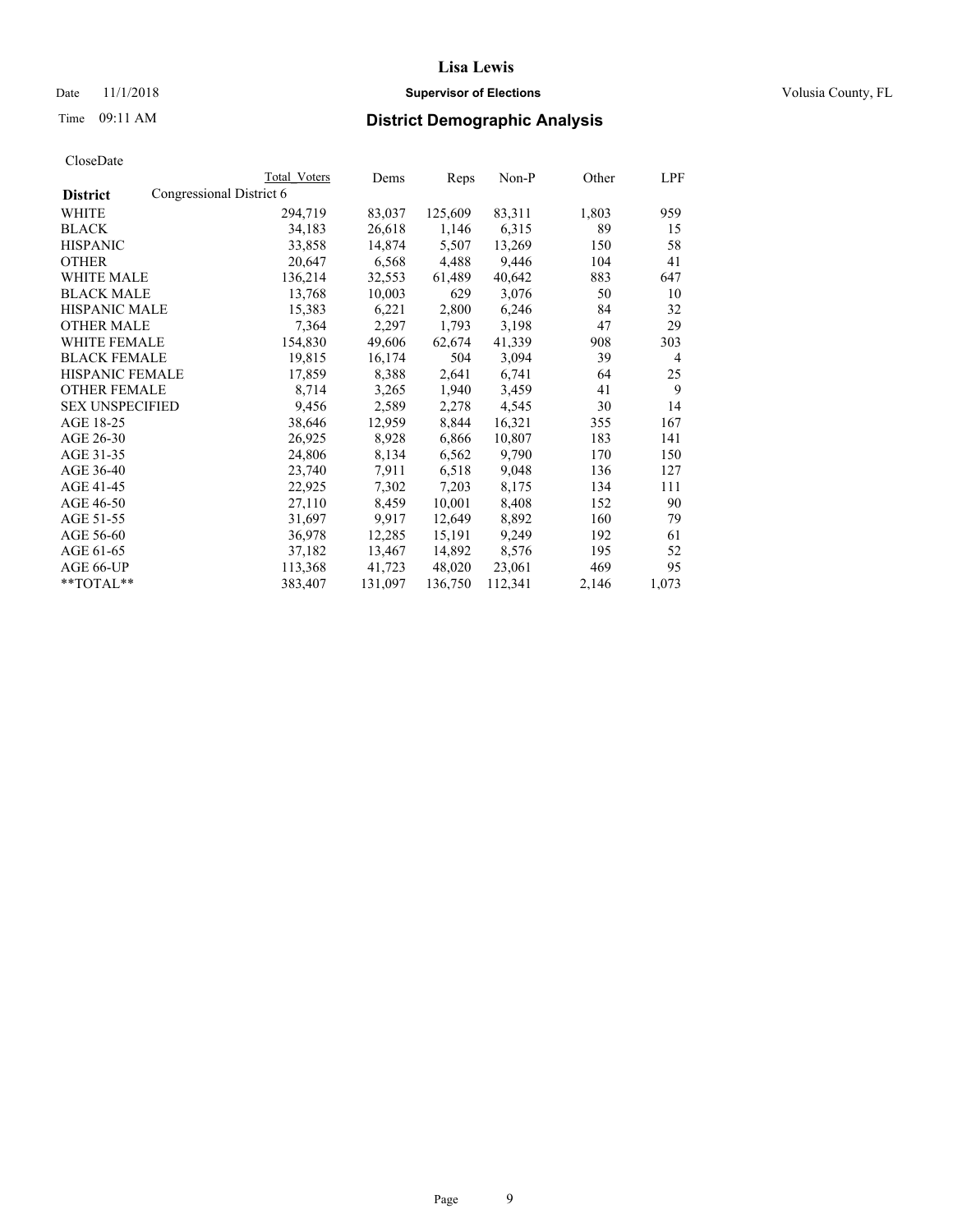## Date 11/1/2018 **Supervisor of Elections Supervisor of Elections** Volusia County, FL

# Time 09:11 AM **District Demographic Analysis**

|                                        | Total Voters | Dems   | Reps   | Non-P  | Other | LPF            |
|----------------------------------------|--------------|--------|--------|--------|-------|----------------|
| Unincorporated Area<br><b>District</b> |              |        |        |        |       |                |
| WHITE                                  | 71,385       | 19,178 | 32,161 | 19,450 | 370   | 226            |
| <b>BLACK</b>                           | 2,984        | 2,304  | 109    | 556    | 14    | 1              |
| <b>HISPANIC</b>                        | 4,115        | 1,617  | 790    | 1,679  | 19    | 10             |
| <b>OTHER</b>                           | 3,694        | 974    | 1,032  | 1,666  | 16    | 6              |
| WHITE MALE                             | 33,701       | 7,697  | 16,050 | 9,630  | 178   | 146            |
| <b>BLACK MALE</b>                      | 1,295        | 934    | 57     | 296    | 7     | 1              |
| <b>HISPANIC MALE</b>                   | 1,865        | 661    | 395    | 793    | 8     | 8              |
| <b>OTHER MALE</b>                      | 1,313        | 333    | 401    | 570    | 4     | 5              |
| <b>WHITE FEMALE</b>                    | 36,827       | 11,306 | 15,737 | 9,514  | 192   | 78             |
| <b>BLACK FEMALE</b>                    | 1,647        | 1,337  | 50     | 253    | 7     | $\theta$       |
| <b>HISPANIC FEMALE</b>                 | 2,149        | 911    | 383    | 842    | 11    | $\overline{2}$ |
| <b>OTHER FEMALE</b>                    | 1,492        | 491    | 430    | 561    | 9     | 1              |
| <b>SEX UNSPECIFIED</b>                 | 1,888        | 403    | 589    | 891    | 3     | $\overline{2}$ |
| AGE 18-25                              | 7,067        | 1,737  | 2,193  | 3,041  | 64    | 32             |
| AGE 26-30                              | 5,086        | 1,352  | 1,575  | 2,102  | 30    | 27             |
| AGE 31-35                              | 4,715        | 1,238  | 1,472  | 1,945  | 27    | 33             |
| AGE 36-40                              | 4,512        | 1,238  | 1,457  | 1,769  | 22    | 26             |
| AGE 41-45                              | 4,630        | 1,192  | 1,753  | 1,644  | 22    | 19             |
| AGE 46-50                              | 5,913        | 1,447  | 2,587  | 1,829  | 32    | 18             |
| AGE 51-55                              | 7,305        | 1,910  | 3,353  | 1,989  | 35    | 18             |
| AGE 56-60                              | 8,750        | 2,454  | 4,053  | 2,172  | 48    | 23             |
| AGE 61-65                              | 8,722        | 2,827  | 3,932  | 1,909  | 41    | 13             |
| AGE 66-UP                              | 25,475       | 8,676  | 11,716 | 4,951  | 98    | 34             |
| $*$ TOTAL $*$                          | 82,178       | 24,073 | 34,092 | 23,351 | 419   | 243            |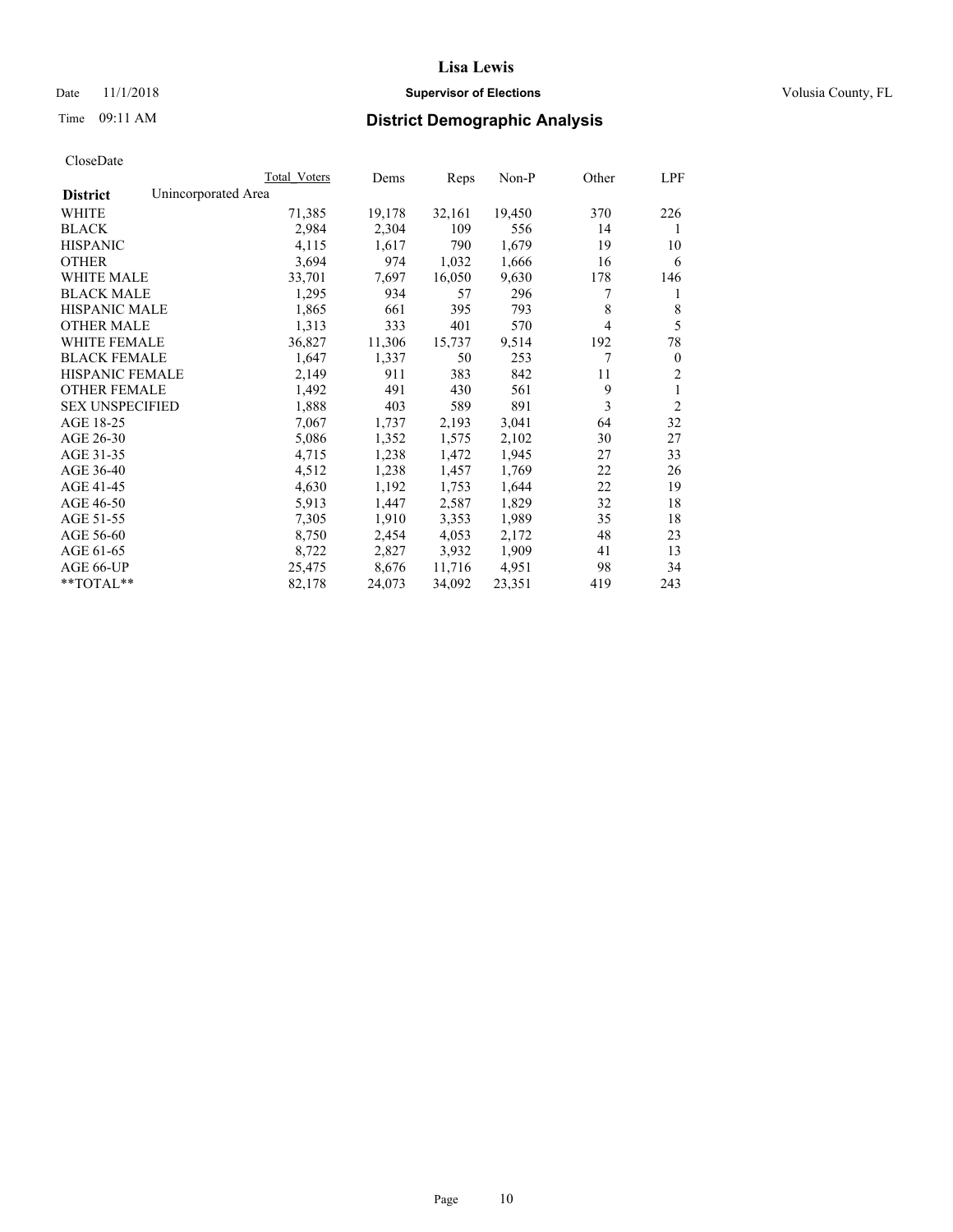## Date 11/1/2018 **Supervisor of Elections Supervisor of Elections** Volusia County, FL

# Time 09:11 AM **District Demographic Analysis**

|                                  | Total Voters | Dems   | Reps   | Non-P  | Other | LPF            |
|----------------------------------|--------------|--------|--------|--------|-------|----------------|
| Daytona Beach<br><b>District</b> |              |        |        |        |       |                |
| WHITE                            | 25,642       | 7,793  | 9,707  | 7,841  | 201   | 100            |
| <b>BLACK</b>                     | 14,920       | 12,032 | 362    | 2,495  | 29    | 2              |
| <b>HISPANIC</b>                  | 2,094        | 932    | 329    | 814    | 16    | 3              |
| <b>OTHER</b>                     | 3,366        | 1,245  | 497    | 1,595  | 22    | 7              |
| <b>WHITE MALE</b>                | 12,343       | 3,207  | 4,993  | 3,977  | 101   | 65             |
| <b>BLACK MALE</b>                | 5,687        | 4,316  | 205    | 1,149  | 16    | 1              |
| <b>HISPANIC MALE</b>             | 965          | 382    | 179    | 394    | 9     | 1              |
| <b>OTHER MALE</b>                | 1,152        | 434    | 209    | 496    | 10    | 3              |
| <b>WHITE FEMALE</b>              | 12,918       | 4,488  | 4,585  | 3,713  | 97    | 35             |
| <b>BLACK FEMALE</b>              | 8,912        | 7,477  | 156    | 1,265  | 13    | 1              |
| HISPANIC FEMALE                  | 1,073        | 523    | 145    | 396    | 7     | 2              |
| <b>OTHER FEMALE</b>              | 1,339        | 578    | 197    | 552    | 10    | $\overline{c}$ |
| <b>SEX UNSPECIFIED</b>           | 1,632        | 597    | 225    | 803    | 5     | $\overline{2}$ |
| AGE 18-25                        | 7,911        | 4,136  | 965    | 2,732  | 56    | 22             |
| AGE 26-30                        | 4,237        | 2,019  | 693    | 1,485  | 27    | 13             |
| AGE 31-35                        | 3,334        | 1,586  | 551    | 1,157  | 25    | 15             |
| AGE 36-40                        | 2,815        | 1,384  | 473    | 929    | 18    | 11             |
| AGE 41-45                        | 2,496        | 1,170  | 522    | 783    | 11    | 10             |
| AGE 46-50                        | 2,887        | 1,319  | 716    | 820    | 21    | 11             |
| AGE 51-55                        | 3,431        | 1,567  | 916    | 914    | 29    | 5              |
| AGE 56-60                        | 3,939        | 1,790  | 1,183  | 940    | 18    | 8              |
| AGE 61-65                        | 3,941        | 1,898  | 1,162  | 860    | 14    | 7              |
| AGE 66-UP                        | 11,027       | 5,130  | 3,714  | 2,124  | 49    | 10             |
| **TOTAL**                        | 46,022       | 22,002 | 10,895 | 12,745 | 268   | 112            |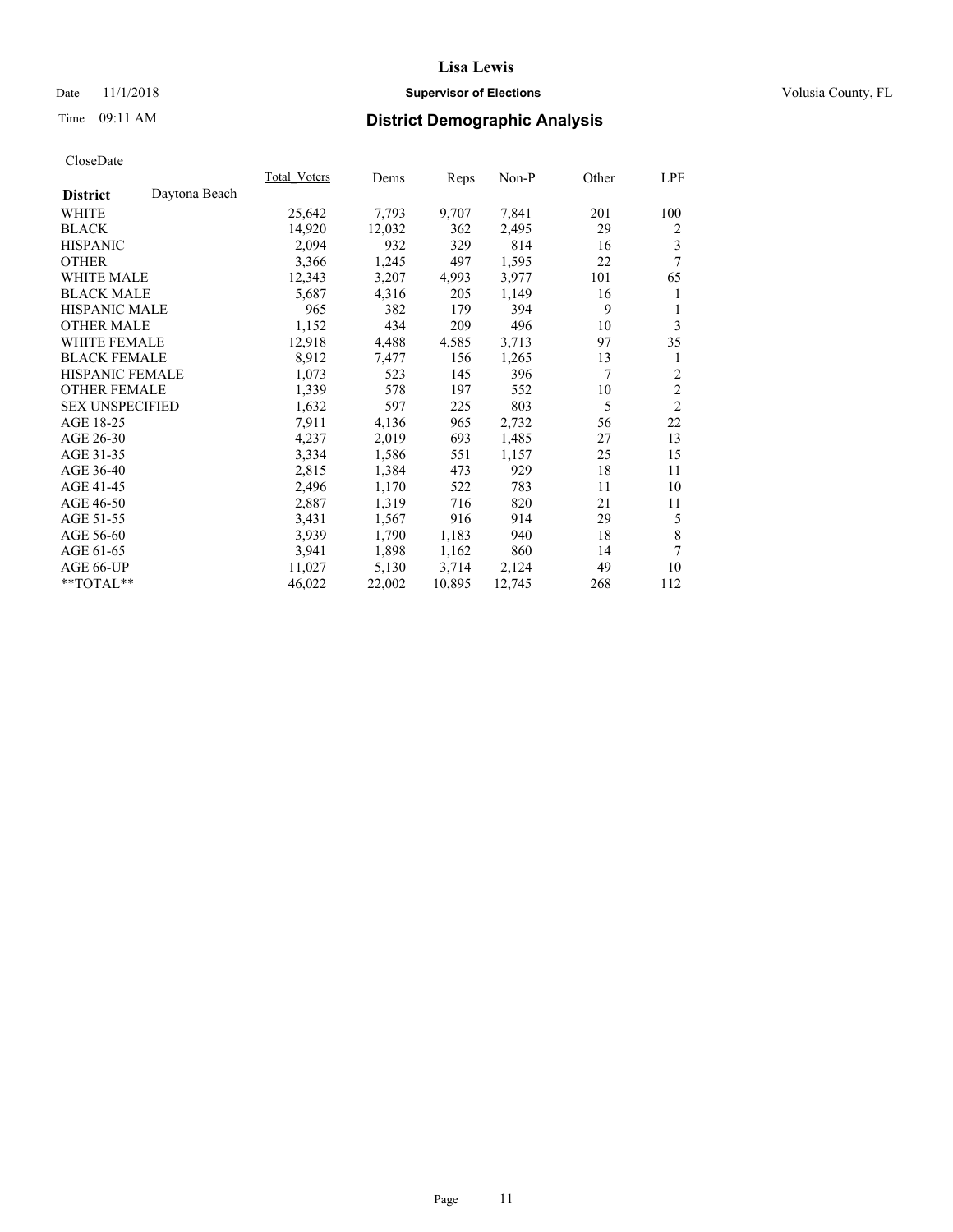## Date 11/1/2018 **Supervisor of Elections Supervisor of Elections** Volusia County, FL

# Time 09:11 AM **District Demographic Analysis**

|                        | Total Voters         | Dems  | Reps  | Non-P | Other          | LPF          |
|------------------------|----------------------|-------|-------|-------|----------------|--------------|
| <b>District</b>        | Daytona Beach Shores |       |       |       |                |              |
| WHITE                  | 4,177                | 966   | 2,069 | 1,095 | 34             | 13           |
| <b>BLACK</b>           | 78                   | 44    | 4     | 28    |                | 1            |
| <b>HISPANIC</b>        | 126                  | 42    | 42    | 41    |                | $\theta$     |
| <b>OTHER</b>           | 267                  | 72    | 88    | 106   | $\theta$       |              |
| <b>WHITE MALE</b>      | 1,977                | 394   | 992   | 563   | 18             | 10           |
| <b>BLACK MALE</b>      | 37                   | 20    | 1     | 16    | $\theta$       | $\mathbf{0}$ |
| <b>HISPANIC MALE</b>   | 58                   | 11    | 22    | 24    |                | $\mathbf{0}$ |
| <b>OTHER MALE</b>      | 111                  | 27    | 40    | 44    | $\theta$       | 0            |
| <b>WHITE FEMALE</b>    | 2,152                | 560   | 1,055 | 519   | 15             | 3            |
| <b>BLACK FEMALE</b>    | 40                   | 24    | 3     | 11    |                |              |
| <b>HISPANIC FEMALE</b> | 67                   | 31    | 19    | 17    | 0              | $\theta$     |
| <b>OTHER FEMALE</b>    | 122                  | 38    | 35    | 48    | 0              | 1            |
| <b>SEX UNSPECIFIED</b> | 84                   | 19    | 36    | 28    |                | $\theta$     |
| AGE 18-25              | 150                  | 43    | 45    | 59    | $\overline{2}$ |              |
| AGE 26-30              | 134                  | 31    | 44    | 54    | 1              | 4            |
| AGE 31-35              | 125                  | 33    | 44    | 45    | 0              | 3            |
| AGE 36-40              | 121                  | 26    | 44    | 50    |                | $\theta$     |
| AGE 41-45              | 107                  | 25    | 40    | 38    |                | 3            |
| AGE 46-50              | 177                  | 44    | 56    | 76    |                | $\theta$     |
| AGE 51-55              | 329                  | 79    | 153   | 93    | 3              | 1            |
| AGE 56-60              | 455                  | 81    | 237   | 130   | 7              | $\theta$     |
| AGE 61-65              | 574                  | 142   | 285   | 138   | 7              | 2            |
| AGE 66-UP              | 2,476                | 620   | 1,255 | 587   | 13             |              |
| **TOTAL**              | 4,648                | 1,124 | 2,203 | 1,270 | 36             | 15           |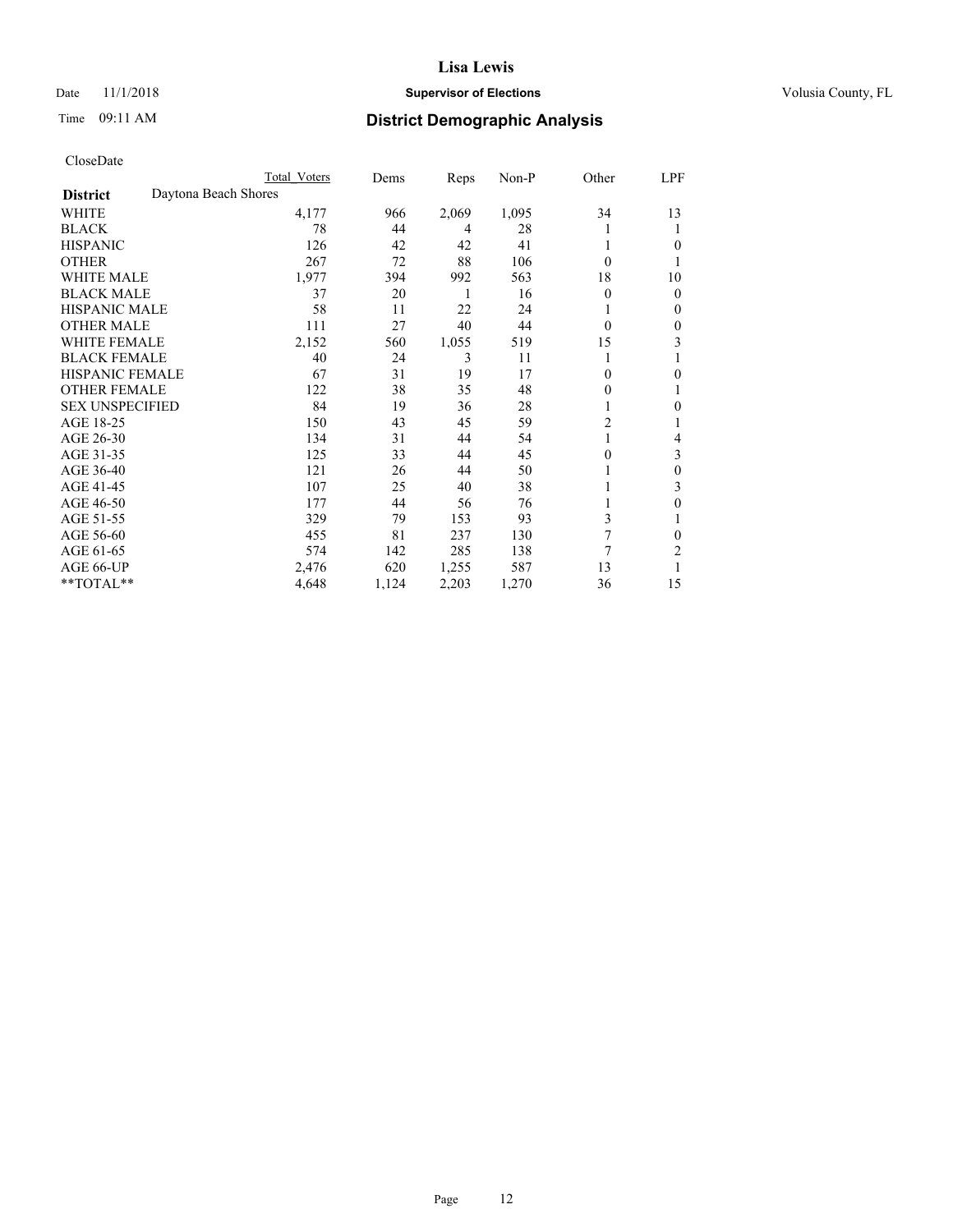## Date 11/1/2018 **Supervisor of Elections Supervisor of Elections** Volusia County, FL

# Time 09:11 AM **District Demographic Analysis**

|                        |        | Total Voters | Dems  | Reps  | Non-P | Other          | LPF            |
|------------------------|--------|--------------|-------|-------|-------|----------------|----------------|
| <b>District</b>        | DeBary |              |       |       |       |                |                |
| <b>WHITE</b>           |        | 13,019       | 3,050 | 6,355 | 3,502 | 73             | 39             |
| <b>BLACK</b>           |        | 647          | 486   | 29    | 131   | 1              | $\mathbf{0}$   |
| <b>HISPANIC</b>        |        | 1,405        | 555   | 324   | 514   | 9              | 3              |
| <b>OTHER</b>           |        | 911          | 247   | 225   | 433   | 5              |                |
| <b>WHITE MALE</b>      |        | 6,120        | 1,195 | 3,150 | 1,712 | 34             | 29             |
| <b>BLACK MALE</b>      |        | 293          | 202   | 11    | 79    |                | $\mathbf{0}$   |
| <b>HISPANIC MALE</b>   |        | 638          | 225   | 165   | 244   | 3              | 1              |
| <b>OTHER MALE</b>      |        | 309          | 80    | 91    | 134   | 3              | 1              |
| <b>WHITE FEMALE</b>    |        | 6,734        | 1,821 | 3,137 | 1,728 | 39             | 9              |
| <b>BLACK FEMALE</b>    |        | 343          | 275   | 18    | 50    | $\overline{0}$ | $\mathbf{0}$   |
| <b>HISPANIC FEMALE</b> |        | 744          | 320   | 156   | 260   | 6              | $\overline{c}$ |
| <b>OTHER FEMALE</b>    |        | 410          | 134   | 101   | 173   | 2              | $\mathbf{0}$   |
| <b>SEX UNSPECIFIED</b> |        | 391          | 86    | 104   | 200   | $\theta$       | 1              |
| AGE 18-25              |        | 1,360        | 329   | 400   | 603   | 19             | 9              |
| AGE 26-30              |        | 952          | 234   | 351   | 358   | 8              | 1              |
| AGE 31-35              |        | 1,010        | 231   | 377   | 392   | 5              | 5              |
| AGE 36-40              |        | 1,063        | 266   | 368   | 415   | 4              | 10             |
| AGE 41-45              |        | 1,001        | 251   | 389   | 350   | 4              | 7              |
| AGE 46-50              |        | 1,246        | 306   | 546   | 383   | 8              | 3              |
| AGE 51-55              |        | 1,408        | 350   | 680   | 365   | 8              | 5              |
| AGE 56-60              |        | 1,590        | 428   | 774   | 375   | 12             | 1              |
| AGE 61-65              |        | 1,552        | 437   | 733   | 375   | 7              | $\theta$       |
| AGE 66-UP              |        | 4,800        | 1,506 | 2,315 | 964   | 13             | 2              |
| **TOTAL**              |        | 15,982       | 4,338 | 6,933 | 4,580 | 88             | 43             |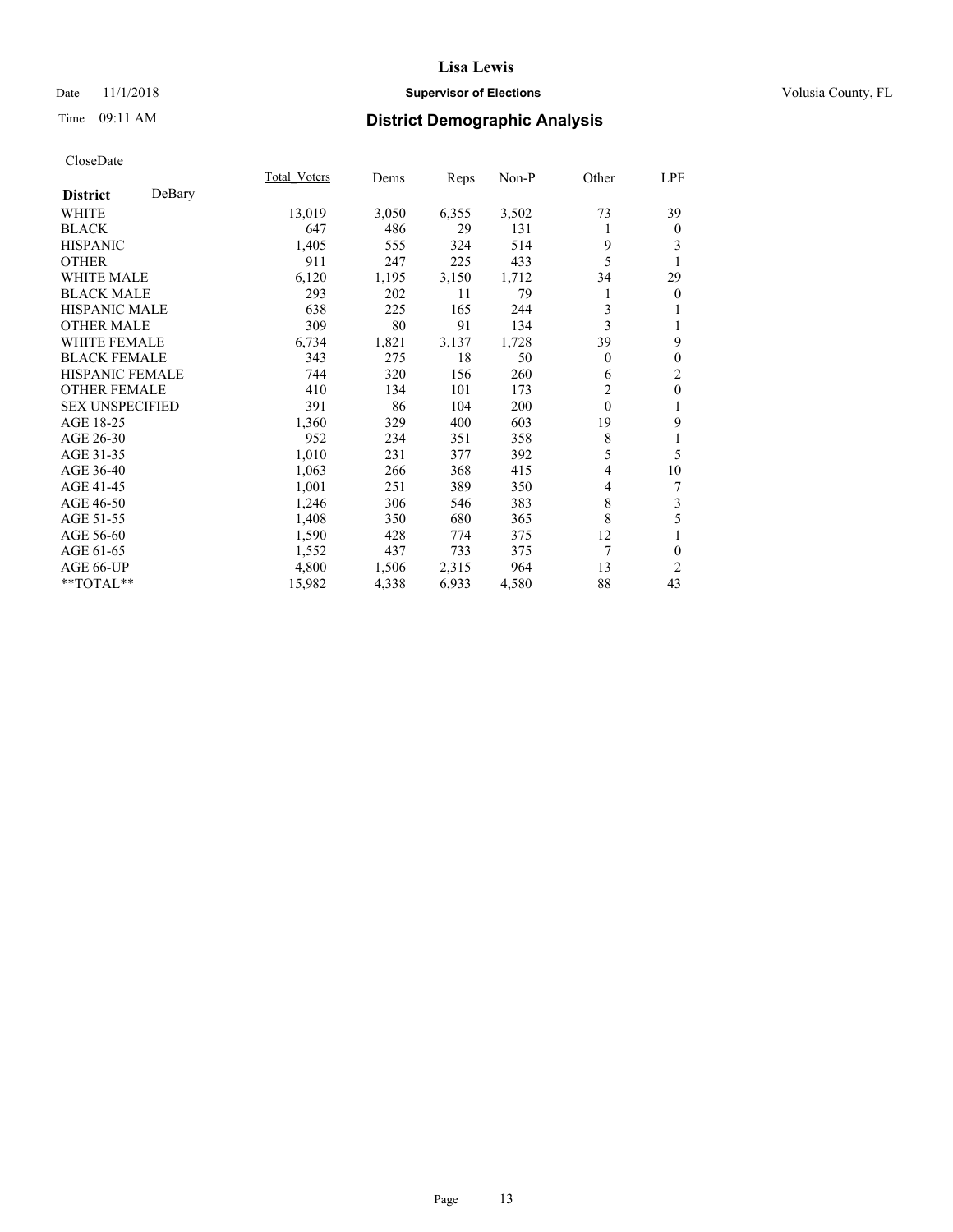## Date 11/1/2018 **Supervisor of Elections Supervisor of Elections** Volusia County, FL

# Time 09:11 AM **District Demographic Analysis**

|                        |        | Total Voters | Dems  | Reps  | Non-P | Other          | LPF            |
|------------------------|--------|--------------|-------|-------|-------|----------------|----------------|
| <b>District</b>        | DeLand |              |       |       |       |                |                |
| WHITE                  |        | 15,913       | 4,767 | 6,790 | 4,182 | 104            | 70             |
| <b>BLACK</b>           |        | 3,013        | 2,364 | 98    | 541   | 8              | 2              |
| <b>HISPANIC</b>        |        | 2,201        | 963   | 379   | 841   | 14             | 4              |
| <b>OTHER</b>           |        | 1,406        | 513   | 238   | 648   | 5              | $\overline{2}$ |
| <b>WHITE MALE</b>      |        | 6,987        | 1,746 | 3,155 | 1,983 | 52             | 51             |
| <b>BLACK MALE</b>      |        | 1,154        | 841   | 49    | 259   | 4              | 1              |
| <b>HISPANIC MALE</b>   |        | 905          | 366   | 178   | 352   | 7              | $\overline{2}$ |
| <b>OTHER MALE</b>      |        | 508          | 191   | 95    | 218   | $\overline{4}$ | $\Omega$       |
| <b>WHITE FEMALE</b>    |        | 8,736        | 2,960 | 3,575 | 2,133 | 51             | 17             |
| <b>BLACK FEMALE</b>    |        | 1,809        | 1,488 | 46    | 270   | 4              | 1              |
| <b>HISPANIC FEMALE</b> |        | 1,261        | 582   | 197   | 475   | 5              | $\overline{2}$ |
| <b>OTHER FEMALE</b>    |        | 596          | 232   | 95    | 266   | 1              | $\overline{c}$ |
| <b>SEX UNSPECIFIED</b> |        | 577          | 201   | 115   | 256   | 3              | $\overline{2}$ |
| AGE 18-25              |        | 2,555        | 984   | 519   | 1,011 | 23             | 18             |
| AGE 26-30              |        | 1,796        | 655   | 419   | 703   | 8              | 11             |
| AGE 31-35              |        | 1,523        | 535   | 388   | 578   | 11             | 11             |
| AGE 36-40              |        | 1,619        | 617   | 439   | 547   | 7              | 9              |
| AGE 41-45              |        | 1,441        | 533   | 416   | 479   | 9              | 4              |
| AGE 46-50              |        | 1,540        | 571   | 514   | 436   | 11             | $\,$ 8 $\,$    |
| AGE 51-55              |        | 1,603        | 579   | 618   | 393   | 7              | 6              |
| AGE 56-60              |        | 1,711        | 683   | 660   | 360   | 6              | $\mathfrak{2}$ |
| AGE 61-65              |        | 1,892        | 772   | 691   | 415   | 12             | $\mathfrak{2}$ |
| AGE 66-UP              |        | 6,851        | 2,678 | 2,841 | 1,288 | 37             | 7              |
| **TOTAL**              |        | 22,533       | 8,607 | 7,505 | 6,212 | 131            | 78             |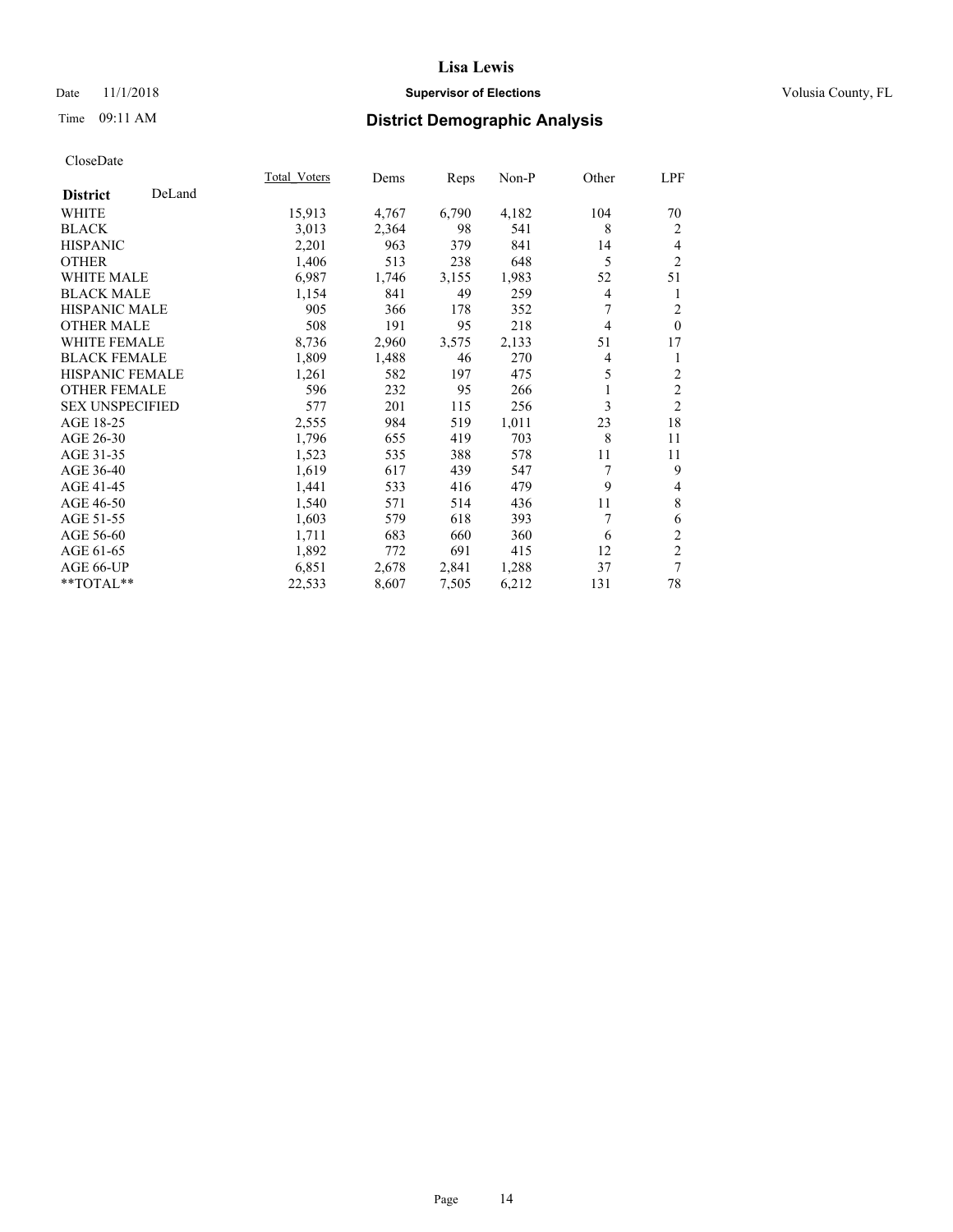## Date 11/1/2018 **Supervisor of Elections Supervisor of Elections** Volusia County, FL

# Time 09:11 AM **District Demographic Analysis**

|                        |         | Total Voters | Dems   | Reps   | Non-P  | Other | LPF            |
|------------------------|---------|--------------|--------|--------|--------|-------|----------------|
| <b>District</b>        | Deltona |              |        |        |        |       |                |
| WHITE                  |         | 33,969       | 9,455  | 13,504 | 10,716 | 169   | 125            |
| <b>BLACK</b>           |         | 6,072        | 4,488  | 276    | 1,287  | 19    | 2              |
| <b>HISPANIC</b>        |         | 18,313       | 8,583  | 2,477  | 7,179  | 51    | 23             |
| <b>OTHER</b>           |         | 3,949        | 1,342  | 723    | 1,855  | 22    | 7              |
| WHITE MALE             |         | 15,666       | 3,796  | 6,536  | 5,171  | 83    | 80             |
| <b>BLACK MALE</b>      |         | 2,666        | 1,830  | 169    | 653    | 12    | $\overline{2}$ |
| <b>HISPANIC MALE</b>   |         | 8,470        | 3,692  | 1,281  | 3,453  | 31    | 13             |
| <b>OTHER MALE</b>      |         | 1,385        | 468    | 289    | 613    | 9     | 6              |
| <b>WHITE FEMALE</b>    |         | 17,821       | 5,537  | 6,785  | 5,371  | 84    | 44             |
| <b>BLACK FEMALE</b>    |         | 3,315        | 2,591  | 103    | 614    | 7     | $\theta$       |
| HISPANIC FEMALE        |         | 9,553        | 4,757  | 1,173  | 3,594  | 20    | 9              |
| <b>OTHER FEMALE</b>    |         | 1,709        | 682    | 316    | 703    | 7     |                |
| <b>SEX UNSPECIFIED</b> |         | 1,717        | 514    | 328    | 865    | 8     | $\overline{2}$ |
| AGE 18-25              |         | 7,168        | 2,327  | 1,240  | 3,529  | 52    | 20             |
| AGE 26-30              |         | 5,436        | 1,881  | 1,133  | 2,371  | 22    | 29             |
| AGE 31-35              |         | 5,178        | 1,785  | 1,124  | 2,217  | 28    | 24             |
| AGE 36-40              |         | 4,984        | 1,840  | 1,076  | 2,017  | 30    | 21             |
| AGE 41-45              |         | 4,898        | 1,796  | 1,187  | 1,881  | 22    | 12             |
| AGE 46-50              |         | 5,170        | 1,887  | 1,521  | 1,726  | 23    | 13             |
| AGE 51-55              |         | 5,661        | 2,088  | 1,807  | 1,735  | 16    | 15             |
| AGE 56-60              |         | 5,900        | 2,269  | 2,027  | 1,582  | 16    | 6              |
| AGE 61-65              |         | 5,197        | 2,172  | 1,678  | 1,314  | 22    | 11             |
| AGE 66-UP              |         | 12,701       | 5,820  | 4,187  | 2,658  | 30    | 6              |
| $*$ $TOTAL**$          |         | 62,303       | 23,868 | 16,980 | 21,037 | 261   | 157            |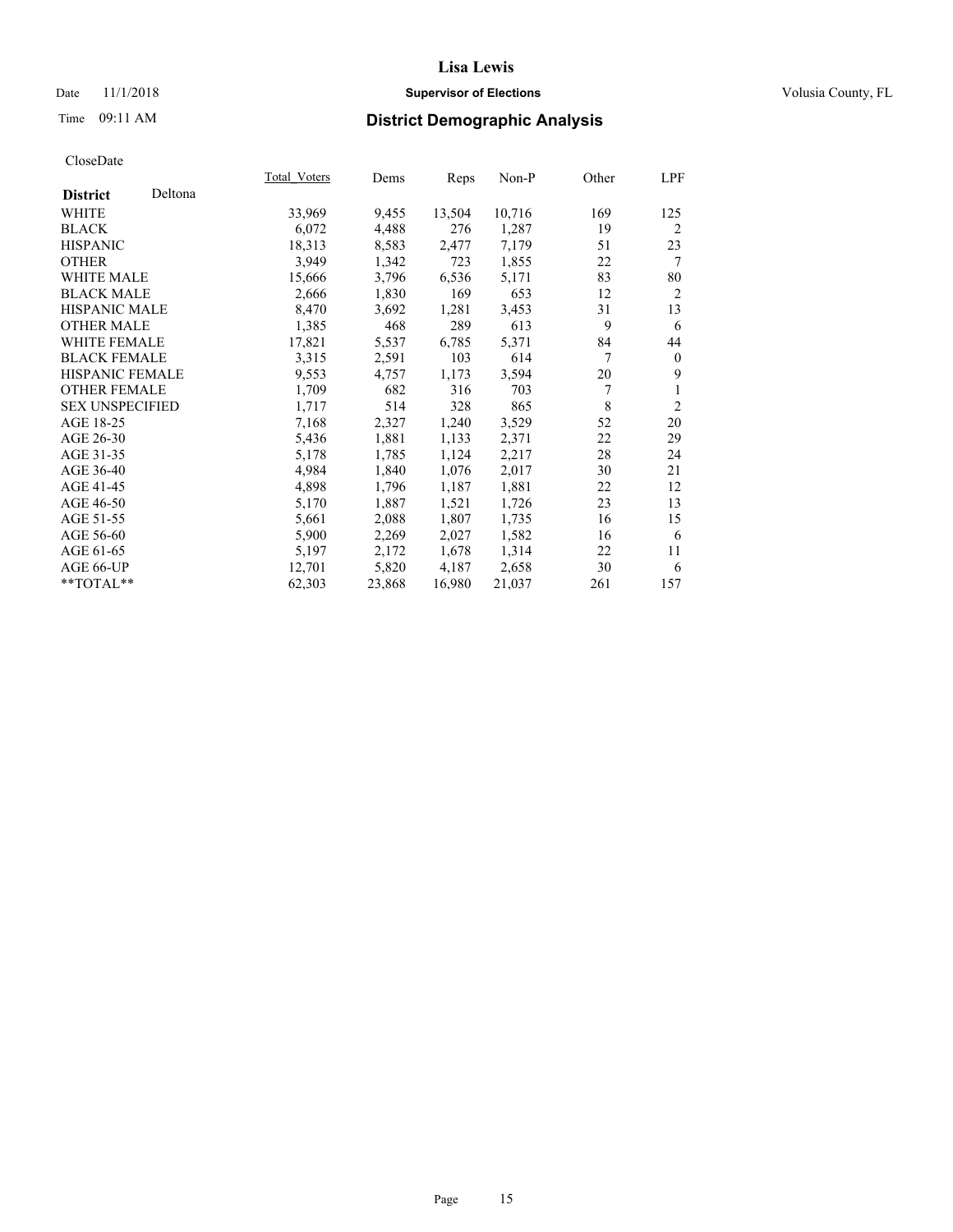## Date 11/1/2018 **Supervisor of Elections Supervisor of Elections** Volusia County, FL

# Time 09:11 AM **District Demographic Analysis**

|                        |           | Total Voters | Dems  | Reps  | $Non-P$ | Other            | LPF                     |
|------------------------|-----------|--------------|-------|-------|---------|------------------|-------------------------|
| <b>District</b>        | Edgewater |              |       |       |         |                  |                         |
| WHITE                  |           | 15,409       | 4,585 | 6,009 | 4,680   | 90               | 45                      |
| <b>BLACK</b>           |           | 364          | 271   | 18    | 73      | 2                | $\mathbf{0}$            |
| <b>HISPANIC</b>        |           | 313          | 115   | 69    | 125     | 4                | $\theta$                |
| <b>OTHER</b>           |           | 560          | 165   | 126   | 267     | $\overline{2}$   | $\theta$                |
| <b>WHITE MALE</b>      |           | 6,994        | 1,751 | 2,960 | 2,216   | 37               | 30                      |
| <b>BLACK MALE</b>      |           | 173          | 120   | 10    | 42      | 1                | $\mathbf{0}$            |
| <b>HISPANIC MALE</b>   |           | 141          | 41    | 31    | 67      | 2                | $\Omega$                |
| <b>OTHER MALE</b>      |           | 186          | 53    | 50    | 82      | 1                | $\theta$                |
| <b>WHITE FEMALE</b>    |           | 8,256        | 2,799 | 2,981 | 2,408   | 53               | 15                      |
| <b>BLACK FEMALE</b>    |           | 188          | 149   | 8     | 30      | 1                | $\mathbf{0}$            |
| <b>HISPANIC FEMALE</b> |           | 167          | 71    | 37    | 57      | 2                | $\theta$                |
| <b>OTHER FEMALE</b>    |           | 224          | 78    | 58    | 87      | 1                | $\mathbf{0}$            |
| <b>SEX UNSPECIFIED</b> |           | 317          | 74    | 87    | 156     | $\boldsymbol{0}$ | $\mathbf{0}$            |
| AGE 18-25              |           | 1,203        | 300   | 334   | 546     | 16               | 7                       |
| AGE 26-30              |           | 1,010        | 269   | 279   | 448     | 10               | 4                       |
| AGE 31-35              |           | 1,003        | 285   | 292   | 413     | 5                | 8                       |
| AGE 36-40              |           | 960          | 262   | 271   | 414     | 4                | 9                       |
| AGE 41-45              |           | 970          | 244   | 342   | 372     | 5                | 7                       |
| AGE 46-50              |           | 1,115        | 303   | 424   | 380     | 6                | $\overline{\mathbf{c}}$ |
| AGE 51-55              |           | 1,254        | 368   | 503   | 371     | 9                | 3                       |
| AGE 56-60              |           | 1,668        | 505   | 693   | 461     | 8                |                         |
| AGE 61-65              |           | 1,763        | 583   | 697   | 472     | 10               | 1                       |
| AGE 66-UP              |           | 5,697        | 2,015 | 2,387 | 1,267   | 25               | 3                       |
| **TOTAL**              |           | 16,646       | 5,136 | 6,222 | 5,145   | 98               | 45                      |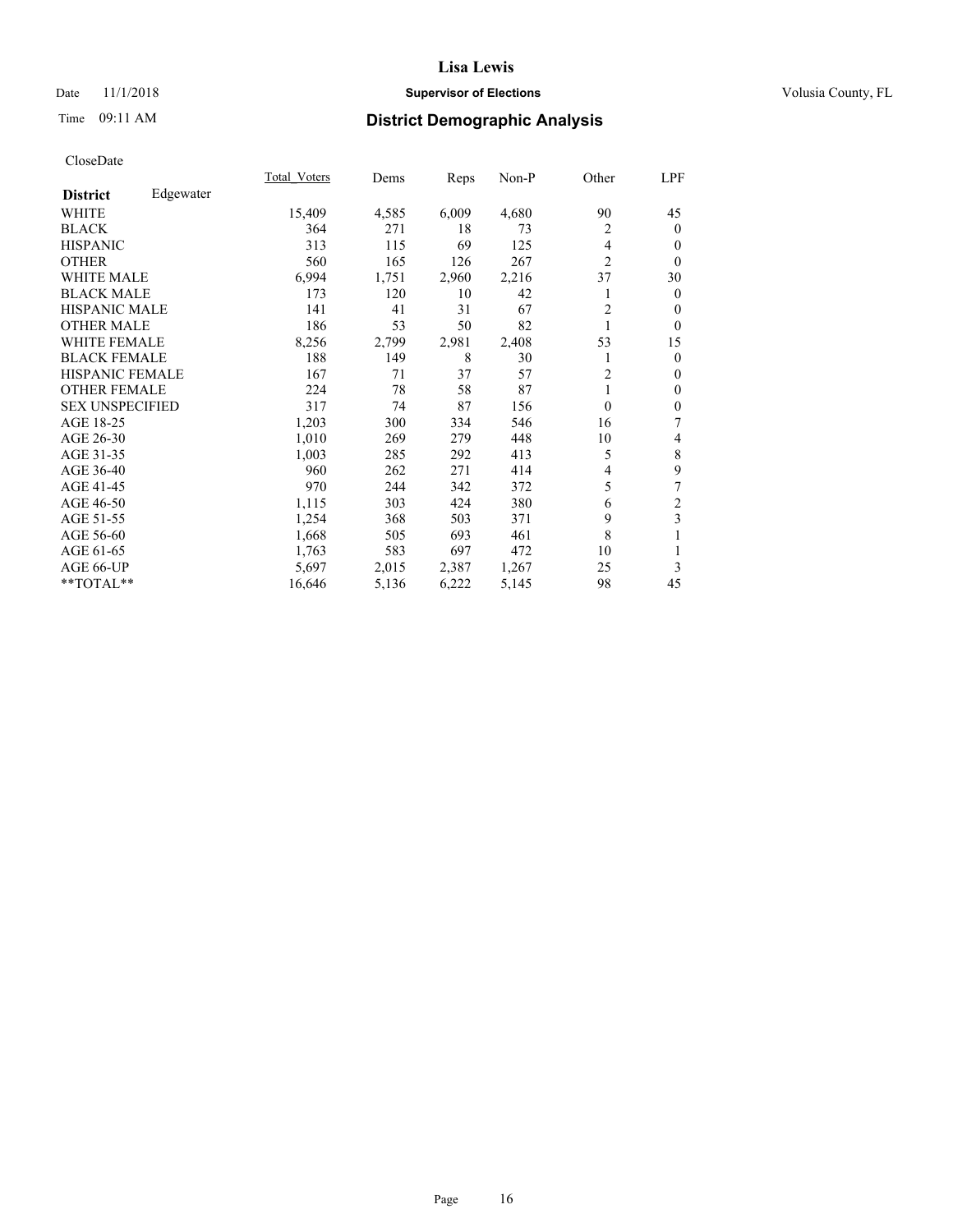## Date 11/1/2018 **Supervisor of Elections Supervisor of Elections** Volusia County, FL

# Time 09:11 AM **District Demographic Analysis**

|                        |            | Total Voters | Dems  | Reps  | Non-P | Other          | LPF              |
|------------------------|------------|--------------|-------|-------|-------|----------------|------------------|
| <b>District</b>        | Holly Hill |              |       |       |       |                |                  |
| WHITE                  |            | 6,302        | 2,066 | 2,221 | 1,954 | 32             | 29               |
| <b>BLACK</b>           |            | 1,066        | 786   | 34    | 242   | 3              | 1                |
| <b>HISPANIC</b>        |            | 324          | 147   | 45    | 129   | $\mathfrak{2}$ | 1                |
| <b>OTHER</b>           |            | 412          | 147   | 75    | 189   | 1              | $\theta$         |
| WHITE MALE             |            | 2,891        | 802   | 1,093 | 960   | 17             | 19               |
| <b>BLACK MALE</b>      |            | 388          | 255   | 18    | 112   | $\overline{c}$ | 1                |
| HISPANIC MALE          |            | 159          | 70    | 21    | 65    | $\overline{2}$ | 1                |
| <b>OTHER MALE</b>      |            | 148          | 49    | 32    | 67    | $\theta$       | $\theta$         |
| WHITE FEMALE           |            | 3,341        | 1,245 | 1,105 | 966   | 15             | 10               |
| <b>BLACK FEMALE</b>    |            | 664          | 522   | 16    | 125   |                | $\mathbf{0}$     |
| <b>HISPANIC FEMALE</b> |            | 161          | 76    | 23    | 62    | $\theta$       | $\mathbf{0}$     |
| <b>OTHER FEMALE</b>    |            | 161          | 76    | 32    | 53    | 0              | $\mathbf{0}$     |
| <b>SEX UNSPECIFIED</b> |            | 191          | 51    | 35    | 104   |                | $\boldsymbol{0}$ |
| AGE 18-25              |            | 750          | 263   | 146   | 334   | 2              | 5                |
| AGE 26-30              |            | 631          | 255   | 126   | 244   | 4              | $\mathfrak{2}$   |
| AGE 31-35              |            | 579          | 226   | 106   | 238   | 3              | 6                |
| AGE 36-40              |            | 506          | 191   | 108   | 200   | 4              | 3                |
| AGE 41-45              |            | 443          | 175   | 99    | 166   | 3              | $\mathbf{0}$     |
| AGE 46-50              |            | 581          | 204   | 166   | 208   |                | $\mathfrak{2}$   |
| AGE 51-55              |            | 713          | 251   | 228   | 225   | 3              | 6                |
| AGE 56-60              |            | 857          | 335   | 280   | 233   | 5              | 4                |
| AGE 61-65              |            | 793          | 310   | 271   | 204   | 6              | $\overline{c}$   |
| AGE 66-UP              |            | 2,251        | 936   | 845   | 462   | 7              | 1                |
| **TOTAL**              |            | 8,104        | 3,146 | 2,375 | 2,514 | 38             | 31               |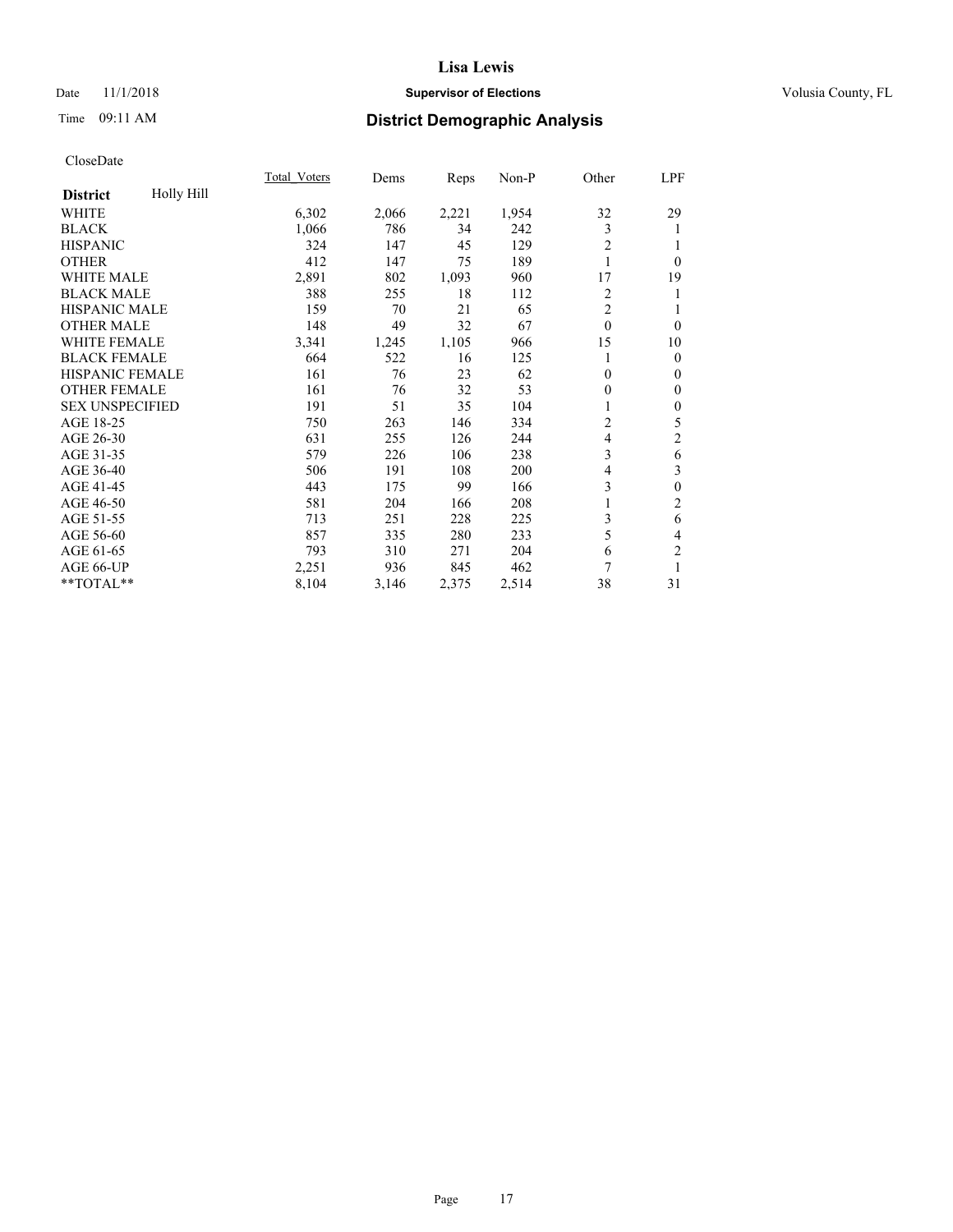## Date 11/1/2018 **Supervisor of Elections Supervisor of Elections** Volusia County, FL

# Time 09:11 AM **District Demographic Analysis**

|                        |            | Total Voters | Dems | Reps | Non-P | Other          | LPF      |
|------------------------|------------|--------------|------|------|-------|----------------|----------|
| <b>District</b>        | Lake Helen |              |      |      |       |                |          |
| WHITE                  |            | 1,855        | 537  | 776  | 529   | 10             | 3        |
| <b>BLACK</b>           |            | 173          | 145  | 5    | 23    | $\theta$       | $\Omega$ |
| <b>HISPANIC</b>        |            | 70           | 25   | 20   | 24    |                | 0        |
| <b>OTHER</b>           |            | 75           | 25   | 17   | 32    | 0              |          |
| WHITE MALE             |            | 835          | 207  | 378  | 245   | 2              | 3        |
| <b>BLACK MALE</b>      |            | 75           | 64   | 3    | 8     | $\theta$       | $\theta$ |
| <b>HISPANIC MALE</b>   |            | 27           | 12   | 8    | 7     | 0              | 0        |
| <b>OTHER MALE</b>      |            | 22           | 11   | 4    | 6     | 0              |          |
| <b>WHITE FEMALE</b>    |            | 999          | 328  | 387  | 276   | 8              | 0        |
| <b>BLACK FEMALE</b>    |            | 94           | 79   | 1    | 14    | 0              | $\Omega$ |
| <b>HISPANIC FEMALE</b> |            | 41           | 12   | 12   | 16    |                | $\Omega$ |
| <b>OTHER FEMALE</b>    |            | 37           | 13   | 5    | 19    | 0              | 0        |
| <b>SEX UNSPECIFIED</b> |            | 43           | 6    | 20   | 17    | 0              | 0        |
| AGE 18-25              |            | 203          | 44   | 66   | 89    | 3              |          |
| AGE 26-30              |            | 137          | 35   | 43   | 59    | 0              | 0        |
| AGE 31-35              |            | 137          | 45   | 42   | 49    |                | $\Omega$ |
| AGE 36-40              |            | 144          | 40   | 37   | 67    | 0              | 0        |
| AGE 41-45              |            | 127          | 28   | 48   | 49    |                |          |
| AGE 46-50              |            | 161          | 52   | 56   | 49    | $\overline{c}$ | 2        |
| AGE 51-55              |            | 178          | 46   | 84   | 47    |                | $\theta$ |
| AGE 56-60              |            | 247          | 87   | 109  | 49    | 2              | 0        |
| AGE 61-65              |            | 214          | 75   | 93   | 46    | $\theta$       | $\Omega$ |
| AGE 66-UP              |            | 625          | 280  | 240  | 104   |                | $\Omega$ |
| **TOTAL**              |            | 2,173        | 732  | 818  | 608   | 11             | 4        |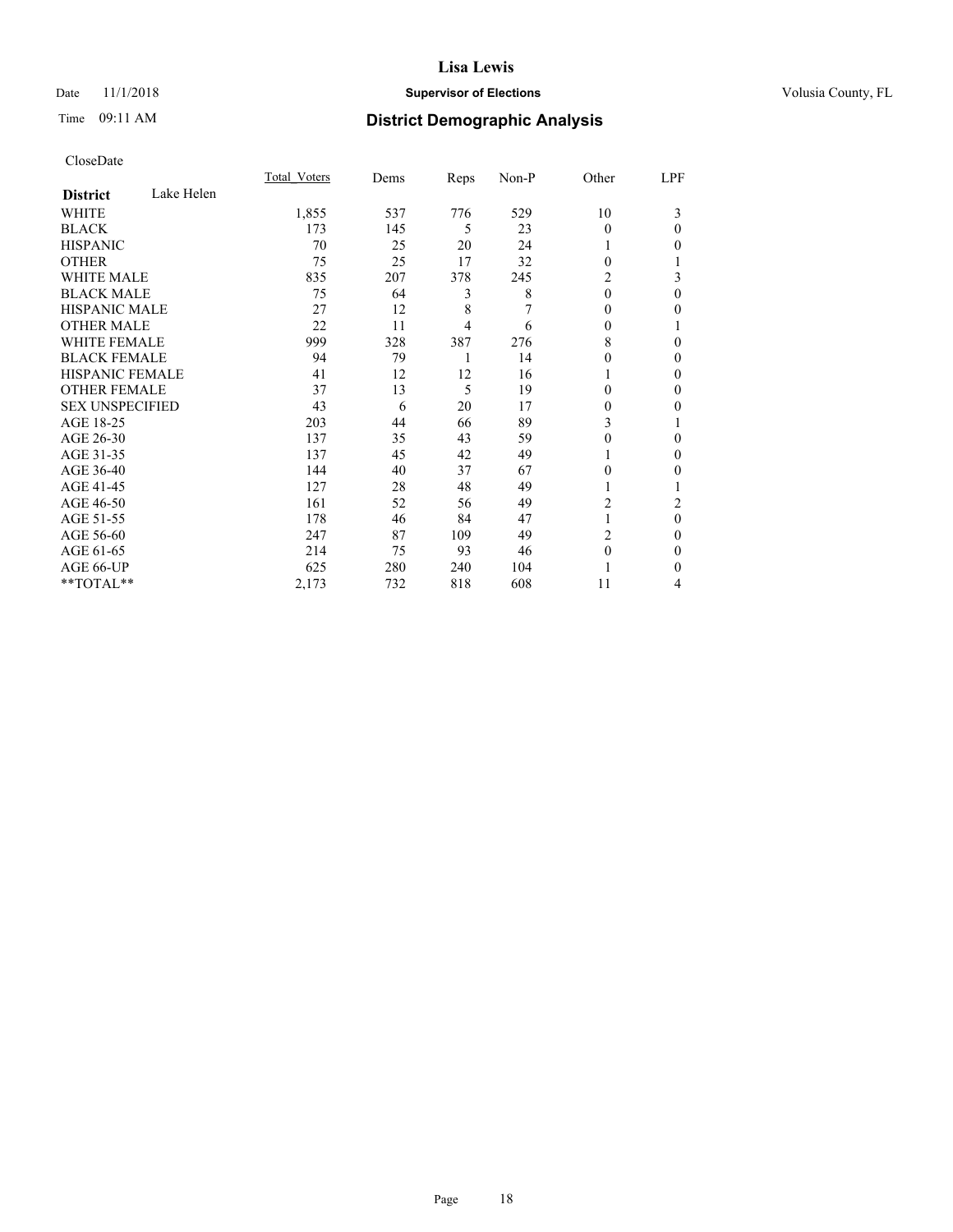## Date 11/1/2018 **Supervisor of Elections Supervisor of Elections** Volusia County, FL

# Time 09:11 AM **District Demographic Analysis**

|                                     | Total Voters | Dems  | Reps  | Non-P | Other    | LPF            |
|-------------------------------------|--------------|-------|-------|-------|----------|----------------|
| New Smyrna Beach<br><b>District</b> |              |       |       |       |          |                |
| WHITE                               | 20,286       | 5,676 | 9,070 | 5,301 | 183      | 56             |
| <b>BLACK</b>                        | 767          | 623   | 24    | 117   |          | 2              |
| <b>HISPANIC</b>                     | 390          | 121   | 129   | 138   | 2        | $\theta$       |
| <b>OTHER</b>                        | 769          | 216   | 207   | 340   | 3        | 3              |
| WHITE MALE                          | 9,245        | 2,178 | 4,359 | 2,585 | 84       | 39             |
| <b>BLACK MALE</b>                   | 321          | 241   | 9     | 68    | 1        | 2              |
| <b>HISPANIC MALE</b>                | 184          | 52    | 62    | 69    |          | $\theta$       |
| <b>OTHER MALE</b>                   | 277          | 74    | 85    | 115   |          | $\overline{2}$ |
| WHITE FEMALE                        | 10,842       | 3,442 | 4,623 | 2,662 | 98       | 17             |
| <b>BLACK FEMALE</b>                 | 438          | 374   | 15    | 49    | $\theta$ | $\mathbf{0}$   |
| HISPANIC FEMALE                     | 198          | 68    | 64    | 65    |          | $\theta$       |
| <b>OTHER FEMALE</b>                 | 329          | 110   | 97    | 120   |          | 1              |
| <b>SEX UNSPECIFIED</b>              | 378          | 97    | 116   | 163   | 2        | $\mathbf{0}$   |
| AGE 18-25                           | 1,375        | 367   | 416   | 565   | 20       | 7              |
| AGE 26-30                           | 1,014        | 265   | 304   | 424   | 11       | 10             |
| AGE 31-35                           | 1,098        | 329   | 319   | 431   | 15       | $\overline{4}$ |
| AGE 36-40                           | 1,104        | 311   | 356   | 420   | 10       |                |
| AGE 41-45                           | 1,034        | 272   | 383   | 362   | 9        | 8              |
| AGE 46-50                           | 1,322        | 360   | 552   | 392   | 12       | 6              |
| AGE 51-55                           | 1,668        | 403   | 797   | 455   | 11       | $\overline{c}$ |
| AGE 56-60                           | 2,312        | 637   | 1,102 | 547   | 21       | 5              |
| AGE 61-65                           | 2,602        | 860   | 1,126 | 581   | 28       | 7              |
| AGE 66-UP                           | 8,681        | 2,831 | 4,074 | 1,719 | 52       | 5              |
| $*$ TOTAL $**$                      | 22,212       | 6,636 | 9,430 | 5,896 | 189      | 61             |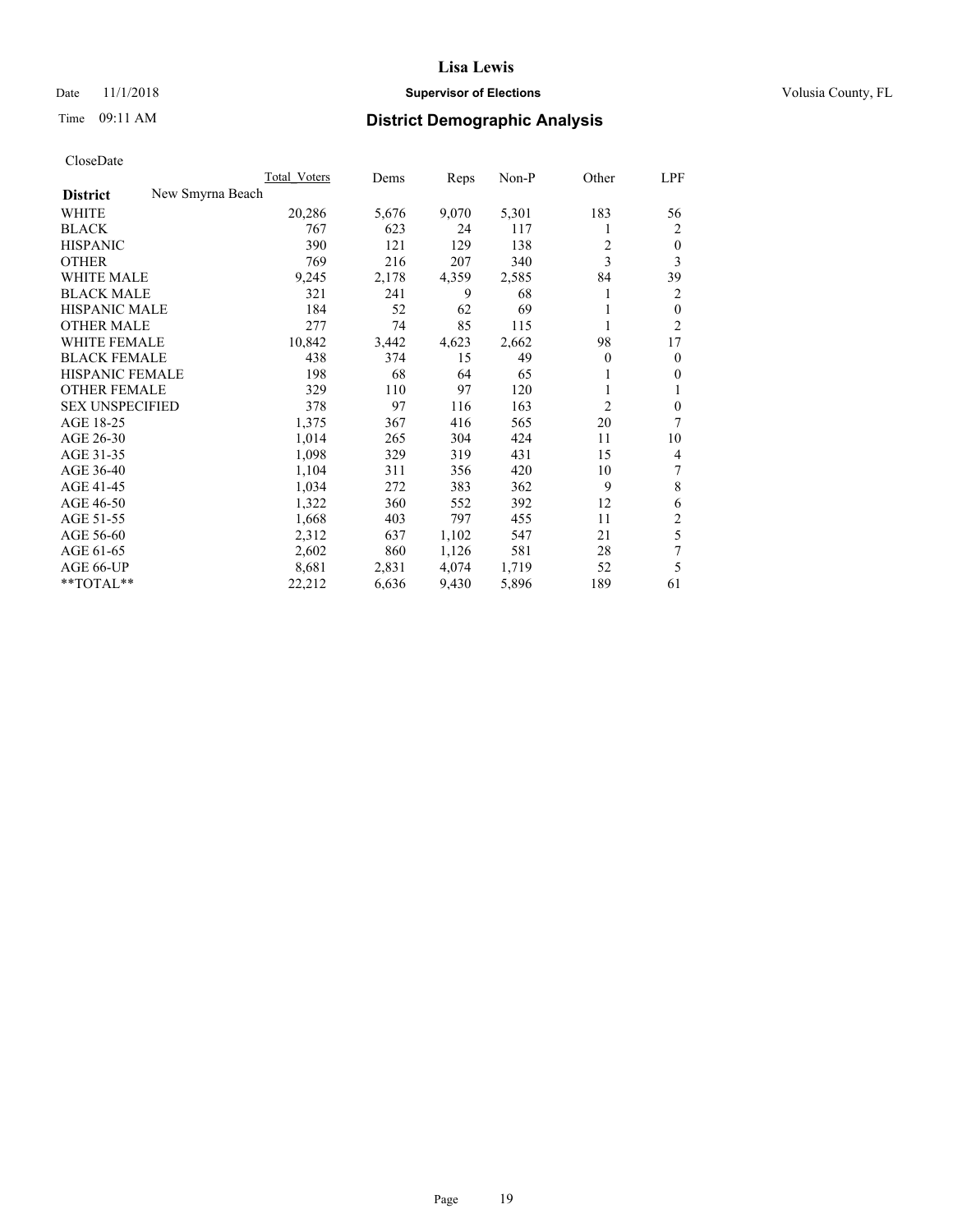## Date 11/1/2018 **Supervisor of Elections Supervisor of Elections** Volusia County, FL

# Time 09:11 AM **District Demographic Analysis**

|                        |          | Total Voters | Dems           | Reps | Non-P          | Other    | LPF            |
|------------------------|----------|--------------|----------------|------|----------------|----------|----------------|
| <b>District</b>        | Oak Hill |              |                |      |                |          |                |
| WHITE                  |          | 1,321        | 346            | 591  | 370            | 12       | 2              |
| <b>BLACK</b>           |          | 150          | 129            | 3    | 18             | $\Omega$ | $\theta$       |
| <b>HISPANIC</b>        |          | 13           | 5              | 3    | 5              | 0        | 0              |
| <b>OTHER</b>           |          | 41           | 11             | 16   | 14             | 0        | 0              |
| WHITE MALE             |          | 665          | 157            | 308  | 194            | 5        |                |
| <b>BLACK MALE</b>      |          | 65           | 52             | 1    | 12             | 0        | 0              |
| <b>HISPANIC MALE</b>   |          | 5            |                | 2    | $\overline{c}$ | 0        | 0              |
| <b>OTHER MALE</b>      |          | 15           | $\overline{c}$ | 9    | 4              | $\Omega$ | 0              |
| WHITE FEMALE           |          | 639          | 187            | 273  | 171            |          |                |
| <b>BLACK FEMALE</b>    |          | 85           | 77             | 2    | 6              | 0        | 0              |
| <b>HISPANIC FEMALE</b> |          | 8            | 4              | 1    | 3              | 0        | 0              |
| <b>OTHER FEMALE</b>    |          | 16           | 8              | 5    | 3              | 0        | 0              |
| <b>SEX UNSPECIFIED</b> |          | 27           | 3              | 12   | 12             | 0        | 0              |
| AGE 18-25              |          | 96           | 29             | 22   | 42             | 3        | 0              |
| AGE 26-30              |          | 78           | 27             | 24   | 25             | 2        | 0              |
| AGE 31-35              |          | 62           | 20             | 18   | 24             | $\Omega$ | 0              |
| AGE 36-40              |          | 74           | 32             | 25   | 17             | 0        | 0              |
| AGE 41-45              |          | 66           | 22             | 14   | 30             | 0        | 0              |
| AGE 46-50              |          | 89           | 26             | 35   | 28             | 0        | 0              |
| AGE 51-55              |          | 120          | 40             | 47   | 32             |          | 0              |
| AGE 56-60              |          | 192          | 57             | 89   | 44             | 2        | 0              |
| AGE 61-65              |          | 180          | 62             | 80   | 36             | $\theta$ | 2              |
| AGE 66-UP              |          | 568          | 176            | 259  | 129            | 4        | 0              |
| **TOTAL**              |          | 1,525        | 491            | 613  | 407            | 12       | $\overline{c}$ |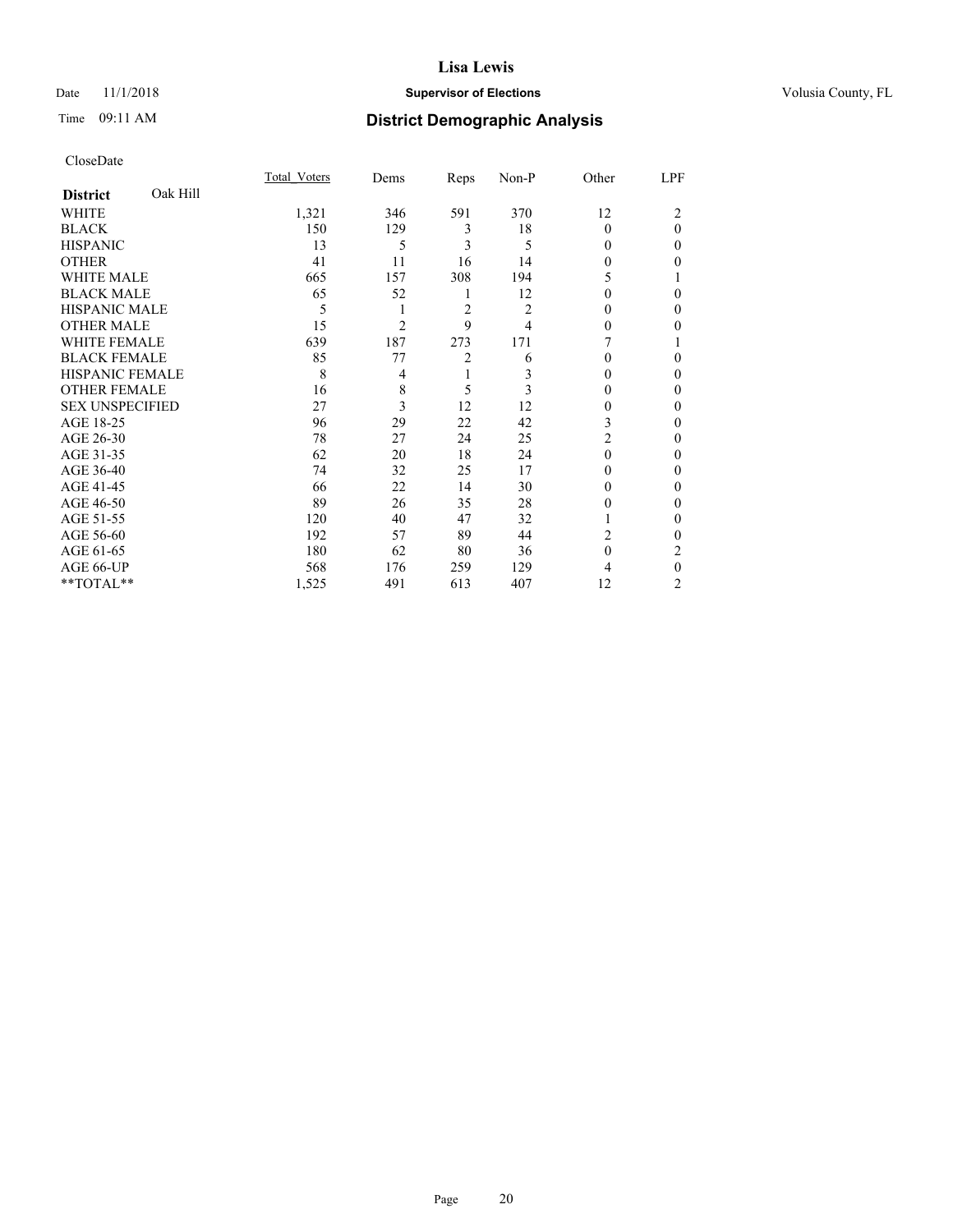## Date 11/1/2018 **Supervisor of Elections Supervisor of Elections** Volusia County, FL

# Time 09:11 AM **District Demographic Analysis**

|                                | Total Voters | Dems       | Reps  | Non-P | Other        | LPF            |
|--------------------------------|--------------|------------|-------|-------|--------------|----------------|
| Orange City<br><b>District</b> |              |            |       |       |              |                |
| WHITE                          | 5,796        | 1,616      | 2,521 | 1,614 | 28           | 17             |
| <b>BLACK</b>                   |              | 498<br>374 | 21    | 103   | $\theta$     | $\mathbf{0}$   |
| <b>HISPANIC</b>                | 1,310        | 573        | 194   | 534   |              | 2              |
| <b>OTHER</b>                   |              | 378<br>127 | 78    | 171   | 1            | 1              |
| <b>WHITE MALE</b>              | 2,481        | 550        | 1,131 | 773   | 15           | 12             |
| <b>BLACK MALE</b>              |              | 118<br>175 | 9     | 48    | $\theta$     | $\overline{0}$ |
| <b>HISPANIC MALE</b>           |              | 533<br>210 | 104   | 214   | 5            | $\theta$       |
| <b>OTHER MALE</b>              |              | 135<br>47  | 30    | 57    | $\theta$     | 1              |
| <b>WHITE FEMALE</b>            | 3,260        | 1,058      | 1,366 | 818   | 13           | 5              |
| <b>BLACK FEMALE</b>            |              | 316<br>252 | 12    | 52    | $\mathbf{0}$ | $\theta$       |
| HISPANIC FEMALE                |              | 756<br>355 | 89    | 308   | 2            | $\overline{c}$ |
| <b>OTHER FEMALE</b>            |              | 167<br>71  | 36    | 59    | 1            | $\mathbf{0}$   |
| <b>SEX UNSPECIFIED</b>         |              | 158<br>29  | 36    | 93    | $\theta$     | $\theta$       |
| AGE 18-25                      |              | 732<br>222 | 163   | 341   | 3            | 3              |
| AGE 26-30                      |              | 495<br>163 | 126   | 196   | 5            | 5              |
| AGE 31-35                      |              | 464<br>155 | 117   | 185   | 5            | $\overline{c}$ |
| AGE 36-40                      |              | 494<br>165 | 148   | 174   | 3            | 4              |
| AGE 41-45                      |              | 467<br>154 | 130   | 181   |              |                |
| AGE 46-50                      |              | 556<br>181 | 184   | 187   | 3            | 1              |
| AGE 51-55                      |              | 542<br>146 | 207   | 187   | 2            | $\mathbf{0}$   |
| AGE 56-60                      |              | 647<br>220 | 236   | 187   | 3            | 1              |
| AGE 61-65                      |              | 673<br>244 | 249   | 176   | 3            | 1              |
| AGE 66-UP                      | 2,912        | 1,040      | 1,254 | 608   | 8            | $\overline{2}$ |
| **TOTAL**                      | 7,982        | 2,690      | 2,814 | 2,422 | 36           | 20             |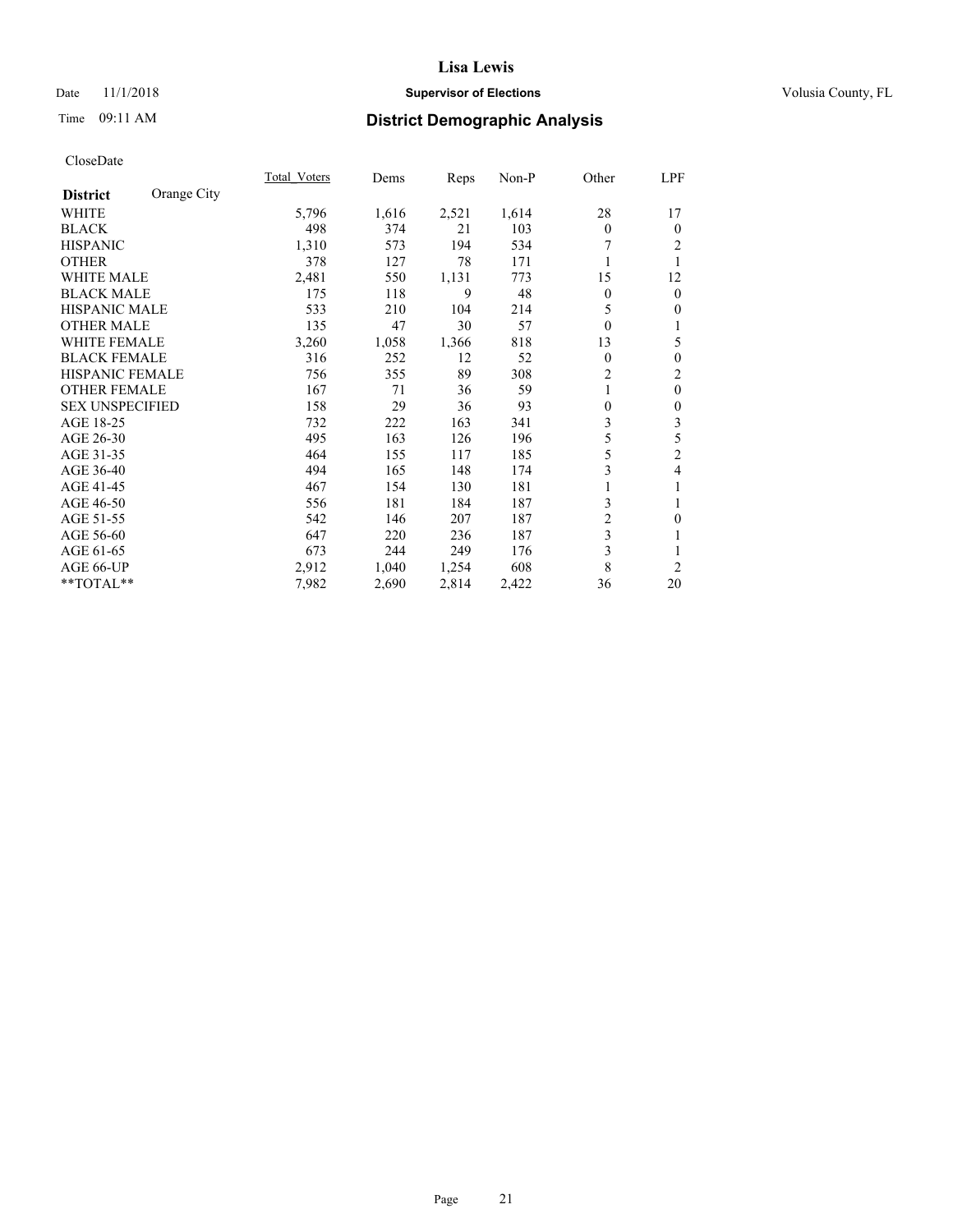## Date 11/1/2018 **Supervisor of Elections Supervisor of Elections** Volusia County, FL

# Time 09:11 AM **District Demographic Analysis**

|                                 | Total Voters | Dems   | Reps   | Non-P | Other          | LPF              |
|---------------------------------|--------------|--------|--------|-------|----------------|------------------|
| Ormond Beach<br><b>District</b> |              |        |        |       |                |                  |
| <b>WHITE</b>                    | 29,462       | 8,456  | 13,021 | 7,743 | 159            | 83               |
| <b>BLACK</b>                    | 1,158        | 880    | 58     | 216   | 3              | 1                |
| <b>HISPANIC</b>                 | 922          | 345    | 222    | 342   | 9              | 4                |
| <b>OTHER</b>                    | 1,841        | 557    | 455    | 817   | 9              | $\overline{3}$   |
| <b>WHITE MALE</b>               | 13,361       | 3,236  | 6,240  | 3,747 | 78             | 60               |
| <b>BLACK MALE</b>               | 506          | 361    | 29     | 113   | $\overline{c}$ | 1                |
| <b>HISPANIC MALE</b>            | 397          | 128    | 114    | 147   | 6              | $\overline{2}$   |
| <b>OTHER MALE</b>               | 693          | 199    | 170    | 317   | 5              | $\overline{2}$   |
| <b>WHITE FEMALE</b>             | 15,758       | 5,139  | 6,658  | 3,858 | 80             | 23               |
| <b>BLACK FEMALE</b>             | 635          | 508    | 28     | 98    | 1              | $\boldsymbol{0}$ |
| <b>HISPANIC FEMALE</b>          | 505          | 213    | 103    | 184   | 3              | $\overline{2}$   |
| <b>OTHER FEMALE</b>             | 815          | 279    | 217    | 316   | 3              | $\mathbf{0}$     |
| <b>SEX UNSPECIFIED</b>          | 713          | 175    | 197    | 338   | $\overline{2}$ | 1                |
| AGE 18-25                       | 2,756        | 710    | 881    | 1,125 | 27             | 13               |
| AGE 26-30                       | 1,947        | 569    | 603    | 743   | 19             | 13               |
| AGE 31-35                       | 1,945        | 568    | 656    | 698   | 10             | 13               |
| AGE 36-40                       | 1,821        | 491    | 615    | 693   | 10             | 12               |
| AGE 41-45                       | 1,818        | 490    | 678    | 619   | 13             | 18               |
| AGE 46-50                       | 2,279        | 596    | 985    | 680   | 9              | 9                |
| AGE 51-55                       | 2,817        | 741    | 1,327  | 734   | 12             | 3                |
| AGE 56-60                       | 3,103        | 972    | 1,351  | 765   | 14             | $\mathbf{1}$     |
| AGE 61-65                       | 3,440        | 1,154  | 1,512  | 749   | 23             | $\mathfrak{2}$   |
| AGE 66-UP                       | 11,457       | 3,947  | 5,148  | 2,312 | 43             | 7                |
| **TOTAL**                       | 33,383       | 10,238 | 13,756 | 9,118 | 180            | 91               |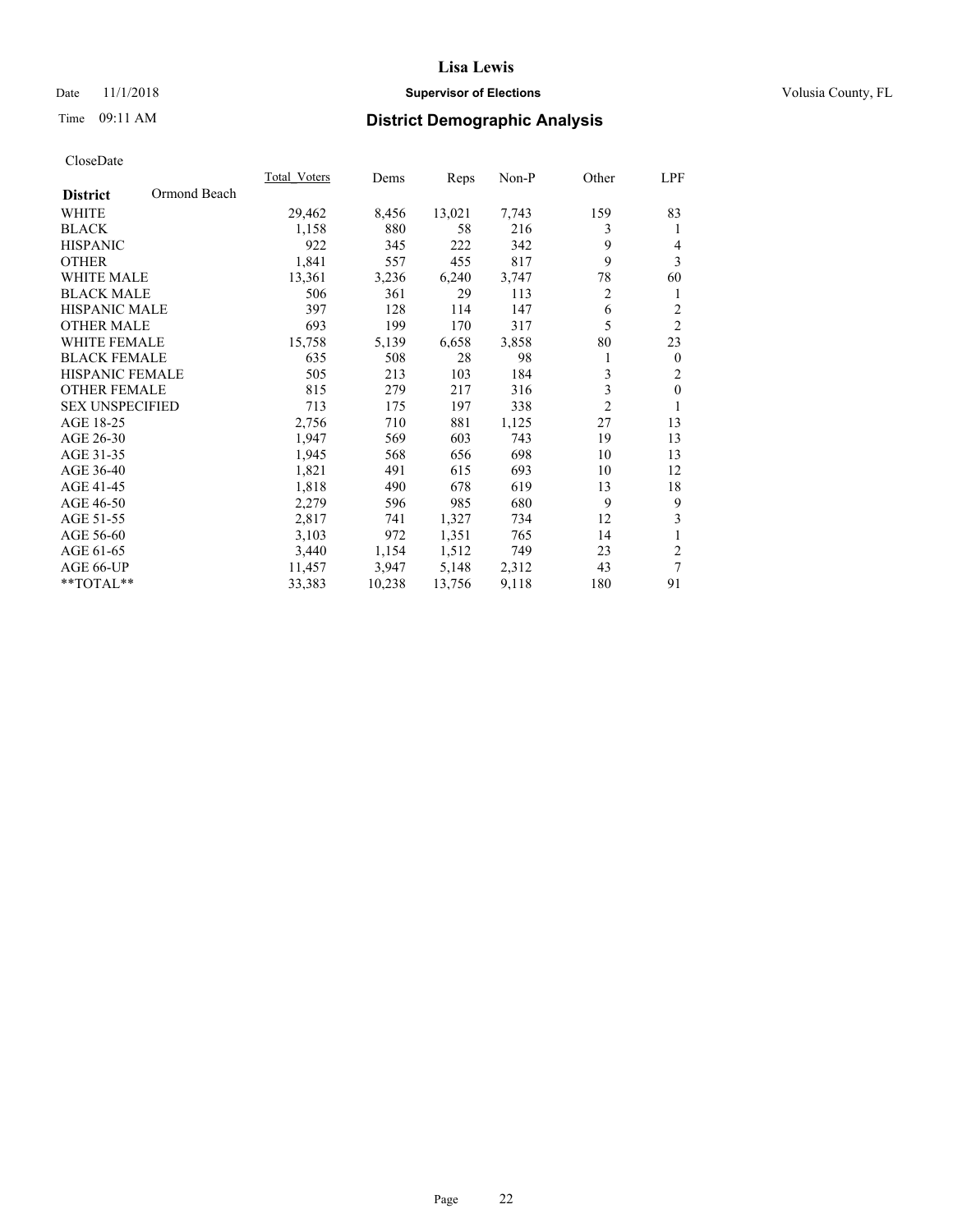## Date 11/1/2018 **Supervisor of Elections Supervisor of Elections** Volusia County, FL

# Time 09:11 AM **District Demographic Analysis**

|                        |         | Total Voters | Dems | Reps             | Non-P          | Other    | LPF      |
|------------------------|---------|--------------|------|------------------|----------------|----------|----------|
| <b>District</b>        | Pierson |              |      |                  |                |          |          |
| WHITE                  |         | 578          | 170  | 288              | 113            | 3        | 4        |
| <b>BLACK</b>           |         | 46           | 38   | 1                | 7              | $\theta$ | $\Omega$ |
| <b>HISPANIC</b>        |         | 178          | 81   | 12               | 85             | 0        | 0        |
| <b>OTHER</b>           |         | 34           | 7    | 7                | 20             | 0        | 0        |
| WHITE MALE             |         | 283          | 79   | 143              | 55             | 2        | 4        |
| <b>BLACK MALE</b>      |         | 20           | 18   | $\boldsymbol{0}$ | $\overline{2}$ | $\theta$ | $\Omega$ |
| <b>HISPANIC MALE</b>   |         | 90           | 43   | 5                | 42             | 0        | 0        |
| <b>OTHER MALE</b>      |         | 19           | 3    | 5                | 11             | 0        | 0        |
| WHITE FEMALE           |         | 290          | 91   | 141              | 57             |          | 0        |
| <b>BLACK FEMALE</b>    |         | 26           | 20   | 1                | 5              | 0        | $\Omega$ |
| <b>HISPANIC FEMALE</b> |         | 83           | 36   | 7                | 40             | 0        | 0        |
| <b>OTHER FEMALE</b>    |         | 8            | 3    | 1                | 4              | 0        | 0        |
| <b>SEX UNSPECIFIED</b> |         | 17           | 3    | 5                | 9              | $\theta$ | 0        |
| AGE 18-25              |         | 118          | 33   | 31               | 53             | 0        |          |
| AGE 26-30              |         | 74           | 34   | 14               | 25             | 0        |          |
| AGE 31-35              |         | 60           | 15   | 22               | 22             | 0        |          |
| AGE 36-40              |         | 57           | 14   | 18               | 25             | 0        | 0        |
| AGE 41-45              |         | 49           | 12   | 18               | 18             | 0        |          |
| AGE 46-50              |         | 62           | 18   | 25               | 18             |          | 0        |
| AGE 51-55              |         | 60           | 22   | 23               | 15             | 0        | $\Omega$ |
| AGE 56-60              |         | 77           | 27   | 33               | 17             | 0        | 0        |
| AGE 61-65              |         | 99           | 39   | 45               | 15             | 0        | $\Omega$ |
| AGE 66-UP              |         | 180          | 82   | 79               | 17             | 2        | $\Omega$ |
| **TOTAL**              |         | 836          | 296  | 308              | 225            | 3        | 4        |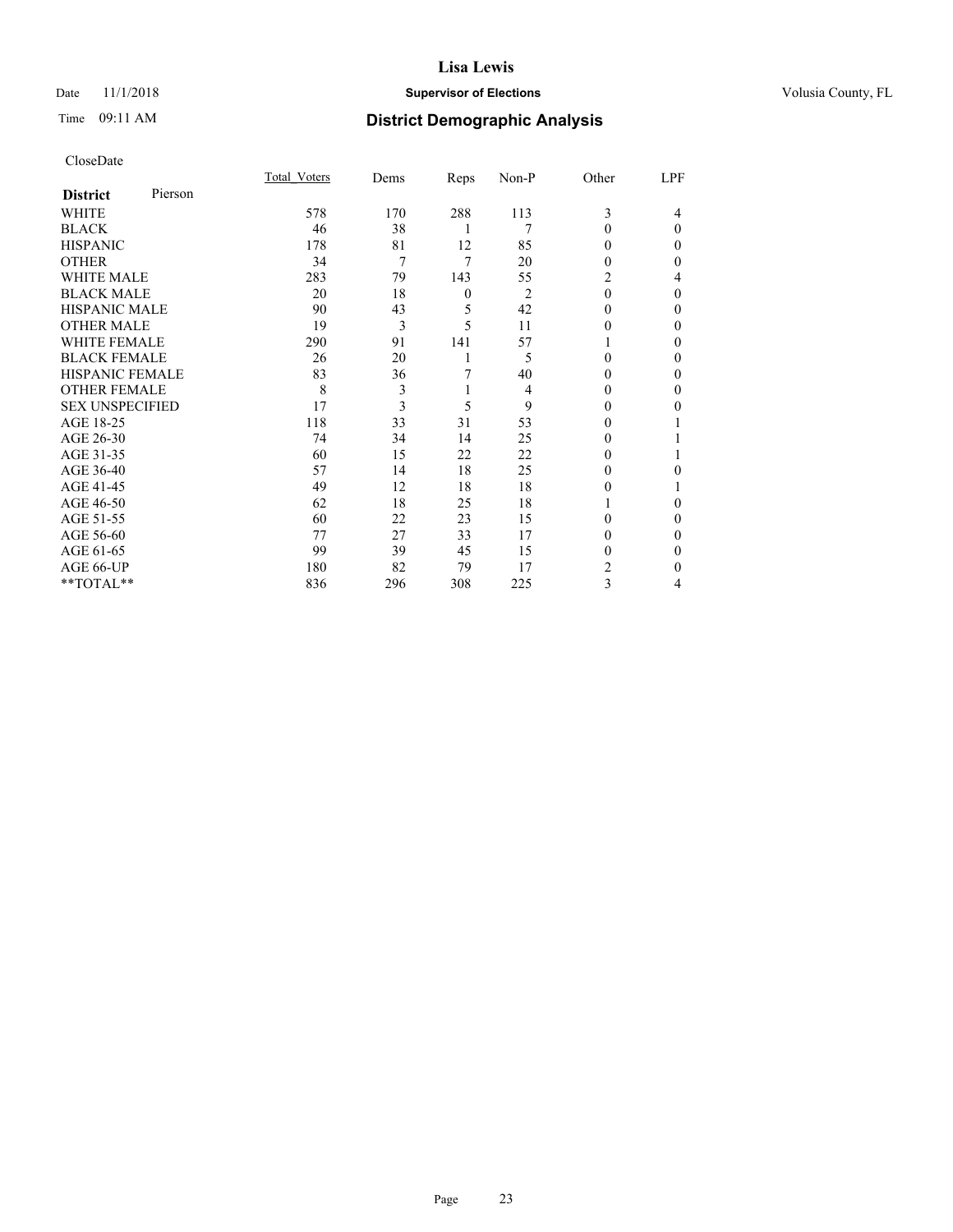## Date 11/1/2018 **Supervisor of Elections Supervisor of Elections** Volusia County, FL

# Time 09:11 AM **District Demographic Analysis**

|                        |             | Total Voters | Dems | Reps           | Non-P    | Other          | LPF            |
|------------------------|-------------|--------------|------|----------------|----------|----------------|----------------|
| <b>District</b>        | Ponce Inlet |              |      |                |          |                |                |
| WHITE                  |             | 3,033        | 694  | 1,599          | 707      | 25             | 8              |
| <b>BLACK</b>           |             | 9            | 3    | 4              | 2        | 0              | $\Omega$       |
| <b>HISPANIC</b>        |             | 63           | 18   | 25             | 19       | 0              |                |
| <b>OTHER</b>           |             | 116          | 30   | 47             | 39       | 0              | $\theta$       |
| WHITE MALE             |             | 1,478        | 287  | 801            | 371      | 14             | 5              |
| <b>BLACK MALE</b>      |             | 5            |      | $\overline{2}$ | 2        | 0              | $\theta$       |
| <b>HISPANIC MALE</b>   |             | 25           | 8    | 9              | 8        | 0              | $\theta$       |
| <b>OTHER MALE</b>      |             | 44           | 12   | 19             | 13       | 0              | $\mathbf{0}$   |
| <b>WHITE FEMALE</b>    |             | 1,527        | 398  | 789            | 326      | 11             | 3              |
| <b>BLACK FEMALE</b>    |             | 4            | 2    | $\overline{2}$ | $\theta$ | 0              | 0              |
| <b>HISPANIC FEMALE</b> |             | 38           | 10   | 16             | 11       | 0              |                |
| <b>OTHER FEMALE</b>    |             | 46           | 14   | 17             | 15       | 0              | $\theta$       |
| <b>SEX UNSPECIFIED</b> |             | 54           | 13   | 20             | 21       | 0              | $\theta$       |
| AGE 18-25              |             | 172          | 28   | 70             | 71       | $\overline{2}$ |                |
| AGE 26-30              |             | 90           | 21   | 32             | 34       |                | 2              |
| AGE 31-35              |             | 74           | 24   | 29             | 21       | 0              | $\mathbf{0}$   |
| AGE 36-40              |             | 96           | 23   | 36             | 36       |                | $\mathbf{0}$   |
| AGE 41-45              |             | 108          | 17   | 55             | 36       | 0              | $\theta$       |
| AGE 46-50              |             | 154          | 38   | 77             | 34       | 3              | 2              |
| AGE 51-55              |             | 242          | 46   | 127            | 66       |                | $\overline{2}$ |
| AGE 56-60              |             | 358          | 87   | 197            | 70       | 3              | 1              |
| AGE 61-65              |             | 417          | 94   | 229            | 87       | 7              | $\theta$       |
| AGE 66-UP              |             | 1,510        | 367  | 823            | 312      | 7              |                |
| **TOTAL**              |             | 3,221        | 745  | 1,675          | 767      | 25             | 9              |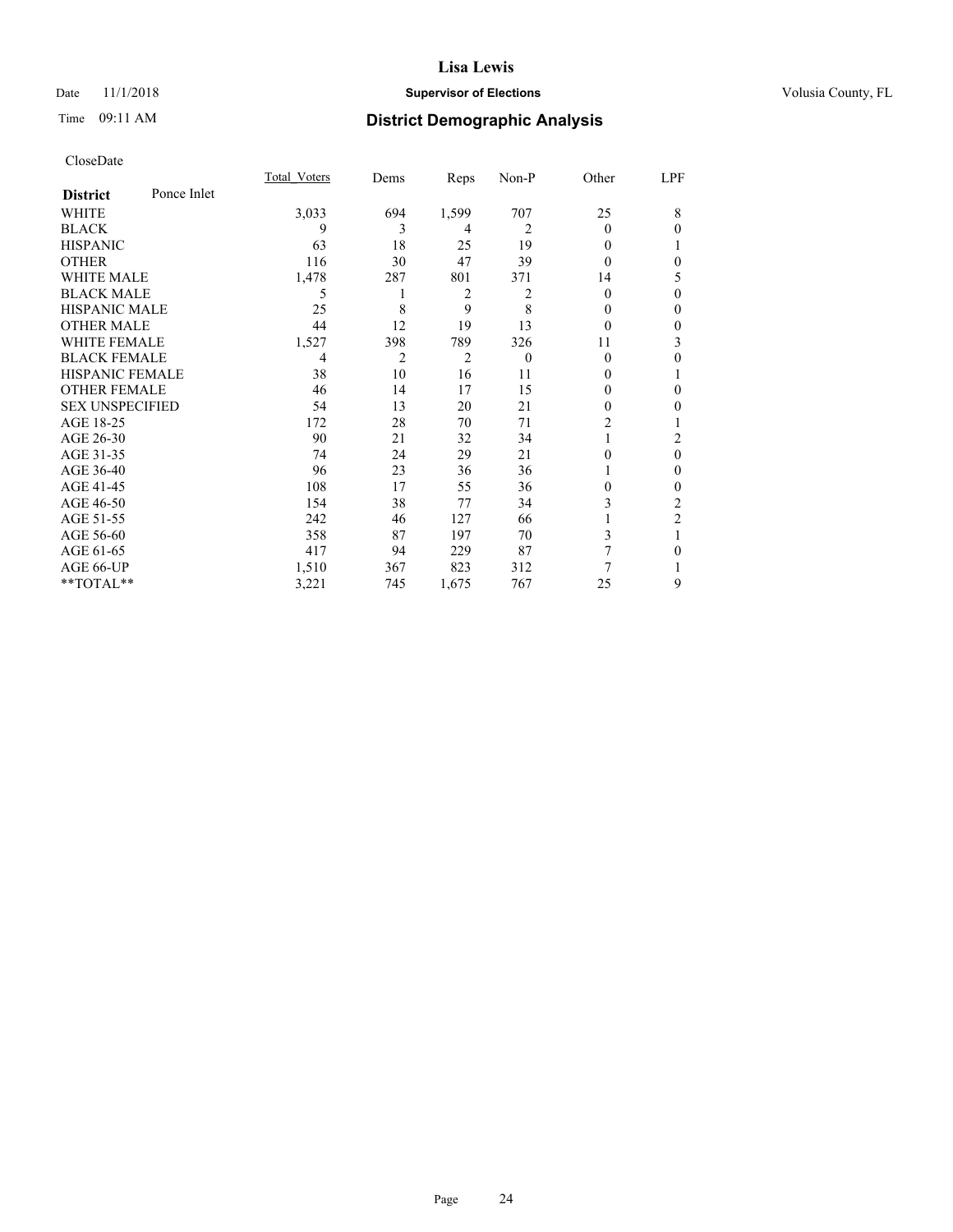## Date 11/1/2018 **Supervisor of Elections Supervisor of Elections** Volusia County, FL

# Time 09:11 AM **District Demographic Analysis**

|                        |             | Total Voters | Dems   | Reps   | Non-P  | Other | LPF      |
|------------------------|-------------|--------------|--------|--------|--------|-------|----------|
| <b>District</b>        | Port Orange |              |        |        |        |       |          |
| WHITE                  |             | 39,346       | 11,369 | 16,198 | 11,402 | 257   | 120      |
| <b>BLACK</b>           |             | 1,457        | 1,063  | 75     | 309    | 7     | 3        |
| <b>HISPANIC</b>        |             | 1,710        | 618    | 387    | 687    | 11    |          |
| <b>OTHER</b>           |             | 2,393        | 735    | 568    | 1,065  | 17    | 8        |
| <b>WHITE MALE</b>      |             | 17,924       | 4,396  | 7,867  | 5,441  | 139   | 81       |
| <b>BLACK MALE</b>      |             | 616          | 425    | 44     | 142    | 4     | 1        |
| <b>HISPANIC MALE</b>   |             | 779          | 270    | 190    | 309    | 6     | 4        |
| <b>OTHER MALE</b>      |             | 900          | 261    | 229    | 393    | 9     | 8        |
| <b>WHITE FEMALE</b>    |             | 20,849       | 6,828  | 8,105  | 5,765  | 115   | 36       |
| <b>BLACK FEMALE</b>    |             | 822          | 623    | 31     | 164    | 3     | 1        |
| HISPANIC FEMALE        |             | 896          | 338    | 190    | 360    | 5     | 3        |
| <b>OTHER FEMALE</b>    |             | 1,042        | 380    | 252    | 404    | 6     | $\theta$ |
| <b>SEX UNSPECIFIED</b> |             | 1,078        | 264    | 320    | 485    | 5     | 4        |
| AGE 18-25              |             | 4,213        | 1,143  | 1,175  | 1,816  | 57    | 22       |
| AGE 26-30              |             | 3,125        | 886    | 938    | 1,256  | 28    | 17       |
| AGE 31-35              |             | 2,879        | 844    | 845    | 1,143  | 27    | 20       |
| AGE 36-40              |             | 2,823        | 811    | 913    | 1,067  | 17    | 15       |
| AGE 41-45              |             | 2,789        | 770    | 973    | 999    | 28    | 19       |
| AGE 46-50              |             | 3,234        | 889    | 1,339  | 978    | 18    | 10       |
| AGE 51-55              |             | 3,638        | 1,028  | 1,497  | 1,085  | 17    | 11       |
| AGE 56-60              |             | 4,243        | 1,324  | 1,817  | 1,071  | 23    | 8        |
| AGE 61-65              |             | 4,218        | 1,448  | 1,777  | 983    | 8     | 2        |
| AGE 66-UP              |             | 13,738       | 4,641  | 5,952  | 3,062  | 69    | 14       |
| **TOTAL**              |             | 44,906       | 13,785 | 17,228 | 13,463 | 292   | 138      |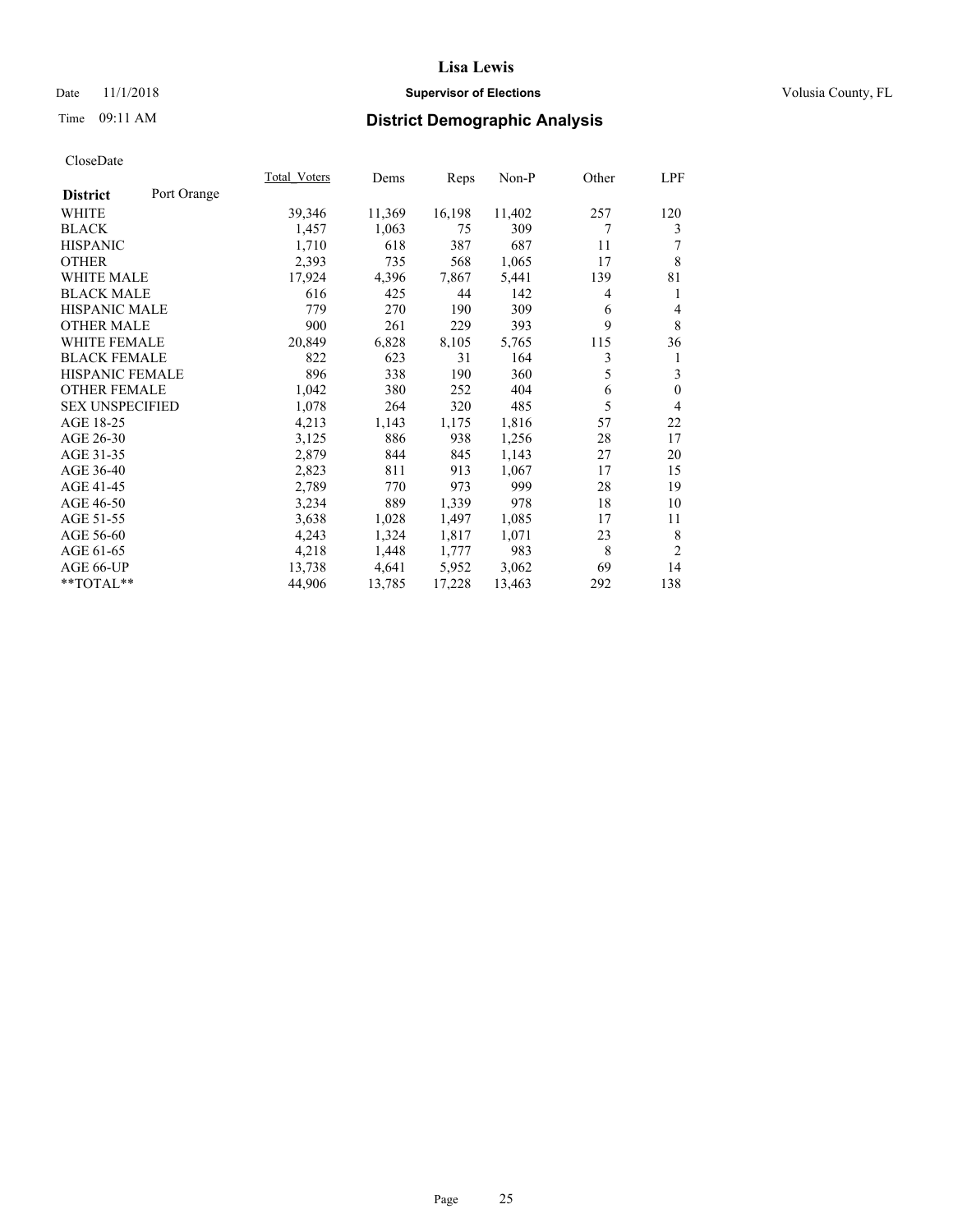## Date 11/1/2018 **Supervisor of Elections Supervisor of Elections** Volusia County, FL

# Time 09:11 AM **District Demographic Analysis**

|                        |               | Total Voters | Dems  | Reps  | Non-P | Other    | LPF            |
|------------------------|---------------|--------------|-------|-------|-------|----------|----------------|
| <b>District</b>        | South Daytona |              |       |       |       |          |                |
| WHITE                  |               | 7,176        | 2,289 | 2,716 | 2,099 | 53       | 19             |
| <b>BLACK</b>           |               | 781          | 588   | 25    | 167   |          | $\mathbf{0}$   |
| <b>HISPANIC</b>        |               | 311          | 134   | 60    | 113   | 4        | $\Omega$       |
| <b>OTHER</b>           |               | 434          | 154   | 89    | 189   |          | 1              |
| WHITE MALE             |               | 3,244        | 868   | 1,327 | 1,013 | 24       | 12             |
| <b>BLACK MALE</b>      |               | 292          | 205   | 12    | 75    | $\theta$ | $\mathbf{0}$   |
| <b>HISPANIC MALE</b>   |               | 142          | 49    | 34    | 56    | 3        | $\theta$       |
| <b>OTHER MALE</b>      |               | 146          | 52    | 35    | 58    |          | $\mathbf{0}$   |
| <b>WHITE FEMALE</b>    |               | 3,851        | 1,402 | 1,365 | 1,048 | 29       | 7              |
| <b>BLACK FEMALE</b>    |               | 477          | 376   | 12    | 88    |          | $\mathbf{0}$   |
| <b>HISPANIC FEMALE</b> |               | 159          | 81    | 26    | 51    |          | $\theta$       |
| <b>OTHER FEMALE</b>    |               | 201          | 78    | 46    | 76    | $\theta$ | 1              |
| <b>SEX UNSPECIFIED</b> |               | 190          | 54    | 33    | 103   | 0        | $\mathbf{0}$   |
| AGE 18-25              |               | 817          | 264   | 178   | 364   | 6        | 5              |
| AGE 26-30              |               | 682          | 232   | 162   | 279   | 7        | $\overline{c}$ |
| AGE 31-35              |               | 620          | 215   | 160   | 232   | 8        | 5              |
| AGE 36-40              |               | 547          | 200   | 134   | 208   | 5        | $\theta$       |
| AGE 41-45              |               | 481          | 151   | 156   | 168   | 5        | 1              |
| AGE 46-50              |               | 623          | 217   | 218   | 184   |          | 3              |
| AGE 51-55              |               | 727          | 252   | 282   | 186   | 5        | $\overline{c}$ |
| AGE 56-60              |               | 923          | 326   | 350   | 243   | 4        | $\mathbf{0}$   |
| AGE 61-65              |               | 905          | 350   | 332   | 216   | 7        | $\theta$       |
| AGE 66-UP              |               | 2,377        | 958   | 918   | 488   | 11       | 2              |
| **TOTAL**              |               | 8,702        | 3,165 | 2,890 | 2,568 | 59       | 20             |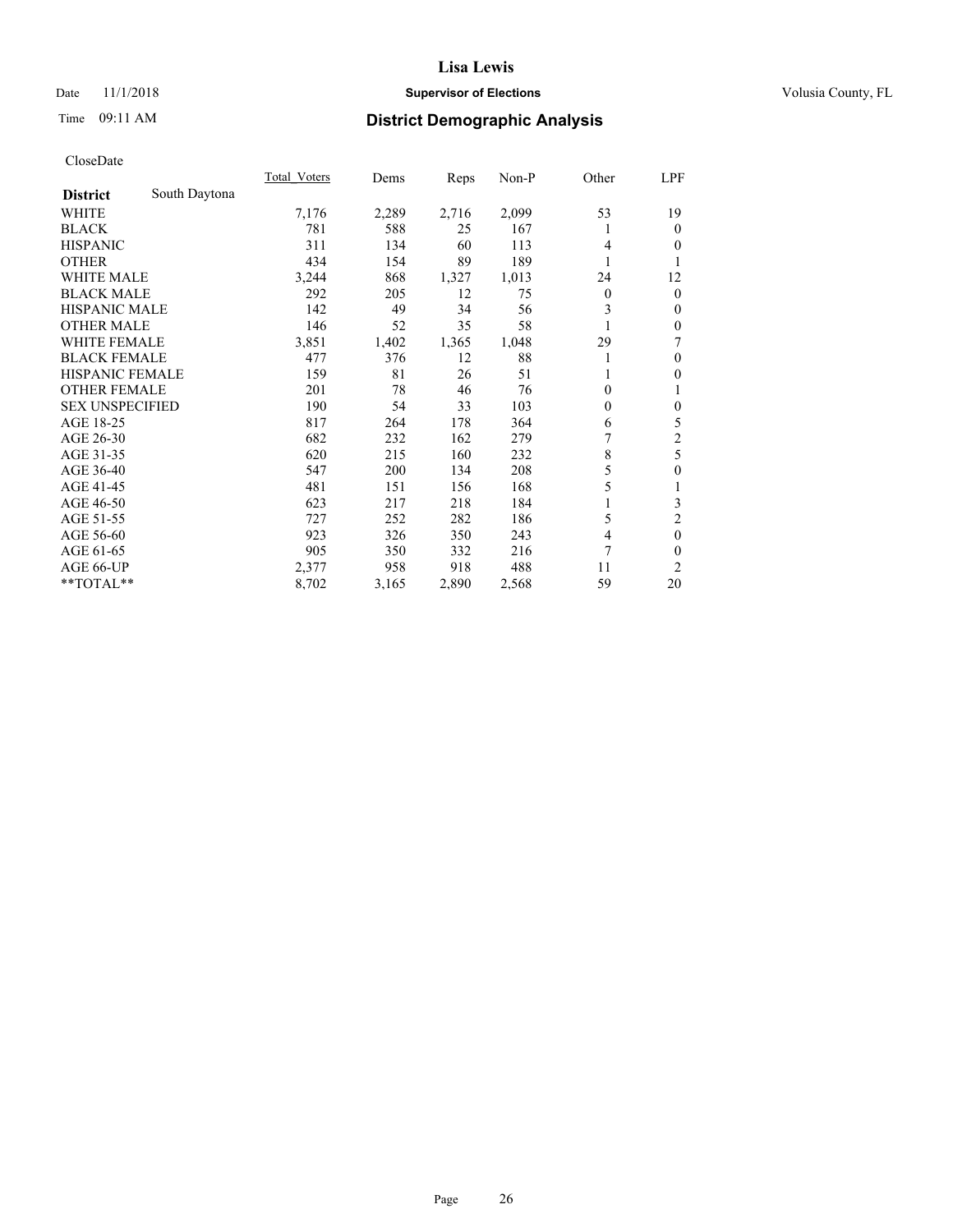## Date 11/1/2018 **Supervisor of Elections Supervisor of Elections** Volusia County, FL

# Time 09:11 AM **District Demographic Analysis**

|                        |               | Total Voters | Dems | Reps   | Non-P | Other | LPF |
|------------------------|---------------|--------------|------|--------|-------|-------|-----|
| <b>District</b>        | Flagler Beach |              |      |        |       |       |     |
| WHITE                  |               | 50           | 24   | 13     | 13    | 0     | 0   |
| <b>BLACK</b>           |               | $\mathbf{0}$ | 0    | 0      | 0     |       |     |
| <b>HISPANIC</b>        |               |              |      | 0      |       |       |     |
| <b>OTHER</b>           |               |              |      | 0      |       |       |     |
| WHITE MALE             |               | 19           |      | 6      | 6     |       |     |
| <b>BLACK MALE</b>      |               |              |      |        |       |       |     |
| <b>HISPANIC MALE</b>   |               |              |      |        |       |       |     |
| <b>OTHER MALE</b>      |               |              |      |        |       |       |     |
| <b>WHITE FEMALE</b>    |               | 30           | 17   |        |       |       |     |
| <b>BLACK FEMALE</b>    |               | 0            |      | $_{0}$ |       |       |     |
| <b>HISPANIC FEMALE</b> |               |              |      |        |       |       |     |
| OTHER FEMALE           |               |              |      | $_{0}$ |       |       |     |
| <b>SEX UNSPECIFIED</b> |               |              |      |        |       |       |     |
| AGE 18-25              |               |              |      |        |       |       |     |
| AGE 26-30              |               |              |      |        |       |       |     |
| AGE 31-35              |               |              |      |        |       |       |     |
| AGE 36-40              |               |              |      |        |       |       |     |
| AGE 41-45              |               |              |      |        |       |       |     |
| AGE 46-50              |               |              |      | 0      |       |       |     |
| AGE 51-55              |               |              |      |        |       |       |     |
| AGE 56-60              |               |              |      | 0      |       |       |     |
| AGE 61-65              |               |              |      |        |       |       |     |
| AGE 66-UP              |               | 42           | 20   | 13     |       |       |     |
| **TOTAL**              |               | 51           | 25   | 13     | 13    |       |     |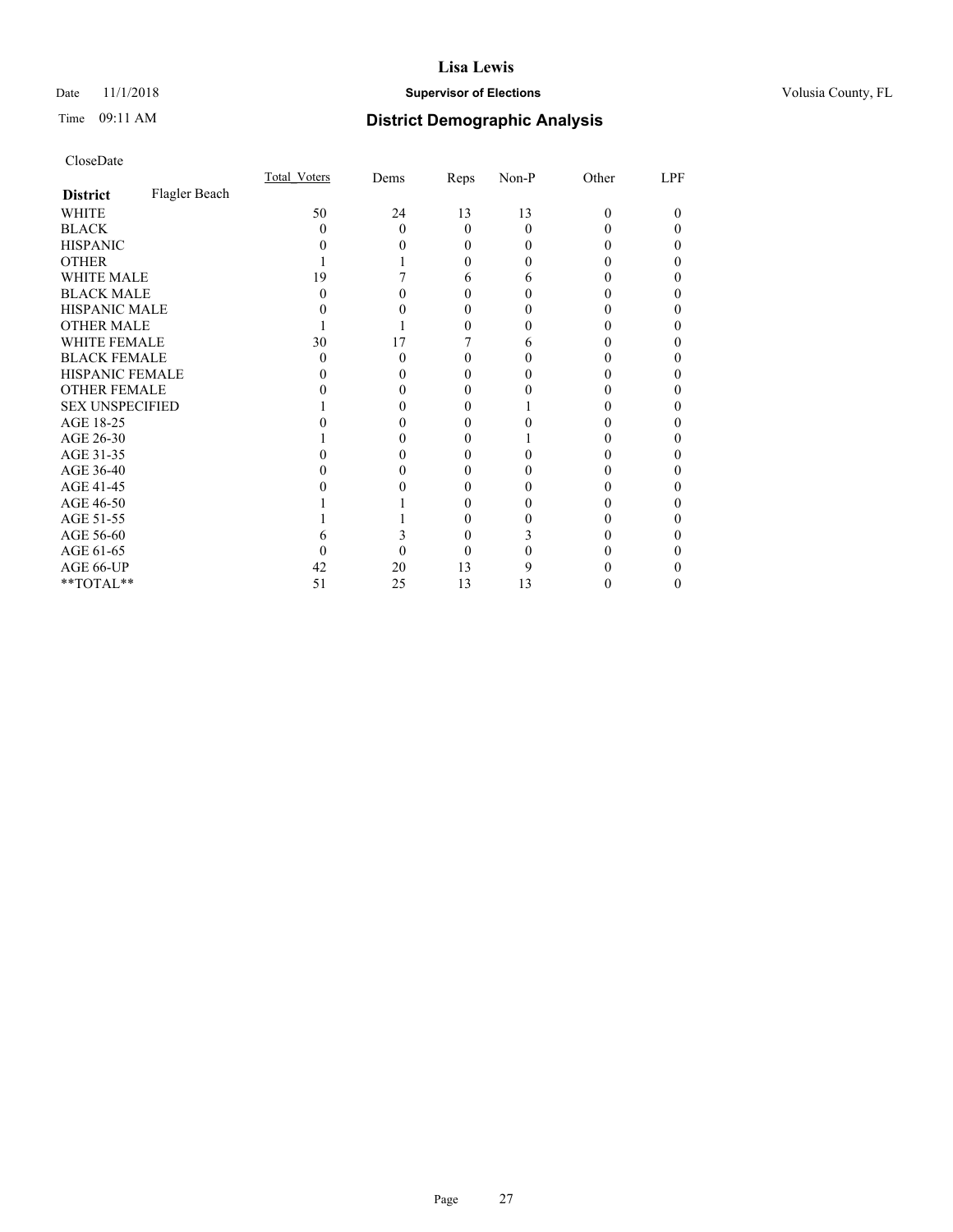## Date 11/1/2018 **Supervisor of Elections Supervisor of Elections** Volusia County, FL

| CloseDate |
|-----------|
|-----------|

|                        |                           | Total Voters | Dems   | Reps   | Non-P  | Other | LPF |
|------------------------|---------------------------|--------------|--------|--------|--------|-------|-----|
| <b>District</b>        | <b>Hospital Authority</b> |              |        |        |        |       |     |
| WHITE                  |                           | 108,153      | 29,254 | 47,346 | 30,615 | 550   | 388 |
| <b>BLACK</b>           |                           | 12,387       | 9,423  | 488    | 2,434  | 37    | 5   |
| <b>HISPANIC</b>        |                           | 26,774       | 12,101 | 3,965  | 10,574 | 95    | 39  |
| <b>OTHER</b>           |                           | 8,942        | 2,858  | 1,889  | 4,134  | 45    | 16  |
| <b>WHITE MALE</b>      |                           | 49,793       | 11,408 | 23,016 | 14,845 | 265   | 259 |
| <b>BLACK MALE</b>      |                           | 5,203        | 3,688  | 272    | 1,216  | 23    | 4   |
| <b>HISPANIC MALE</b>   |                           | 12,164       | 5,110  | 2,030  | 4,952  | 51    | 21  |
| <b>OTHER MALE</b>      |                           | 3,144        | 1,012  | 737    | 1,362  | 20    | 13  |
| <b>WHITE FEMALE</b>    |                           | 56,975       | 17,526 | 23,768 | 15,275 | 282   | 124 |
| <b>BLACK FEMALE</b>    |                           | 7,000        | 5,603  | 207    | 1,175  | 14    | 1   |
| <b>HISPANIC FEMALE</b> |                           | 14,153       | 6,787  | 1,894  | 5,413  | 42    | 17  |
| <b>OTHER FEMALE</b>    |                           | 3,797        | 1,425  | 798    | 1,555  | 16    | 3   |
| <b>SEX UNSPECIFIED</b> |                           | 4,025        | 1,076  | 965    | 1.964  | 14    | 6   |
| AGE 18-25              |                           | 16,515       | 5,031  | 3,764  | 7,520  | 130   | 70  |
| AGE 26-30              |                           | 12,100       | 3,848  | 3,099  | 5,030  | 61    | 62  |
| AGE 31-35              |                           | 11,296       | 3,509  | 3,011  | 4,647  | 64    | 65  |
| AGE 36-40              |                           | 11,210       | 3,716  | 3,017  | 4,354  | 58    | 65  |
| AGE 41-45              |                           | 10,759       | 3,484  | 3,248  | 3,942  | 48    | 37  |
| AGE 46-50              |                           | 12,168       | 3,870  | 4,394  | 3,806  | 60    | 38  |
| AGE 51-55              |                           | 13,599       | 4,336  | 5,358  | 3,820  | 48    | 37  |
| AGE 56-60              |                           | 14,759       | 5,061  | 5,988  | 3,631  | 57    | 22  |
| AGE 61-65              |                           | 13,944       | 5,152  | 5,505  | 3,209  | 61    | 17  |
| AGE 66-UP              |                           | 39,891       | 15,624 | 16,303 | 7,789  | 140   | 35  |
| $*$ $TOTAL**$          |                           | 156,256      | 53,636 | 53,688 | 47.757 | 727   | 448 |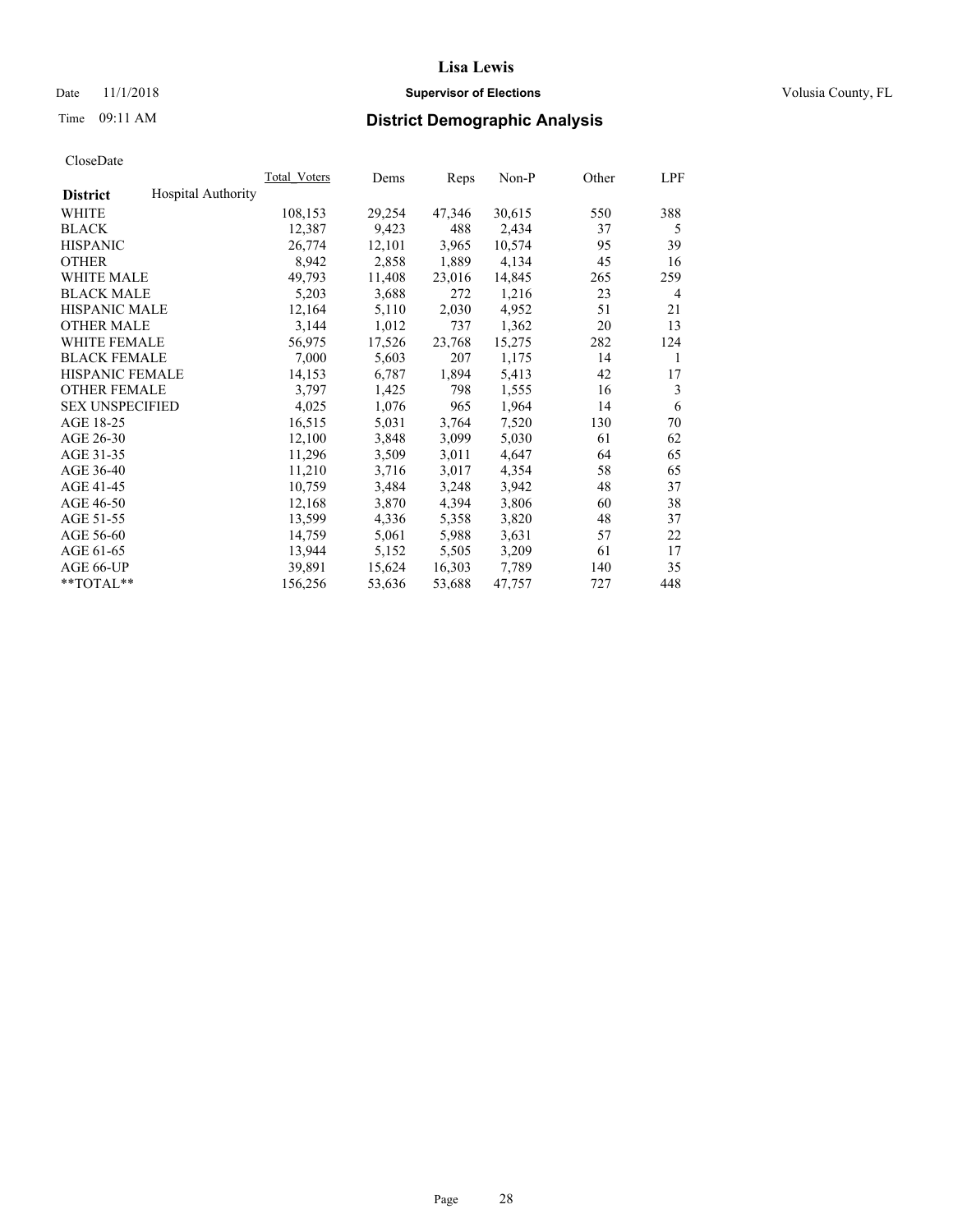## Date 11/1/2018 **Supervisor of Elections Supervisor of Elections** Volusia County, FL

| CloseDate |
|-----------|
|-----------|

|                                              | Total Voters | Dems  | Reps   | Non-P | Other | LPF            |
|----------------------------------------------|--------------|-------|--------|-------|-------|----------------|
| Florida House District 24<br><b>District</b> |              |       |        |       |       |                |
| WHITE                                        | 19,839       | 5,196 | 9,424  | 5,059 | 97    | 63             |
| <b>BLACK</b>                                 | 513          | 390   | 17     | 102   | 3     | 1              |
| <b>HISPANIC</b>                              | 1,426        | 539   | 266    | 615   | 6     | $\theta$       |
| <b>OTHER</b>                                 | 962          | 230   | 299    | 425   | 6     | 2              |
| <b>WHITE MALE</b>                            | 9,267        | 2,068 | 4,583  | 2,522 | 49    | 45             |
| <b>BLACK MALE</b>                            | 228          | 162   | 11     | 52    | 2     |                |
| <b>HISPANIC MALE</b>                         | 646          | 231   | 125    | 287   | 3     | 0              |
| <b>OTHER MALE</b>                            | 326          | 70    | 107    | 146   | 1     | 2              |
| <b>WHITE FEMALE</b>                          | 10,367       | 3,097 | 4,740  | 2,464 | 48    | 18             |
| <b>BLACK FEMALE</b>                          | 281          | 224   | 6      | 50    | 1     | $\Omega$       |
| <b>HISPANIC FEMALE</b>                       | 749          | 296   | 138    | 312   | 3     | 0              |
| <b>OTHER FEMALE</b>                          | 389          | 111   | 133    | 141   | 4     | 0              |
| <b>SEX UNSPECIFIED</b>                       | 487          | 96    | 163    | 227   | 1     | $\overline{0}$ |
| AGE 18-25                                    | 1,751        | 405   | 596    | 723   | 19    | 8              |
| AGE 26-30                                    | 1,156        | 293   | 373    | 473   | 7     | 10             |
| AGE 31-35                                    | 1,038        | 259   | 362    | 409   | 5     | 3              |
| AGE 36-40                                    | 987          | 246   | 338    | 393   | 3     | 7              |
| AGE 41-45                                    | 1,001        | 239   | 419    | 335   | 3     | 5              |
| AGE 46-50                                    | 1,336        | 285   | 630    | 408   | 9     | 4              |
| AGE 51-55                                    | 1,765        | 414   | 879    | 459   | 8     | 5              |
| AGE 56-60                                    | 2,386        | 648   | 1,135  | 582   | 15    | 6              |
| AGE 61-65                                    | 2,580        | 783   | 1,207  | 573   | 10    | 7              |
| AGE 66-UP                                    | 8,739        | 2,783 | 4,066  | 1,846 | 33    | 11             |
| **TOTAL**                                    | 22,740       | 6,355 | 10,006 | 6,201 | 112   | 66             |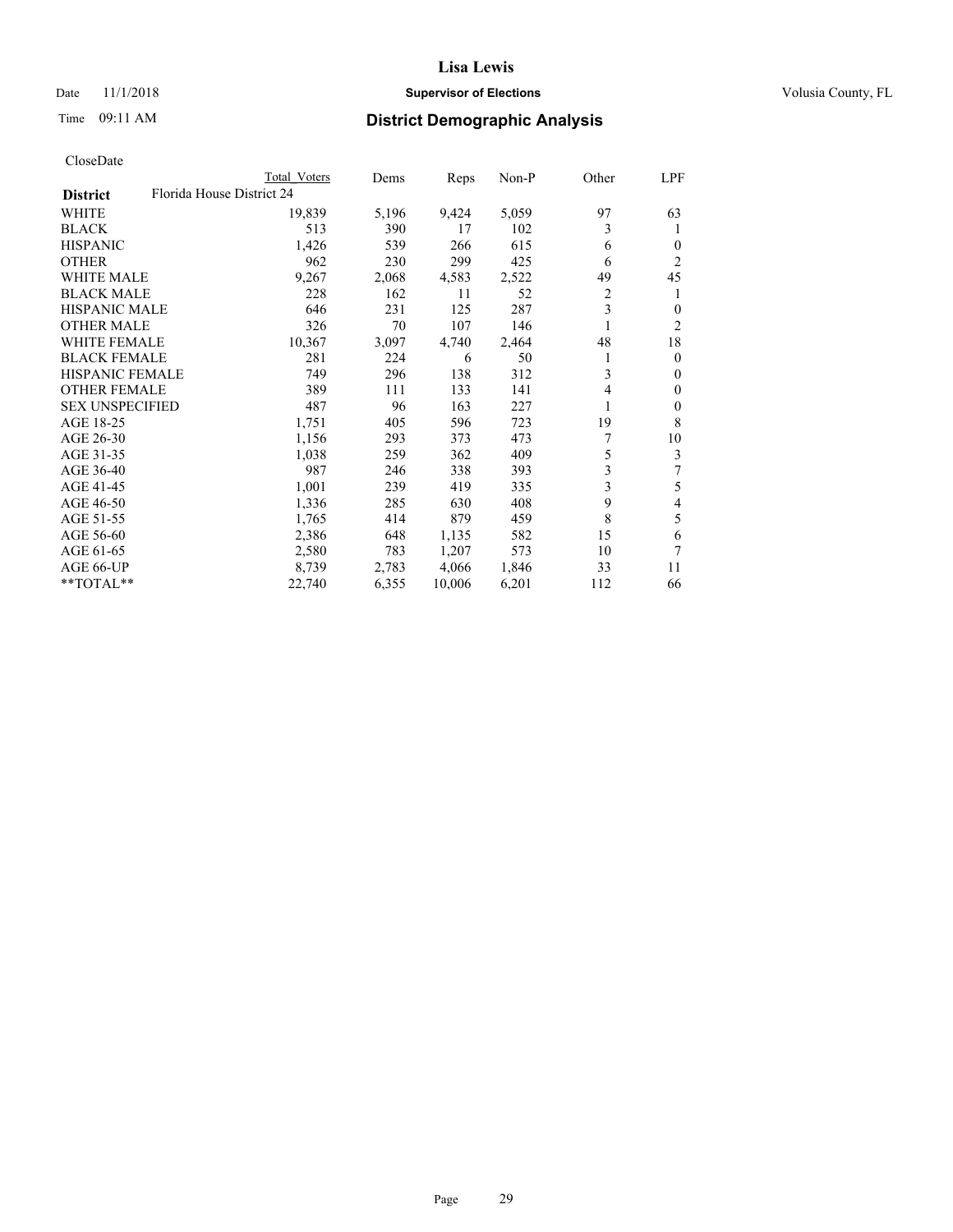## Date 11/1/2018 **Supervisor of Elections Supervisor of Elections** Volusia County, FL

|                        |                           | Total Voters | Dems   | Reps   | $Non-P$ | Other | LPF            |
|------------------------|---------------------------|--------------|--------|--------|---------|-------|----------------|
| <b>District</b>        | Florida House District 25 |              |        |        |         |       |                |
| WHITE                  |                           | 117,010      | 33,190 | 50,749 | 31,916  | 803   | 352            |
| <b>BLACK</b>           |                           | 3,734        | 2,759  | 193    | 759     | 16    | 7              |
| <b>HISPANIC</b>        |                           | 3,719        | 1,352  | 922    | 1,404   | 27    | 14             |
| <b>OTHER</b>           |                           | 6,381        | 1,880  | 1,614  | 2,833   | 36    | 18             |
| <b>WHITE MALE</b>      |                           | 54,077       | 13,069 | 24,749 | 15,617  | 400   | 242            |
| <b>BLACK MALE</b>      |                           | 1,650        | 1,133  | 100    | 403     | 10    | 4              |
| <b>HISPANIC MALE</b>   |                           | 1,669        | 560    | 446    | 639     | 17    | 7              |
| <b>OTHER MALE</b>      |                           | 2,421        | 676    | 657    | 1,056   | 18    | 14             |
| <b>WHITE FEMALE</b>    |                           | 61,494       | 19,749 | 25,437 | 15,807  | 395   | 106            |
| <b>BLACK FEMALE</b>    |                           | 2,039        | 1,591  | 91     | 349     | 6     | 2              |
| HISPANIC FEMALE        |                           | 1,977        | 769    | 459    | 732     | 10    | 7              |
| <b>OTHER FEMALE</b>    |                           | 2,770        | 964    | 717    | 1,074   | 13    | $\overline{2}$ |
| <b>SEX UNSPECIFIED</b> |                           | 2.747        | 670    | 822    | 1,235   | 13    | 7              |
| AGE 18-25              |                           | 10,313       | 2,659  | 3,128  | 4,337   | 130   | 59             |
| AGE 26-30              |                           | 7,569        | 2,108  | 2,301  | 3,034   | 70    | 56             |
| AGE 31-35              |                           | 7,269        | 2,104  | 2,232  | 2,812   | 71    | 50             |
| AGE 36-40              |                           | 7,063        | 1,973  | 2,314  | 2,680   | 55    | 41             |
| AGE 41-45              |                           | 6,987        | 1,874  | 2,526  | 2,473   | 59    | 55             |
| AGE 46-50              |                           | 8,769        | 2,342  | 3,616  | 2,720   | 61    | 30             |
| AGE 51-55              |                           | 10,751       | 2,810  | 4,812  | 3,038   | 68    | 23             |
| AGE 56-60              |                           | 13,004       | 3,791  | 5,903  | 3,210   | 78    | 22             |
| AGE 61-65              |                           | 13,848       | 4,565  | 6,002  | 3,180   | 84    | 17             |
| AGE 66-UP              |                           | 45,262       | 14,952 | 20,641 | 9,425   | 206   | 38             |
| **TOTAL**              |                           | 130,844      | 39,181 | 53,478 | 36,912  | 882   | 391            |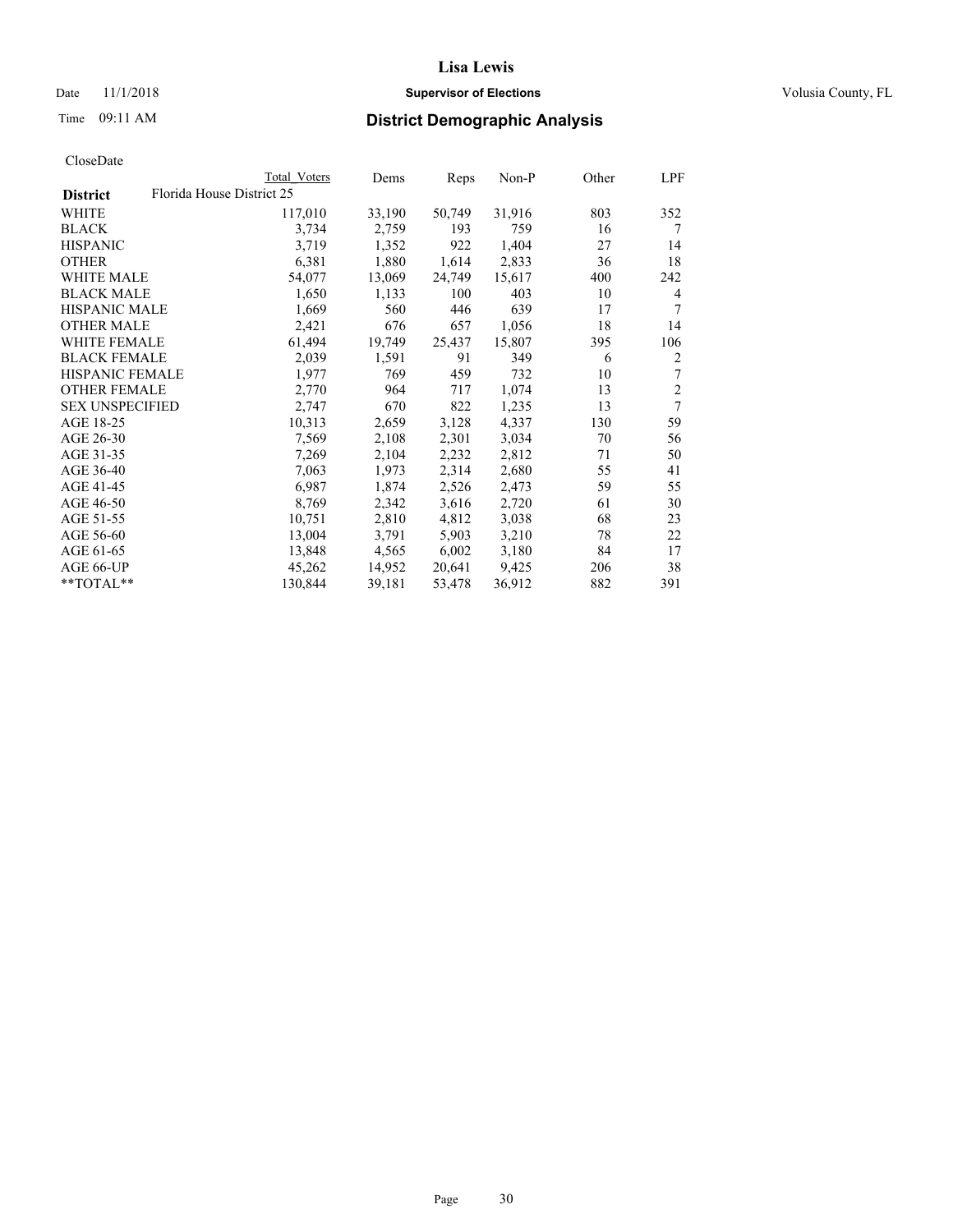## Date 11/1/2018 **Supervisor of Elections Supervisor of Elections** Volusia County, FL

|                        | Total Voters              | Dems   | Reps   | Non-P  | Other | LPF            |
|------------------------|---------------------------|--------|--------|--------|-------|----------------|
| <b>District</b>        | Florida House District 26 |        |        |        |       |                |
| WHITE                  | 77,019                    | 22,853 | 31,003 | 22,392 | 485   | 286            |
| BLACK                  | 21,947                    | 17,524 | 579    | 3,794  | 45    | 5              |
| HISPANIC               | 6,654                     | 2,884  | 1,100  | 2,613  | 43    | 14             |
| OTHER                  | 6,922                     | 2,428  | 1,241  | 3,214  | 31    | 8              |
| WHITE MALE             | 35,498                    | 8,804  | 15,293 | 10,968 | 244   | 189            |
| BLACK MALE             | 8,396                     | 6,292  | 314    | 1,764  | 23    | 3              |
| HISPANIC MALE          | 2,931                     | 1,137  | 562    | 1,201  | 22    | 9              |
| OTHER MALE             | 2,403                     | 859    | 498    | 1,030  | 14    | $\overline{2}$ |
| WHITE FEMALE           | 40,532                    | 13,814 | 15,350 | 11,035 | 239   | 94             |
| BLACK FEMALE           | 13,114                    | 10,916 | 258    | 1,916  | 22    | 2              |
| HISPANIC FEMALE        | 3,563                     | 1,678  | 522    | 1,339  | 19    | 5              |
| OTHER FEMALE           | 2,786                     | 1,134  | 509    | 1,125  | 13    | 5              |
| <b>SEX UNSPECIFIED</b> | 3,317                     | 1,055  | 615    | 1,635  | 8     | $\overline{4}$ |
| AGE 18-25              | 14,937                    | 6,439  | 2,598  | 5,737  | 105   | 58             |
| AGE 26-30              | 9,441                     | 3,776  | 1,993  | 3,577  | 62    | 33             |
| AGE 31-35              | 8,079                     | 3,153  | 1,784  | 3,038  | 53    | 51             |
| AGE 36-40              | 7,446                     | 3,002  | 1,755  | 2,620  | 35    | 34             |
| AGE 41-45              | 6,686                     | 2,546  | 1,827  | 2,261  | 33    | 19             |
| AGE 46-50              | 7,812                     | 2,919  | 2,534  | 2,290  | 38    | 31             |
| AGE 51-55              | 8,932                     | 3,402  | 3,078  | 2,387  | 41    | 24             |
| AGE 56-60              | 10,168                    | 3,985  | 3,644  | 2,468  | 49    | 22             |
| AGE 61-65              | 10,023                    | 4,241  | 3,566  | 2,155  | 51    | 10             |
| AGE 66-UP              | 29,010                    | 12,221 | 11,144 | 5,477  | 137   | 31             |
| **TOTAL**              | 112,542                   | 45,689 | 33,923 | 32,013 | 604   | 313            |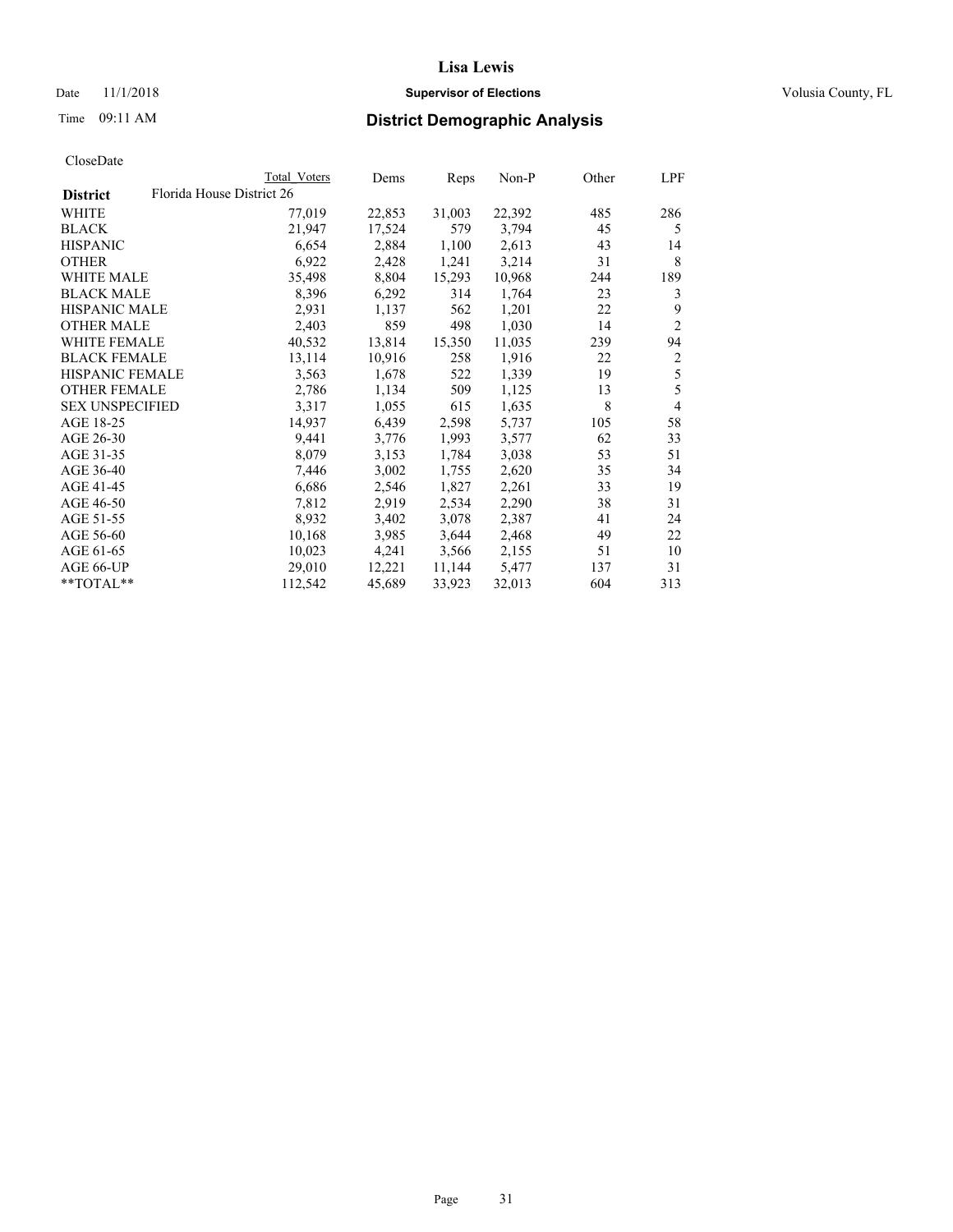## Date 11/1/2018 **Supervisor of Elections Supervisor of Elections** Volusia County, FL

|                        |                           | Total Voters | Dems   | Reps   | Non-P  | Other | LPF            |
|------------------------|---------------------------|--------------|--------|--------|--------|-------|----------------|
| <b>District</b>        | Florida House District 27 |              |        |        |        |       |                |
| WHITE                  |                           | 80,851       | 21,798 | 34,433 | 23,944 | 418   | 258            |
| <b>BLACK</b>           |                           | 7,989        | 5,945  | 357    | 1,660  | 25    | $\overline{2}$ |
| <b>HISPANIC</b>        |                           | 22,059       | 10,099 | 3,219  | 8,637  | 74    | 30             |
| <b>OTHER</b>           |                           | 6,382        | 2,030  | 1,334  | 2,974  | 31    | 13             |
| WHITE MALE             |                           | 37,372       | 8,612  | 16,864 | 11,535 | 190   | 171            |
| <b>BLACK MALE</b>      |                           | 3,494        | 2,416  | 204    | 857    | 15    | 2              |
| <b>HISPANIC MALE</b>   |                           | 10,137       | 4,293  | 1,667  | 4,119  | 42    | 16             |
| <b>OTHER MALE</b>      |                           | 2,214        | 692    | 531    | 966    | 14    | 11             |
| <b>WHITE FEMALE</b>    |                           | 42,437       | 12,946 | 17,147 | 12,033 | 226   | 85             |
| <b>BLACK FEMALE</b>    |                           | 4,381        | 3,443  | 149    | 779    | 10    | $\theta$       |
| <b>HISPANIC FEMALE</b> |                           | 11,570       | 5,645  | 1,522  | 4,358  | 32    | 13             |
| <b>OTHER FEMALE</b>    |                           | 2,769        | 1,056  | 581    | 1,119  | 11    | 2              |
| <b>SEX UNSPECIFIED</b> |                           | 2,905        | 768    | 678    | 1,448  | 8     | 3              |
| AGE 18-25              |                           | 11,645       | 3,456  | 2,522  | 5,524  | 101   | 42             |
| AGE 26-30              |                           | 8,759        | 2,751  | 2,199  | 3,723  | 44    | 42             |
| AGE 31-35              |                           | 8,420        | 2,618  | 2,184  | 3,531  | 41    | 46             |
| AGE 36-40              |                           | 8,244        | 2,690  | 2,111  | 3,355  | 43    | 45             |
| AGE 41-45              |                           | 8,251        | 2,643  | 2,431  | 3,106  | 39    | 32             |
| AGE 46-50              |                           | 9,193        | 2,913  | 3,221  | 2,990  | 44    | 25             |
| AGE 51-55              |                           | 10,249       | 3,291  | 3,880  | 3,008  | 43    | 27             |
| AGE 56-60              |                           | 11,420       | 3,861  | 4,509  | 2,989  | 50    | 11             |
| AGE 61-65              |                           | 10,731       | 3,878  | 4,117  | 2,668  | 50    | 18             |
| AGE 66-UP              |                           | 30,357       | 11,767 | 12,169 | 6,313  | 93    | 15             |
| **TOTAL**              |                           | 117,281      | 39,872 | 39,343 | 37,215 | 548   | 303            |
|                        |                           |              |        |        |        |       |                |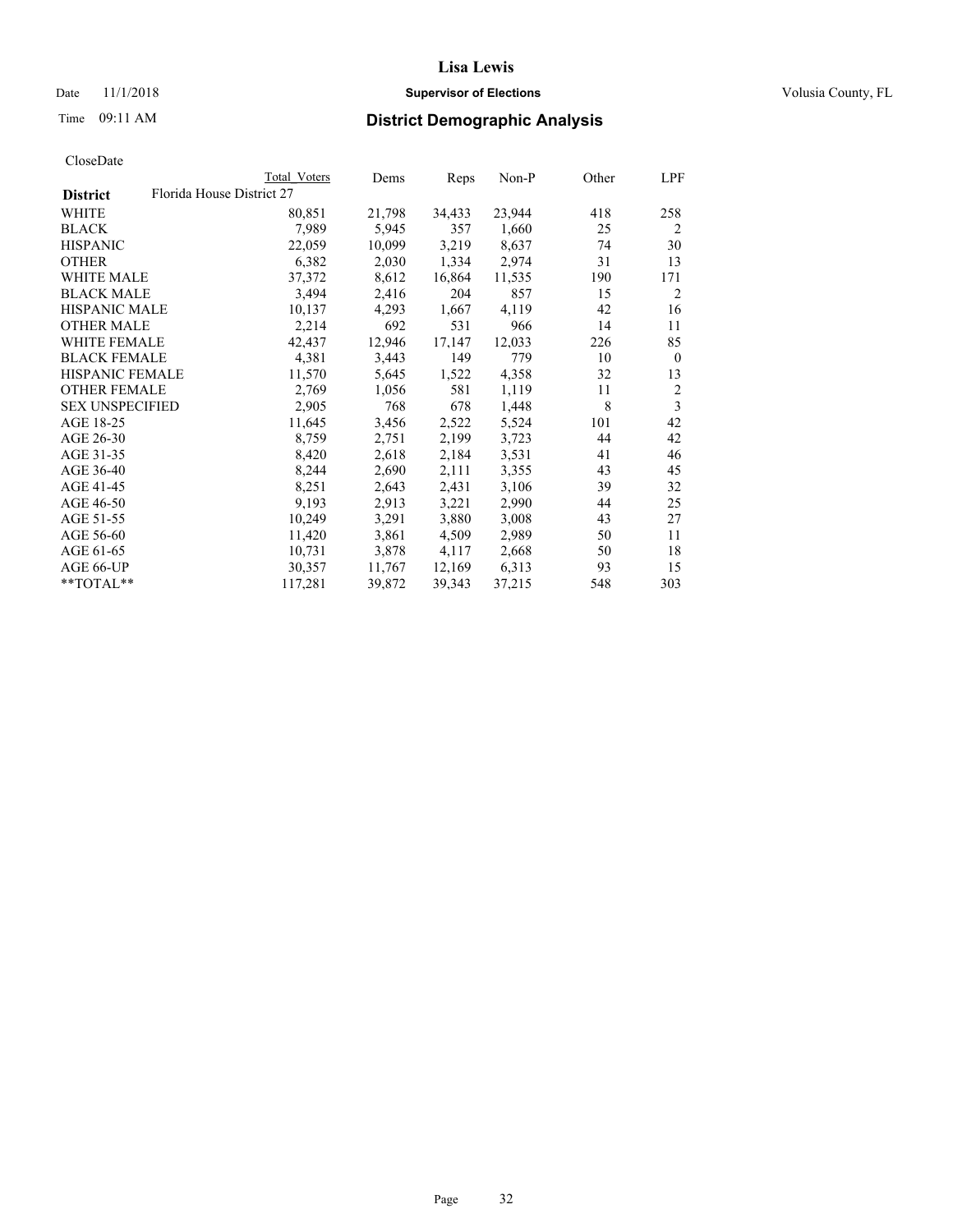## Date 11/1/2018 **Supervisor of Elections Supervisor of Elections** Volusia County, FL

# Time 09:11 AM **District Demographic Analysis**

|                        | Total Voters            | Dems   | Reps   | Non-P  | Other | LPF            |
|------------------------|-------------------------|--------|--------|--------|-------|----------------|
| <b>District</b>        | School Board District 1 |        |        |        |       |                |
| WHITE                  | 61,961                  | 16,791 | 28,077 | 16,540 | 327   | 226            |
| <b>BLACK</b>           | 5,815                   | 4,556  | 192    | 1,050  | 15    | $\overline{2}$ |
| <b>HISPANIC</b>        | 7,300                   | 3,032  | 1,304  | 2,907  | 41    | 16             |
| <b>OTHER</b>           | 4,279                   | 1,331  | 963    | 1,958  | 20    | 7              |
| WHITE MALE             | 28,300                  | 6,382  | 13,594 | 8,012  | 157   | 155            |
| <b>BLACK MALE</b>      | 2,319                   | 1,706  | 87     | 516    | 9     | 1              |
| <b>HISPANIC MALE</b>   | 3,164                   | 1,202  | 651    | 1,283  | 20    | 8              |
| <b>OTHER MALE</b>      | 1,530                   | 490    | 373    | 652    | 10    | 5              |
| WHITE FEMALE           | 32,918                  | 10,242 | 14,177 | 8,263  | 169   | 67             |
| <b>BLACK FEMALE</b>    | 3,408                   | 2,790  | 100    | 511    | 6     | 1              |
| <b>HISPANIC FEMALE</b> | 3,996                   | 1,771  | 639    | 1,559  | 19    | 8              |
| <b>OTHER FEMALE</b>    | 1,783                   | 635    | 398    | 740    | 8     | $\mathfrak{2}$ |
| <b>SEX UNSPECIFIED</b> | 1,936                   | 492    | 516    | 919    | 5     | 4              |
| AGE 18-25              | 7,967                   | 2,395  | 2,054  | 3,402  | 71    | 45             |
| AGE 26-30              | 5,502                   | 1,678  | 1,575  | 2,190  | 31    | 28             |
| AGE 31-35              | 5,167                   | 1,484  | 1,557  | 2,059  | 32    | 35             |
| AGE 36-40              | 5,342                   | 1,658  | 1,649  | 1,973  | 24    | 38             |
| AGE 41-45              | 4,963                   | 1,500  | 1,691  | 1,727  | 24    | 21             |
| AGE 46-50              | 5,846                   | 1,722  | 2,309  | 1,760  | 33    | 22             |
| AGE 51-55              | 6,536                   | 1,896  | 2,861  | 1,731  | 29    | 19             |
| AGE 56-60              | 7,261                   | 2,354  | 3,206  | 1,655  | 32    | 14             |
| AGE 61-65              | 7,295                   | 2,524  | 3,149  | 1,585  | 33    | $\overline{4}$ |
| AGE 66-UP              | 23,471                  | 8,497  | 10,484 | 4,371  | 94    | 25             |
| $*$ $TOTAL**$          | 79,355                  | 25,710 | 30,536 | 22,455 | 403   | 251            |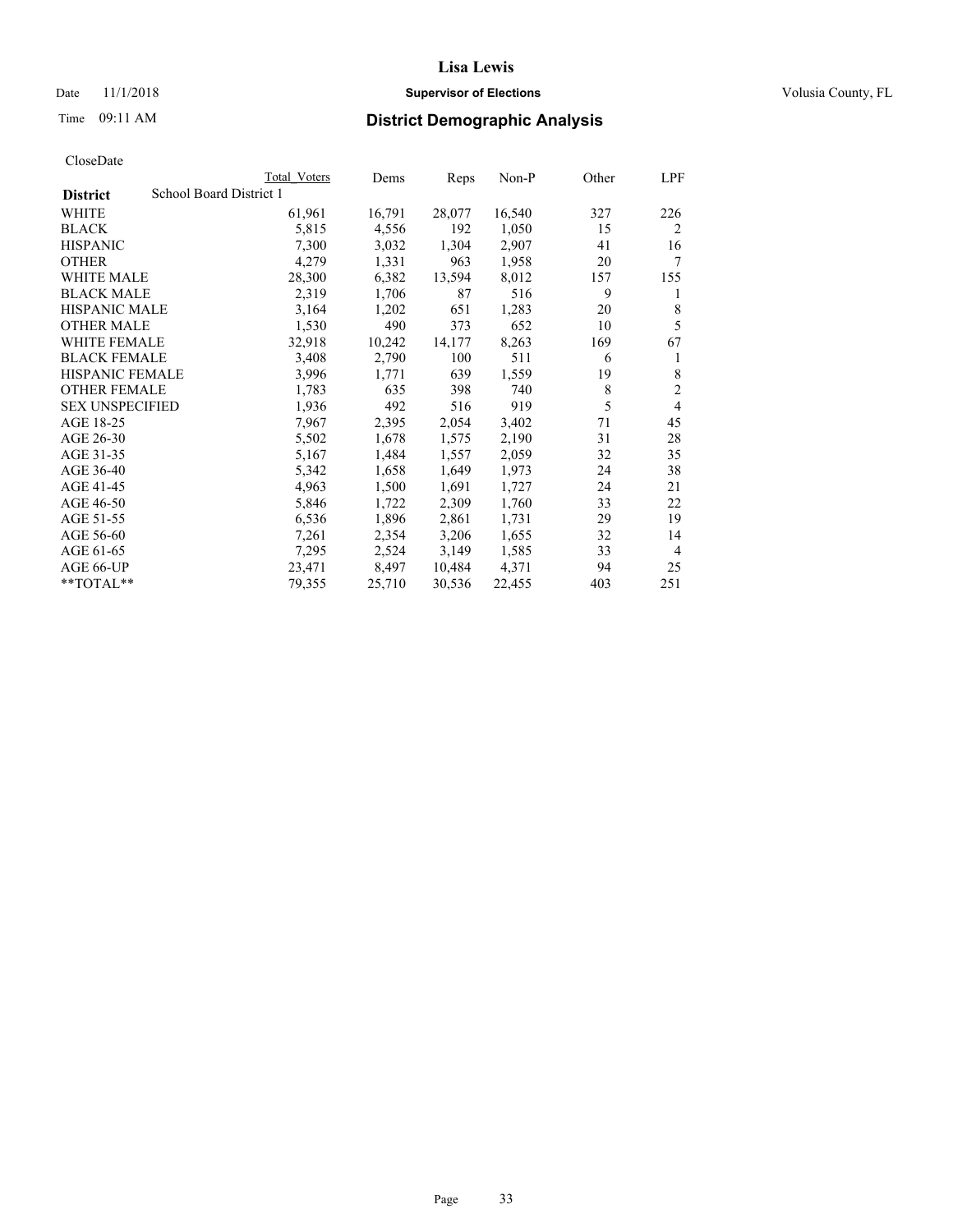## Date 11/1/2018 **Supervisor of Elections Supervisor of Elections** Volusia County, FL

# Time 09:11 AM **District Demographic Analysis**

|                        | Total Voters            | Dems   | Reps   | Non-P  | Other | LPF            |
|------------------------|-------------------------|--------|--------|--------|-------|----------------|
| <b>District</b>        | School Board District 2 |        |        |        |       |                |
| WHITE                  | 52,984                  | 15,842 | 20,853 | 15,716 | 392   | 181            |
| <b>BLACK</b>           | 13,844                  | 11,003 | 361    | 2,446  | 30    | 4              |
| <b>HISPANIC</b>        | 2,943                   | 1,241  | 541    | 1,133  | 24    | 4              |
| <b>OTHER</b>           | 4,635                   | 1,620  | 833    | 2,138  | 31    | 13             |
| WHITE MALE             | 24,820                  | 6,327  | 10,422 | 7,757  | 196   | 118            |
| <b>BLACK MALE</b>      | 5,270                   | 3,952  | 197    | 1,107  | 14    | $\theta$       |
| <b>HISPANIC MALE</b>   | 1,372                   | 500    | 294    | 561    | 15    | 2              |
| <b>OTHER MALE</b>      | 1,642                   | 556    | 353    | 712    | 13    | 8              |
| <b>WHITE FEMALE</b>    | 27,424                  | 9,319  | 10,179 | 7,673  | 191   | 62             |
| <b>BLACK FEMALE</b>    | 8,266                   | 6,824  | 162    | 1,261  | 16    | 3              |
| <b>HISPANIC FEMALE</b> | 1,490                   | 704    | 241    | 534    | 9     | $\overline{2}$ |
| <b>OTHER FEMALE</b>    | 1,889                   | 773    | 335    | 764    | 14    | 3              |
| <b>SEX UNSPECIFIED</b> | 2,233                   | 751    | 405    | 1,064  | 9     | 4              |
| AGE 18-25              | 9,900                   | 4,513  | 1,561  | 3,700  | 90    | 36             |
| AGE 26-30              | 5,901                   | 2,415  | 1,205  | 2,207  | 47    | 27             |
| AGE 31-35              | 4,800                   | 1,936  | 1,012  | 1,781  | 38    | 33             |
| AGE 36-40              | 4,200                   | 1,729  | 914    | 1,511  | 30    | 16             |
| AGE 41-45              | 3,750                   | 1,446  | 992    | 1,268  | 26    | 18             |
| AGE 46-50              | 4,598                   | 1,743  | 1,392  | 1,414  | 29    | 20             |
| AGE 51-55              | 5,745                   | 2,153  | 1,912  | 1,624  | 43    | 13             |
| AGE 56-60              | 7,008                   | 2,649  | 2,561  | 1,747  | 40    | 11             |
| AGE 61-65              | 6,993                   | 2,772  | 2,558  | 1,623  | 32    | 8              |
| AGE 66-UP              | 21,506                  | 8,346  | 8,481  | 4,557  | 102   | 20             |
| $*$ TOTAL $*$          | 74,406                  | 29,706 | 22,588 | 21,433 | 477   | 202            |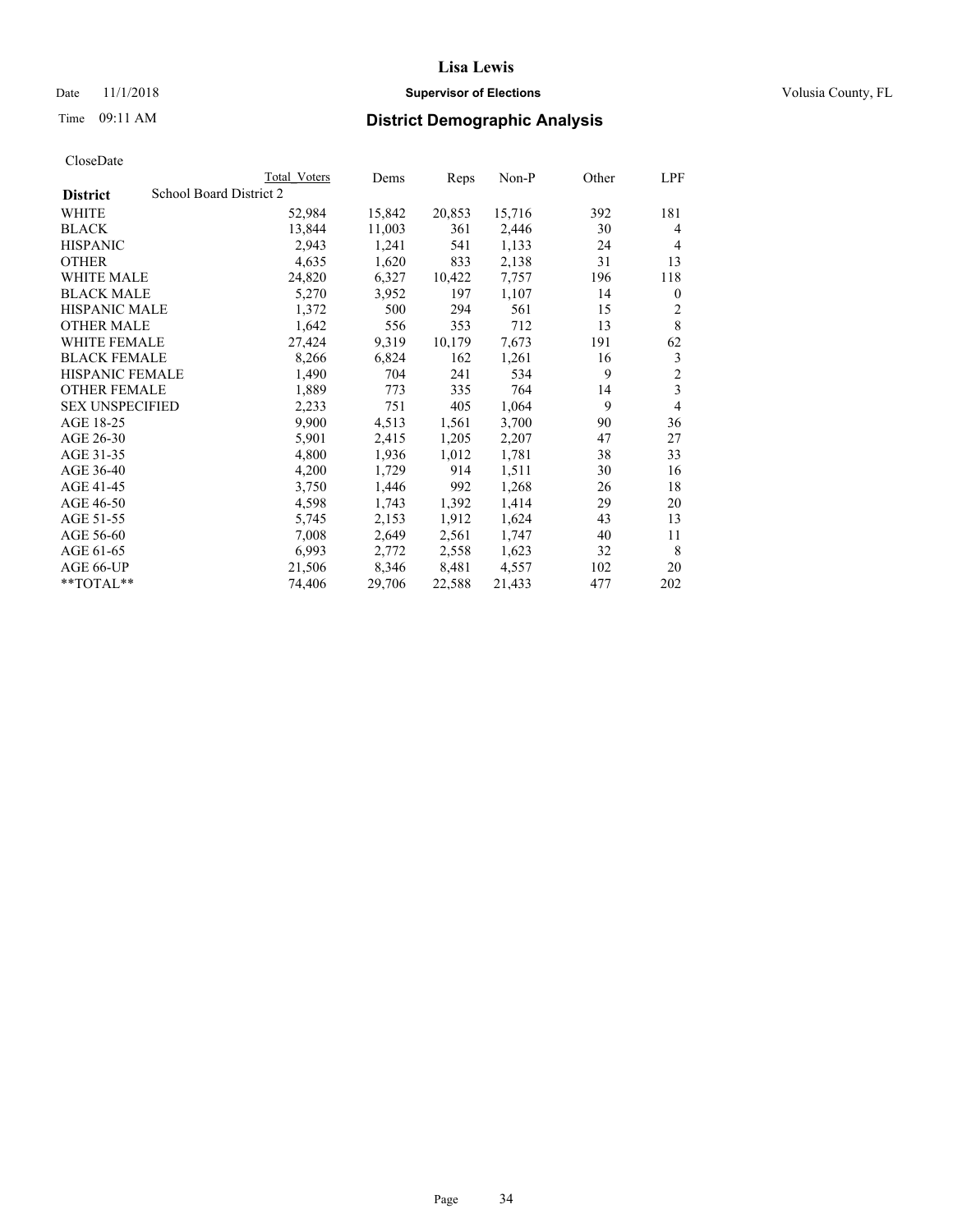## Date 11/1/2018 **Supervisor of Elections Supervisor of Elections** Volusia County, FL

# Time 09:11 AM **District Demographic Analysis**

|                        | Total Voters            | Dems   | Reps   | Non-P  | Other | LPF            |
|------------------------|-------------------------|--------|--------|--------|-------|----------------|
| <b>District</b>        | School Board District 3 |        |        |        |       |                |
| WHITE                  | 74,818                  | 20,925 | 32,426 | 20,743 | 516   | 208            |
| <b>BLACK</b>           | 2,219                   | 1,718  | 95     | 397    | 6     | 3              |
| <b>HISPANIC</b>        | 1,900                   | 650    | 502    | 731    | 11    | 6              |
| <b>OTHER</b>           | 3,332                   | 954    | 885    | 1,474  | 12    | 7              |
| WHITE MALE             | 34,549                  | 8,232  | 15,865 | 10,068 | 242   | 142            |
| <b>BLACK MALE</b>      | 985                     | 711    | 46     | 222    | 3     | 3              |
| <b>HISPANIC MALE</b>   | 850                     | 272    | 229    | 341    | 5     | 3              |
| <b>OTHER MALE</b>      | 1,191                   | 325    | 358    | 495    | 8     | 5              |
| WHITE FEMALE           | 39,392                  | 12,478 | 16,193 | 10,387 | 271   | 63             |
| <b>BLACK FEMALE</b>    | 1,209                   | 985    | 49     | 172    | 3     | $\mathbf{0}$   |
| <b>HISPANIC FEMALE</b> | 1,013                   | 368    | 262    | 374    | 6     | 3              |
| <b>OTHER FEMALE</b>    | 1,434                   | 497    | 410    | 522    | 3     | $\overline{c}$ |
| <b>SEX UNSPECIFIED</b> | 1,645                   | 379    | 496    | 763    | 4     | 3              |
| AGE 18-25              | 6,232                   | 1,588  | 1,881  | 2,649  | 82    | 32             |
| AGE 26-30              | 4,492                   | 1,210  | 1,373  | 1,842  | 38    | 29             |
| AGE 31-35              | 4,501                   | 1,267  | 1,360  | 1,807  | 44    | 23             |
| AGE 36-40              | 4,499                   | 1,204  | 1,499  | 1,745  | 26    | 25             |
| AGE 41-45              | 4,600                   | 1,194  | 1,699  | 1,639  | 37    | 31             |
| AGE 46-50              | 5,593                   | 1,453  | 2,372  | 1,719  | 33    | 16             |
| AGE 51-55              | 6,525                   | 1,688  | 2,925  | 1,856  | 39    | 17             |
| AGE 56-60              | 8,297                   | 2,336  | 3,820  | 2,073  | 53    | 15             |
| AGE 61-65              | 8,860                   | 2,914  | 3,812  | 2,064  | 56    | 14             |
| AGE 66-UP              | 28,660                  | 9,390  | 13,164 | 5,947  | 137   | 22             |
| $*$ $TOTAL**$          | 82,269                  | 24,247 | 33,908 | 23,345 | 545   | 224            |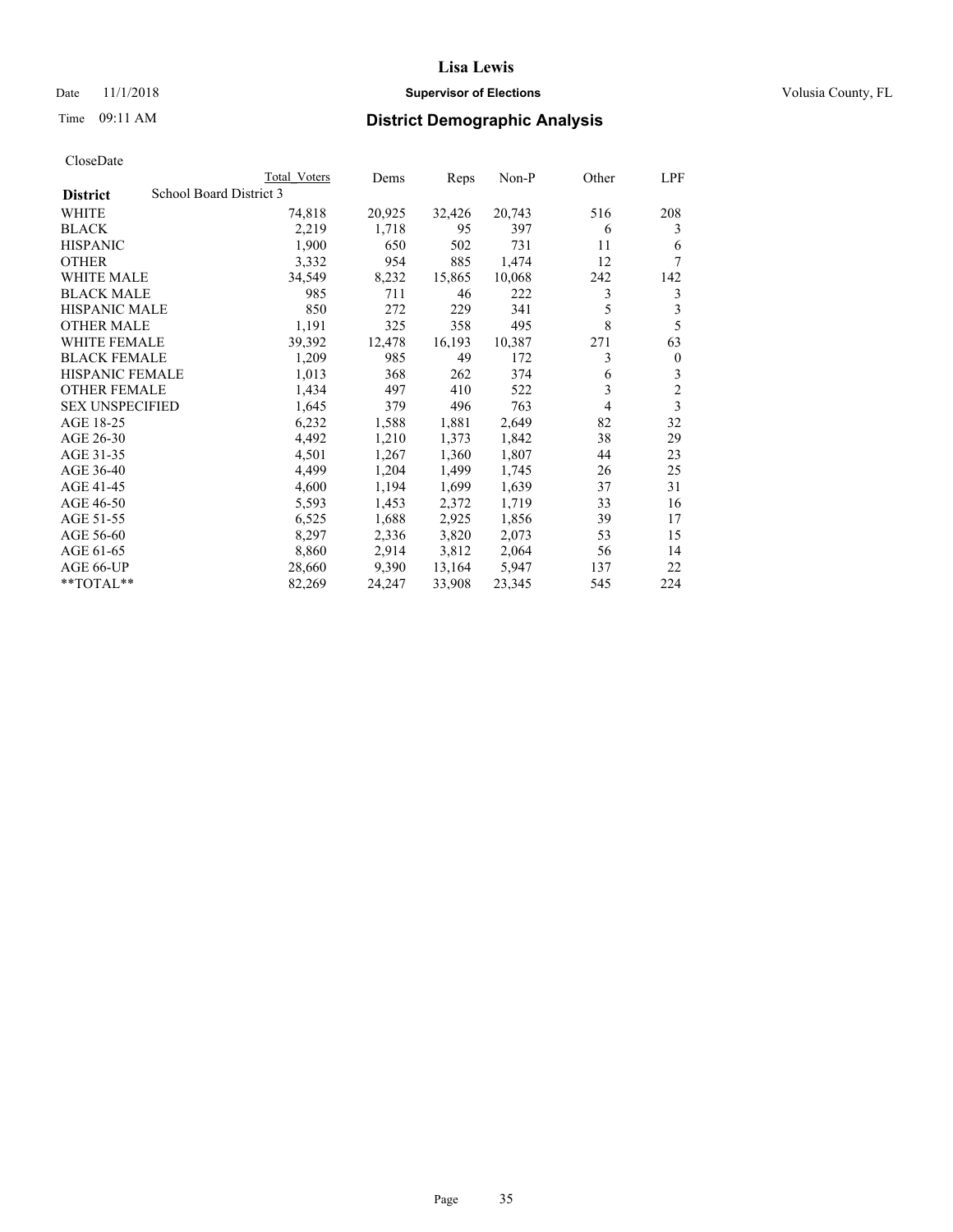## Date 11/1/2018 **Supervisor of Elections Supervisor of Elections** Volusia County, FL

# Time 09:11 AM **District Demographic Analysis**

|                        |                         | Total Voters | Dems   | Reps   | $Non-P$ | Other | LPF          |
|------------------------|-------------------------|--------------|--------|--------|---------|-------|--------------|
| <b>District</b>        | School Board District 4 |              |        |        |         |       |              |
| WHITE                  |                         | 63,436       | 18,293 | 27,101 | 17,480  | 368   | 194          |
| <b>BLACK</b>           |                         | 5,892        | 4,597  | 208    | 1,066   | 17    | 4            |
| <b>HISPANIC</b>        |                         | 2,753        | 1,084  | 568    | 1,071   | 21    | 9            |
| <b>OTHER</b>           |                         | 4,010        | 1,207  | 956    | 1,823   | 18    | 6            |
| WHITE MALE             |                         | 29,249       | 7,116  | 13,231 | 8,577   | 189   | 136          |
| <b>BLACK MALE</b>      |                         | 2,373        | 1,695  | 120    | 543     | 11    | 4            |
| <b>HISPANIC MALE</b>   |                         | 1,226        | 432    | 283    | 492     | 13    | 6            |
| <b>OTHER MALE</b>      |                         | 1,471        | 420    | 372    | 668     | 7     | 4            |
| <b>WHITE FEMALE</b>    |                         | 33,463       | 11,019 | 13,586 | 8,622   | 178   | 58           |
| <b>BLACK FEMALE</b>    |                         | 3,434        | 2,840  | 86     | 502     | 6     | $\mathbf{0}$ |
| HISPANIC FEMALE        |                         | 1,472        | 632    | 275    | 554     | 8     | 3            |
| <b>OTHER FEMALE</b>    |                         | 1,710        | 613    | 427    | 661     | 8     | 1            |
| <b>SEX UNSPECIFIED</b> |                         | 1,692        | 414    | 452    | 821     | 4     | 1            |
| AGE 18-25              |                         | 6,513        | 1,956  | 1,815  | 2,654   | 57    | 31           |
| AGE 26-30              |                         | 4,870        | 1,566  | 1,316  | 1,921   | 42    | 25           |
| AGE 31-35              |                         | 4,547        | 1,510  | 1,293  | 1,689   | 26    | 29           |
| AGE 36-40              |                         | 4,138        | 1,343  | 1,186  | 1,562   | 23    | 24           |
| AGE 41-45              |                         | 4,066        | 1,239  | 1,362  | 1,414   | 24    | 27           |
| AGE 46-50              |                         | 5,128        | 1,477  | 2,028  | 1,576   | 30    | 17           |
| AGE 51-55              |                         | 6,317        | 1,865  | 2,694  | 1,714   | 31    | 13           |
| AGE 56-60              |                         | 7,518        | 2,417  | 3,098  | 1,943   | 46    | 14           |
| AGE 61-65              |                         | 7,930        | 2,805  | 3,257  | 1,807   | 48    | 13           |
| AGE 66-UP              |                         | 25,064       | 9,003  | 10,784 | 5,160   | 97    | 20           |
| $*$ TOTAL $*$          |                         | 76,091       | 25,181 | 28,833 | 21,440  | 424   | 213          |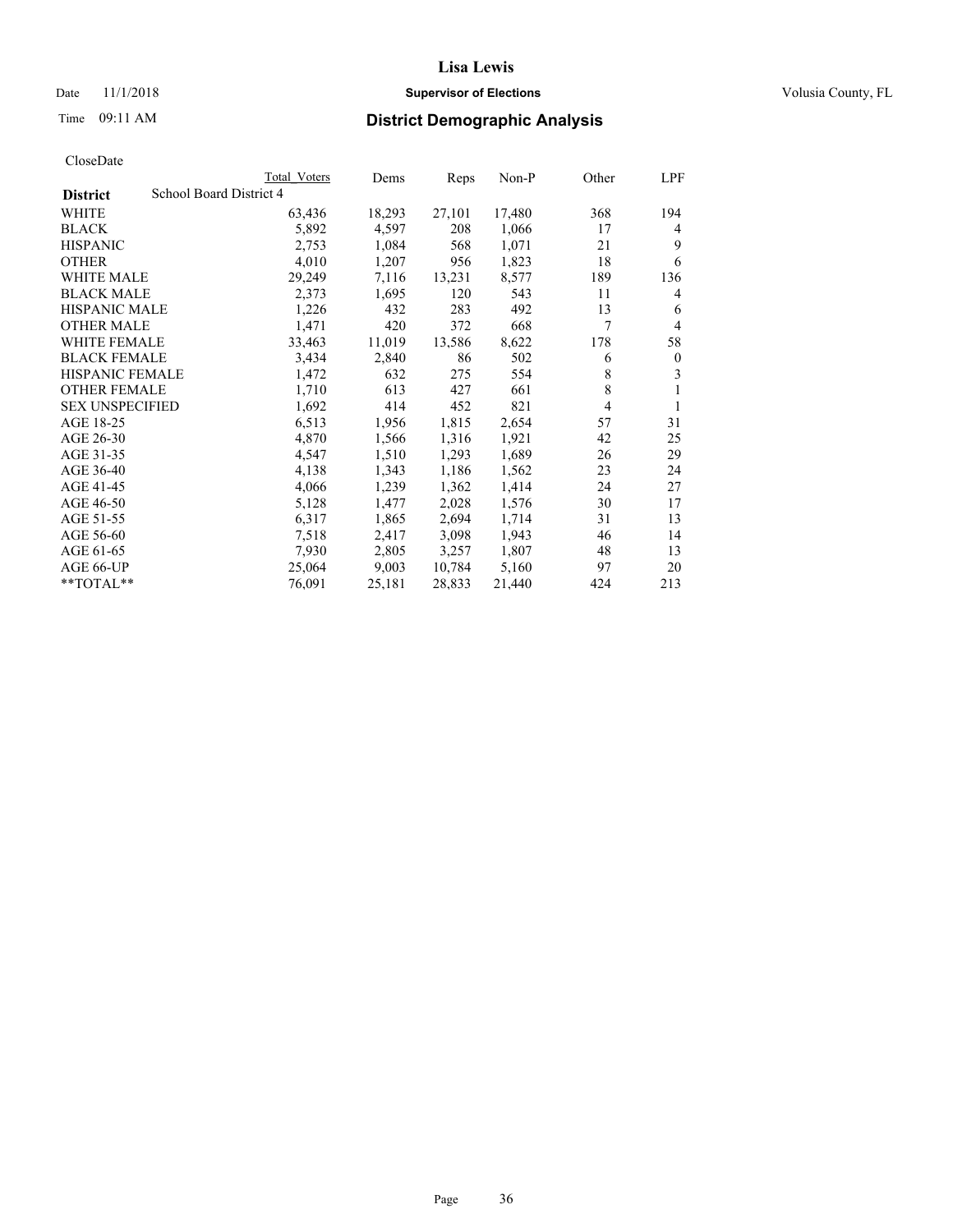## Date 11/1/2018 **Supervisor of Elections Supervisor of Elections** Volusia County, FL

## Time 09:11 AM **District Demographic Analysis**

|                        |                         | Total Voters | Dems   | Reps   | Non-P  | Other | LPF            |
|------------------------|-------------------------|--------------|--------|--------|--------|-------|----------------|
| <b>District</b>        | School Board District 5 |              |        |        |        |       |                |
| WHITE                  |                         | 41,520       | 11,186 | 17,152 | 12,832 | 200   | 150            |
| <b>BLACK</b>           |                         | 6,413        | 4,744  | 290    | 1,356  | 21    | $\overline{2}$ |
| <b>HISPANIC</b>        |                         | 18,962       | 8,867  | 2,592  | 7,427  | 53    | 23             |
| <b>OTHER</b>           |                         | 4,391        | 1,456  | 851    | 2,053  | 23    | 8              |
| <b>WHITE MALE</b>      |                         | 19,296       | 4,496  | 8,377  | 6,228  | 99    | 96             |
| <b>BLACK MALE</b>      |                         | 2,821        | 1,939  | 179    | 688    | 13    | 2              |
| <b>HISPANIC MALE</b>   |                         | 8,771        | 3,815  | 1,343  | 3,569  | 31    | 13             |
| <b>OTHER MALE</b>      |                         | 1,530        | 506    | 337    | 671    | 9     | 7              |
| WHITE FEMALE           |                         | 21,633       | 6,548  | 8,539  | 6,394  | 99    | 53             |
| <b>BLACK FEMALE</b>    |                         | 3,498        | 2,735  | 107    | 648    | 8     | $\mathbf{0}$   |
| <b>HISPANIC FEMALE</b> |                         | 9,888        | 4,913  | 1,224  | 3,720  | 22    | 9              |
| <b>OTHER FEMALE</b>    |                         | 1,898        | 747    | 370    | 772    | 8     | 1              |
| <b>SEX UNSPECIFIED</b> |                         | 1,950        | 553    | 409    | 978    | 8     | $\overline{2}$ |
| AGE 18-25              |                         | 8,034        | 2,507  | 1,533  | 3,916  | 55    | 23             |
| AGE 26-30              |                         | 6,160        | 2,059  | 1,397  | 2,647  | 25    | 32             |
| AGE 31-35              |                         | 5,791        | 1,937  | 1,340  | 2,454  | 30    | 30             |
| AGE 36-40              |                         | 5,561        | 1,977  | 1,270  | 2,257  | 33    | 24             |
| AGE 41-45              |                         | 5,546        | 1,923  | 1,459  | 2,127  | 23    | 14             |
| AGE 46-50              |                         | 5,945        | 2,064  | 1,900  | 1,939  | 27    | 15             |
| AGE 51-55              |                         | 6,574        | 2,315  | 2,257  | 1,967  | 18    | 17             |
| AGE 56-60              |                         | 6,894        | 2,529  | 2,506  | 1,831  | 21    | 7              |
| AGE 61-65              |                         | 6,104        | 2,452  | 2,116  | 1,497  | 26    | 13             |
| AGE 66-UP              |                         | 14,667       | 6,487  | 5,107  | 3,026  | 39    | 8              |
| $*$ TOTAL $*$          |                         | 71,286       | 26,253 | 20,885 | 23,668 | 297   | 183            |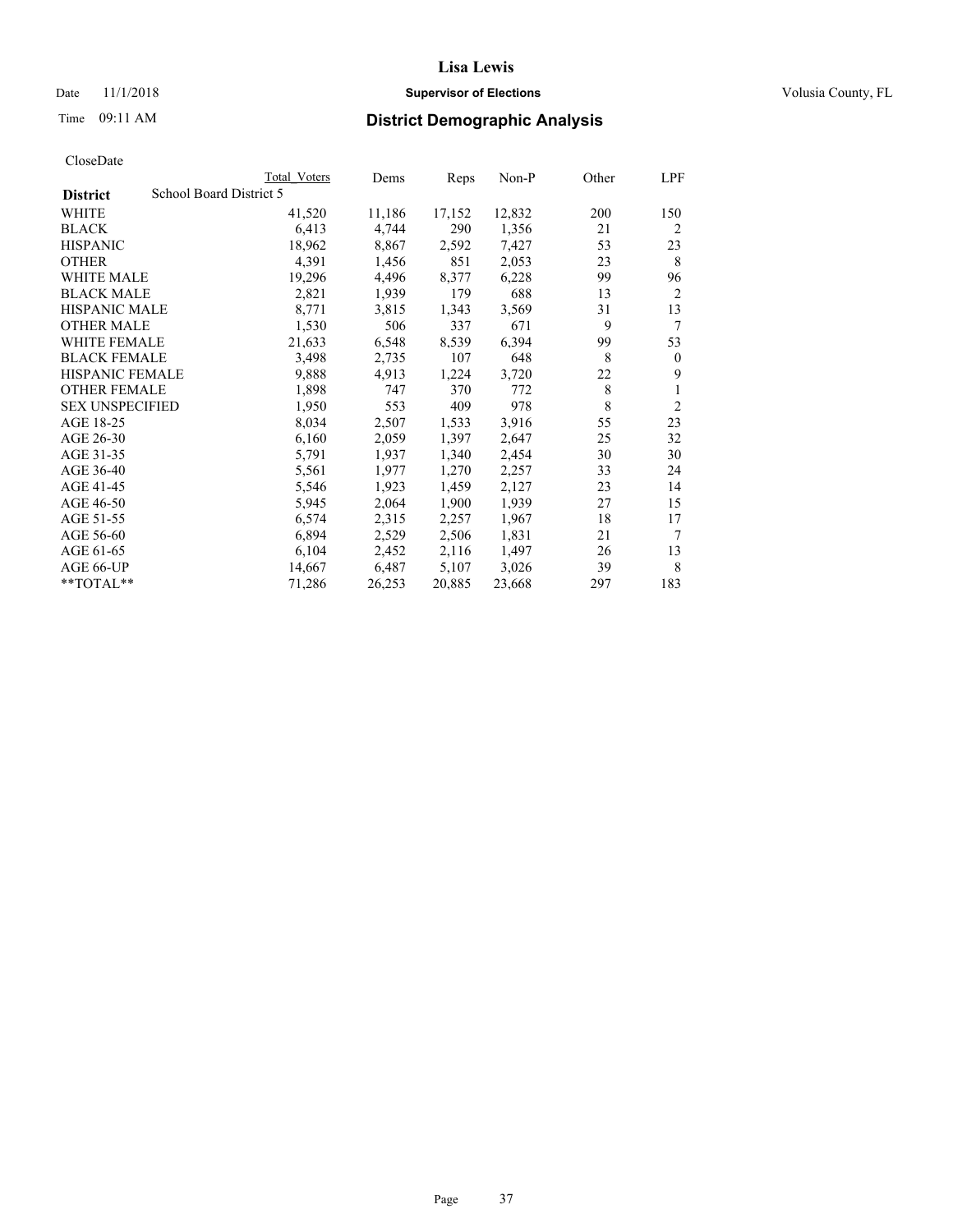## Date 11/1/2018 **Supervisor of Elections Supervisor of Elections** Volusia County, FL

## Time 09:11 AM **District Demographic Analysis**

| Total Voters | Dems                      | Reps   | $Non-P$ | Other | LPF            |
|--------------|---------------------------|--------|---------|-------|----------------|
|              |                           |        |         |       |                |
| 107,371      | 31,192                    | 45,174 | 29,971  | 683   | 351            |
| 19,242       | 15,255                    | 532    | 3,405   | 44    | 6              |
| 5,770        | 2,364                     | 1,071  | 2,282   | 42    | 11             |
| 8,066        | 2,614                     | 1,695  | 3,701   | 42    | 14             |
| 49,992       | 12,327                    | 22,267 | 14,812  | 341   | 245            |
| 7,459        | 5,528                     | 299    | 1,605   | 23    | 4              |
| 2,622        | 956                       | 546    | 1,089   | 25    | 6              |
| 2,867        | 899                       | 679    | 1,264   | 18    | 7              |
| 56,073       | 18,570                    | 22,409 | 14,651  | 337   | 106            |
| 11,400       | 9,445                     | 229    | 1,703   | 21    | $\overline{c}$ |
| 3,010        | 1,352                     | 508    | 1,128   | 17    | 5              |
| 3,342        | 1,269                     | 733    | 1,318   | 18    | $\overline{4}$ |
| 3,683        | 1,079                     | 801    | 1,789   | 11    | 3              |
| 15,604       | 6,209                     | 3,231  | 5,976   | 128   | 60             |
| 9,889        | 3,690                     | 2,307  | 3,766   | 76    | 50             |
| 8,650        | 3,203                     | 2,161  | 3,174   | 59    | 53             |
| 7,721        | 2,854                     | 1,969  | 2,816   | 47    | 35             |
| 7,274        | 2,519                     | 2,214  | 2,457   | 43    | 41             |
| 9,123        | 2,993                     | 3,259  | 2,784   | 54    | 33             |
| 11,325       | 3,761                     | 4,408  | 3,060   | 69    | 27             |
| 13,488       | 4,679                     | 5,320  | 3,388   | 79    | 22             |
| 13,995       | 5,264                     | 5,481  | 3,154   | 75    | 21             |
| 43,375       | 16,250                    | 18,121 | 8,783   | 181   | 40             |
| 140,449      | 51,425                    | 48,472 | 39,359  | 811   | 382            |
|              | Florida Senate District 7 |        |         |       |                |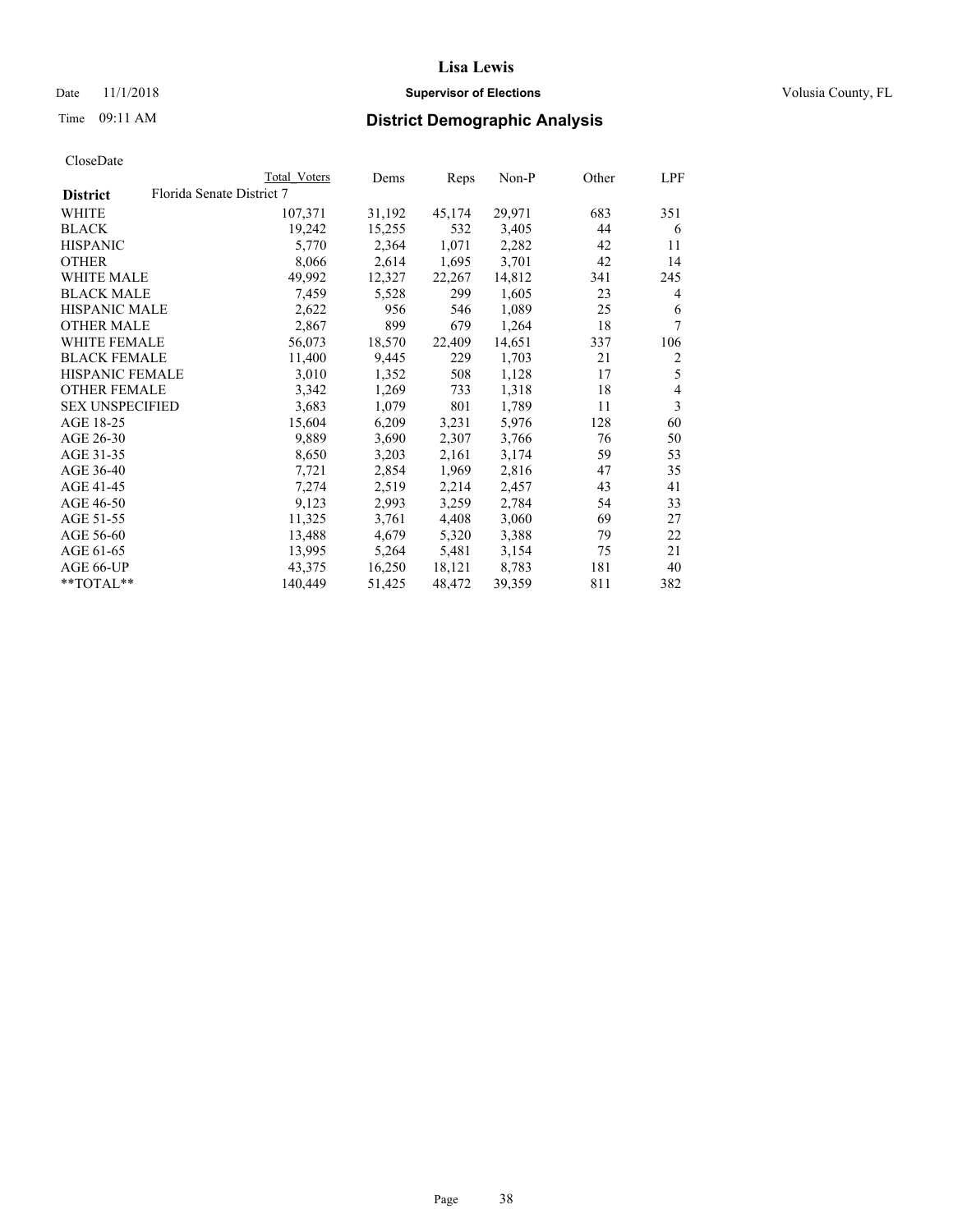## Date 11/1/2018 **Supervisor of Elections Supervisor of Elections** Volusia County, FL

# Time 09:11 AM **District Demographic Analysis**

|                        |                           | Total Voters | Dems   | Reps   | $Non-P$ | Other          | LPF            |
|------------------------|---------------------------|--------------|--------|--------|---------|----------------|----------------|
| <b>District</b>        | Florida Senate District 9 |              |        |        |         |                |                |
| WHITE                  |                           | 27,886       | 6,943  | 12,928 | 7,786   | 142            | 87             |
| <b>BLACK</b>           |                           | 1,586        | 1,199  | 69     | 314     | $\overline{4}$ | $\theta$       |
| <b>HISPANIC</b>        |                           | 3,952        | 1,643  | 725    | 1,555   | 20             | 9              |
| <b>OTHER</b>           |                           | 1,882        | 554    | 463    | 851     | 9              | 5              |
| WHITE MALE             |                           | 12,860       | 2,627  | 6,310  | 3,788   | 71             | 64             |
| <b>BLACK MALE</b>      |                           | 665          | 464    | 30     | 169     | $\overline{2}$ | $\bf{0}$       |
| <b>HISPANIC MALE</b>   |                           | 1,747        | 657    | 383    | 691     | 11             | 5              |
| <b>OTHER MALE</b>      |                           | 657          | 204    | 173    | 271     | $\overline{4}$ | 5              |
| WHITE FEMALE           |                           | 14,666       | 4,246  | 6,462  | 3,865   | 71             | 22             |
| <b>BLACK FEMALE</b>    |                           | 896          | 718    | 38     | 138     | 2              | $\theta$       |
| HISPANIC FEMALE        |                           | 2,137        | 958    | 335    | 831     | 9              | 4              |
| <b>OTHER FEMALE</b>    |                           | 802          | 290    | 199    | 308     | 5              | $\mathbf{0}$   |
| <b>SEX UNSPECIFIED</b> |                           | 875          | 175    | 254    | 445     | $\mathbf{0}$   | 1              |
| AGE 18-25              |                           | 3,259        | 852    | 890    | 1,470   | 30             | 17             |
| AGE 26-30              |                           | 2,353        | 640    | 758    | 933     | 14             | 8              |
| AGE 31-35              |                           | 2,349        | 610    | 771    | 939     | 14             | 15             |
| AGE 36-40              |                           | 2,386        | 637    | 787    | 931     | 12             | 19             |
| AGE 41-45              |                           | 2,292        | 637    | 802    | 829     | 11             | 13             |
| AGE 46-50              |                           | 2,813        | 771    | 1,150  | 868     | 16             | 8              |
| AGE 51-55              |                           | 3,081        | 795    | 1,391  | 875     | 13             | 7              |
| AGE 56-60              |                           | 3,405        | 986    | 1,531  | 864     | 19             | 5              |
| AGE 61-65              |                           | 3,219        | 976    | 1,465  | 761     | 15             | $\overline{c}$ |
| AGE 66-UP              |                           | 10,148       | 3,434  | 4,640  | 2,036   | 31             | 7              |
| **TOTAL**              |                           | 35,306       | 10,339 | 14,185 | 10,506  | 175            | 101            |
|                        |                           |              |        |        |         |                |                |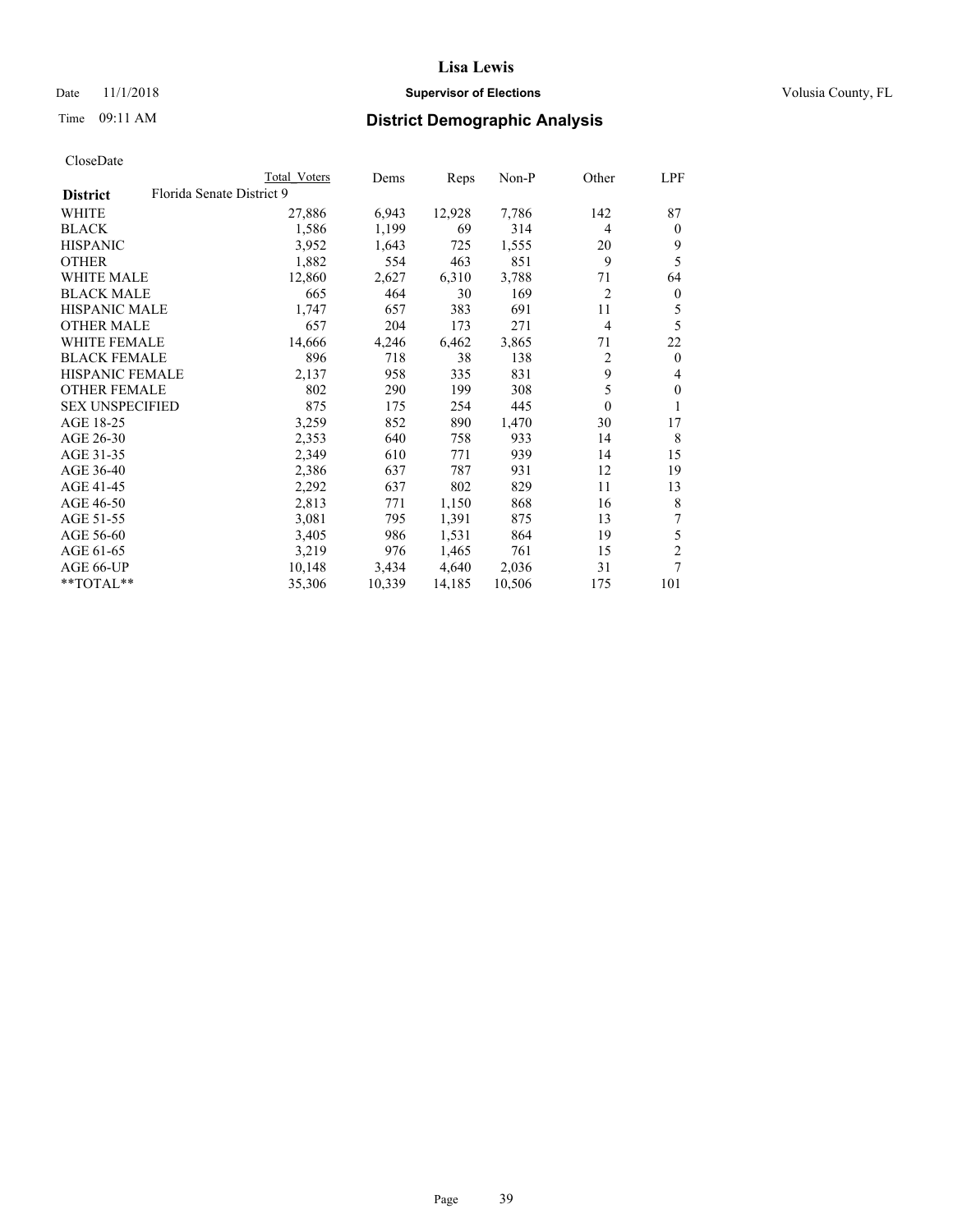## Date 11/1/2018 **Supervisor of Elections Supervisor of Elections** Volusia County, FL

|                        | Total Voters               | Dems   | Reps   | Non-P  | Other | LPF |
|------------------------|----------------------------|--------|--------|--------|-------|-----|
| <b>District</b>        | Florida Senate District 14 |        |        |        |       |     |
| WHITE                  | 159,462                    | 44,902 | 67,507 | 45,554 | 978   | 521 |
| BLACK                  | 13,355                     | 10,164 | 545    | 2,596  | 41    | 9   |
| HISPANIC               | 24,136                     | 10,867 | 3,711  | 9,432  | 88    | 38  |
| OTHER                  | 10,699                     | 3,400  | 2,330  | 4,894  | 53    | 22  |
| WHITE MALE             | 73,362                     | 17,599 | 32,912 | 22,042 | 471   | 338 |
| BLACK MALE             | 5,644                      | 4,011  | 300    | 1,302  | 25    | 6   |
| HISPANIC MALE          | 11,014                     | 4,608  | 1,871  | 4,466  | 48    | 21  |
| <b>OTHER MALE</b>      | 3,840                      | 1,194  | 941    | 1,663  | 25    | 17  |
| WHITE FEMALE           | 84,091                     | 26,790 | 33,803 | 22,823 | 500   | 175 |
| BLACK FEMALE           | 7,519                      | 6,011  | 237    | 1,253  | 16    | 2   |
| HISPANIC FEMALE        | 12,712                     | 6,078  | 1,798  | 4,782  | 38    | 16  |
| OTHER FEMALE           | 4,570                      | 1,706  | 1,008  | 1,833  | 18    | 5   |
| <b>SEX UNSPECIFIED</b> | 4,898                      | 1,335  | 1,223  | 2,311  | 19    | 10  |
| AGE 18-25              | 19,783                     | 5,898  | 4,723  | 8,875  | 197   | 90  |
| AGE 26-30              | 14,683                     | 4,598  | 3,801  | 6,108  | 93    | 83  |
| AGE 31-35              | 13,807                     | 4,321  | 3,630  | 5,677  | 97    | 82  |
| AGE 36-40              | 13,633                     | 4,420  | 3,762  | 5,301  | 77    | 73  |
| AGE 41-45              | 13,359                     | 4,146  | 4,187  | 4,889  | 80    | 57  |
| AGE 46-50              | 15,174                     | 4,695  | 5,592  | 4,756  | 82    | 49  |
| AGE 51-55              | 17,291                     | 5,361  | 6,850  | 4,957  | 78    | 45  |
| AGE 56-60              | 20,085                     | 6,620  | 8,340  | 4,997  | 94    | 34  |
| AGE 61-65              | 19,968                     | 7,227  | 7,946  | 4,661  | 105   | 29  |
| AGE 66-UP              | 59,845                     | 22,039 | 25,259 | 12,242 | 257   | 48  |
| **TOTAL**              | 207,652                    | 69,333 | 74,093 | 62,476 | 1,160 | 590 |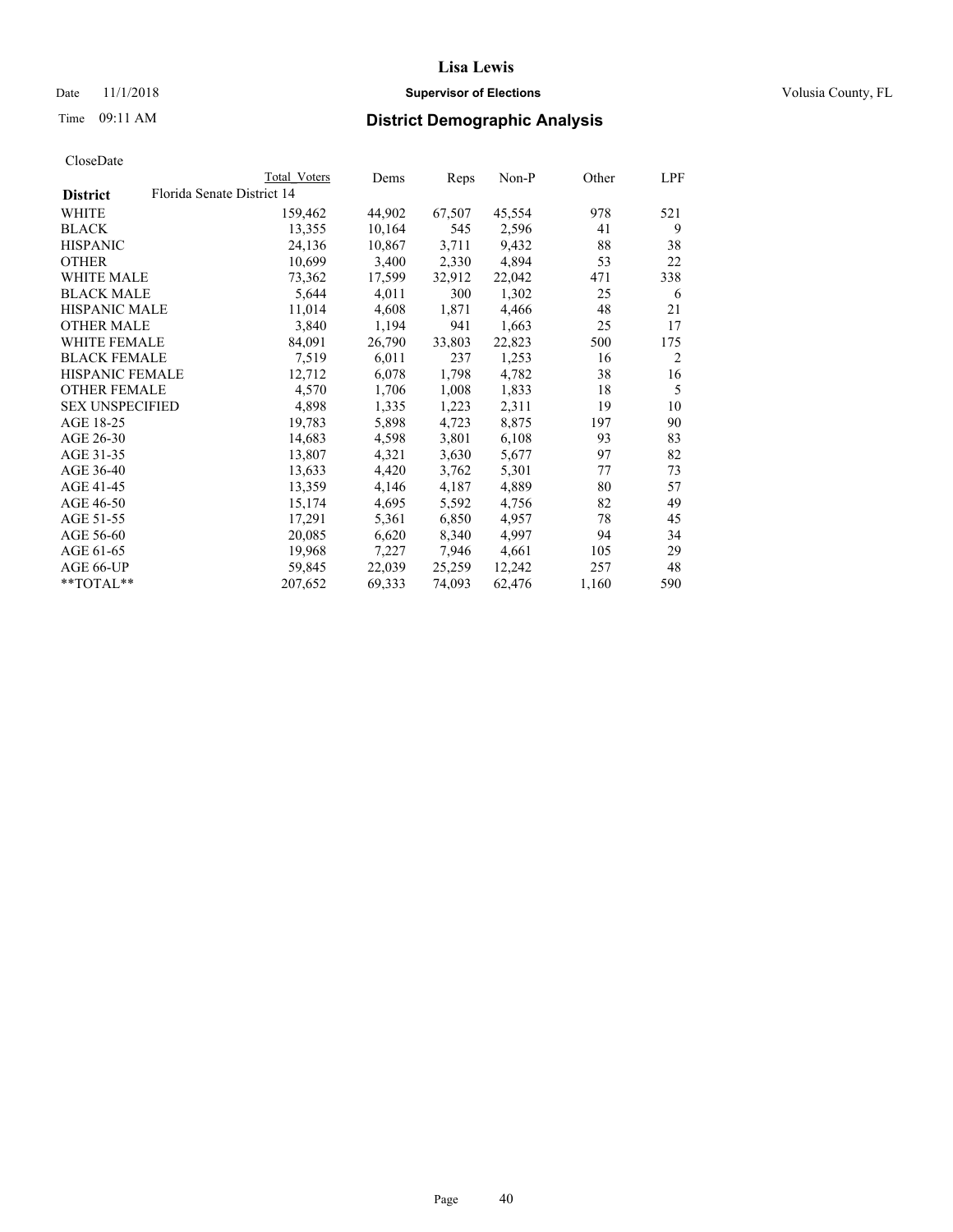## Date 11/1/2018 **Supervisor of Elections Supervisor of Elections** Volusia County, FL

# Time 09:11 AM **District Demographic Analysis**

|                                         | Total Voters | Dems  | Reps  | $Non-P$ | Other | LPF            |
|-----------------------------------------|--------------|-------|-------|---------|-------|----------------|
| Daytona Beach Zone 1<br><b>District</b> |              |       |       |         |       |                |
| WHITE                                   | 5,270        | 1,629 | 1,952 | 1,633   | 44    | 12             |
| <b>BLACK</b>                            | 1,298        | 1,020 | 37    | 235     | 6     | $\theta$       |
| <b>HISPANIC</b>                         | 349          | 144   | 59    | 142     | 4     | $\theta$       |
| <b>OTHER</b>                            | 490          | 143   | 96    | 243     | 7     | 1              |
| <b>WHITE MALE</b>                       | 2,589        | 682   | 1,024 | 850     | 24    | 9              |
| <b>BLACK MALE</b>                       | 538          | 388   | 23    | 124     | 3     | $\mathbf{0}$   |
| <b>HISPANIC MALE</b>                    | 166          | 53    | 32    | 78      | 3     | $\theta$       |
| <b>OTHER MALE</b>                       | 167          | 51    | 37    | 75      | 4     | $\mathbf{0}$   |
| <b>WHITE FEMALE</b>                     | 2,607        | 923   | 904   | 757     | 20    | 3              |
| <b>BLACK FEMALE</b>                     | 745          | 622   | 14    | 106     | 3     | $\theta$       |
| <b>HISPANIC FEMALE</b>                  | 176          | 88    | 27    | 60      | 1     | $\theta$       |
| <b>OTHER FEMALE</b>                     | 205          | 74    | 42    | 86      | 2     | 1              |
| <b>SEX UNSPECIFIED</b>                  | 214          | 55    | 41    | 117     |       | $\mathbf{0}$   |
| AGE 18-25                               | 964          | 376   | 173   | 397     | 17    | 1              |
| AGE 26-30                               | 662          | 275   | 132   | 250     | 3     | 2              |
| AGE 31-35                               | 491          | 188   | 98    | 198     | 5     | $\overline{2}$ |
| AGE 36-40                               | 408          | 187   | 74    | 140     | 6     | 1              |
| AGE 41-45                               | 392          | 153   | 96    | 139     | 2     | $\overline{2}$ |
| AGE 46-50                               | 491          | 171   | 152   | 162     | 5     | 1              |
| AGE 51-55                               | 636          | 250   | 199   | 181     | 5     | 1              |
| AGE 56-60                               | 659          | 250   | 236   | 169     | 3     | 1              |
| AGE 61-65                               | 720          | 294   | 245   | 178     | 3     | 0              |
| AGE 66-UP                               | 1,984        | 792   | 739   | 439     | 12    | 2              |
| $*$ TOTAL $*$                           | 7,407        | 2,936 | 2,144 | 2,253   | 61    | 13             |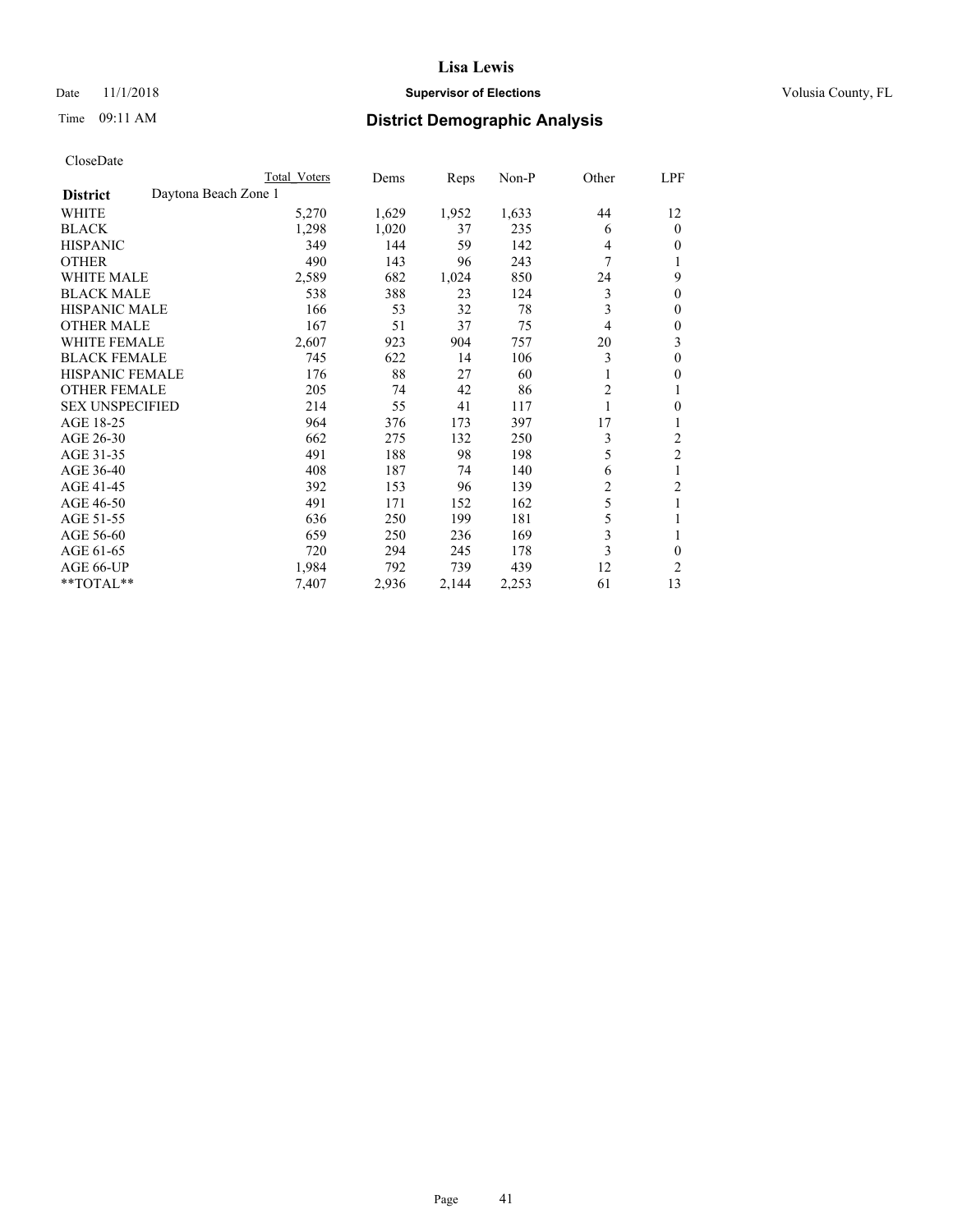## Date 11/1/2018 **Supervisor of Elections Supervisor of Elections** Volusia County, FL

# Time 09:11 AM **District Demographic Analysis**

|                        | Total Voters         | Dems  | Reps  | Non-P | Other          | LPF            |
|------------------------|----------------------|-------|-------|-------|----------------|----------------|
| <b>District</b>        | Daytona Beach Zone 2 |       |       |       |                |                |
| WHITE                  | 4,705                | 1,550 | 1,733 | 1,367 | 33             | 22             |
| <b>BLACK</b>           | 1,536                | 1,217 | 44    | 273   | 2              | $\mathbf{0}$   |
| <b>HISPANIC</b>        | 251                  | 123   | 32    | 96    | $\theta$       | $\Omega$       |
| <b>OTHER</b>           | 420                  | 161   | 69    | 184   | 3              | 3              |
| <b>WHITE MALE</b>      | 2,279                | 683   | 889   | 677   | 15             | 15             |
| <b>BLACK MALE</b>      | 607                  | 448   | 23    | 135   |                | $\theta$       |
| <b>HISPANIC MALE</b>   | 109                  | 58    | 14    | 37    | 0              | $\mathbf{0}$   |
| <b>OTHER MALE</b>      | 148                  | 49    | 36    | 58    | 3              | $\overline{2}$ |
| <b>WHITE FEMALE</b>    | 2,359                | 847   | 820   | 669   | 16             | 7              |
| <b>BLACK FEMALE</b>    | 913                  | 759   | 21    | 132   |                | $\mathbf{0}$   |
| <b>HISPANIC FEMALE</b> | 136                  | 61    | 17    | 58    | $\theta$       | $\theta$       |
| <b>OTHER FEMALE</b>    | 188                  | 91    | 28    | 69    | $\Omega$       | $\theta$       |
| <b>SEX UNSPECIFIED</b> | 173                  | 55    | 30    | 85    | 2              |                |
| AGE 18-25              | 690                  | 289   | 123   | 273   | $\overline{4}$ |                |
| AGE 26-30              | 533                  | 246   | 91    | 186   | 4              | 6              |
| AGE 31-35              | 451                  | 202   | 77    | 164   | 7              |                |
| AGE 36-40              | 383                  | 182   | 65    | 133   | $\theta$       | 3              |
| AGE 41-45              | 377                  | 172   | 84    | 116   | 2              | 3              |
| AGE 46-50              | 485                  | 200   | 127   | 153   | 3              | $\overline{2}$ |
| AGE 51-55              | 610                  | 218   | 196   | 189   |                | $\theta$       |
| AGE 56-60              | 753                  | 332   | 256   | 161   | $\overline{c}$ | $\overline{c}$ |
| AGE 61-65              | 715                  | 322   | 206   | 181   | 3              | 3              |
| AGE 66-UP              | 1,914                | 887   | 653   | 364   | 6              | 4              |
| **TOTAL**              | 6,912                | 3,051 | 1,878 | 1,920 | 38             | 25             |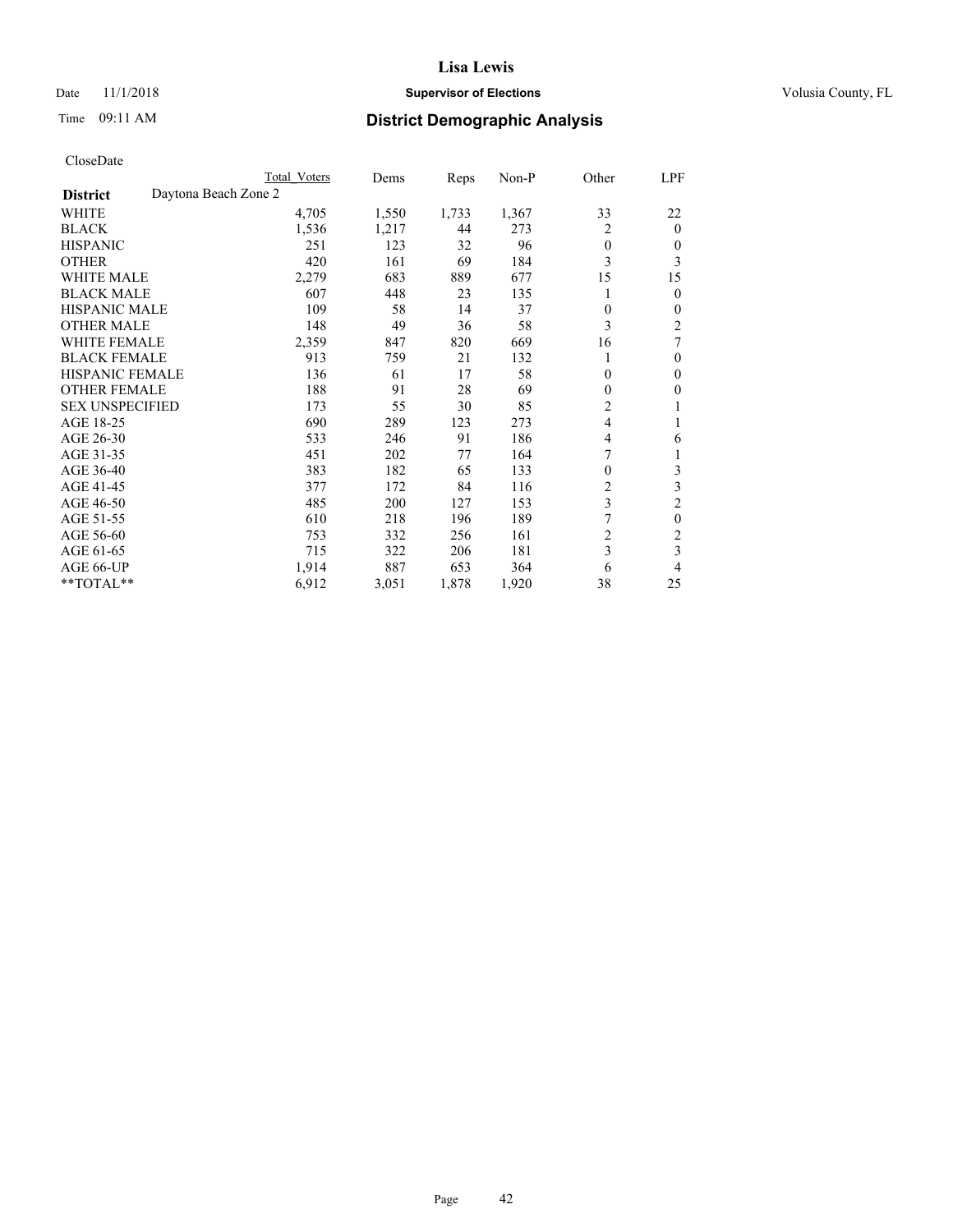## Date 11/1/2018 **Supervisor of Elections Supervisor of Elections** Volusia County, FL

## Time 09:11 AM **District Demographic Analysis**

|                                         | Total Voters | Dems  | Reps  | $Non-P$ | Other          | LPF            |
|-----------------------------------------|--------------|-------|-------|---------|----------------|----------------|
| Daytona Beach Zone 3<br><b>District</b> |              |       |       |         |                |                |
| WHITE                                   | 4,180        | 1,373 | 1,369 | 1,385   | 35             | 18             |
| <b>BLACK</b>                            | 2,514        | 1,994 | 51    | 465     | 4              | $\theta$       |
| <b>HISPANIC</b>                         | 321          | 157   | 55    | 104     | 3              | 2              |
| <b>OTHER</b>                            | 739          | 286   | 76    | 372     | 5              | $\theta$       |
| <b>WHITE MALE</b>                       | 2,126        | 592   | 749   | 758     | 16             | 11             |
| <b>BLACK MALE</b>                       | 904          | 696   | 25    | 182     |                | $\theta$       |
| <b>HISPANIC MALE</b>                    | 144          | 62    | 33    | 47      |                | 1              |
| <b>OTHER MALE</b>                       | 226          | 95    | 34    | 96      | 1              | $\theta$       |
| <b>WHITE FEMALE</b>                     | 2,015        | 770   | 608   | 611     | 19             | 7              |
| <b>BLACK FEMALE</b>                     | 1,477        | 1,207 | 26    | 241     | 3              | $\theta$       |
| <b>HISPANIC FEMALE</b>                  | 165          | 89    | 21    | 52      | $\overline{c}$ | 1              |
| <b>OTHER FEMALE</b>                     | 260          | 110   | 26    | 120     | 4              | $\mathbf{0}$   |
| <b>SEX UNSPECIFIED</b>                  | 437          | 189   | 29    | 219     | $\theta$       | $\theta$       |
| AGE 18-25                               | 2,339        | 1,558 | 102   | 670     | 7              | 2              |
| AGE 26-30                               | 556          | 264   | 80    | 206     | 4              | $\overline{c}$ |
| AGE 31-35                               | 414          | 169   | 67    | 170     | 4              | 4              |
| AGE 36-40                               | 391          | 154   | 74    | 156     | 6              | 1              |
| AGE 41-45                               | 349          | 136   | 75    | 135     | 2              | 1              |
| AGE 46-50                               | 398          | 164   | 90    | 138     | 3              | 3              |
| AGE 51-55                               | 486          | 172   | 142   | 164     | 7              | 1              |
| AGE 56-60                               | 601          | 217   | 188   | 187     | 6              | 3              |
| AGE 61-65                               | 604          | 268   | 199   | 135     |                |                |
| AGE 66-UP                               | 1,616        | 708   | 534   | 365     | 7              | $\overline{2}$ |
| $*$ TOTAL $*$                           | 7,754        | 3,810 | 1,551 | 2,326   | 47             | 20             |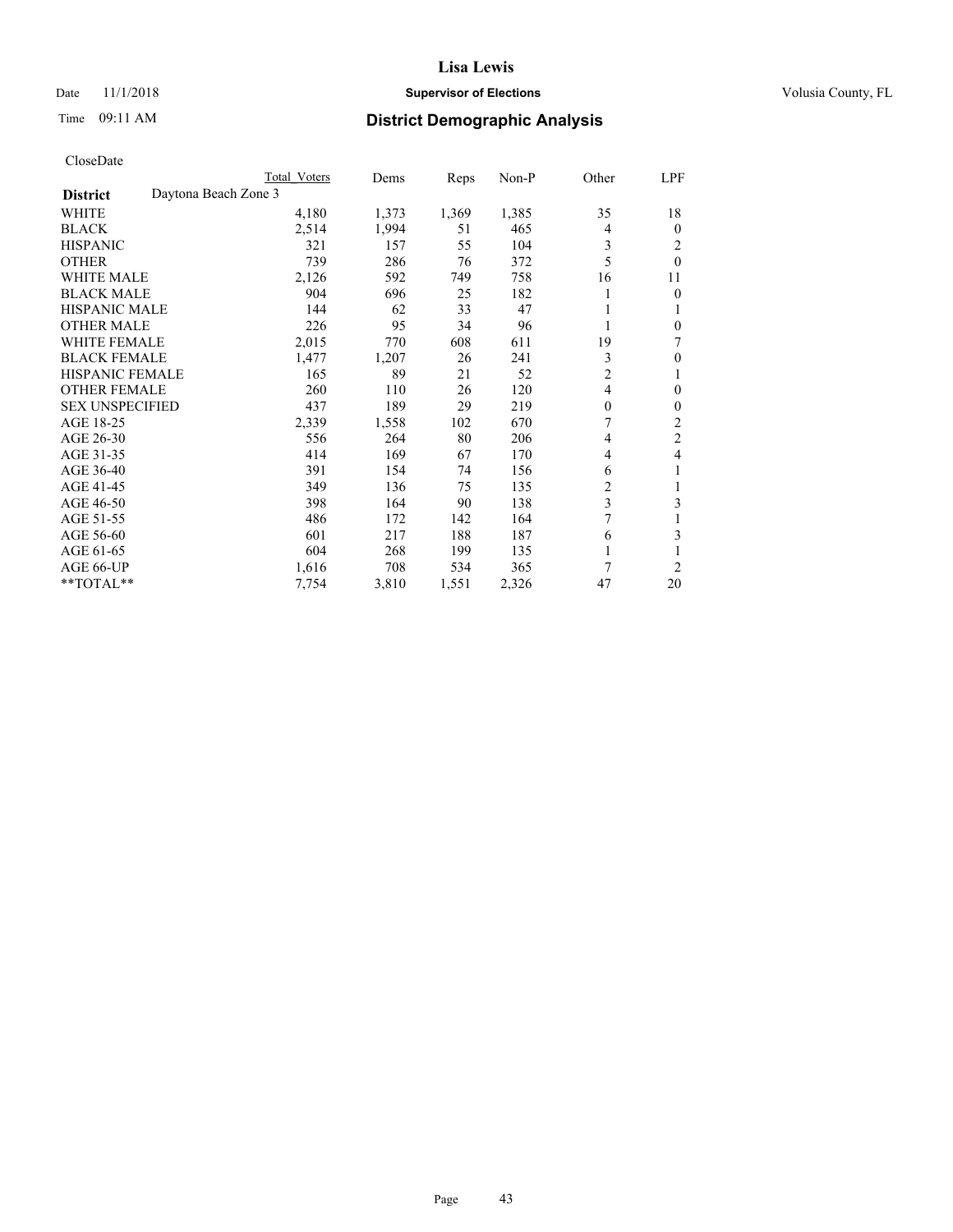## Date 11/1/2018 **Supervisor of Elections Supervisor of Elections** Volusia County, FL

# Time 09:11 AM **District Demographic Analysis**

|                        |                      | Total Voters | Dems  | Reps  | Non-P | Other          | LPF            |
|------------------------|----------------------|--------------|-------|-------|-------|----------------|----------------|
| <b>District</b>        | Daytona Beach Zone 4 |              |       |       |       |                |                |
| WHITE                  |                      | 7,129        | 1,872 | 3,191 | 1,992 | 48             | 26             |
| <b>BLACK</b>           |                      | 1,213        | 909   | 43    | 255   | 5              | 1              |
| <b>HISPANIC</b>        |                      | 438          | 177   | 89    | 166   | 5              |                |
| <b>OTHER</b>           |                      | 616          | 168   | 138   | 306   | 3              |                |
| <b>WHITE MALE</b>      |                      | 3,338        | 730   | 1,562 | 1,002 | 28             | 16             |
| <b>BLACK MALE</b>      |                      | 494          | 331   | 29    | 130   | 3              | 1              |
| <b>HISPANIC MALE</b>   |                      | 184          | 67    | 47    | 68    | 2              | 0              |
| <b>OTHER MALE</b>      |                      | 227          | 60    | 53    | 113   | 1              | $\mathbf{0}$   |
| WHITE FEMALE           |                      | 3,720        | 1,122 | 1,604 | 965   | 19             | 10             |
| <b>BLACK FEMALE</b>    |                      | 697          | 559   | 14    | 122   | $\overline{c}$ | 0              |
| <b>HISPANIC FEMALE</b> |                      | 246          | 108   | 41    | 93    | 3              | 1              |
| <b>OTHER FEMALE</b>    |                      | 294          | 88    | 64    | 139   | $\overline{c}$ | 1              |
| <b>SEX UNSPECIFIED</b> |                      | 195          | 61    | 46    | 87    | 1              | $\mathbf{0}$   |
| AGE 18-25              |                      | 1,040        | 377   | 245   | 401   | 9              | 8              |
| AGE 26-30              |                      | 810          | 262   | 213   | 325   | 9              | 1              |
| AGE 31-35              |                      | 660          | 234   | 168   | 253   | $\overline{c}$ | 3              |
| AGE 36-40              |                      | 562          | 208   | 150   | 196   | 4              | 4              |
| AGE 41-45              |                      | 490          | 182   | 153   | 148   | 3              | 4              |
| AGE 46-50              |                      | 555          | 170   | 212   | 167   | 4              | 2              |
| AGE 51-55              |                      | 625          | 194   | 242   | 179   | 9              | 1              |
| AGE 56-60              |                      | 763          | 247   | 316   | 195   | 4              |                |
| AGE 61-65              |                      | 867          | 293   | 359   | 209   | 3              | 3              |
| AGE 66-UP              |                      | 3,023        | 958   | 1,403 | 646   | 14             | $\overline{2}$ |
| **TOTAL**              |                      | 9,396        | 3,126 | 3,461 | 2,719 | 61             | 29             |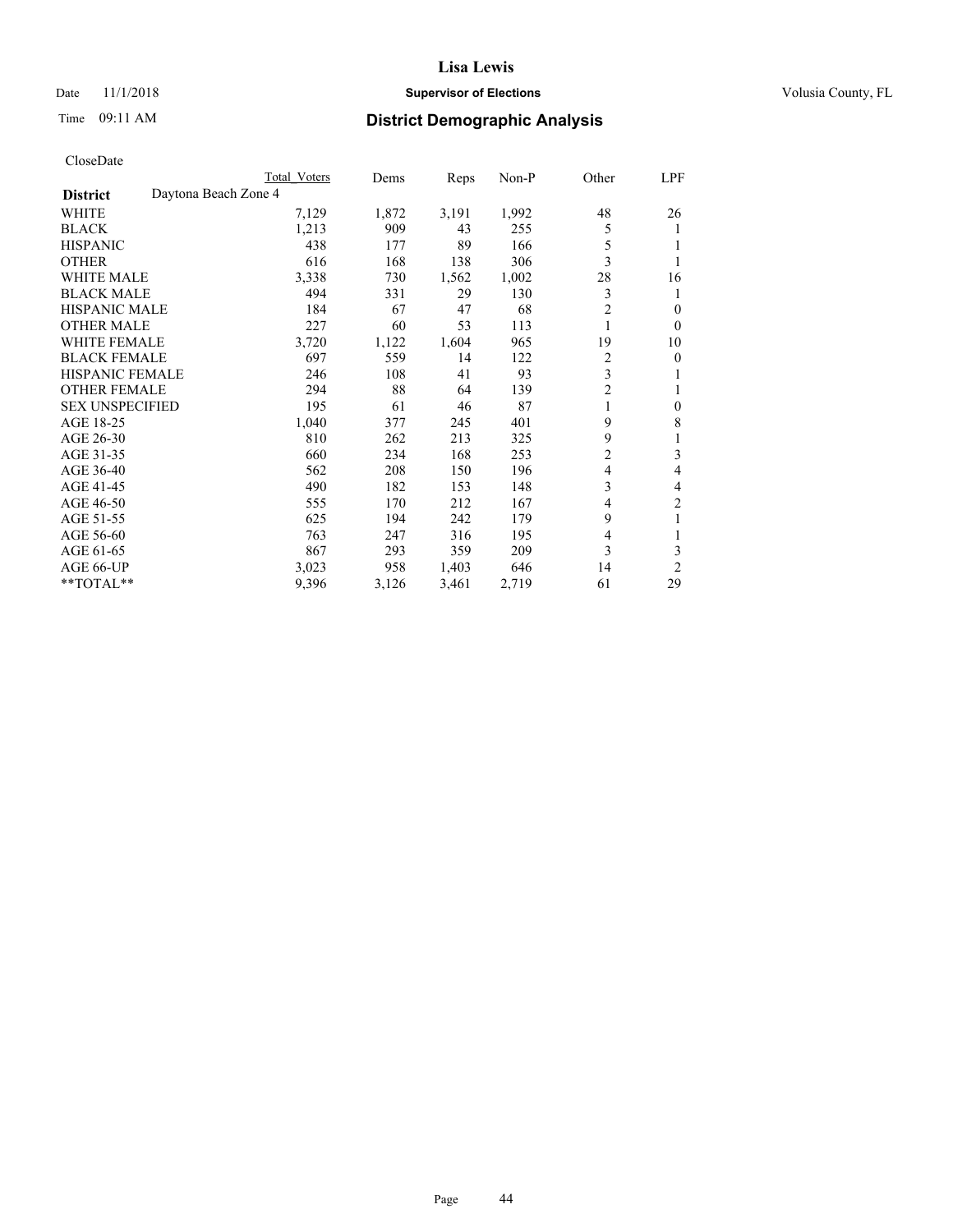## Date 11/1/2018 **Supervisor of Elections Supervisor of Elections** Volusia County, FL

# Time 09:11 AM **District Demographic Analysis**

|                                         | Total Voters | Dems  | Reps  | $Non-P$ | Other          | LPF            |
|-----------------------------------------|--------------|-------|-------|---------|----------------|----------------|
| Daytona Beach Zone 5<br><b>District</b> |              |       |       |         |                |                |
| WHITE                                   | 2,794        | 870   | 983   | 900     | 29             | 12             |
| <b>BLACK</b>                            | 4,373        | 3,621 | 92    | 651     | 8              | 1              |
| <b>HISPANIC</b>                         | 401          | 173   | 66    | 160     | $\overline{2}$ | 0              |
| <b>OTHER</b>                            | 544          | 250   | 60    | 230     | $\overline{c}$ | 2              |
| <b>WHITE MALE</b>                       | 1,293        | 335   | 512   | 428     | 9              | 9              |
| <b>BLACK MALE</b>                       | 1,621        | 1,271 | 53    | 291     | 6              | $\mathbf{0}$   |
| <b>HISPANIC MALE</b>                    | 182          | 64    | 37    | 80      |                | 0              |
| <b>OTHER MALE</b>                       | 209          | 105   | 20    | 82      | 1              |                |
| WHITE FEMALE                            | 1,467        | 529   | 460   | 455     | 20             | 3              |
| <b>BLACK FEMALE</b>                     | 2,698        | 2,306 | 39    | 350     | 2              |                |
| <b>HISPANIC FEMALE</b>                  | 214          | 106   | 29    | 78      | 1              | 0              |
| <b>OTHER FEMALE</b>                     | 213          | 107   | 26    | 79      |                | 0              |
| <b>SEX UNSPECIFIED</b>                  | 215          | 91    | 25    | 98      | $\theta$       |                |
| AGE 18-25                               | 1,274        | 698   | 138   | 421     | 12             | 5              |
| AGE 26-30                               | 1,003        | 525   | 139   | 331     | 6              | 2              |
| AGE 31-35                               | 749          | 432   | 90    | 221     | 3              | 3              |
| AGE 36-40                               | 606          | 364   | 72    | 167     |                | $\overline{2}$ |
| AGE 41-45                               | 537          | 309   | 84    | 143     | 1              | $\theta$       |
| AGE 46-50                               | 555          | 349   | 85    | 113     | 5              | 3              |
| AGE 51-55                               | 632          | 419   | 97    | 116     | 0              | 0              |
| AGE 56-60                               | 657          | 417   | 115   | 122     | 3              | 0              |
| AGE 61-65                               | 598          | 408   | 101   | 86      | 3              | 0              |
| AGE 66-UP                               | 1,501        | 993   | 280   | 221     | 7              | 0              |
| $*$ TOTAL $*$                           | 8,112        | 4,914 | 1,201 | 1,941   | 41             | 15             |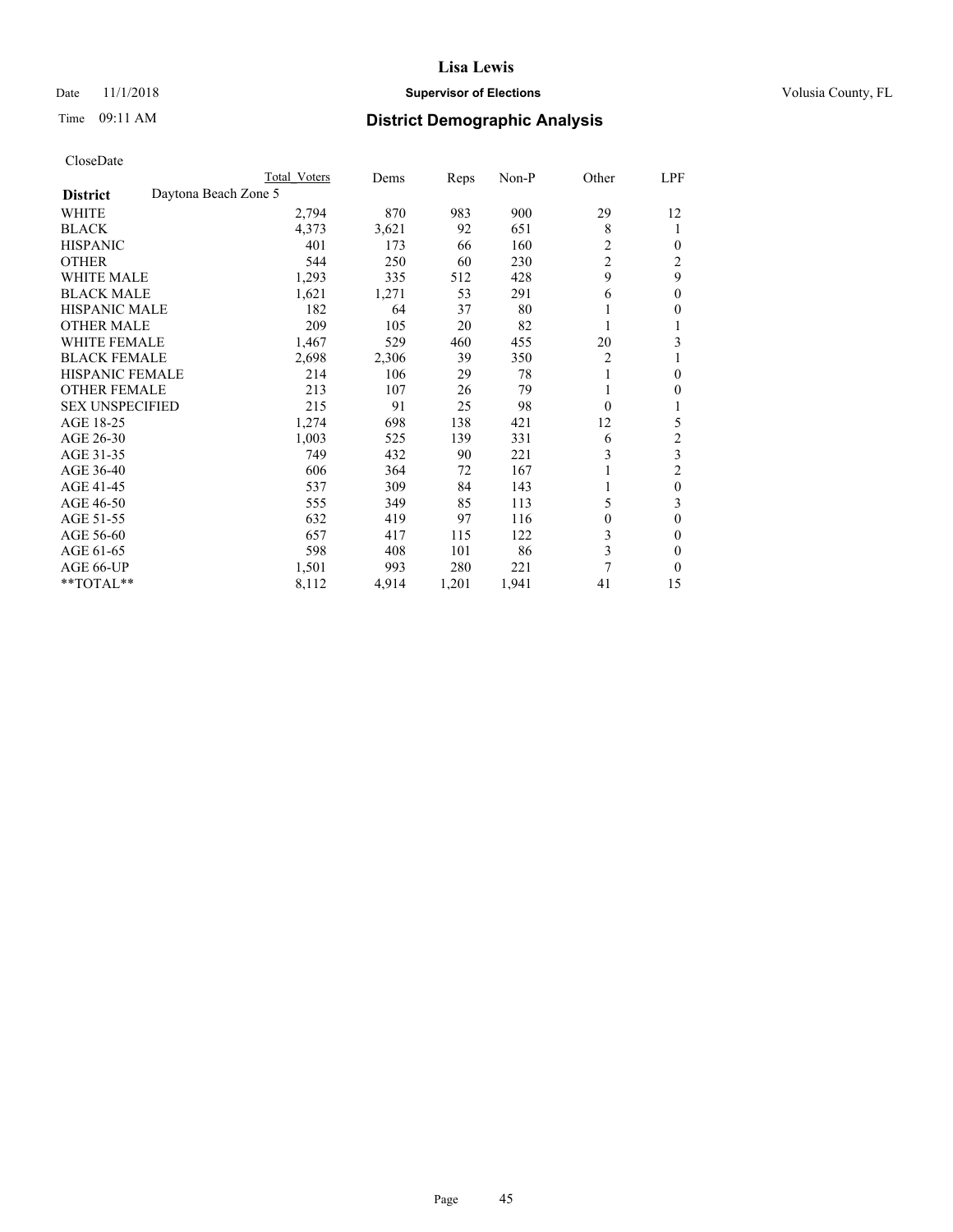## Date 11/1/2018 **Supervisor of Elections Supervisor of Elections** Volusia County, FL

# Time 09:11 AM **District Demographic Analysis**

|                        | Total Voters         | Dems  | Reps | Non-P | Other          | LPF      |
|------------------------|----------------------|-------|------|-------|----------------|----------|
| <b>District</b>        | Daytona Beach Zone 6 |       |      |       |                |          |
| WHITE                  | 1,564                | 499   | 479  | 564   | 12             | 10       |
| <b>BLACK</b>           | 3,986                | 3,271 | 95   | 616   | $\overline{4}$ | 0        |
| <b>HISPANIC</b>        | 334                  | 158   | 28   | 146   | 2              | 0        |
| <b>OTHER</b>           | 557                  | 237   | 58   | 260   | $\overline{2}$ | 0        |
| <b>WHITE MALE</b>      | 718                  | 185   | 257  | 262   | 9              | 5        |
| <b>BLACK MALE</b>      | 1,523                | 1,182 | 52   | 287   | $\overline{c}$ | $\theta$ |
| <b>HISPANIC MALE</b>   | 180                  | 78    | 16   | 84    | $\overline{c}$ | 0        |
| <b>OTHER MALE</b>      | 175                  | 74    | 29   | 72    | $\mathbf{0}$   | 0        |
| <b>WHITE FEMALE</b>    | 750                  | 297   | 189  | 256   | 3              | 5        |
| <b>BLACK FEMALE</b>    | 2,382                | 2,024 | 42   | 314   | $\overline{c}$ | 0        |
| <b>HISPANIC FEMALE</b> | 136                  | 71    | 10   | 55    | $\theta$       | 0        |
| <b>OTHER FEMALE</b>    | 179                  | 108   | 11   | 59    |                | 0        |
| <b>SEX UNSPECIFIED</b> | 398                  | 146   | 54   | 197   |                | 0        |
| AGE 18-25              | 1,604                | 838   | 184  | 570   | 7              | 5        |
| AGE 26-30              | 673                  | 447   | 38   | 187   | 1              | $\theta$ |
| AGE 31-35              | 569                  | 361   | 51   | 151   | 4              | 2        |
| AGE 36-40              | 465                  | 289   | 38   | 137   |                | $\theta$ |
| AGE 41-45              | 351                  | 218   | 30   | 102   |                | 0        |
| AGE 46-50              | 403                  | 265   | 50   | 87    |                | 0        |
| AGE 51-55              | 442                  | 314   | 40   | 85    |                | 2        |
| AGE 56-60              | 506                  | 327   | 72   | 106   | $\theta$       |          |
| AGE 61-65              | 437                  | 313   | 52   | 71    |                | 0        |
| AGE 66-UP              | 989                  | 792   | 105  | 89    | 3              | $\Omega$ |
| **TOTAL**              | 6,441                | 4,165 | 660  | 1,586 | 20             | 10       |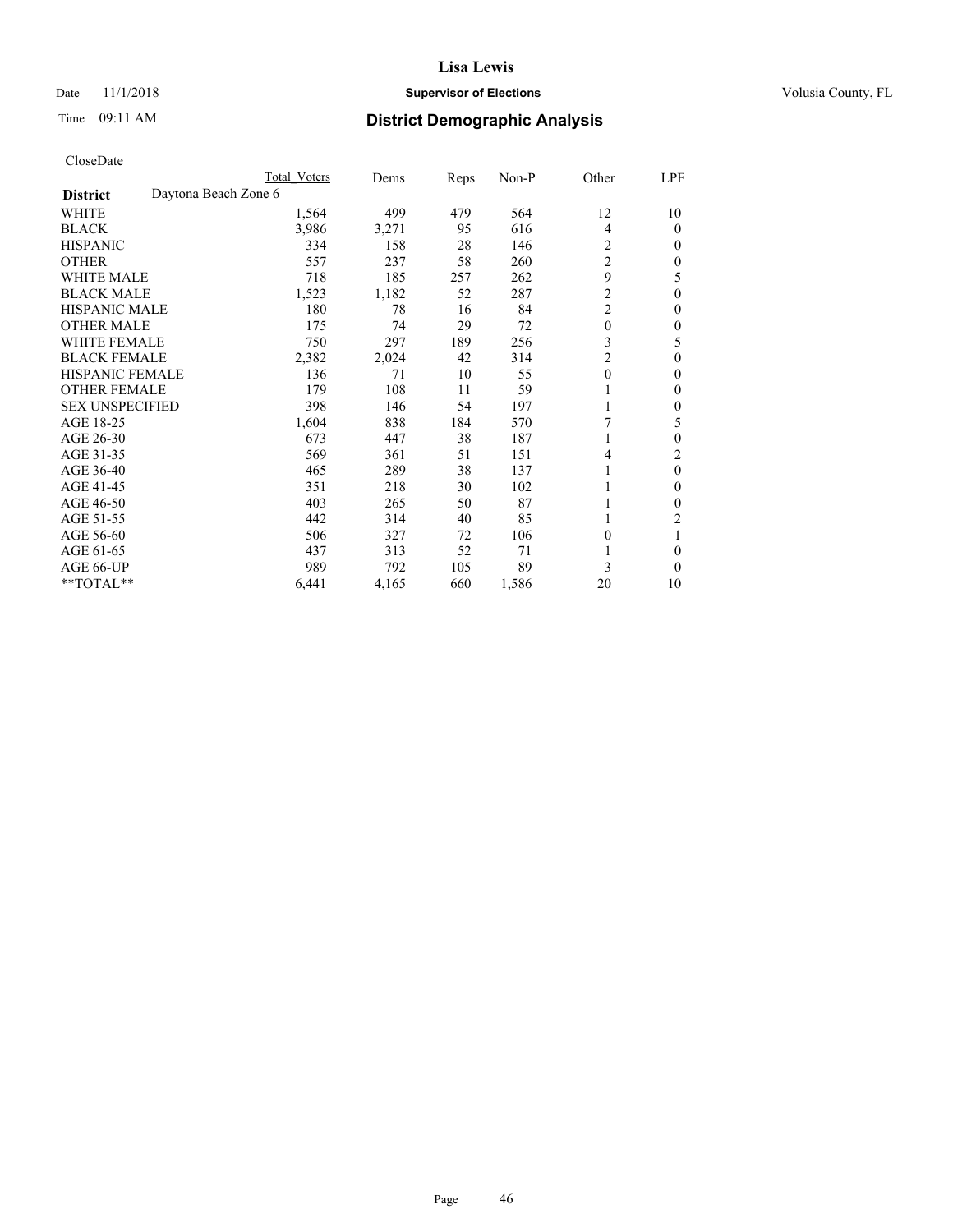## Date 11/1/2018 **Supervisor of Elections Supervisor of Elections** Volusia County, FL

## Time 09:11 AM **District Demographic Analysis**

|                        | Total Voters         | Dems  | Reps  | Non-P | Other          | LPF          |
|------------------------|----------------------|-------|-------|-------|----------------|--------------|
| <b>District</b>        | Daytona Beach Shores |       |       |       |                |              |
| WHITE                  | 4,177                | 966   | 2,069 | 1,095 | 34             | 13           |
| <b>BLACK</b>           | 78                   | 44    | 4     | 28    |                | 1            |
| <b>HISPANIC</b>        | 126                  | 42    | 42    | 41    |                | $\theta$     |
| <b>OTHER</b>           | 267                  | 72    | 88    | 106   | $\theta$       |              |
| <b>WHITE MALE</b>      | 1,977                | 394   | 992   | 563   | 18             | 10           |
| <b>BLACK MALE</b>      | 37                   | 20    | 1     | 16    | $\theta$       | $\mathbf{0}$ |
| <b>HISPANIC MALE</b>   | 58                   | 11    | 22    | 24    |                | $\mathbf{0}$ |
| <b>OTHER MALE</b>      | 111                  | 27    | 40    | 44    | $\theta$       | 0            |
| <b>WHITE FEMALE</b>    | 2,152                | 560   | 1,055 | 519   | 15             | 3            |
| <b>BLACK FEMALE</b>    | 40                   | 24    | 3     | 11    |                |              |
| <b>HISPANIC FEMALE</b> | 67                   | 31    | 19    | 17    | 0              | $\theta$     |
| <b>OTHER FEMALE</b>    | 122                  | 38    | 35    | 48    | 0              | 1            |
| <b>SEX UNSPECIFIED</b> | 84                   | 19    | 36    | 28    |                | $\theta$     |
| AGE 18-25              | 150                  | 43    | 45    | 59    | $\overline{c}$ |              |
| AGE 26-30              | 134                  | 31    | 44    | 54    | 1              | 4            |
| AGE 31-35              | 125                  | 33    | 44    | 45    | 0              | 3            |
| AGE 36-40              | 121                  | 26    | 44    | 50    |                | $\theta$     |
| AGE 41-45              | 107                  | 25    | 40    | 38    |                | 3            |
| AGE 46-50              | 177                  | 44    | 56    | 76    |                | $\theta$     |
| AGE 51-55              | 329                  | 79    | 153   | 93    | 3              | 1            |
| AGE 56-60              | 455                  | 81    | 237   | 130   | 7              | $\theta$     |
| AGE 61-65              | 574                  | 142   | 285   | 138   | 7              | 2            |
| AGE 66-UP              | 2,476                | 620   | 1,255 | 587   | 13             |              |
| **TOTAL**              | 4,648                | 1,124 | 2,203 | 1,270 | 36             | 15           |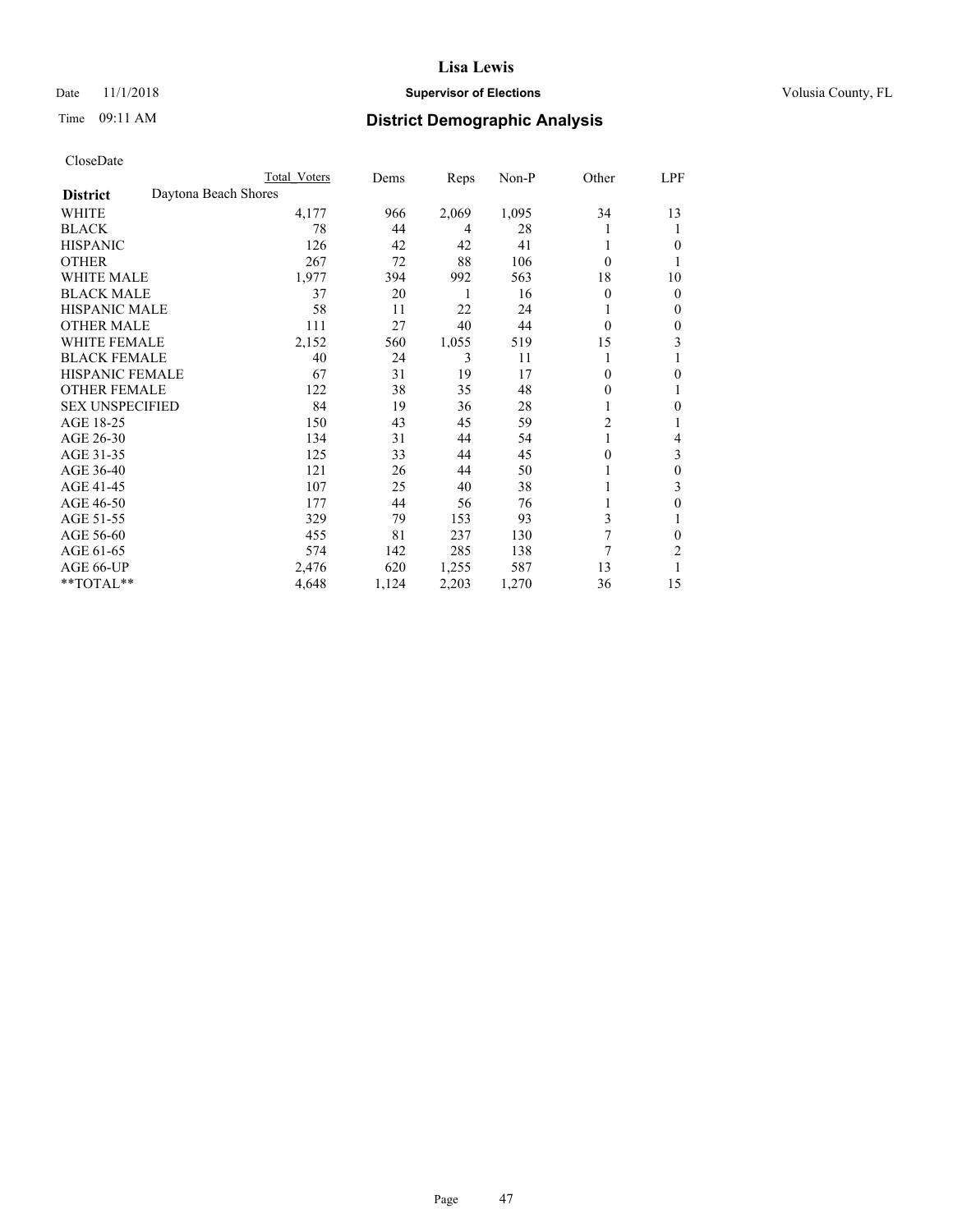## Date 11/1/2018 **Supervisor of Elections Supervisor of Elections** Volusia County, FL

## Time 09:11 AM **District Demographic Analysis**

|                        |        | Total Voters | Dems  | Reps  | Non-P | Other    | LPF            |
|------------------------|--------|--------------|-------|-------|-------|----------|----------------|
| <b>District</b>        | DeBary |              |       |       |       |          |                |
| <b>WHITE</b>           |        | 13,019       | 3,050 | 6,355 | 3,502 | 73       | 39             |
| <b>BLACK</b>           |        | 647          | 486   | 29    | 131   | 1        | $\mathbf{0}$   |
| <b>HISPANIC</b>        |        | 1,405        | 555   | 324   | 514   | 9        | 3              |
| <b>OTHER</b>           |        | 911          | 247   | 225   | 433   | 5        |                |
| WHITE MALE             |        | 6,120        | 1,195 | 3,150 | 1,712 | 34       | 29             |
| <b>BLACK MALE</b>      |        | 293          | 202   | 11    | 79    |          | $\theta$       |
| <b>HISPANIC MALE</b>   |        | 638          | 225   | 165   | 244   | 3        | 1              |
| <b>OTHER MALE</b>      |        | 309          | 80    | 91    | 134   | 3        | 1              |
| WHITE FEMALE           |        | 6,734        | 1,821 | 3,137 | 1,728 | 39       | 9              |
| <b>BLACK FEMALE</b>    |        | 343          | 275   | 18    | 50    | 0        | $\mathbf{0}$   |
| <b>HISPANIC FEMALE</b> |        | 744          | 320   | 156   | 260   | 6        | $\overline{c}$ |
| <b>OTHER FEMALE</b>    |        | 410          | 134   | 101   | 173   | 2        | $\mathbf{0}$   |
| <b>SEX UNSPECIFIED</b> |        | 391          | 86    | 104   | 200   | $\theta$ | 1              |
| AGE 18-25              |        | 1,360        | 329   | 400   | 603   | 19       | 9              |
| AGE 26-30              |        | 952          | 234   | 351   | 358   | 8        | 1              |
| AGE 31-35              |        | 1,010        | 231   | 377   | 392   | 5        | 5              |
| AGE 36-40              |        | 1,063        | 266   | 368   | 415   | 4        | 10             |
| AGE 41-45              |        | 1,001        | 251   | 389   | 350   | 4        | 7              |
| AGE 46-50              |        | 1,246        | 306   | 546   | 383   | 8        | 3              |
| AGE 51-55              |        | 1,408        | 350   | 680   | 365   | 8        | 5              |
| AGE 56-60              |        | 1,590        | 428   | 774   | 375   | 12       | 1              |
| AGE 61-65              |        | 1,552        | 437   | 733   | 375   | 7        | $\theta$       |
| AGE 66-UP              |        | 4,800        | 1,506 | 2,315 | 964   | 13       | 2              |
| **TOTAL**              |        | 15,982       | 4,338 | 6,933 | 4,580 | 88       | 43             |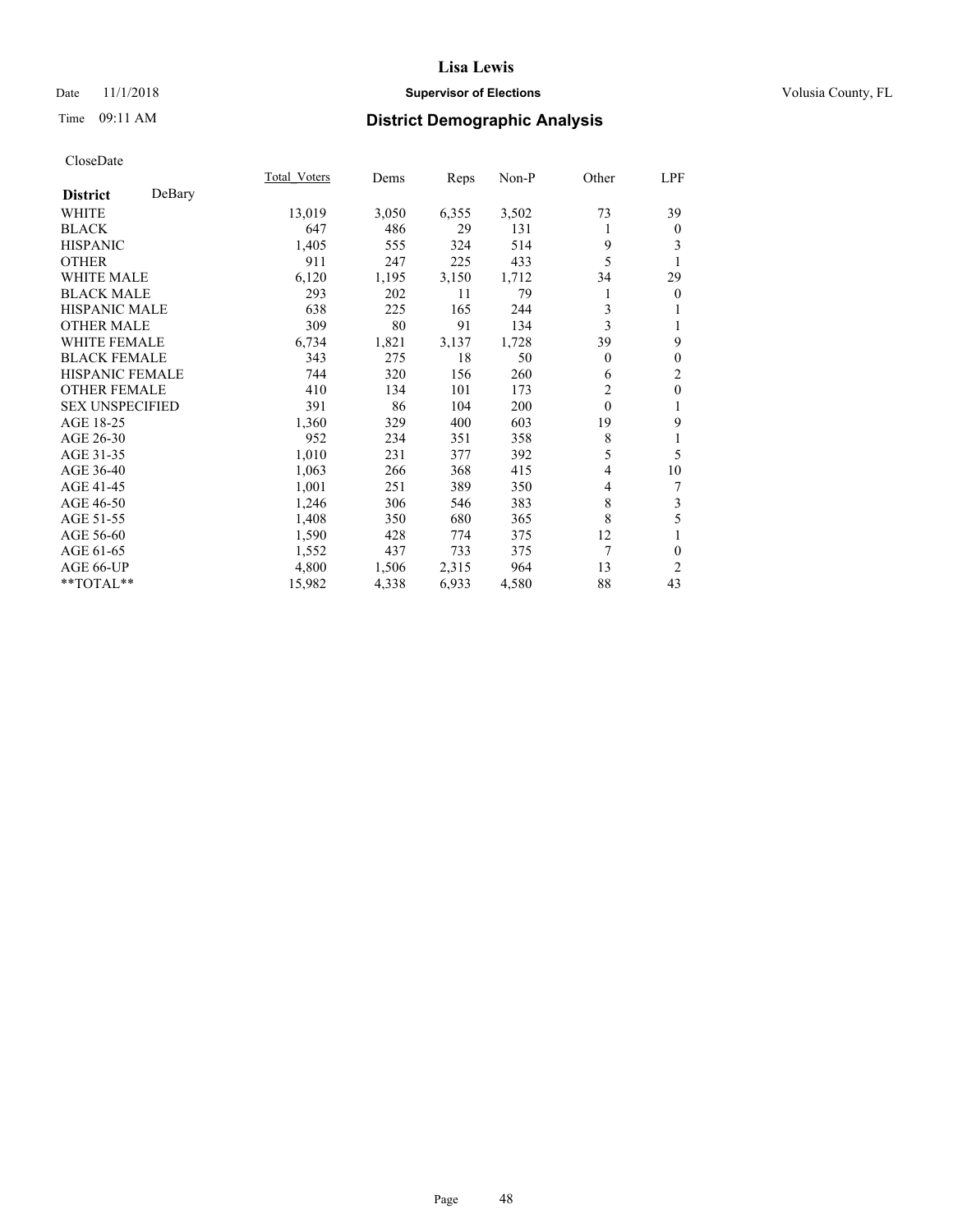## Date 11/1/2018 **Supervisor of Elections Supervisor of Elections** Volusia County, FL

## Time 09:11 AM **District Demographic Analysis**

|                        |        | Total Voters | Dems  | Reps  | Non-P | Other          | LPF            |
|------------------------|--------|--------------|-------|-------|-------|----------------|----------------|
| <b>District</b>        | DeLand |              |       |       |       |                |                |
| WHITE                  |        | 15,913       | 4,767 | 6,790 | 4,182 | 104            | 70             |
| <b>BLACK</b>           |        | 3,013        | 2,364 | 98    | 541   | 8              | 2              |
| <b>HISPANIC</b>        |        | 2,201        | 963   | 379   | 841   | 14             | 4              |
| <b>OTHER</b>           |        | 1,406        | 513   | 238   | 648   | 5              | 2              |
| WHITE MALE             |        | 6,987        | 1,746 | 3,155 | 1,983 | 52             | 51             |
| <b>BLACK MALE</b>      |        | 1,154        | 841   | 49    | 259   | 4              | 1              |
| <b>HISPANIC MALE</b>   |        | 905          | 366   | 178   | 352   | 7              | $\overline{c}$ |
| <b>OTHER MALE</b>      |        | 508          | 191   | 95    | 218   | $\overline{4}$ | $\theta$       |
| <b>WHITE FEMALE</b>    |        | 8,736        | 2,960 | 3,575 | 2,133 | 51             | 17             |
| <b>BLACK FEMALE</b>    |        | 1,809        | 1,488 | 46    | 270   | 4              | 1              |
| <b>HISPANIC FEMALE</b> |        | 1,261        | 582   | 197   | 475   | 5              | 2              |
| <b>OTHER FEMALE</b>    |        | 596          | 232   | 95    | 266   |                | $\overline{2}$ |
| <b>SEX UNSPECIFIED</b> |        | 577          | 201   | 115   | 256   | 3              | $\overline{2}$ |
| AGE 18-25              |        | 2,555        | 984   | 519   | 1,011 | 23             | 18             |
| AGE 26-30              |        | 1,796        | 655   | 419   | 703   | 8              | 11             |
| AGE 31-35              |        | 1,523        | 535   | 388   | 578   | 11             | 11             |
| AGE 36-40              |        | 1,619        | 617   | 439   | 547   | 7              | 9              |
| AGE 41-45              |        | 1,441        | 533   | 416   | 479   | 9              | 4              |
| AGE 46-50              |        | 1,540        | 571   | 514   | 436   | 11             | $\,$ 8 $\,$    |
| AGE 51-55              |        | 1,603        | 579   | 618   | 393   | 7              | 6              |
| AGE 56-60              |        | 1,711        | 683   | 660   | 360   | 6              | $\mathfrak{2}$ |
| AGE 61-65              |        | 1,892        | 772   | 691   | 415   | 12             | $\mathfrak{2}$ |
| AGE 66-UP              |        | 6,851        | 2,678 | 2,841 | 1,288 | 37             | 7              |
| **TOTAL**              |        | 22,533       | 8,607 | 7,505 | 6,212 | 131            | 78             |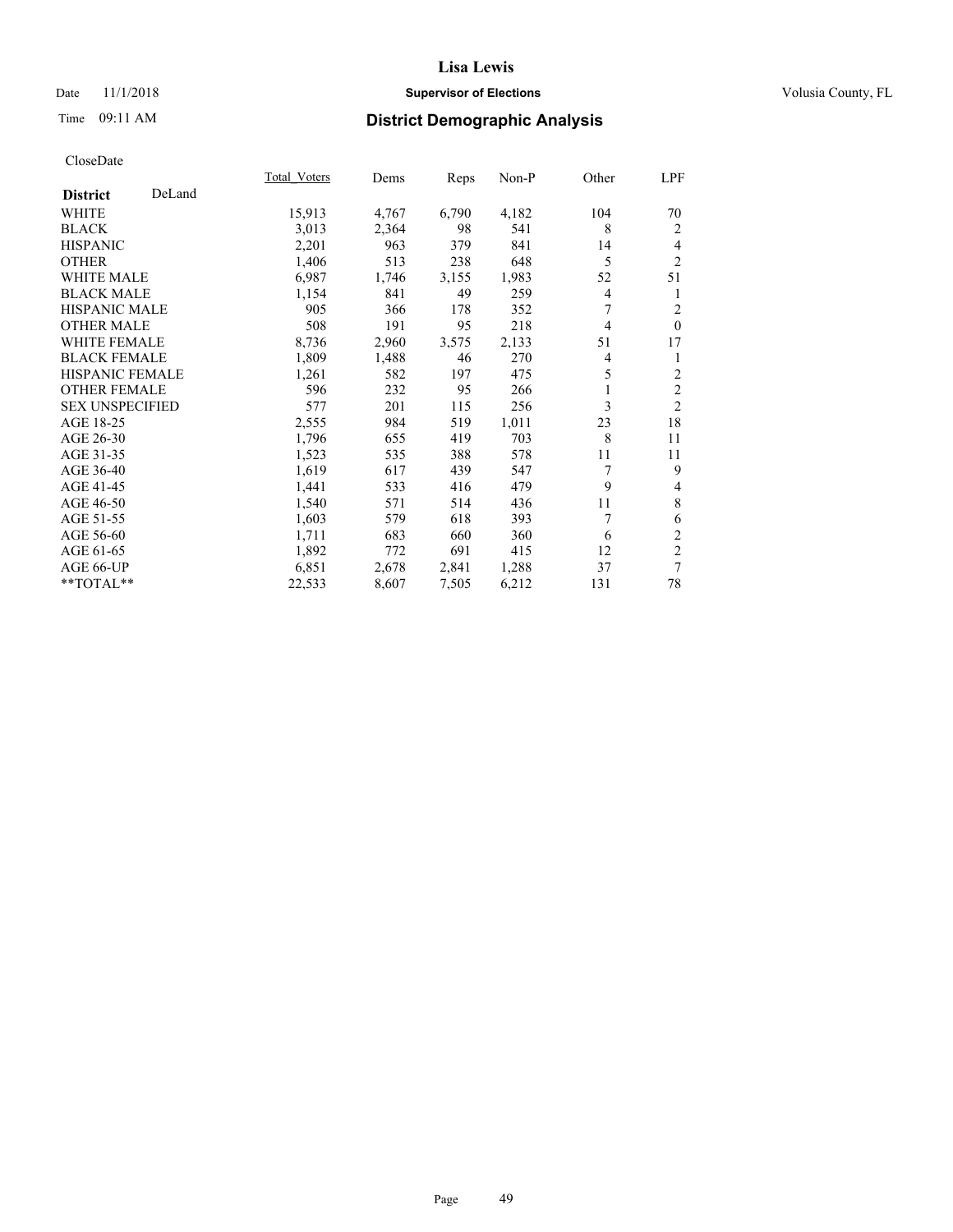## Date 11/1/2018 **Supervisor of Elections Supervisor of Elections** Volusia County, FL

# Time 09:11 AM **District Demographic Analysis**

|                                       | Total Voters | Dems  | Reps  | $Non-P$ | Other          | <u>LPF</u>     |
|---------------------------------------|--------------|-------|-------|---------|----------------|----------------|
| Deltona District 1<br><b>District</b> |              |       |       |         |                |                |
| WHITE                                 | 5,181        | 1,430 | 1,978 | 1,746   | 15             | 12             |
| <b>BLACK</b>                          | 1,117        | 818   | 53    | 244     | 2              | $\theta$       |
| <b>HISPANIC</b>                       | 2,874        | 1,386 | 346   | 1,132   | 8              | $\overline{c}$ |
| <b>OTHER</b>                          | 635          | 213   | 100   | 317     | 4              |                |
| WHITE MALE                            | 2,408        | 565   | 962   | 864     | 9              | 8              |
| <b>BLACK MALE</b>                     | 483          | 322   | 36    | 124     | 1              | $\theta$       |
| <b>HISPANIC MALE</b>                  | 1,326        | 611   | 167   | 543     | 3              | 2              |
| <b>OTHER MALE</b>                     | 206          | 71    | 37    | 96      | 1              |                |
| WHITE FEMALE                          | 2,709        | 852   | 996   | 851     | 6              | 4              |
| <b>BLACK FEMALE</b>                   | 620          | 487   | 16    | 116     |                | $\theta$       |
| <b>HISPANIC FEMALE</b>                | 1,504        | 755   | 176   | 568     | 5              | $\mathbf{0}$   |
| <b>OTHER FEMALE</b>                   | 286          | 110   | 47    | 128     | 1              | 0              |
| <b>SEX UNSPECIFIED</b>                | 265          | 74    | 40    | 149     | 2              | 0              |
| AGE 18-25                             | 1,255        | 407   | 201   | 640     | 4              | 3              |
| AGE 26-30                             | 958          | 347   | 190   | 415     | 3              | 3              |
| AGE 31-35                             | 888          | 287   | 202   | 393     | 4              | $\overline{2}$ |
| AGE 36-40                             | 880          | 329   | 191   | 353     | 5              | $\overline{2}$ |
| AGE 41-45                             | 791          | 311   | 187   | 290     | 1              | 2              |
| AGE 46-50                             | 832          | 323   | 239   | 268     | 2              | $\theta$       |
| AGE 51-55                             | 917          | 335   | 302   | 277     | 3              | 0              |
| AGE 56-60                             | 895          | 358   | 277   | 255     | 3              | $\overline{2}$ |
| AGE 61-65                             | 769          | 341   | 233   | 192     | $\overline{c}$ |                |
| AGE 66-UP                             | 1,620        | 809   | 455   | 354     | $\overline{2}$ | $\theta$       |
| **TOTAL**                             | 9,807        | 3,847 | 2,477 | 3,439   | 29             | 15             |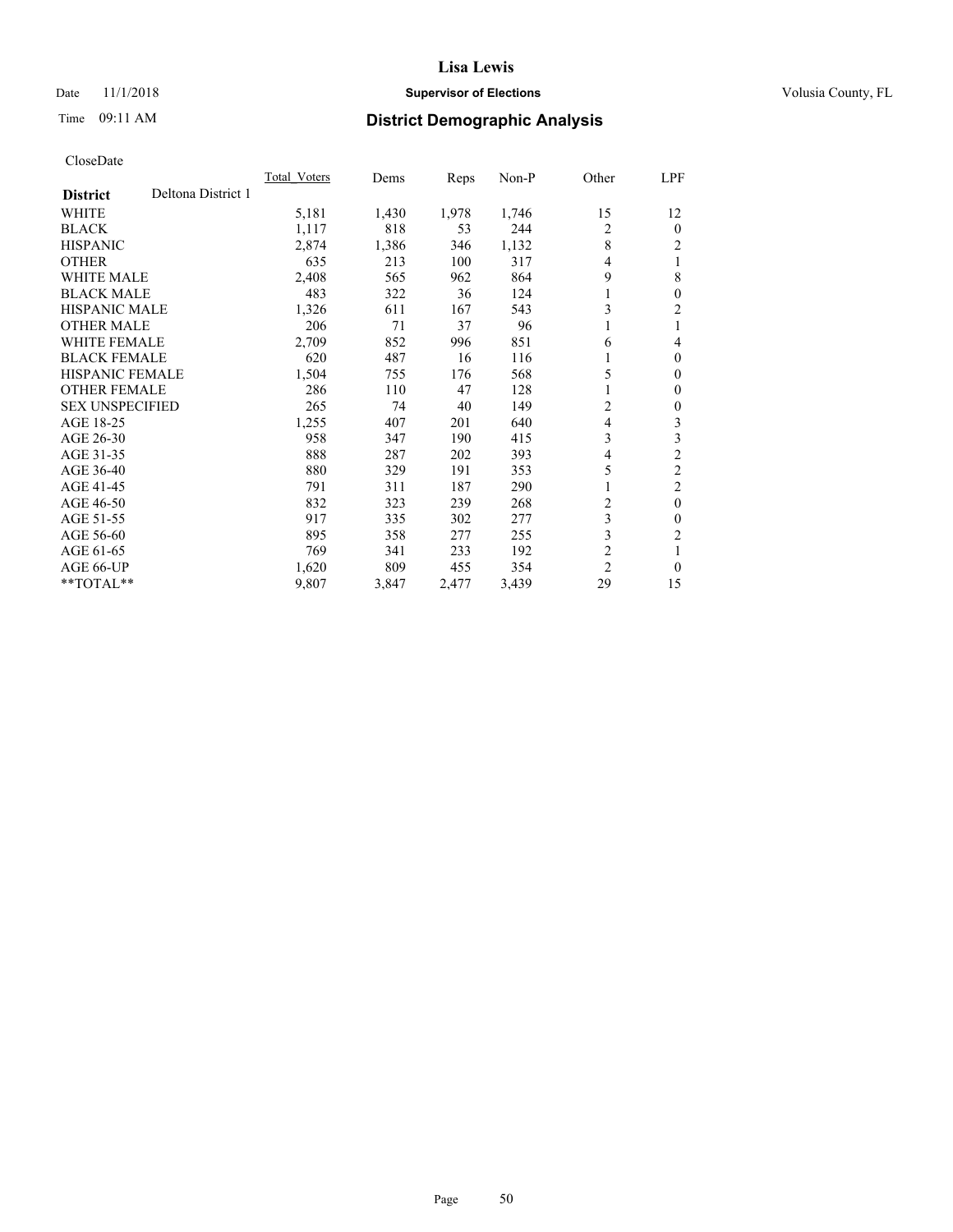## **Lisa Lewis** Date 11/1/2018 **Supervisor of Elections Supervisor of Elections** Volusia County, FL

# Time 09:11 AM **District Demographic Analysis**

|                                       | Total Voters | Dems  | Reps  | $Non-P$ | Other | <u>LPF</u>     |
|---------------------------------------|--------------|-------|-------|---------|-------|----------------|
| Deltona District 2<br><b>District</b> |              |       |       |         |       |                |
| WHITE                                 | 6,187        | 1,707 | 2,537 | 1,878   | 40    | 25             |
| <b>BLACK</b>                          | 962          | 704   | 52    | 200     | 6     | $\mathbf{0}$   |
| <b>HISPANIC</b>                       | 3,061        | 1,444 | 489   | 1,115   | 8     | 5              |
| <b>OTHER</b>                          | 678          | 263   | 109   | 301     | 4     | 1              |
| <b>WHITE MALE</b>                     | 2,829        | 682   | 1,205 | 912     | 15    | 15             |
| <b>BLACK MALE</b>                     | 445          | 299   | 36    | 107     | 3     | $\mathbf{0}$   |
| HISPANIC MALE                         | 1,432        | 624   | 249   | 553     | 3     | 3              |
| <b>OTHER MALE</b>                     | 256          | 96    | 49    | 107     | 3     | 1              |
| <b>WHITE FEMALE</b>                   | 3,280        | 1,009 | 1,303 | 934     | 24    | 10             |
| <b>BLACK FEMALE</b>                   | 504          | 395   | 16    | 90      | 3     | $\mathbf{0}$   |
| <b>HISPANIC FEMALE</b>                | 1,586        | 803   | 237   | 540     | 5     | 1              |
| <b>OTHER FEMALE</b>                   | 294          | 134   | 42    | 118     | 0     | $\theta$       |
| <b>SEX UNSPECIFIED</b>                | 262          | 76    | 50    | 133     | 2     | 1              |
| AGE 18-25                             | 1,142        | 376   | 210   | 536     | 17    | 3              |
| AGE 26-30                             | 868          | 295   | 190   | 376     | 3     | 4              |
| AGE 31-35                             | 861          | 310   | 190   | 346     | 6     | 9              |
| AGE 36-40                             | 843          | 315   | 190   | 326     | 7     | 5              |
| AGE 41-45                             | 842          | 310   | 215   | 315     | 1     | 1              |
| AGE 46-50                             | 887          | 308   | 269   | 304     | 3     | 3              |
| AGE 51-55                             | 987          | 369   | 301   | 311     | 4     | $\overline{2}$ |
| AGE 56-60                             | 1,001        | 369   | 361   | 268     | 2     | 1              |
| AGE 61-65                             | 1,004        | 414   | 346   | 237     | 6     | 1              |
| AGE 66-UP                             | 2,452        | 1,051 | 915   | 475     | 9     | $\overline{2}$ |
| $*$ TOTAL $*$                         | 10,888       | 4,118 | 3,187 | 3,494   | 58    | 31             |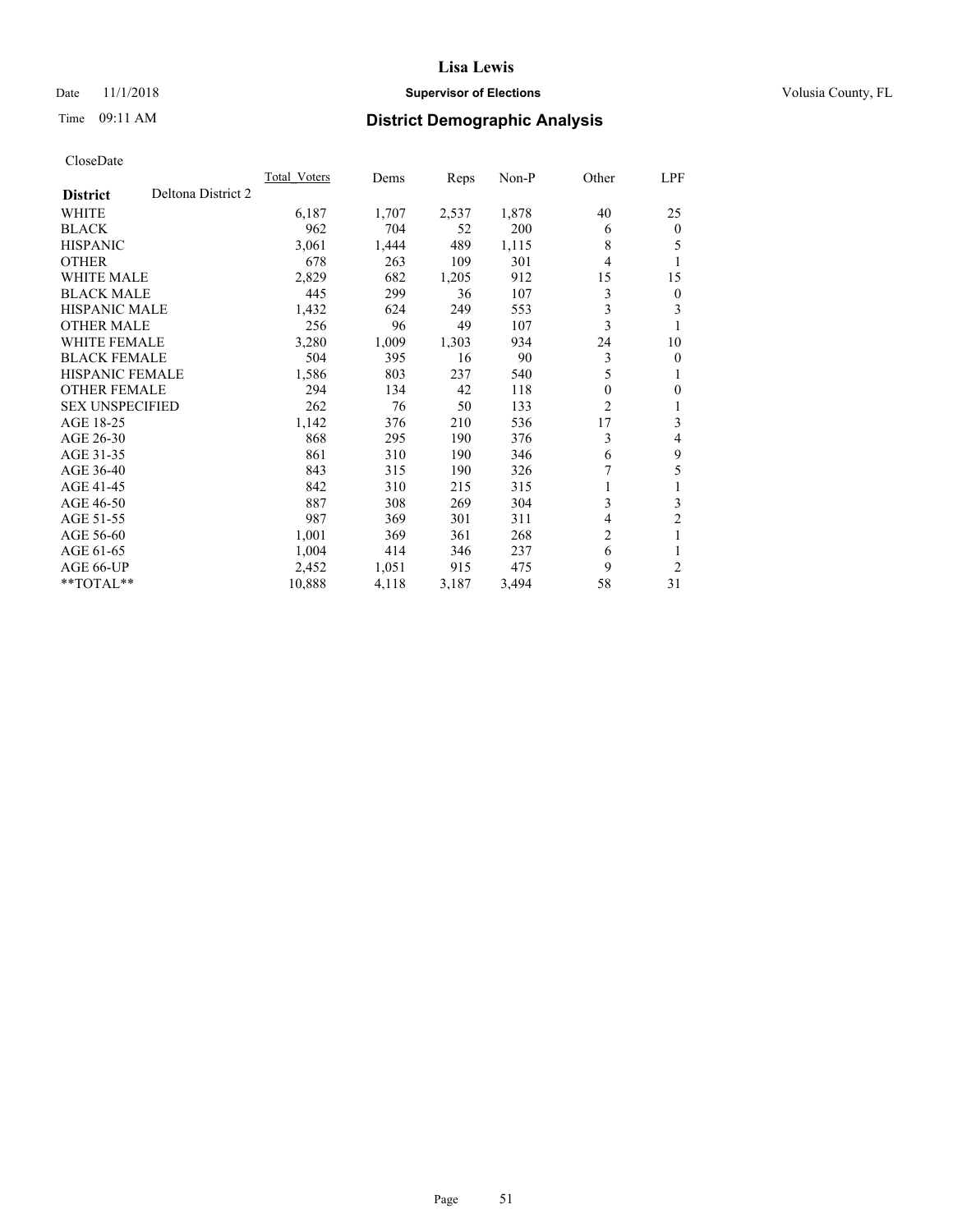## Date 11/1/2018 **Supervisor of Elections Supervisor of Elections** Volusia County, FL

# Time 09:11 AM **District Demographic Analysis**

|                        |                    | <b>Total Voters</b> | Dems  | Reps  | $Non-P$ | Other          | LPF            |
|------------------------|--------------------|---------------------|-------|-------|---------|----------------|----------------|
| <b>District</b>        | Deltona District 3 |                     |       |       |         |                |                |
| <b>WHITE</b>           |                    | 5,540               | 1,545 | 2,140 | 1,801   | 31             | 23             |
| <b>BLACK</b>           |                    | 942                 | 710   | 35    | 194     | 3              | $\mathbf{0}$   |
| <b>HISPANIC</b>        |                    | 3,338               | 1,554 | 430   | 1,340   | 9              | 5              |
| <b>OTHER</b>           |                    | 687                 | 234   | 104   | 344     | 4              | 1              |
| <b>WHITE MALE</b>      |                    | 2,534               | 625   | 1,034 | 845     | 15             | 15             |
| <b>BLACK MALE</b>      |                    | 402                 | 289   | 24    | 87      | 2              | $\mathbf{0}$   |
| <b>HISPANIC MALE</b>   |                    | 1,536               | 667   | 220   | 640     | 6              | 3              |
| <b>OTHER MALE</b>      |                    | 246                 | 81    | 43    | 120     |                |                |
| <b>WHITE FEMALE</b>    |                    | 2,902               | 887   | 1,070 | 921     | 16             | 8              |
| <b>BLACK FEMALE</b>    |                    | 527                 | 412   | 11    | 103     |                | $\theta$       |
| <b>HISPANIC FEMALE</b> |                    | 1,748               | 860   | 207   | 676     | 3              | $\overline{2}$ |
| <b>OTHER FEMALE</b>    |                    | 298                 | 124   | 42    | 131     | 1              | $\theta$       |
| <b>SEX UNSPECIFIED</b> |                    | 314                 | 98    | 58    | 156     | 2              | 0              |
| AGE 18-25              |                    | 1,175               | 410   | 161   | 596     | 6              | 2              |
| AGE 26-30              |                    | 908                 | 314   | 167   | 414     | 8              | 5              |
| AGE 31-35              |                    | 903                 | 315   | 214   | 368     | 1              | 5              |
| AGE 36-40              |                    | 852                 | 302   | 184   | 357     | 6              | 3              |
| AGE 41-45              |                    | 833                 | 294   | 196   | 333     | 7              | 3              |
| AGE 46-50              |                    | 875                 | 315   | 255   | 302     | $\overline{c}$ |                |
| AGE 51-55              |                    | 934                 | 336   | 280   | 312     | $\overline{c}$ | 4              |
| AGE 56-60              |                    | 954                 | 379   | 296   | 277     | $\overline{c}$ | $\theta$       |
| AGE 61-65              |                    | 836                 | 341   | 255   | 232     | 5              | 3              |
| AGE 66-UP              |                    | 2,236               | 1,037 | 701   | 487     | 8              | 3              |
| $*$ TOTAL $*$          |                    | 10,507              | 4,043 | 2,709 | 3,679   | 47             | 29             |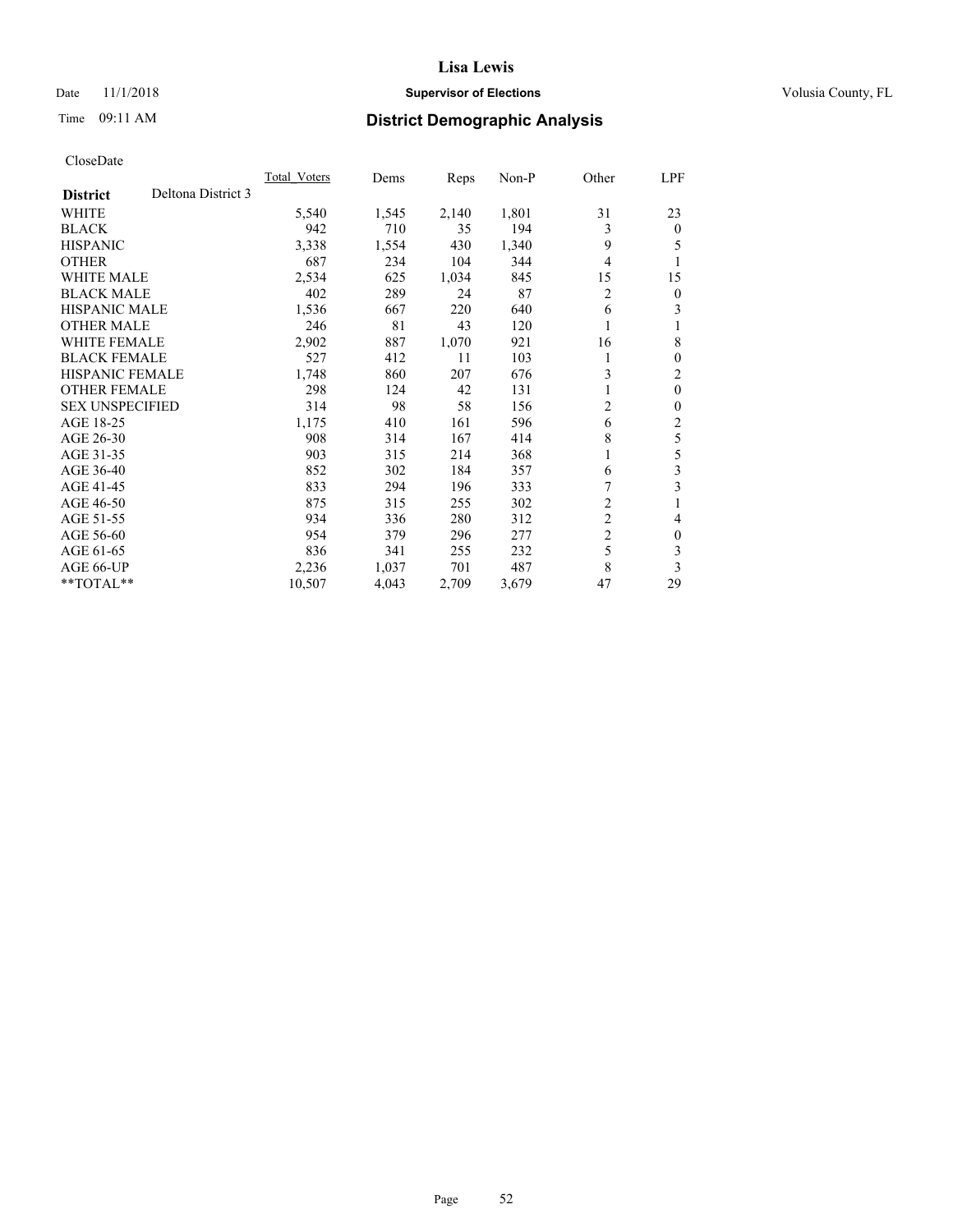## Date 11/1/2018 **Supervisor of Elections Supervisor of Elections** Volusia County, FL

# Time 09:11 AM **District Demographic Analysis**

|                        |                    | <b>Total Voters</b> | Dems  | Reps  | $Non-P$ | Other          | LPF            |
|------------------------|--------------------|---------------------|-------|-------|---------|----------------|----------------|
| <b>District</b>        | Deltona District 4 |                     |       |       |         |                |                |
| <b>WHITE</b>           |                    | 5,536               | 1,663 | 2,143 | 1,677   | 30             | 23             |
| <b>BLACK</b>           |                    | 988                 | 692   | 52    | 241     | 1              | $\overline{2}$ |
| <b>HISPANIC</b>        |                    | 3,547               | 1,726 | 448   | 1,359   | 9              | 5              |
| <b>OTHER</b>           |                    | 714                 | 244   | 145   | 322     | 3              | $\theta$       |
| <b>WHITE MALE</b>      |                    | 2,536               | 676   | 1,017 | 813     | 15             | 15             |
| <b>BLACK MALE</b>      |                    | 431                 | 273   | 29    | 126     |                | 2              |
| <b>HISPANIC MALE</b>   |                    | 1,625               | 730   | 233   | 654     | 7              | 1              |
| <b>OTHER MALE</b>      |                    | 251                 | 77    | 58    | 116     | 0              | $\theta$       |
| <b>WHITE FEMALE</b>    |                    | 2,927               | 964   | 1,095 | 847     | 14             | 7              |
| <b>BLACK FEMALE</b>    |                    | 540                 | 409   | 20    | 111     | 0              | $\theta$       |
| <b>HISPANIC FEMALE</b> |                    | 1,861               | 967   | 208   | 680     | 2              | 4              |
| <b>OTHER FEMALE</b>    |                    | 303                 | 129   | 63    | 108     | 3              | $\theta$       |
| <b>SEX UNSPECIFIED</b> |                    | 311                 | 100   | 65    | 144     |                | 1              |
| AGE 18-25              |                    | 1,203               | 413   | 220   | 559     | 9              | $\overline{c}$ |
| AGE 26-30              |                    | 955                 | 354   | 186   | 404     | $\overline{2}$ | 9              |
| AGE 31-35              |                    | 902                 | 307   | 164   | 420     | 6              | 5              |
| AGE 36-40              |                    | 810                 | 313   | 151   | 338     | 5              | 3              |
| AGE 41-45              |                    | 827                 | 327   | 191   | 308     | 1              | $\theta$       |
| AGE 46-50              |                    | 876                 | 335   | 240   | 292     | 5              | 4              |
| AGE 51-55              |                    | 911                 | 352   | 279   | 276     |                | 3              |
| AGE 56-60              |                    | 1,001               | 430   | 305   | 261     | 3              | $\overline{c}$ |
| AGE 61-65              |                    | 882                 | 372   | 265   | 241     | 3              |                |
| AGE 66-UP              |                    | 2,416               | 1,121 | 787   | 499     | 8              | 1              |
| $*$ TOTAL $*$          |                    | 10,785              | 4,325 | 2,788 | 3,599   | 43             | 30             |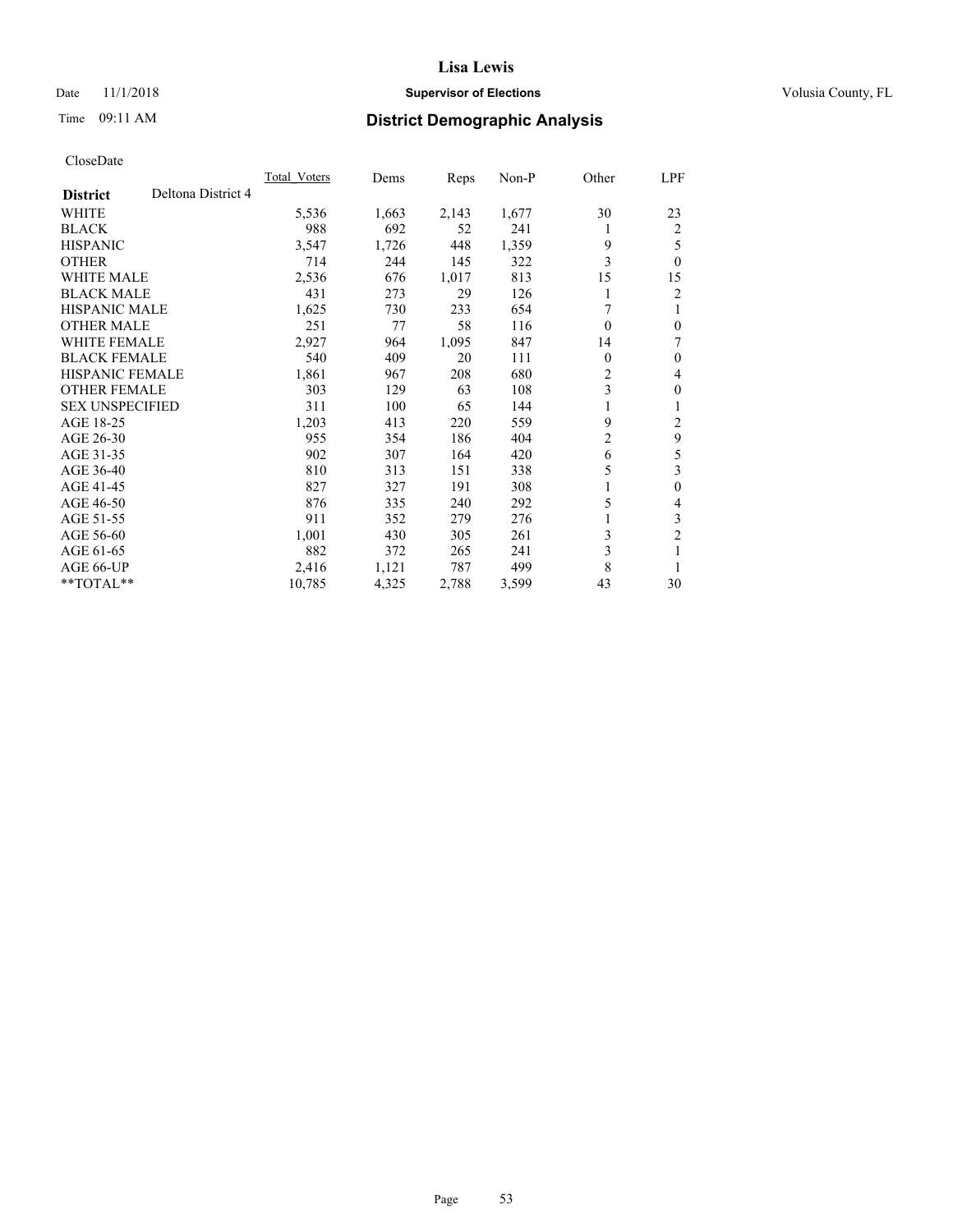## Date 11/1/2018 **Supervisor of Elections Supervisor of Elections** Volusia County, FL

# Time 09:11 AM **District Demographic Analysis**

|                                       | Total Voters | Dems  | Reps  | $Non-P$ | Other          | LPF            |
|---------------------------------------|--------------|-------|-------|---------|----------------|----------------|
| Deltona District 5<br><b>District</b> |              |       |       |         |                |                |
| <b>WHITE</b>                          | 5,479        | 1,538 | 2,181 | 1,713   | 29             | 18             |
| <b>BLACK</b>                          | 1,069        | 822   | 42    | 201     | 4              | $\Omega$       |
| <b>HISPANIC</b>                       | 2,982        | 1,352 | 435   | 1,187   | 5              | 3              |
| <b>OTHER</b>                          | 605          | 190   | 125   | 284     | 3              | 3              |
| <b>WHITE MALE</b>                     | 2,572        | 623   | 1,077 | 844     | 16             | 12             |
| <b>BLACK MALE</b>                     | 464          | 326   | 21    | 114     | 3              | $\overline{0}$ |
| <b>HISPANIC MALE</b>                  | 1,394        | 576   | 232   | 582     | $\overline{2}$ | 2              |
| <b>OTHER MALE</b>                     | 199          | 71    | 47    | 77      | $\overline{2}$ | $\overline{2}$ |
| <b>WHITE FEMALE</b>                   | 2,835        | 898   | 1,073 | 845     | 13             | 6              |
| <b>BLACK FEMALE</b>                   | 588          | 481   | 21    | 85      | 1              | 0              |
| <b>HISPANIC FEMALE</b>                | 1,544        | 750   | 201   | 589     | 3              | 1              |
| <b>OTHER FEMALE</b>                   | 263          | 88    | 59    | 115     | 0              |                |
| <b>SEX UNSPECIFIED</b>                | 275          | 88    | 52    | 134     |                | 0              |
| AGE 18-25                             | 1,212        | 363   | 230   | 605     | 8              | 6              |
| AGE 26-30                             | 897          | 285   | 202   | 403     | 4              | 3              |
| AGE 31-35                             | 748          | 278   | 153   | 309     | 5              | 3              |
| AGE 36-40                             | 781          | 300   | 154   | 319     | 4              | 4              |
| AGE 41-45                             | 821          | 311   | 183   | 320     | 5              | 2              |
| AGE 46-50                             | 830          | 312   | 245   | 266     | 4              | 3              |
| AGE 51-55                             | 941          | 362   | 305   | 270     | 3              |                |
| AGE 56-60                             | 1,008        | 366   | 372   | 267     | $\overline{2}$ |                |
| AGE 61-65                             | 846          | 358   | 276   | 207     | 4              |                |
| AGE 66-UP                             | 2,049        | 967   | 663   | 417     | $\overline{2}$ | 0              |
| $*$ TOTAL $*$                         | 10,135       | 3,902 | 2,783 | 3,385   | 41             | 24             |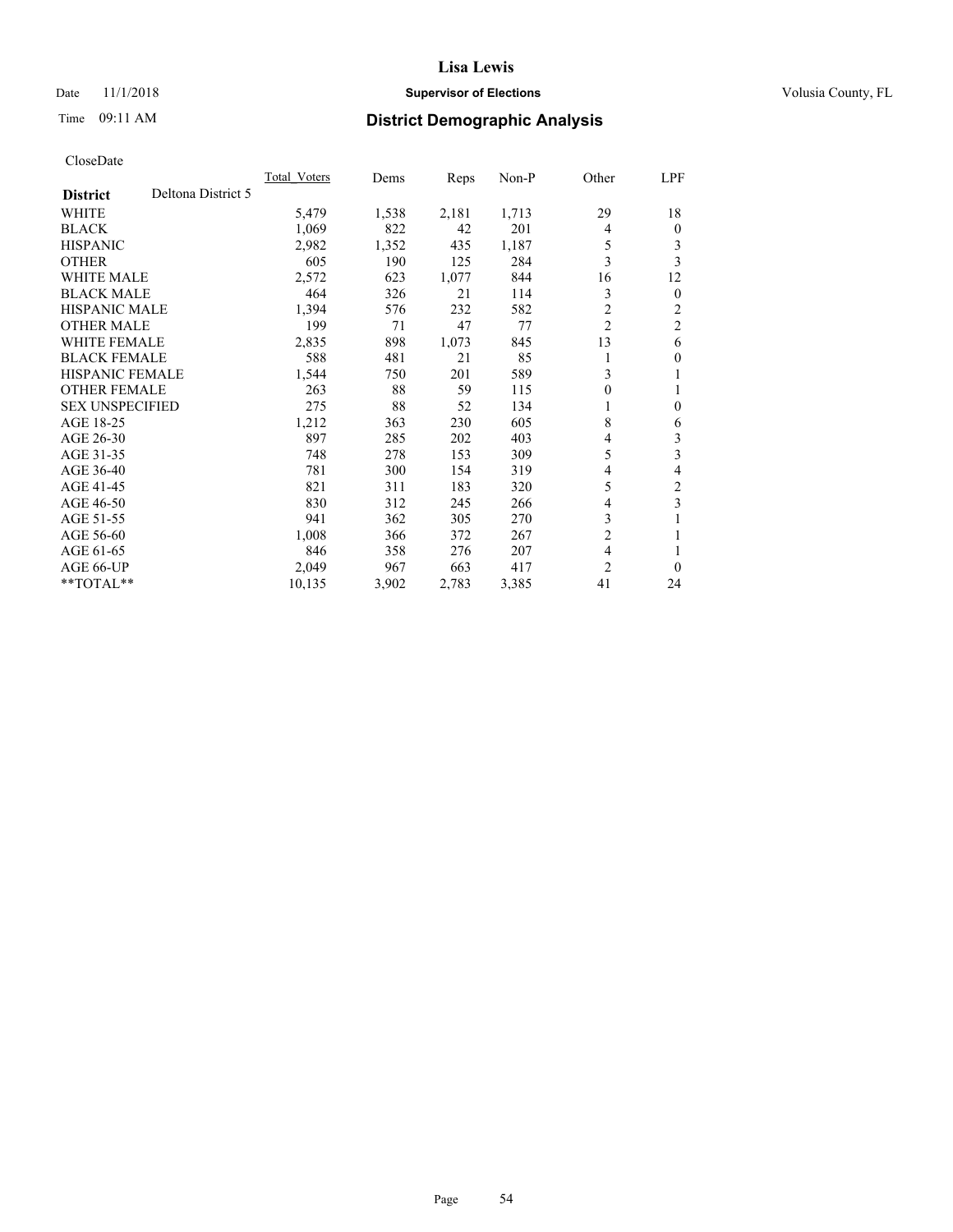## Date 11/1/2018 **Supervisor of Elections Supervisor of Elections** Volusia County, FL

# Time 09:11 AM **District Demographic Analysis**

|                        |                    | <b>Total Voters</b> | Dems  | Reps  | $Non-P$ | Other                   | LPF          |
|------------------------|--------------------|---------------------|-------|-------|---------|-------------------------|--------------|
| <b>District</b>        | Deltona District 6 |                     |       |       |         |                         |              |
| <b>WHITE</b>           |                    | 6,046               | 1,572 | 2,525 | 1,901   | 24                      | 24           |
| <b>BLACK</b>           |                    | 994                 | 742   | 42    | 207     | 3                       | $\theta$     |
| <b>HISPANIC</b>        |                    | 2,511               | 1,121 | 329   | 1,046   | 12                      | 3            |
| <b>OTHER</b>           |                    | 630                 | 198   | 140   | 287     | $\overline{4}$          | 1            |
| <b>WHITE MALE</b>      |                    | 2,787               | 625   | 1,241 | 893     | 13                      | 15           |
| <b>BLACK MALE</b>      |                    | 441                 | 321   | 23    | 95      | $\overline{2}$          | $\mathbf{0}$ |
| <b>HISPANIC MALE</b>   |                    | 1,157               | 484   | 180   | 481     | 10                      | 2            |
| <b>OTHER MALE</b>      |                    | 227                 | 72    | 55    | 97      | $\overline{2}$          | 1            |
| <b>WHITE FEMALE</b>    |                    | 3,168               | 927   | 1,248 | 973     | 11                      | 9            |
| <b>BLACK FEMALE</b>    |                    | 536                 | 407   | 19    | 109     |                         | $\theta$     |
| <b>HISPANIC FEMALE</b> |                    | 1,310               | 622   | 144   | 541     | 2                       | 1            |
| <b>OTHER FEMALE</b>    |                    | 265                 | 97    | 63    | 103     | $\overline{\mathbf{c}}$ | $\theta$     |
| <b>SEX UNSPECIFIED</b> |                    | 290                 | 78    | 63    | 149     | $\mathbf{0}$            | $\theta$     |
| AGE 18-25              |                    | 1,181               | 358   | 218   | 593     | 8                       | 4            |
| AGE 26-30              |                    | 850                 | 286   | 198   | 359     | $\overline{2}$          | 5            |
| AGE 31-35              |                    | 876                 | 288   | 201   | 381     | 6                       | $\theta$     |
| AGE 36-40              |                    | 818                 | 281   | 206   | 324     | 3                       | 4            |
| AGE 41-45              |                    | 784                 | 243   | 215   | 315     | 7                       | 4            |
| AGE 46-50              |                    | 870                 | 294   | 273   | 294     | 7                       | 2            |
| AGE 51-55              |                    | 971                 | 334   | 340   | 289     | 3                       | 5            |
| AGE 56-60              |                    | 1,041               | 367   | 416   | 254     | 4                       | $\theta$     |
| AGE 61-65              |                    | 860                 | 346   | 303   | 205     | $\overline{2}$          | 4            |
| AGE 66-UP              |                    | 1,928               | 835   | 666   | 426     | 1                       | $\theta$     |
| $*$ TOTAL $*$          |                    | 10,181              | 3,633 | 3,036 | 3,441   | 43                      | 28           |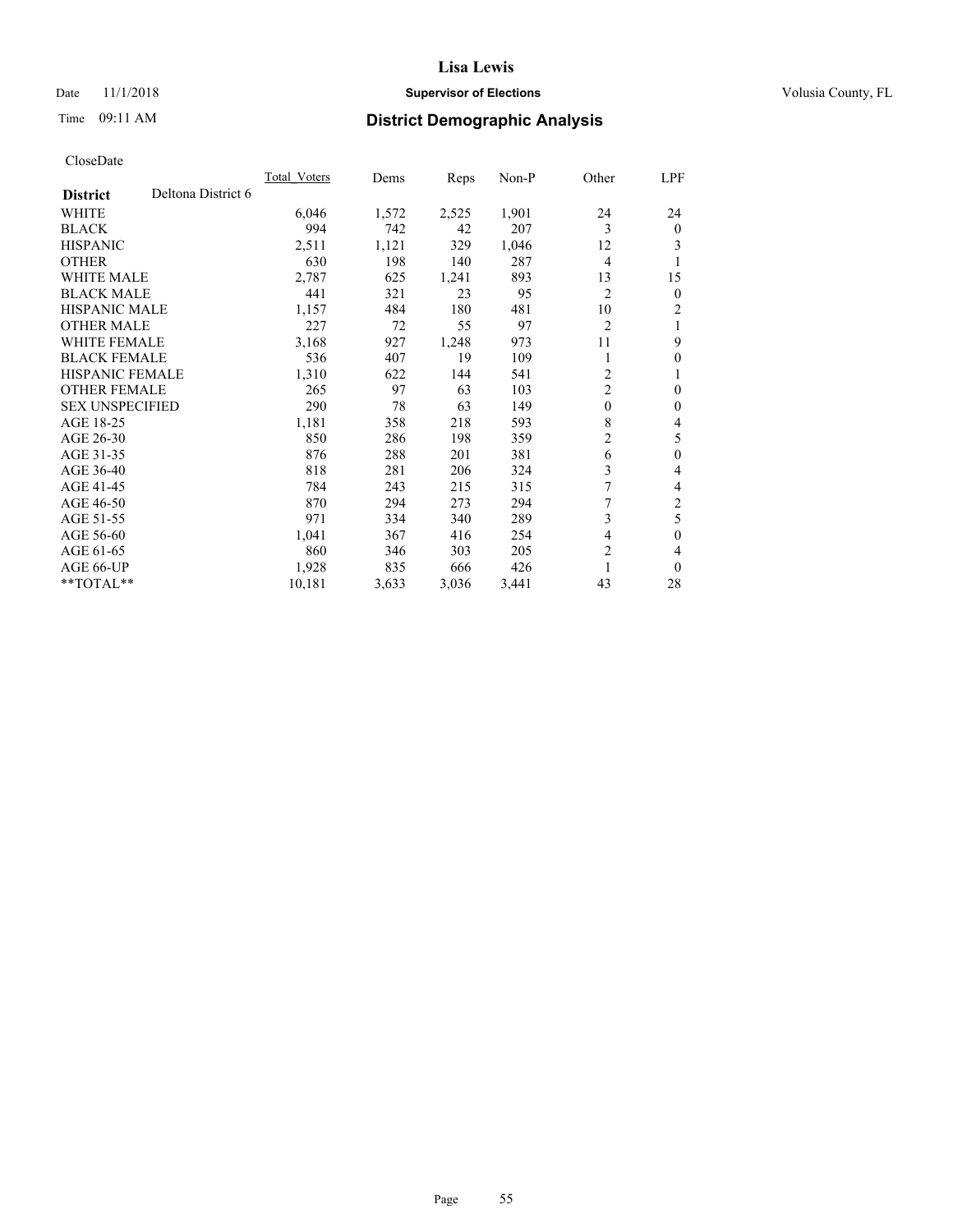## Date 11/1/2018 **Supervisor of Elections Supervisor of Elections** Volusia County, FL

# Time 09:11 AM **District Demographic Analysis**

|                        |                      | Total Voters | Dems  | Reps           | Non-P | Other          | LPF            |
|------------------------|----------------------|--------------|-------|----------------|-------|----------------|----------------|
| <b>District</b>        | Edgewater District 1 |              |       |                |       |                |                |
| WHITE                  |                      | 3,426        | 1,086 | 1,290          | 1,016 | 22             | 12             |
| <b>BLACK</b>           |                      | 92           | 67    | 2              | 23    | 0              | $\mathbf{0}$   |
| <b>HISPANIC</b>        |                      | 76           | 26    | 17             | 32    |                | $\Omega$       |
| <b>OTHER</b>           |                      | 140          | 49    | 23             | 68    | 0              | 0              |
| <b>WHITE MALE</b>      |                      | 1,544        | 394   | 658            | 475   | 8              | 9              |
| <b>BLACK MALE</b>      |                      | 46           | 29    | 2              | 15    | $\mathbf{0}$   | $\theta$       |
| <b>HISPANIC MALE</b>   |                      | 30           | 7     | 6              | 17    | 0              | $\theta$       |
| <b>OTHER MALE</b>      |                      | 50           | 18    | 10             | 22    | 0              | 0              |
| WHITE FEMALE           |                      | 1,837        | 680   | 614            | 526   | 14             | 3              |
| <b>BLACK FEMALE</b>    |                      | 45           | 37    | $\overline{0}$ | 8     | 0              | 0              |
| <b>HISPANIC FEMALE</b> |                      | 46           | 19    | 11             | 15    |                | 0              |
| <b>OTHER FEMALE</b>    |                      | 53           | 22    | 10             | 21    | 0              | 0              |
| <b>SEX UNSPECIFIED</b> |                      | 83           | 22    | 21             | 40    | 0              | $\theta$       |
| AGE 18-25              |                      | 256          | 63    | 69             | 118   | $\overline{c}$ | 4              |
| AGE 26-30              |                      | 250          | 69    | 68             | 110   | 3              | $\theta$       |
| AGE 31-35              |                      | 224          | 67    | 66             | 89    |                |                |
| AGE 36-40              |                      | 223          | 73    | 66             | 82    | 0              | 2              |
| AGE 41-45              |                      | 226          | 59    | 80             | 84    | 2              |                |
| AGE 46-50              |                      | 241          | 62    | 89             | 85    | 4              |                |
| AGE 51-55              |                      | 321          | 103   | 120            | 96    | 1              |                |
| AGE 56-60              |                      | 431          | 135   | 176            | 118   | 2              | 0              |
| AGE 61-65              |                      | 438          | 153   | 151            | 133   | 1              | 0              |
| AGE 66-UP              |                      | 1,123        | 443   | 447            | 224   | 7              | $\overline{c}$ |
| **TOTAL**              |                      | 3,734        | 1,228 | 1,332          | 1,139 | 23             | 12             |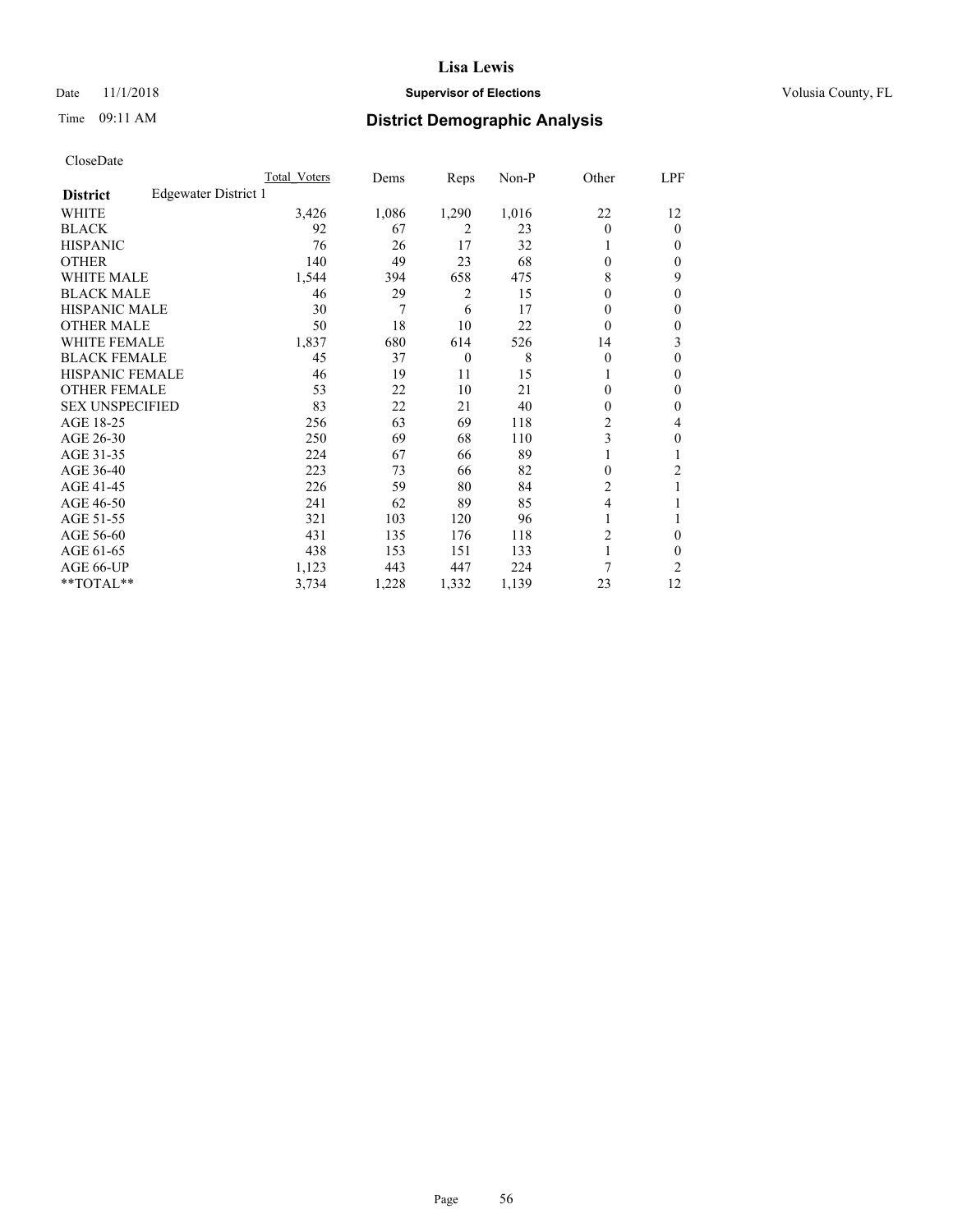## Date 11/1/2018 **Supervisor of Elections Supervisor of Elections** Volusia County, FL

## Time 09:11 AM **District Demographic Analysis**

|                        |                      | Total Voters | Dems  | Reps  | Non-P | Other          | LPF            |
|------------------------|----------------------|--------------|-------|-------|-------|----------------|----------------|
| <b>District</b>        | Edgewater District 2 |              |       |       |       |                |                |
| WHITE                  |                      | 3,811        | 1,147 | 1,484 | 1,151 | 20             | 9              |
| <b>BLACK</b>           |                      | 64           | 47    | 6     | 9     | 2              | 0              |
| <b>HISPANIC</b>        |                      | 77           | 28    | 22    | 24    | 3              | 0              |
| <b>OTHER</b>           |                      | 124          | 34    | 37    | 53    | $\Omega$       | 0              |
| WHITE MALE             |                      | 1,755        | 463   | 746   | 533   | 6              |                |
| <b>BLACK MALE</b>      |                      | 27           | 19    | 2     | 5     |                | 0              |
| <b>HISPANIC MALE</b>   |                      | 46           | 15    | 13    | 16    | 2              | 0              |
| <b>OTHER MALE</b>      |                      | 41           | 7     | 15    | 19    | $\theta$       | 0              |
| WHITE FEMALE           |                      | 2,026        | 673   | 732   | 605   | 14             | $\overline{c}$ |
| <b>BLACK FEMALE</b>    |                      | 37           | 28    | 4     | 4     | 1              | $\theta$       |
| <b>HISPANIC FEMALE</b> |                      | 29           | 13    | 8     | 7     |                | 0              |
| <b>OTHER FEMALE</b>    |                      | 47           | 18    | 14    | 15    | $\Omega$       | 0              |
| <b>SEX UNSPECIFIED</b> |                      | 68           | 20    | 15    | 33    | $\theta$       | 0              |
| AGE 18-25              |                      | 317          | 76    | 87    | 146   | 8              | 0              |
| AGE 26-30              |                      | 267          | 79    | 71    | 112   | 4              |                |
| AGE 31-35              |                      | 284          | 82    | 87    | 108   | 3              | 4              |
| AGE 36-40              |                      | 257          | 64    | 75    | 116   |                |                |
| AGE 41-45              |                      | 273          | 72    | 101   | 98    | $\Omega$       | 2              |
| AGE 46-50              |                      | 303          | 76    | 122   | 104   |                | $\theta$       |
| AGE 51-55              |                      | 307          | 81    | 130   | 93    | 3              | 0              |
| AGE 56-60              |                      | 432          | 132   | 187   | 112   |                | 0              |
| AGE 61-65              |                      | 400          | 149   | 160   | 88    | 2              |                |
| AGE 66-UP              |                      | 1,236        | 445   | 529   | 260   | $\overline{2}$ | 0              |
| **TOTAL**              |                      | 4,076        | 1,256 | 1,549 | 1,237 | 25             | 9              |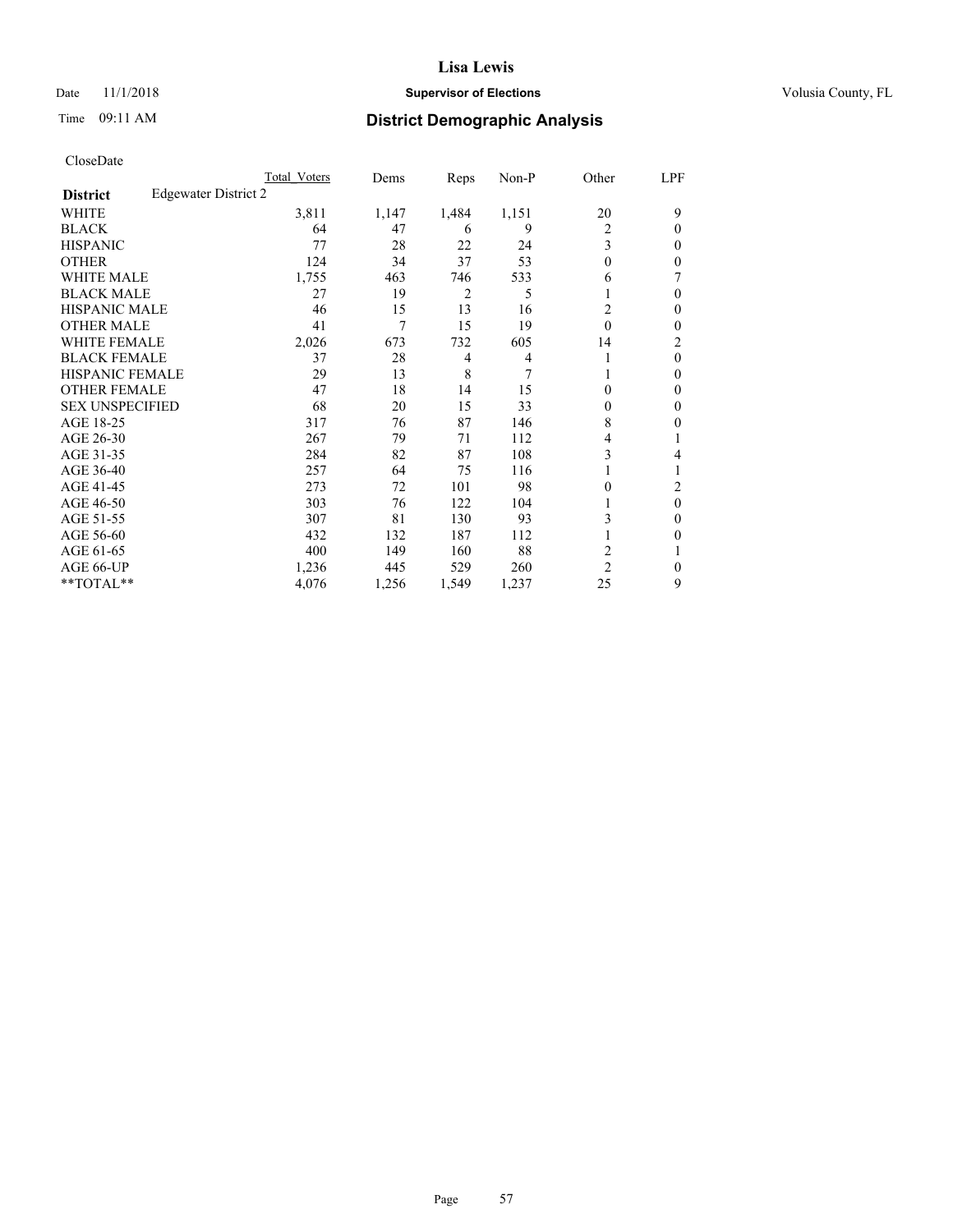## Date 11/1/2018 **Supervisor of Elections Supervisor of Elections** Volusia County, FL

## Time 09:11 AM **District Demographic Analysis**

| Total Voters         | Dems  | Reps           | $Non-P$ | Other    | LPF |
|----------------------|-------|----------------|---------|----------|-----|
| Edgewater District 3 |       |                |         |          |     |
| 3,554                | 1,071 | 1,352          | 1,097   | 24       | 10  |
| 105                  | 79    | 5              | 21      | $\Omega$ | 0   |
| 73                   | 25    | 12             | 36      | 0        | 0   |
| 153                  | 42    | 38             | 72      |          | 0   |
| 1,607                | 415   | 648            | 529     | 10       | 5   |
| 52                   | 39    | 3              | 10      | $\Omega$ | 0   |
| 32                   | 10    | 5              | 17      | 0        | 0   |
| 48                   | 12    | 13             | 23      | $\Omega$ | 0   |
| 1,907                | 654   | 679            | 555     | 14       | 5   |
| 52                   | 40    | $\overline{2}$ | 10      | $\theta$ | 0   |
| 38                   | 12    | 7              | 19      | 0        | 0   |
| 60                   | 20    | 19             | 20      |          | 0   |
| 89                   | 15    | 31             | 43      | 0        | 0   |
| 319                  | 78    | 87             | 149     | 4        |     |
| 252                  | 75    | 72             | 104     |          | 0   |
| 253                  | 69    | 73             | 110     |          | 0   |
| 233                  | 59    | 61             | 109     |          | 3   |
| 240                  | 51    | 84             | 102     |          | 2   |
| 287                  | 87    | 109            | 89      |          |     |
| 326                  | 100   | 126            | 95      | 3        | 2   |
| 372                  | 130   | 131            | 107     | 3        | 1   |
| 410                  | 132   | 167            | 107     | 4        | 0   |
| 1,192                | 435   | 497            | 254     | 6        | 0   |
| 3,885                | 1,217 | 1,407          | 1,226   | 25       | 10  |
|                      |       |                |         |          |     |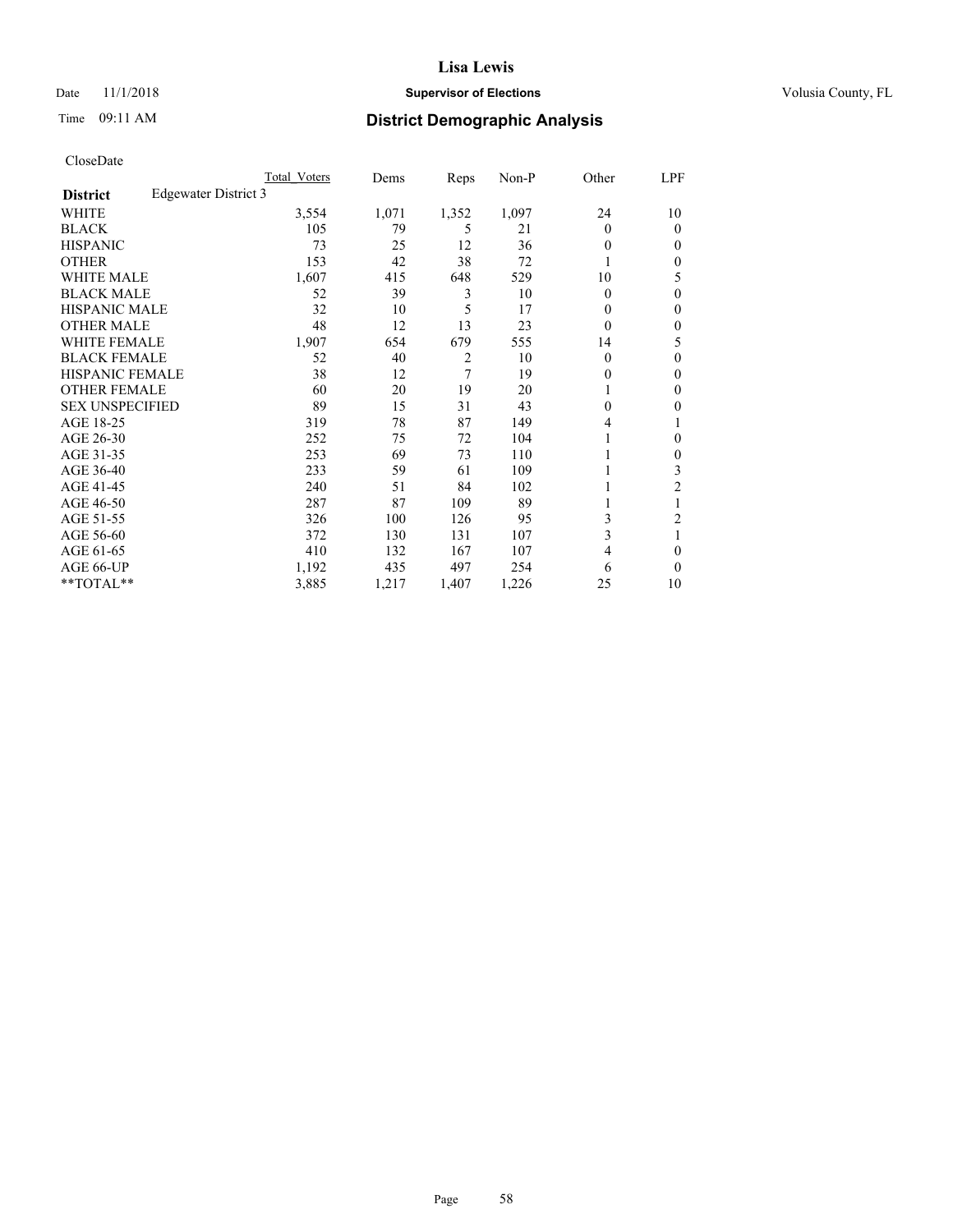## Date 11/1/2018 **Supervisor of Elections Supervisor of Elections** Volusia County, FL

## Time 09:11 AM **District Demographic Analysis**

|                        |                      | Total Voters | Dems  | Reps           | Non-P | Other          | LPF    |
|------------------------|----------------------|--------------|-------|----------------|-------|----------------|--------|
| <b>District</b>        | Edgewater District 4 |              |       |                |       |                |        |
| WHITE                  |                      | 4,618        | 1,281 | 1,883          | 1,416 | 24             | 14     |
| <b>BLACK</b>           |                      | 103          | 78    | 5              | 20    | $\Omega$       | 0      |
| <b>HISPANIC</b>        |                      | 87           | 36    | 18             | 33    | 0              | $_{0}$ |
| <b>OTHER</b>           |                      | 143          | 40    | 28             | 74    |                | 0      |
| WHITE MALE             |                      | 2,088        | 479   | 908            | 679   | 13             | 9      |
| <b>BLACK MALE</b>      |                      | 48           | 33    | 3              | 12    | $\Omega$       | 0      |
| <b>HISPANIC MALE</b>   |                      | 33           | 9     | 7              | 17    | $_{0}$         | 0      |
| <b>OTHER MALE</b>      |                      | 47           | 16    | 12             | 18    |                | 0      |
| WHITE FEMALE           |                      | 2,486        | 792   | 956            | 722   | 11             | 5      |
| <b>BLACK FEMALE</b>    |                      | 54           | 44    | $\overline{2}$ | 8     | $\Omega$       | 0      |
| <b>HISPANIC FEMALE</b> |                      | 54           | 27    | 11             | 16    | 0              | 0      |
| <b>OTHER FEMALE</b>    |                      | 64           | 18    | 15             | 31    | 0              | 0      |
| <b>SEX UNSPECIFIED</b> |                      | 77           | 17    | 20             | 40    | 0              | 0      |
| AGE 18-25              |                      | 311          | 83    | 91             | 133   | $\overline{2}$ | 2      |
| AGE 26-30              |                      | 241          | 46    | 68             | 122   | $\overline{c}$ | 3      |
| AGE 31-35              |                      | 242          | 67    | 66             | 106   | 0              | 3      |
| AGE 36-40              |                      | 247          | 66    | 69             | 107   | 2              | 3      |
| AGE 41-45              |                      | 231          | 62    | 77             | 88    | $\overline{2}$ | 2      |
| AGE 46-50              |                      | 284          | 78    | 104            | 102   | $\theta$       | 0      |
| AGE 51-55              |                      | 300          | 84    | 127            | 87    | 2              | 0      |
| AGE 56-60              |                      | 433          | 108   | 199            | 124   | $\overline{c}$ | 0      |
| AGE 61-65              |                      | 515          | 149   | 219            | 144   | 3              | 0      |
| AGE 66-UP              |                      | 2,146        | 692   | 914            | 529   | 10             |        |
| **TOTAL**              |                      | 4,951        | 1,435 | 1,934          | 1,543 | 25             | 14     |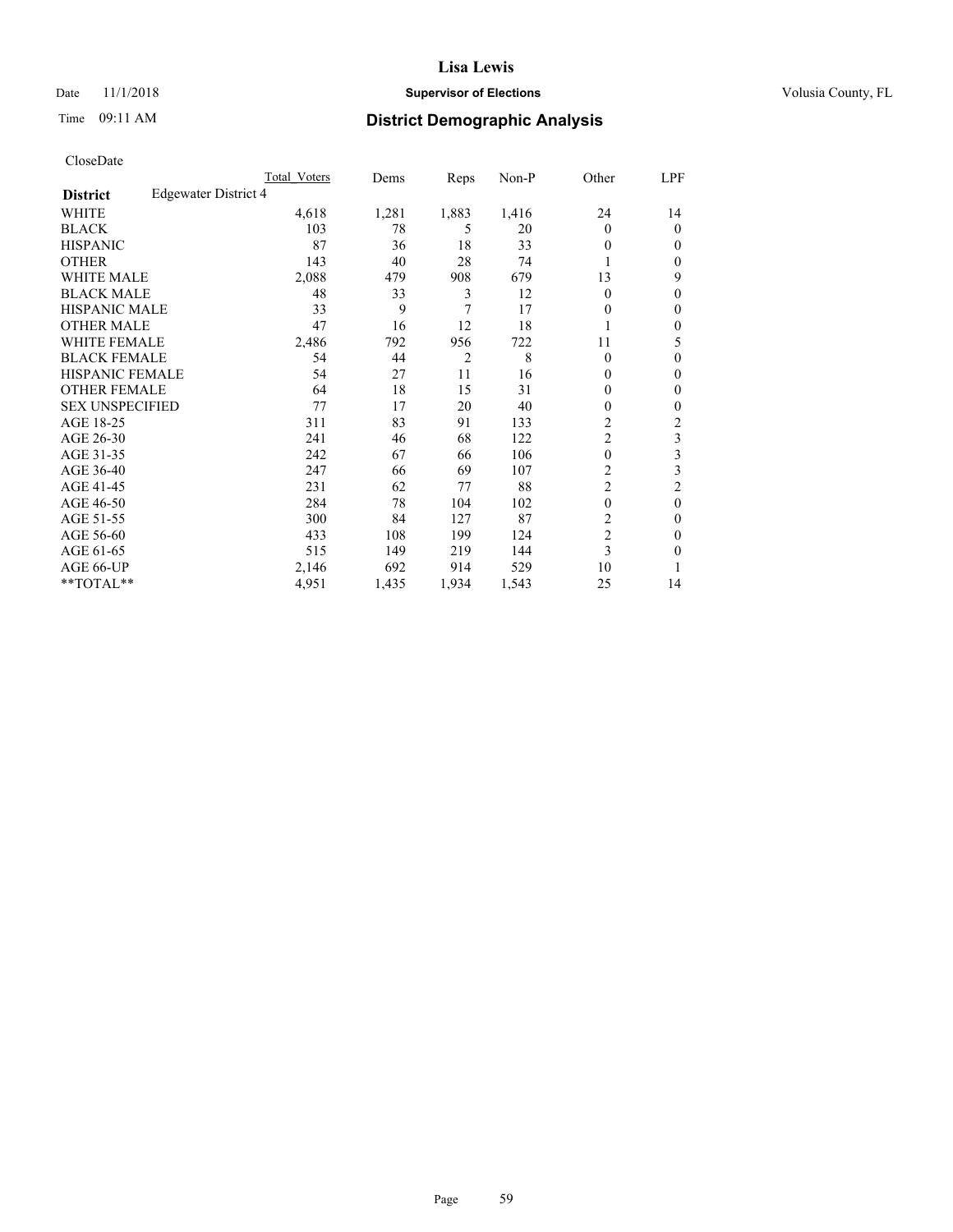## Date 11/1/2018 **Supervisor of Elections Supervisor of Elections** Volusia County, FL

# Time 09:11 AM **District Demographic Analysis**

|                                          | Total Voters | Dems | Reps           | Non-P | Other          | LPF          |
|------------------------------------------|--------------|------|----------------|-------|----------------|--------------|
| Holly Hill District 1<br><b>District</b> |              |      |                |       |                |              |
| WHITE                                    | 1,590        | 504  | 564            | 504   | 8              | 10           |
| <b>BLACK</b>                             | 207          | 151  | 6              | 47    | $\overline{2}$ |              |
| <b>HISPANIC</b>                          | 104          | 47   | 13             | 44    | $\theta$       | $\Omega$     |
| <b>OTHER</b>                             | 113          | 31   | 29             | 52    |                | 0            |
| WHITE MALE                               | 782          | 212  | 292            | 271   | 3              | 4            |
| <b>BLACK MALE</b>                        | 80           | 59   | $\overline{2}$ | 17    | 1              |              |
| <b>HISPANIC MALE</b>                     | 54           | 22   | 9              | 23    | $\theta$       | 0            |
| <b>OTHER MALE</b>                        | 42           | 11   | 11             | 20    | $\theta$       | $\mathbf{0}$ |
| <b>WHITE FEMALE</b>                      | 788          | 286  | 265            | 226   | 5              | 6            |
| <b>BLACK FEMALE</b>                      | 123          | 88   | 4              | 30    |                | 0            |
| <b>HISPANIC FEMALE</b>                   | 49           | 25   | 4              | 20    | $\Omega$       | 0            |
| <b>OTHER FEMALE</b>                      | 47           | 17   | 14             | 16    | $\theta$       | 0            |
| <b>SEX UNSPECIFIED</b>                   | 49           | 13   | 11             | 24    |                | 0            |
| AGE 18-25                                | 158          | 44   | 37             | 75    |                |              |
| AGE 26-30                                | 160          | 69   | 29             | 60    | 1              |              |
| AGE 31-35                                | 123          | 49   | 21             | 47    | 3              | 3            |
| AGE 36-40                                | 131          | 36   | 30             | 62    | 1              | 2            |
| AGE 41-45                                | 124          | 48   | 26             | 49    |                | $\theta$     |
| AGE 46-50                                | 139          | 58   | 39             | 42    | $\theta$       | 0            |
| AGE 51-55                                | 193          | 59   | 71             | 61    | $\Omega$       | 2            |
| AGE 56-60                                | 232          | 84   | 88             | 59    |                | $\theta$     |
| AGE 61-65                                | 223          | 72   | 75             | 72    | $\overline{c}$ | 2            |
| AGE 66-UP                                | 531          | 214  | 196            | 120   |                | 0            |
| **TOTAL**                                | 2,014        | 733  | 612            | 647   | 11             | 11           |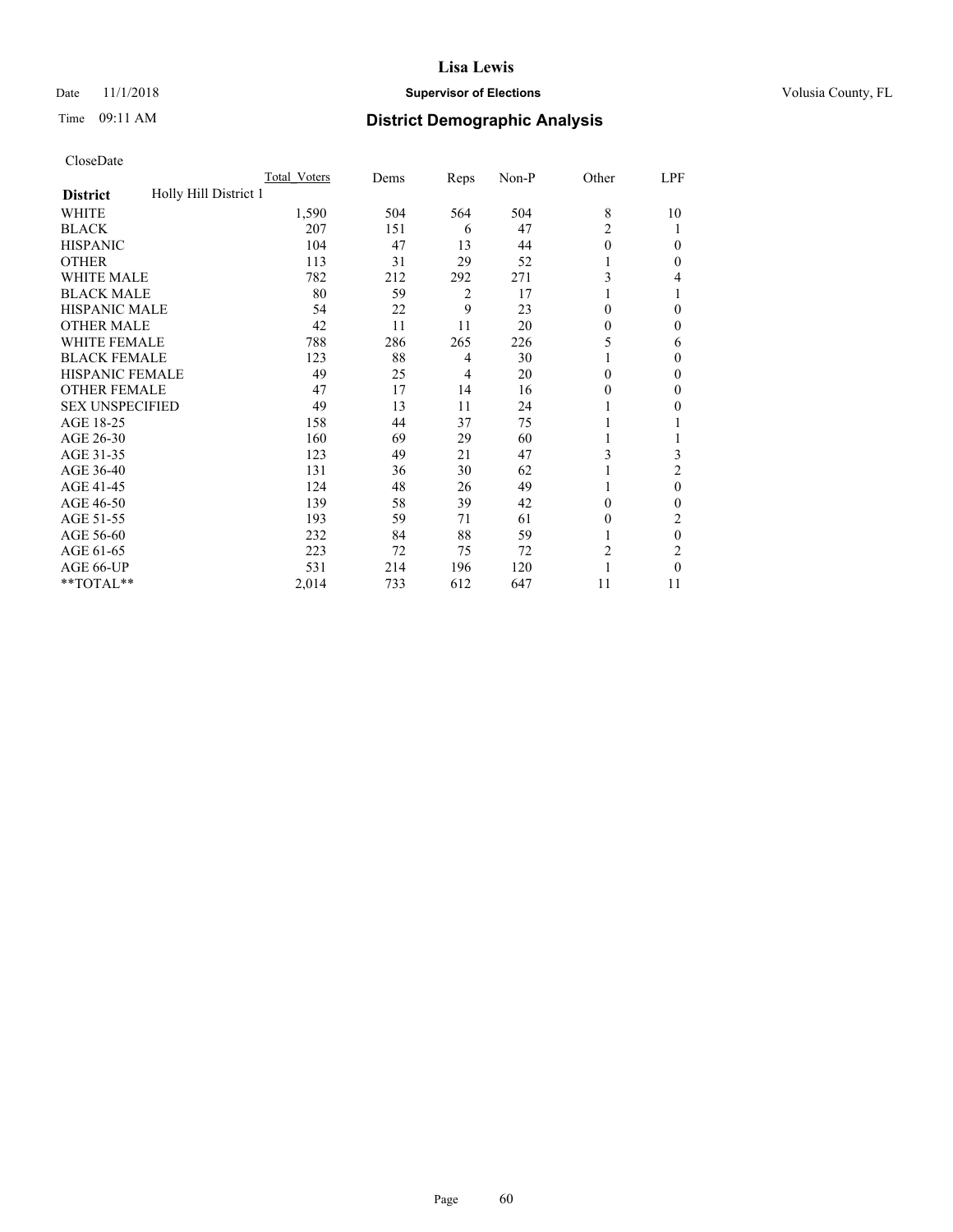## Date 11/1/2018 **Supervisor of Elections Supervisor of Elections** Volusia County, FL

# Time 09:11 AM **District Demographic Analysis**

|                                          | Total Voters | Dems | Reps | Non-P | Other        | LPF            |
|------------------------------------------|--------------|------|------|-------|--------------|----------------|
| Holly Hill District 2<br><b>District</b> |              |      |      |       |              |                |
| WHITE                                    | 1,547        | 539  | 483  | 512   | 3            | 10             |
| <b>BLACK</b>                             | 284          | 206  | 11   | 67    | $\theta$     | $\theta$       |
| <b>HISPANIC</b>                          | 73           | 37   | 12   | 24    | $\theta$     | 0              |
| <b>OTHER</b>                             | 100          | 37   | 14   | 49    | $\theta$     | 0              |
| <b>WHITE MALE</b>                        | 727          | 216  | 250  | 251   | 2            | 8              |
| <b>BLACK MALE</b>                        | 118          | 76   | 7    | 35    | $\theta$     | $\Omega$       |
| <b>HISPANIC MALE</b>                     | 33           | 12   | 7    | 14    | $\mathbf{0}$ | 0              |
| <b>OTHER MALE</b>                        | 39           | 9    | 8    | 22    | $\theta$     | 0              |
| <b>WHITE FEMALE</b>                      | 804          | 320  | 230  | 251   |              | 2              |
| <b>BLACK FEMALE</b>                      | 164          | 130  | 4    | 30    | $\theta$     | $\theta$       |
| <b>HISPANIC FEMALE</b>                   | 40           | 25   | 5    | 10    | $\theta$     | 0              |
| <b>OTHER FEMALE</b>                      | 37           | 22   | 4    | 11    | $\theta$     | 0              |
| <b>SEX UNSPECIFIED</b>                   | 42           | 9    | 5    | 28    | $\theta$     | 0              |
| AGE 18-25                                | 233          | 74   | 43   | 113   | $\theta$     | 3              |
| AGE 26-30                                | 158          | 63   | 35   | 60    | $\theta$     | $\theta$       |
| AGE 31-35                                | 179          | 78   | 31   | 69    | $\theta$     |                |
| AGE 36-40                                | 124          | 52   | 25   | 46    | $\theta$     |                |
| AGE 41-45                                | 108          | 43   | 20   | 44    |              | 0              |
| AGE 46-50                                | 191          | 66   | 58   | 66    | $\theta$     |                |
| AGE 51-55                                | 194          | 75   | 61   | 56    | $\Omega$     | 2              |
| AGE 56-60                                | 227          | 105  | 59   | 61    | $\theta$     | $\overline{2}$ |
| AGE 61-65                                | 182          | 78   | 53   | 50    |              | $\theta$       |
| AGE 66-UP                                | 408          | 185  | 135  | 87    |              | 0              |
| **TOTAL**                                | 2,004        | 819  | 520  | 652   | 3            | 10             |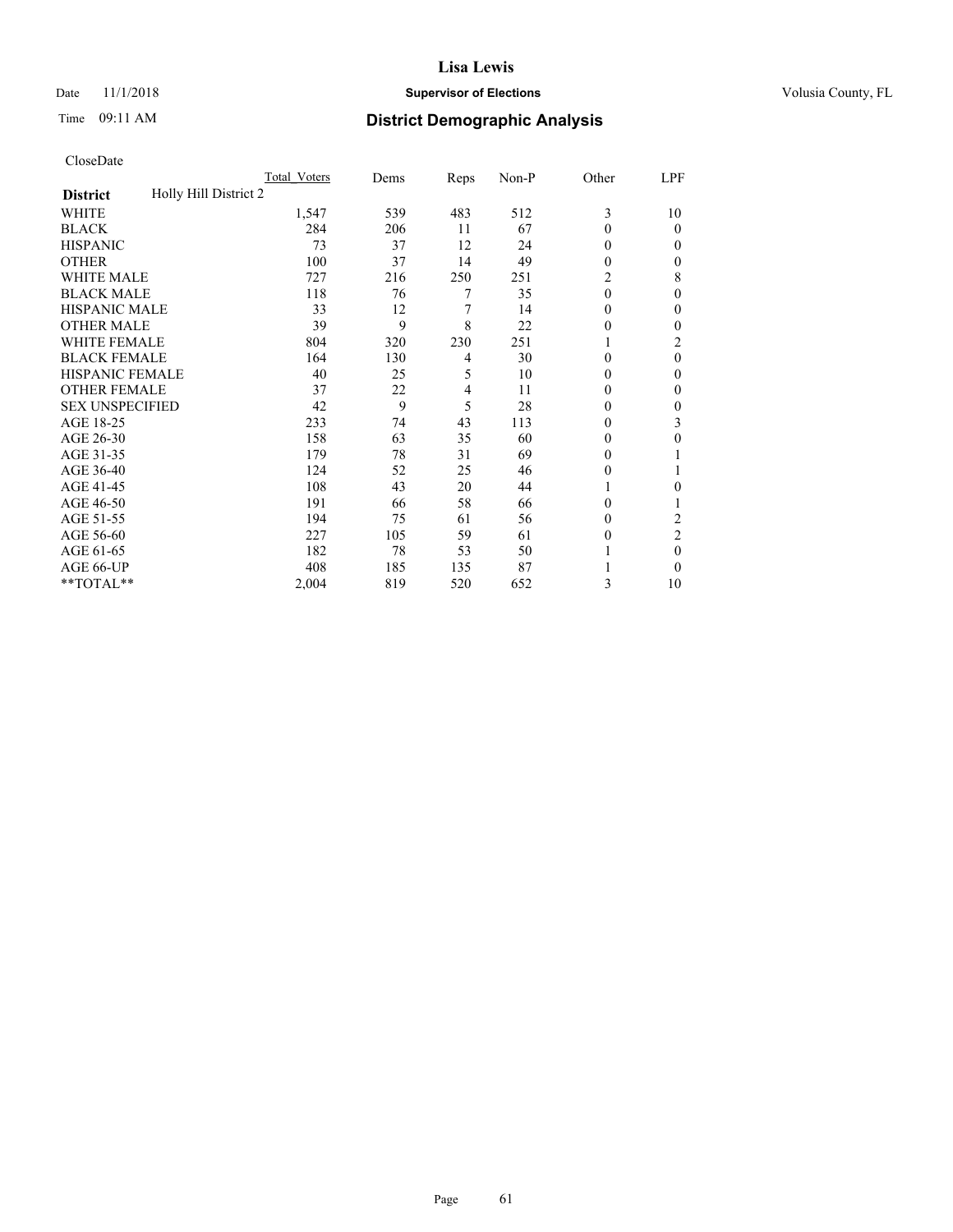## Date 11/1/2018 **Supervisor of Elections Supervisor of Elections** Volusia County, FL

# Time 09:11 AM **District Demographic Analysis**

|                                          | Total Voters | Dems | Reps | Non-P | Other          | LPF            |
|------------------------------------------|--------------|------|------|-------|----------------|----------------|
| Holly Hill District 3<br><b>District</b> |              |      |      |       |                |                |
| WHITE                                    | 1,653        | 532  | 636  | 470   | 10             | 5              |
| <b>BLACK</b>                             | 193          | 145  | 7    | 41    | $\theta$       | $\Omega$       |
| <b>HISPANIC</b>                          | 55           | 25   | 5    | 24    | 1              | 0              |
| <b>OTHER</b>                             | 96           | 35   | 15   | 46    | $\theta$       | 0              |
| <b>WHITE MALE</b>                        | 717          | 201  | 297  | 209   | 5              | 5              |
| <b>BLACK MALE</b>                        | 81           | 46   | 6    | 29    | $\theta$       | $\theta$       |
| <b>HISPANIC MALE</b>                     | 29           | 15   | 2    | 11    |                | 0              |
| <b>OTHER MALE</b>                        | 35           | 15   | 4    | 16    | $\theta$       | $\mathbf{0}$   |
| <b>WHITE FEMALE</b>                      | 917          | 325  | 332  | 255   | 5              | 0              |
| <b>BLACK FEMALE</b>                      | 111          | 98   | 1    | 12    | $\theta$       | 0              |
| <b>HISPANIC FEMALE</b>                   | 25           | 10   | 3    | 12    | $\Omega$       | 0              |
| <b>OTHER FEMALE</b>                      | 36           | 15   | 7    | 14    | $\theta$       | 0              |
| <b>SEX UNSPECIFIED</b>                   | 46           | 12   | 11   | 23    | $\theta$       | 0              |
| AGE 18-25                                | 105          | 39   | 26   | 40    | $\theta$       | 0              |
| AGE 26-30                                | 95           | 31   | 25   | 37    | $\overline{c}$ | $\mathbf{0}$   |
| AGE 31-35                                | 98           | 37   | 16   | 45    | $\theta$       | 0              |
| AGE 36-40                                | 84           | 25   | 19   | 40    | $\theta$       | 0              |
| AGE 41-45                                | 101          | 43   | 20   | 38    | $\Omega$       | 0              |
| AGE 46-50                                | 113          | 33   | 36   | 43    | $\theta$       |                |
| AGE 51-55                                | 157          | 54   | 42   | 57    | 2              | $\overline{2}$ |
| AGE 56-60                                | 183          | 69   | 49   | 63    |                |                |
| AGE 61-65                                | 210          | 82   | 82   | 43    | 3              | 0              |
| AGE 66-UP                                | 851          | 324  | 348  | 175   | 3              |                |
| **TOTAL**                                | 1,997        | 737  | 663  | 581   | 11             | 5              |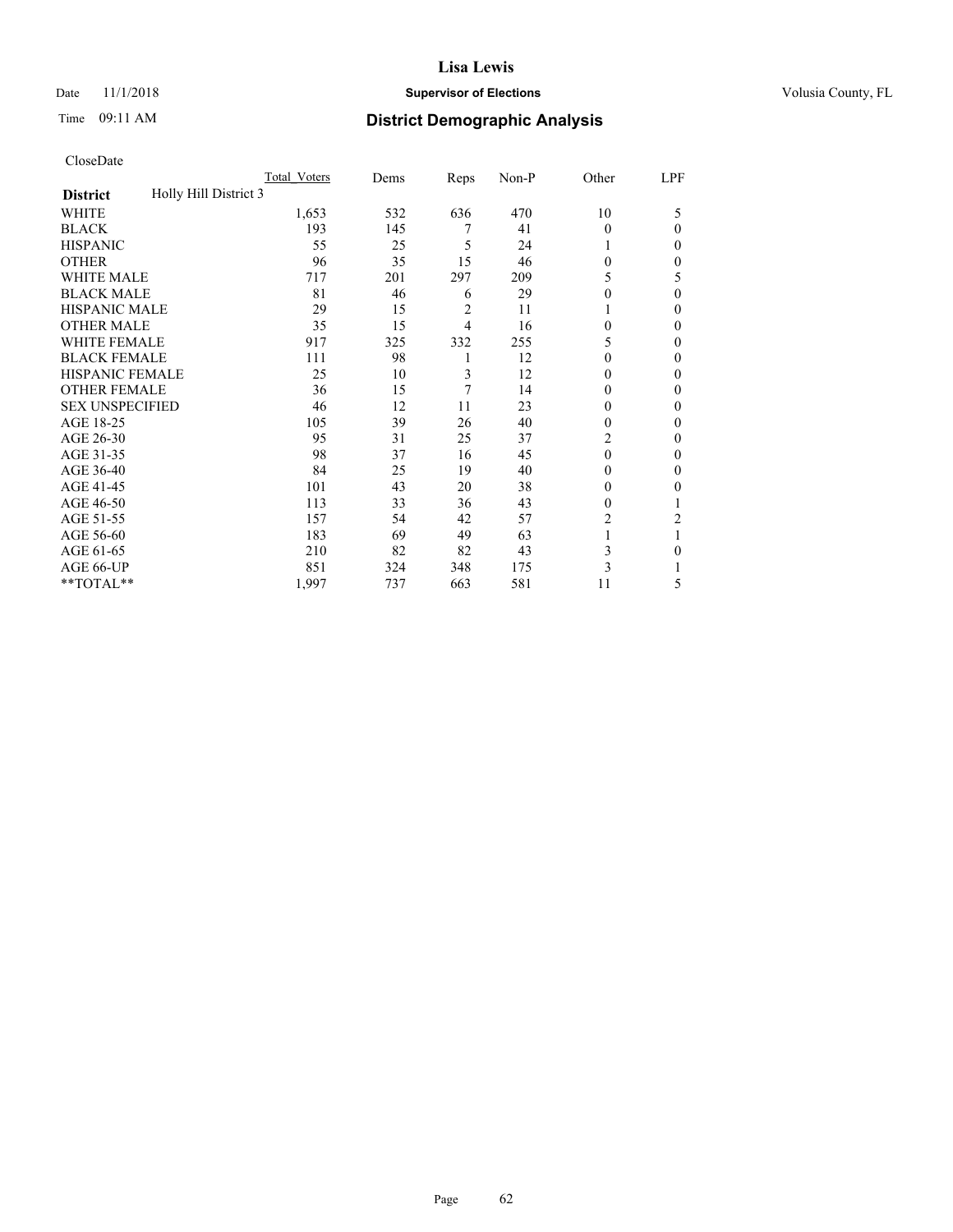## Date 11/1/2018 **Supervisor of Elections Supervisor of Elections** Volusia County, FL

# Time 09:11 AM **District Demographic Analysis**

|                                          | Total Voters | Dems | Reps | Non-P | Other          | LPF      |
|------------------------------------------|--------------|------|------|-------|----------------|----------|
| Holly Hill District 4<br><b>District</b> |              |      |      |       |                |          |
| WHITE                                    | 1,512        | 491  | 538  | 468   | 11             | 4        |
| <b>BLACK</b>                             | 382          | 284  | 10   | 87    | 1              | $\Omega$ |
| <b>HISPANIC</b>                          | 92           | 38   | 15   | 37    | 1              |          |
| <b>OTHER</b>                             | 103          | 44   | 17   | 42    | $\theta$       | 0        |
| WHITE MALE                               | 665          | 173  | 254  | 229   |                | 2        |
| <b>BLACK MALE</b>                        | 109          | 74   | 3    | 31    | 1              | $\theta$ |
| <b>HISPANIC MALE</b>                     | 43           | 21   | 3    | 17    | 1              |          |
| <b>OTHER MALE</b>                        | 32           | 14   | 9    | 9     | $\theta$       | 0        |
| <b>WHITE FEMALE</b>                      | 832          | 314  | 278  | 234   | 4              | 2        |
| <b>BLACK FEMALE</b>                      | 266          | 206  | 7    | 53    | $\theta$       | $\theta$ |
| <b>HISPANIC FEMALE</b>                   | 47           | 16   | 11   | 20    | $\theta$       | 0        |
| <b>OTHER FEMALE</b>                      | 41           | 22   | 7    | 12    | $\theta$       | $\Omega$ |
| <b>SEX UNSPECIFIED</b>                   | 54           | 17   | 8    | 29    | $\Omega$       | 0        |
| AGE 18-25                                | 254          | 106  | 40   | 106   |                |          |
| AGE 26-30                                | 218          | 92   | 37   | 87    | 1              |          |
| AGE 31-35                                | 179          | 62   | 38   | 77    | 0              | 2        |
| AGE 36-40                                | 167          | 78   | 34   | 52    | 3              | $\theta$ |
| AGE 41-45                                | 110          | 41   | 33   | 35    |                | 0        |
| AGE 46-50                                | 138          | 47   | 33   | 57    | 1              | $\Omega$ |
| AGE 51-55                                | 169          | 63   | 54   | 51    |                | 0        |
| AGE 56-60                                | 215          | 77   | 84   | 50    | 3              |          |
| AGE 61-65                                | 178          | 78   | 61   | 39    | $\mathbf{0}$   | $\theta$ |
| AGE 66-UP                                | 461          | 213  | 166  | 80    | $\overline{c}$ | 0        |
| **TOTAL**                                | 2,089        | 857  | 580  | 634   | 13             | 5        |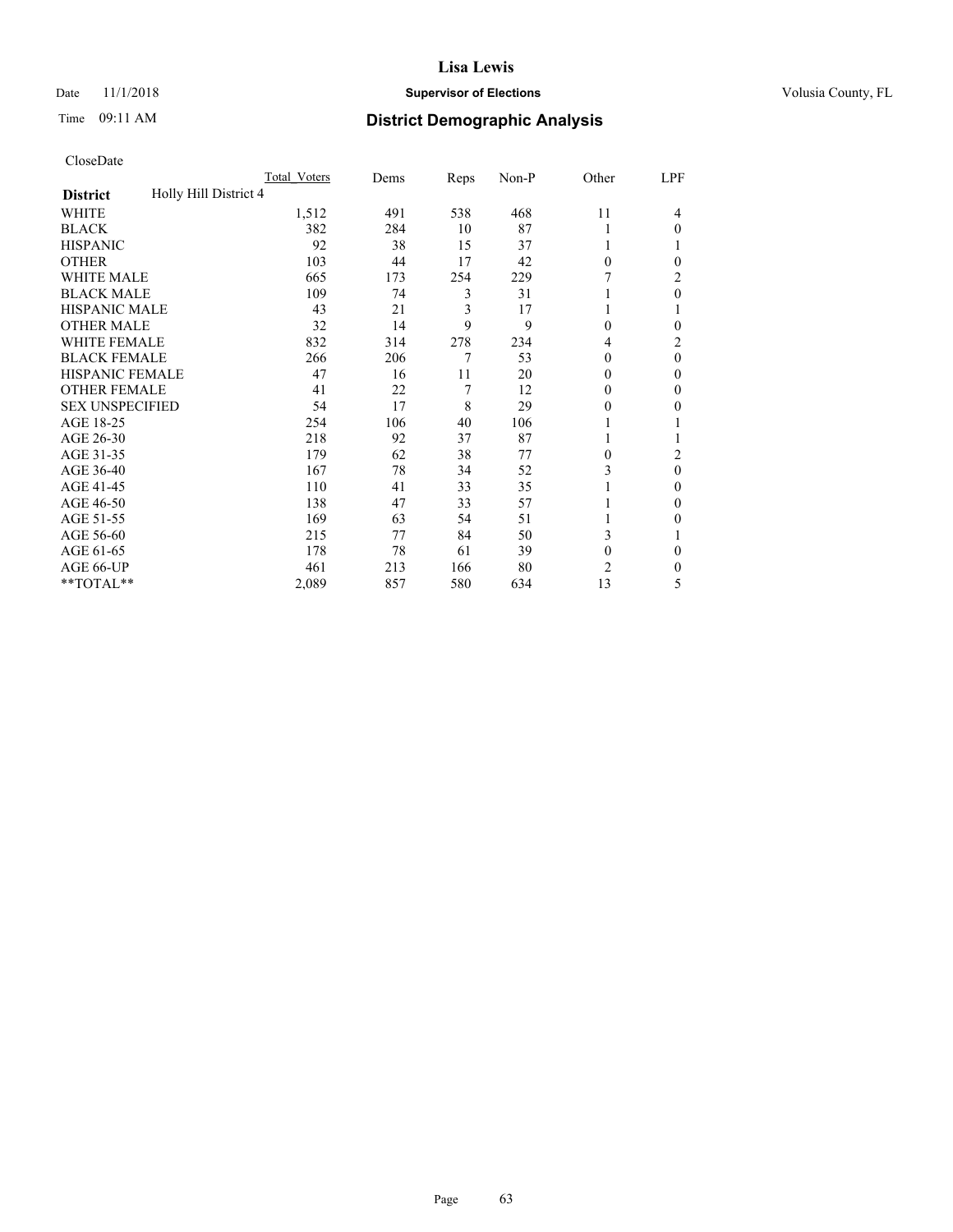## Date 11/1/2018 **Supervisor of Elections Supervisor of Elections** Volusia County, FL

# Time 09:11 AM **District Demographic Analysis**

|                               | Total Voters | Dems | Reps | Non-P | Other    | LPF      |
|-------------------------------|--------------|------|------|-------|----------|----------|
| Lake Helen<br><b>District</b> |              |      |      |       |          |          |
| WHITE                         | 1,855        | 537  | 776  | 529   | 10       | 3        |
| <b>BLACK</b>                  | 173          | 145  | 5    | 23    | $\theta$ | $\Omega$ |
| <b>HISPANIC</b>               | 70           | 25   | 20   | 24    |          | 0        |
| <b>OTHER</b>                  | 75           | 25   | 17   | 32    | 0        |          |
| WHITE MALE                    | 835          | 207  | 378  | 245   | 2        | 3        |
| <b>BLACK MALE</b>             | 75           | 64   | 3    | 8     | $\theta$ | $\theta$ |
| <b>HISPANIC MALE</b>          | 27           | 12   | 8    | 7     | 0        | 0        |
| <b>OTHER MALE</b>             | 22           | 11   | 4    | 6     | 0        |          |
| <b>WHITE FEMALE</b>           | 999          | 328  | 387  | 276   | 8        | $\Omega$ |
| <b>BLACK FEMALE</b>           | 94           | 79   | 1    | 14    | 0        | $\Omega$ |
| <b>HISPANIC FEMALE</b>        | 41           | 12   | 12   | 16    |          | $\Omega$ |
| <b>OTHER FEMALE</b>           | 37           | 13   | 5    | 19    | 0        | $\Omega$ |
| <b>SEX UNSPECIFIED</b>        | 43           | 6    | 20   | 17    | $\Omega$ | 0        |
| AGE 18-25                     | 203          | 44   | 66   | 89    | 3        |          |
| AGE 26-30                     | 137          | 35   | 43   | 59    | 0        | 0        |
| AGE 31-35                     | 137          | 45   | 42   | 49    |          | 0        |
| AGE 36-40                     | 144          | 40   | 37   | 67    | 0        | $\Omega$ |
| AGE 41-45                     | 127          | 28   | 48   | 49    |          |          |
| AGE 46-50                     | 161          | 52   | 56   | 49    | 2        | 2        |
| AGE 51-55                     | 178          | 46   | 84   | 47    |          | $\theta$ |
| AGE 56-60                     | 247          | 87   | 109  | 49    | 2        | 0        |
| AGE 61-65                     | 214          | 75   | 93   | 46    | $\theta$ | $\Omega$ |
| AGE 66-UP                     | 625          | 280  | 240  | 104   |          | $\Omega$ |
| **TOTAL**                     | 2,173        | 732  | 818  | 608   | 11       | 4        |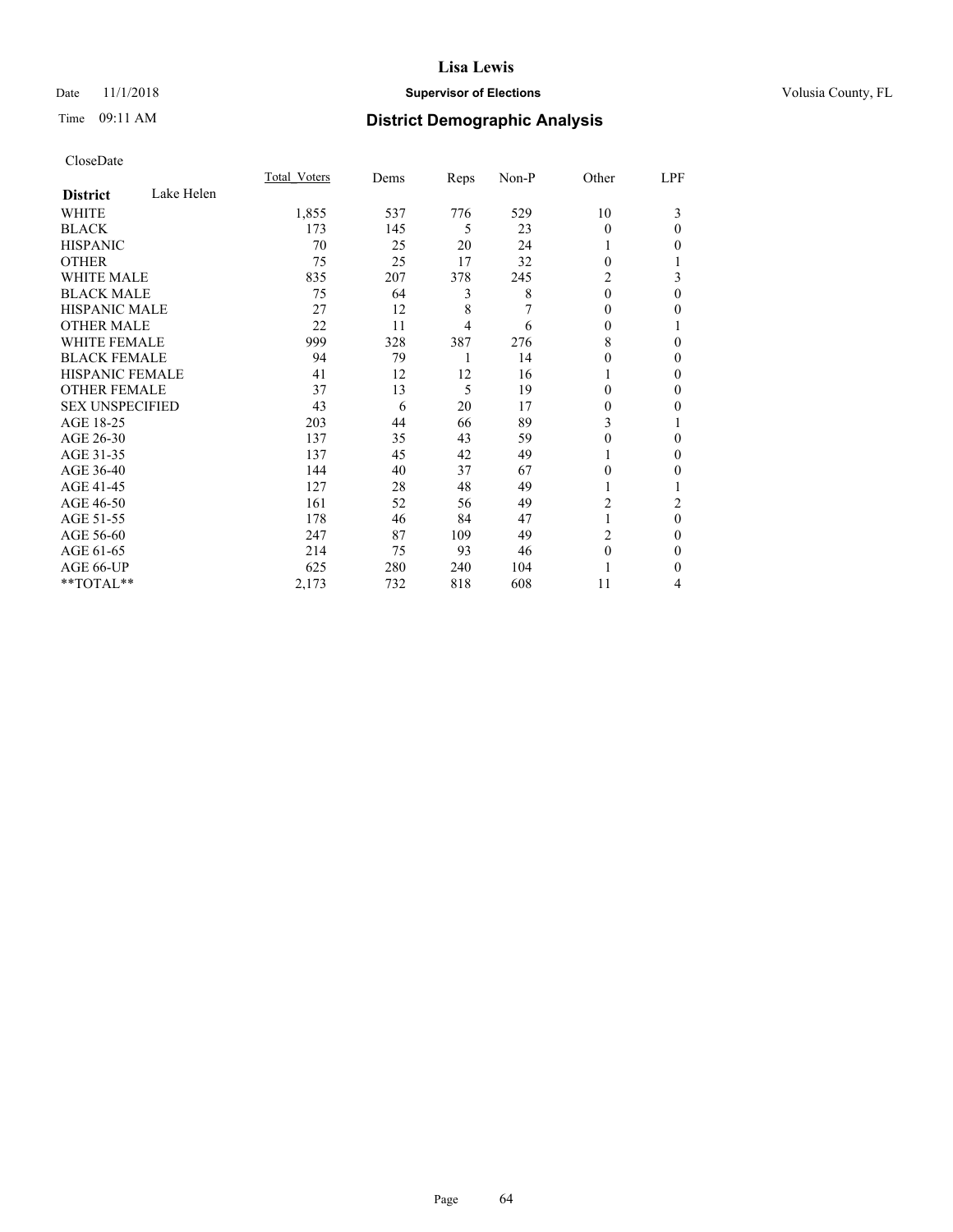## Date 11/1/2018 **Supervisor of Elections Supervisor of Elections** Volusia County, FL

| CloseDate |
|-----------|
|-----------|

|                        |                       | Total Voters | Dems  | Reps  | $Non-P$        | Other          | LPF            |
|------------------------|-----------------------|--------------|-------|-------|----------------|----------------|----------------|
| <b>District</b>        | New Smyrna Bch Zone 1 |              |       |       |                |                |                |
| WHITE                  |                       | 5,099        | 1,467 | 2,365 | 1,216          | 35             | 16             |
| <b>BLACK</b>           |                       | 13           | 8     | L     | 4              | 0              | $_{0}$         |
| <b>HISPANIC</b>        |                       | 68           | 19    | 24    | 24             |                | $_{0}$         |
| <b>OTHER</b>           |                       | 156          | 39    | 52    | 64             |                | $_{0}$         |
| <b>WHITE MALE</b>      |                       | 2,368        | 561   | 1,163 | 619            | 15             | 10             |
| <b>BLACK MALE</b>      |                       | 9            | 5     | 0     | 4              | $\Omega$       | 0              |
| <b>HISPANIC MALE</b>   |                       | 24           | 7     | 7     | 10             | 0              | $_{0}$         |
| <b>OTHER MALE</b>      |                       | 50           | 13    | 23    | 14             | $\Omega$       | $_{0}$         |
| <b>WHITE FEMALE</b>    |                       | 2,675        | 889   | 1,181 | 580            | 19             | 6              |
| <b>BLACK FEMALE</b>    |                       | 4            | 3     | 1     | $\overline{0}$ | $\Omega$       | $_{0}$         |
| HISPANIC FEMALE        |                       | 44           | 12    | 17    | 14             |                | 0              |
| <b>OTHER FEMALE</b>    |                       | 65           | 22    | 25    | 18             | 0              | 0              |
| <b>SEX UNSPECIFIED</b> |                       | 97           | 21    | 25    | 49             | 2              | 0              |
| AGE 18-25              |                       | 285          | 63    | 101   | 117            | 3              |                |
| AGE 26-30              |                       | 223          | 50    | 71    | 97             | 3              | 2              |
| AGE 31-35              |                       | 234          | 72    | 59    | 99             | $\overline{c}$ | $\overline{2}$ |
| AGE 36-40              |                       | 213          | 57    | 74    | 79             | $\theta$       | 3              |
| AGE 41-45              |                       | 201          | 46    | 76    | 74             | 3              | 2              |
| AGE 46-50              |                       | 280          | 69    | 126   | 81             | 3              |                |
| AGE 51-55              |                       | 428          | 96    | 228   | 102            | $\overline{c}$ | 0              |
| AGE 56-60              |                       | 599          | 162   | 309   | 122            | $\overline{4}$ | 2              |
| AGE 61-65              |                       | 663          | 205   | 315   | 138            | 3              | $\overline{c}$ |
| AGE 66-UP              |                       | 2,210        | 713   | 1,083 | 399            | 14             |                |
| **TOTAL**              |                       | 5,336        | 1,533 | 2,442 | 1,308          | 37             | 16             |
|                        |                       |              |       |       |                |                |                |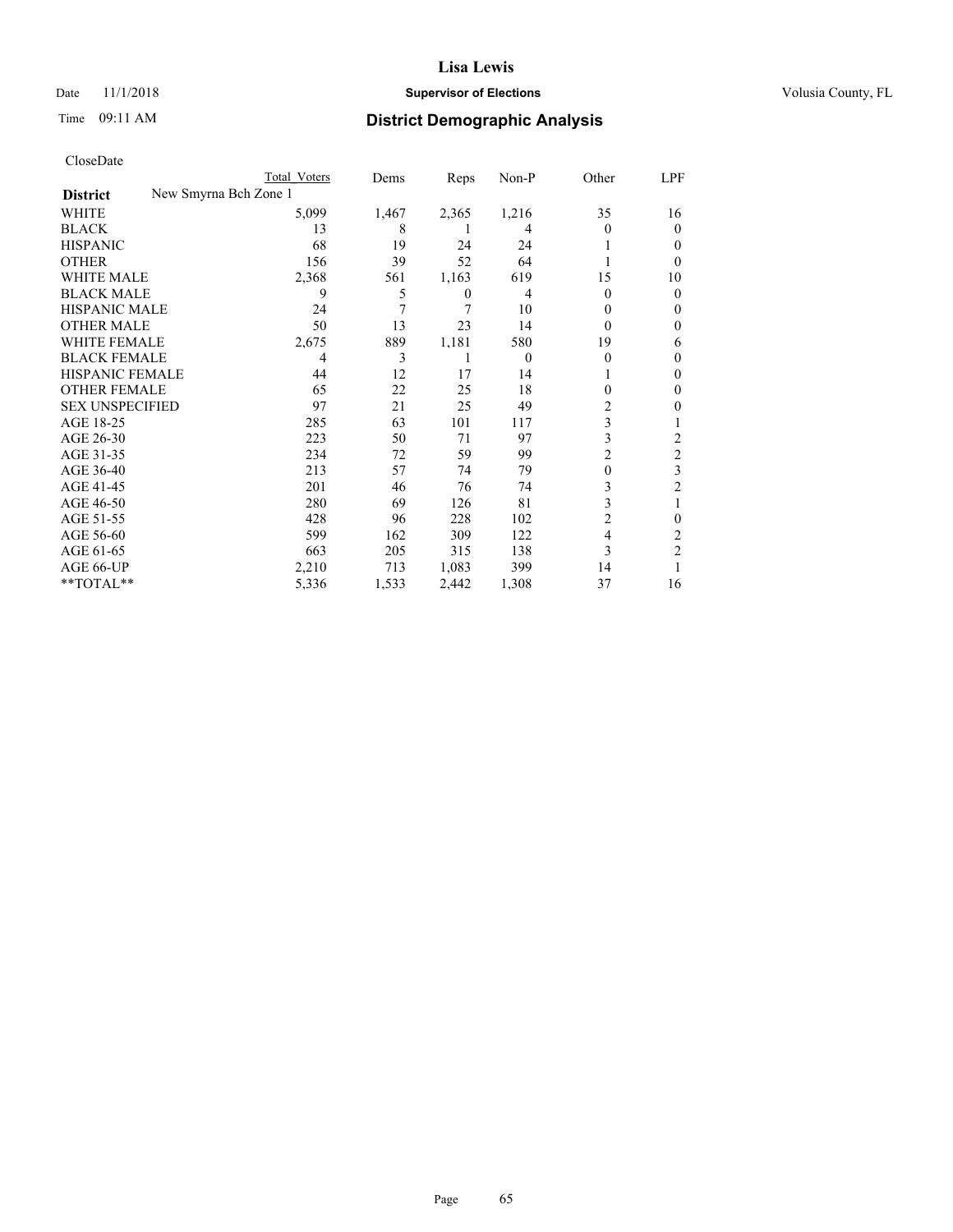## Date 11/1/2018 **Supervisor of Elections Supervisor of Elections** Volusia County, FL

| CloseDate |
|-----------|
|-----------|

|                                          | Total Voters | Dems  | Reps           | Non-P | Other          | LPF            |
|------------------------------------------|--------------|-------|----------------|-------|----------------|----------------|
| New Smyrna Bch Zone 2<br><b>District</b> |              |       |                |       |                |                |
| WHITE                                    | 4,389        | 1,355 | 1,788          | 1,183 | 47             | 16             |
| <b>BLACK</b>                             | 90           | 76    | 1              | 13    | $\Omega$       | $\theta$       |
| <b>HISPANIC</b>                          | 83           | 27    | 31             | 25    | 0              | $\Omega$       |
| <b>OTHER</b>                             | 175          | 59    | 46             | 67    |                | 2              |
| <b>WHITE MALE</b>                        | 1,985        | 527   | 848            | 576   | 22             | 12             |
| <b>BLACK MALE</b>                        | 37           | 31    | $\overline{0}$ | 6     | $\Omega$       | $\mathbf{0}$   |
| <b>HISPANIC MALE</b>                     | 44           | 8     | 18             | 18    | 0              | $\mathbf{0}$   |
| <b>OTHER MALE</b>                        | 62           | 19    | 17             | 24    | $\Omega$       | 2              |
| WHITE FEMALE                             | 2,361        | 813   | 921            | 598   | 25             | 4              |
| <b>BLACK FEMALE</b>                      | 53           | 45    | 1              | 7     | $\Omega$       | $\theta$       |
| HISPANIC FEMALE                          | 39           | 19    | 13             | 7     | 0              | $\mathbf{0}$   |
| <b>OTHER FEMALE</b>                      | 77           | 30    | 20             | 26    |                | $\Omega$       |
| <b>SEX UNSPECIFIED</b>                   | 79           | 25    | 28             | 26    | 0              | $\mathbf{0}$   |
| AGE 18-25                                | 309          | 103   | 89             | 111   | 3              | 3              |
| AGE 26-30                                | 230          | 62    | 68             | 96    | 3              |                |
| AGE 31-35                                | 253          | 68    | 73             | 106   | 5              |                |
| AGE 36-40                                | 261          | 87    | 66             | 100   | 5              | 3              |
| AGE 41-45                                | 248          | 60    | 77             | 106   | 2              | 3              |
| AGE 46-50                                | 309          | 85    | 122            | 99    | $\overline{2}$ |                |
| AGE 51-55                                | 377          | 86    | 170            | 115   | 6              | $\mathbf{0}$   |
| AGE 56-60                                | 512          | 146   | 243            | 112   | 9              | $\overline{c}$ |
| AGE 61-65                                | 540          | 207   | 213            | 114   | 4              | $\overline{c}$ |
| AGE 66-UP                                | 1,698        | 613   | 745            | 329   | 9              | 2              |
| **TOTAL**                                | 4,737        | 1,517 | 1,866          | 1,288 | 48             | 18             |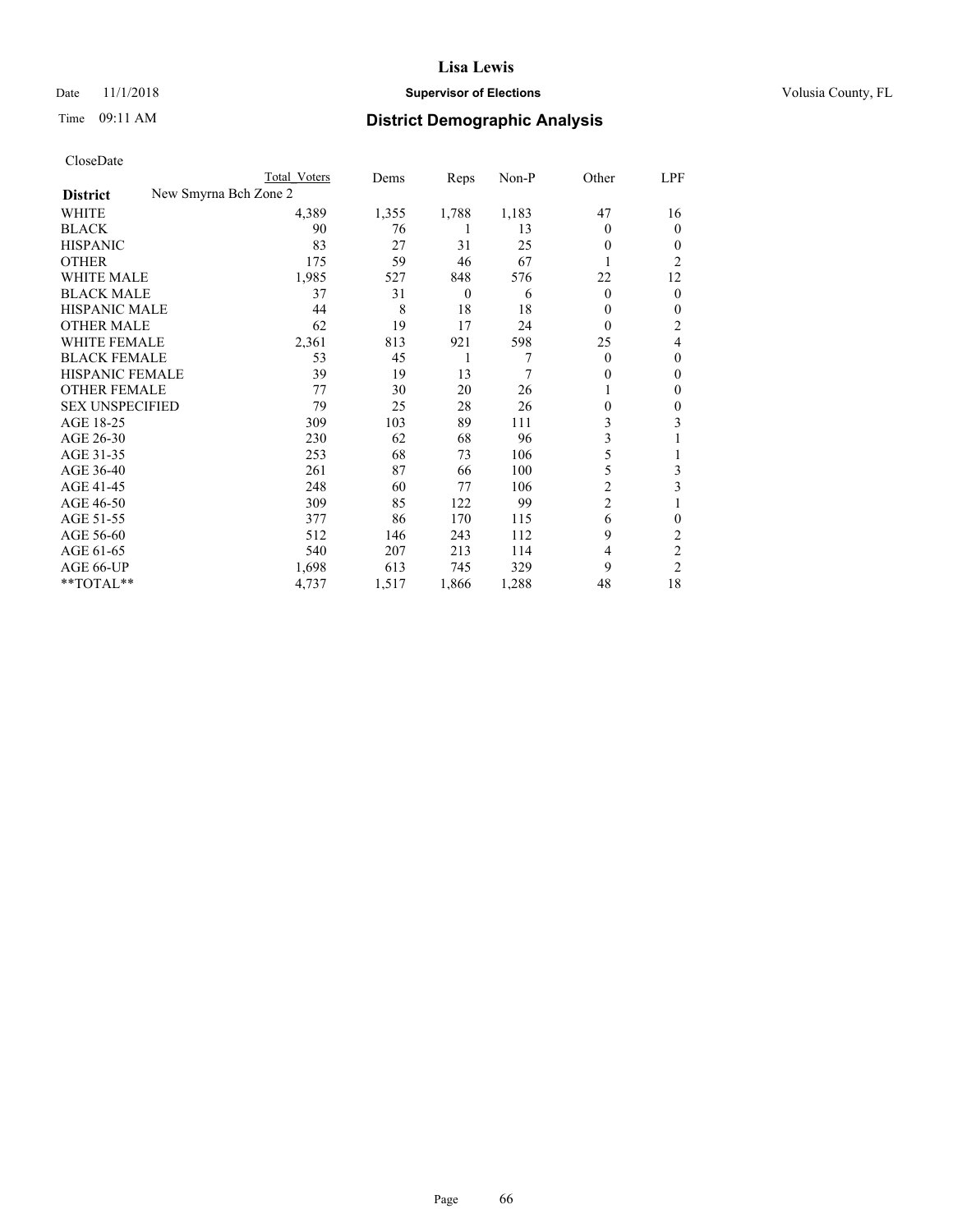## Date 11/1/2018 **Supervisor of Elections Supervisor of Elections** Volusia County, FL

| CloseDate |
|-----------|
|-----------|

|                        |                       | Total Voters | Dems  | Reps  | Non-P | Other          | LPF            |
|------------------------|-----------------------|--------------|-------|-------|-------|----------------|----------------|
| <b>District</b>        | New Smyrna Bch Zone 3 |              |       |       |       |                |                |
| WHITE                  |                       | 5,380        | 1,412 | 2,441 | 1,467 | 47             | 13             |
| <b>BLACK</b>           |                       | 51           | 30    | 2     | 17    |                | 1              |
| <b>HISPANIC</b>        |                       | 109          | 31    | 40    | 38    | 0              | 0              |
| <b>OTHER</b>           |                       | 168          | 38    | 53    | 76    |                | $\mathbf{0}$   |
| <b>WHITE MALE</b>      |                       | 2,465        | 552   | 1,162 | 721   | 22             | 8              |
| <b>BLACK MALE</b>      |                       | 29           | 16    | 1     | 10    | 1              |                |
| <b>HISPANIC MALE</b>   |                       | 53           | 17    | 19    | 17    | 0              | 0              |
| <b>OTHER MALE</b>      |                       | 62           | 17    | 19    | 25    |                | $\mathbf{0}$   |
| WHITE FEMALE           |                       | 2,876        | 853   | 1,258 | 735   | 25             | 5              |
| <b>BLACK FEMALE</b>    |                       | 22           | 14    | 1     | 7     | $\theta$       | $\theta$       |
| HISPANIC FEMALE        |                       | 53           | 13    | 20    | 20    | $\Omega$       | $\mathbf{0}$   |
| <b>OTHER FEMALE</b>    |                       | 72           | 16    | 27    | 29    | 0              | $\mathbf{0}$   |
| <b>SEX UNSPECIFIED</b> |                       | 76           | 13    | 29    | 34    | 0              | 0              |
| AGE 18-25              |                       | 315          | 68    | 100   | 143   | 3              |                |
| AGE 26-30              |                       | 239          | 55    | 72    | 107   | 1              | 4              |
| AGE 31-35              |                       | 282          | 75    | 89    | 114   | 4              | 0              |
| AGE 36-40              |                       | 312          | 71    | 107   | 129   | 4              |                |
| AGE 41-45              |                       | 251          | 69    | 103   | 77    | 1              | 1              |
| AGE 46-50              |                       | 317          | 71    | 138   | 103   | 3              | 2              |
| AGE 51-55              |                       | 413          | 90    | 208   | 112   | 2              | 1              |
| AGE 56-60              |                       | 551          | 135   | 257   | 154   | $\overline{4}$ | 1              |
| AGE 61-65              |                       | 653          | 194   | 286   | 159   | 12             | $\overline{c}$ |
| AGE 66-UP              |                       | 2,374        | 683   | 1,175 | 500   | 15             | 1              |
| **TOTAL**              |                       | 5,708        | 1,511 | 2,536 | 1,598 | 49             | 14             |
|                        |                       |              |       |       |       |                |                |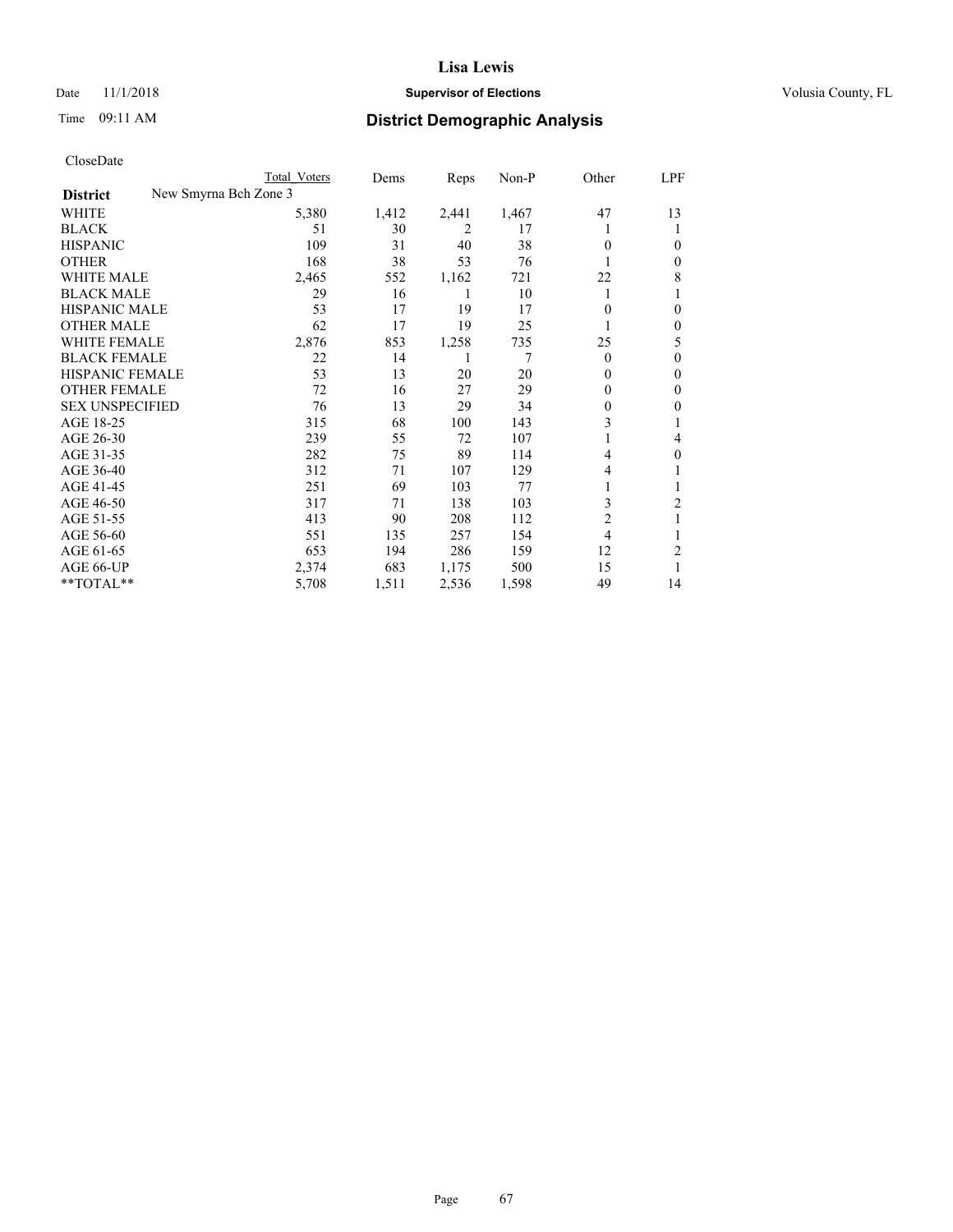#### Date 11/1/2018 **Supervisor of Elections Supervisor of Elections** Volusia County, FL

| CloseDate |
|-----------|
|-----------|

| Cioscivato             |                       |              |       |       |       |              |                  |
|------------------------|-----------------------|--------------|-------|-------|-------|--------------|------------------|
|                        |                       | Total Voters | Dems  | Reps  | Non-P | Other        | LPF              |
| <b>District</b>        | New Smyrna Bch Zone 4 |              |       |       |       |              |                  |
| WHITE                  |                       | 5,418        | 1,442 | 2,476 | 1,435 | 54           | 11               |
| <b>BLACK</b>           |                       | 613          | 509   | 20    | 83    | $\theta$     | 1                |
| <b>HISPANIC</b>        |                       | 130          | 44    | 34    | 51    |              | $\theta$         |
| <b>OTHER</b>           |                       | 270          | 80    | 56    | 133   | $\theta$     | 1                |
| <b>WHITE MALE</b>      |                       | 2,427        | 538   | 1,186 | 669   | 25           | 9                |
| <b>BLACK MALE</b>      |                       | 246          | 189   | 8     | 48    | $\mathbf{0}$ | 1                |
| <b>HISPANIC MALE</b>   |                       | 63           | 20    | 18    | 24    |              | $\theta$         |
| <b>OTHER MALE</b>      |                       | 103          | 25    | 26    | 52    | $\theta$     | $\boldsymbol{0}$ |
| WHITE FEMALE           |                       | 2,930        | 887   | 1,263 | 749   | 29           | $\mathfrak{2}$   |
| <b>BLACK FEMALE</b>    |                       | 359          | 312   | 12    | 35    | $\mathbf{0}$ | $\boldsymbol{0}$ |
| HISPANIC FEMALE        |                       | 62           | 24    | 14    | 24    | 0            | $\boldsymbol{0}$ |
| <b>OTHER FEMALE</b>    |                       | 115          | 42    | 25    | 47    | $\mathbf{0}$ | 1                |
| <b>SEX UNSPECIFIED</b> |                       | 126          | 38    | 34    | 54    | $\theta$     | $\mathbf{0}$     |
| AGE 18-25              |                       | 466          | 133   | 126   | 194   | 11           | $\sqrt{2}$       |
| AGE 26-30              |                       | 322          | 98    | 93    | 124   | 4            | 3                |
| AGE 31-35              |                       | 329          | 114   | 98    | 112   | 4            |                  |
| AGE 36-40              |                       | 318          | 96    | 109   | 112   |              | $\boldsymbol{0}$ |
| AGE 41-45              |                       | 334          | 97    | 127   | 105   | 3            | $\overline{c}$   |
| AGE 46-50              |                       | 416          | 135   | 166   | 109   | 4            | $\overline{2}$   |
| AGE 51-55              |                       | 450          | 131   | 191   | 126   | 1            | 1                |
| AGE 56-60              |                       | 650          | 194   | 293   | 159   | 4            | $\mathbf{0}$     |
| AGE 61-65              |                       | 746          | 254   | 312   | 170   | 9            | 1                |
| AGE 66-UP              |                       | 2,399        | 822   | 1,071 | 491   | 14           |                  |
| $*$ TOTAL $*$          |                       | 6,431        | 2,075 | 2,586 | 1,702 | 55           | 13               |
|                        |                       |              |       |       |       |              |                  |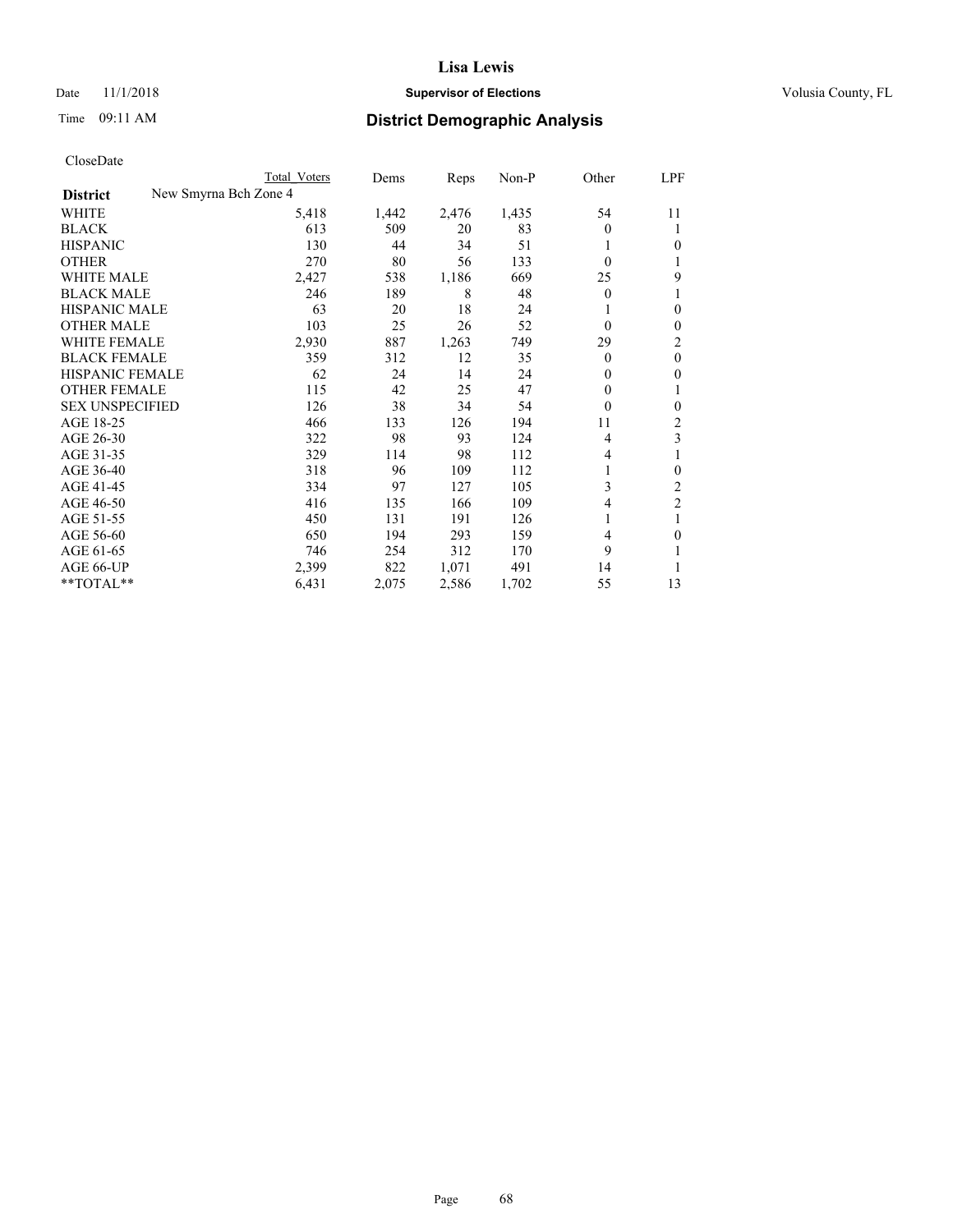## Date 11/1/2018 **Supervisor of Elections Supervisor of Elections** Volusia County, FL

# Time 09:11 AM **District Demographic Analysis**

|                        |          | Total Voters | Dems           | Reps           | Non-P | Other          | LPF      |
|------------------------|----------|--------------|----------------|----------------|-------|----------------|----------|
| <b>District</b>        | Oak Hill |              |                |                |       |                |          |
| WHITE                  |          | 1,321        | 346            | 591            | 370   | 12             | 2        |
| <b>BLACK</b>           |          | 150          | 129            | 3              | 18    | $\theta$       | $\Omega$ |
| <b>HISPANIC</b>        |          | 13           | 5              | 3              | 5     | $\Omega$       | $\Omega$ |
| <b>OTHER</b>           |          | 41           | 11             | 16             | 14    | 0              | 0        |
| WHITE MALE             |          | 665          | 157            | 308            | 194   | 5              |          |
| <b>BLACK MALE</b>      |          | 65           | 52             | 1              | 12    | 0              | $\Omega$ |
| <b>HISPANIC MALE</b>   |          | 5            | 1              | $\overline{2}$ | 2     | 0              | 0        |
| <b>OTHER MALE</b>      |          | 15           | $\overline{2}$ | 9              | 4     | 0              | 0        |
| WHITE FEMALE           |          | 639          | 187            | 273            | 171   | 7              |          |
| <b>BLACK FEMALE</b>    |          | 85           | 77             | 2              | 6     | $\theta$       | 0        |
| <b>HISPANIC FEMALE</b> |          | 8            | 4              | 1              | 3     | $\theta$       | $\Omega$ |
| <b>OTHER FEMALE</b>    |          | 16           | 8              | 5              | 3     | $\Omega$       | 0        |
| <b>SEX UNSPECIFIED</b> |          | 27           | 3              | 12             | 12    | 0              | 0        |
| AGE 18-25              |          | 96           | 29             | 22             | 42    | 3              | 0        |
| AGE 26-30              |          | 78           | 27             | 24             | 25    | $\overline{c}$ | $\Omega$ |
| AGE 31-35              |          | 62           | 20             | 18             | 24    | $\theta$       | 0        |
| AGE 36-40              |          | 74           | 32             | 25             | 17    | $\Omega$       | 0        |
| AGE 41-45              |          | 66           | 22             | 14             | 30    | $\Omega$       | $\Omega$ |
| AGE 46-50              |          | 89           | 26             | 35             | 28    | 0              | 0        |
| AGE 51-55              |          | 120          | 40             | 47             | 32    |                | $\Omega$ |
| AGE 56-60              |          | 192          | 57             | 89             | 44    | 2              | $\Omega$ |
| AGE 61-65              |          | 180          | 62             | 80             | 36    | $\theta$       | 2        |
| AGE 66-UP              |          | 568          | 176            | 259            | 129   | 4              | $\Omega$ |
| **TOTAL**              |          | 1,525        | 491            | 613            | 407   | 12             | 2        |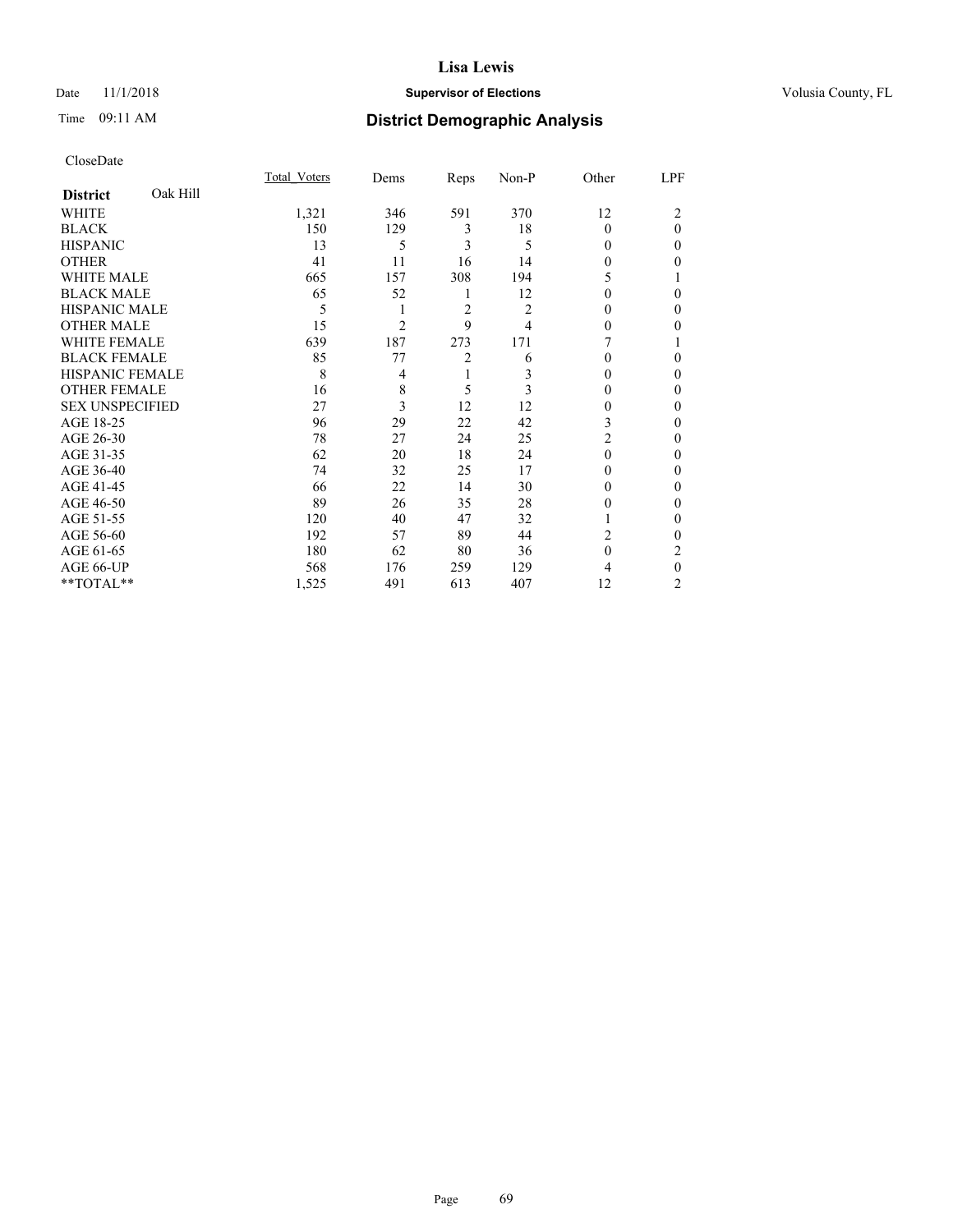## Date 11/1/2018 **Supervisor of Elections Supervisor of Elections** Volusia County, FL

# Time 09:11 AM **District Demographic Analysis**

|                        |                    | Total Voters | Dems | Reps | Non-P | Other    | LPF            |
|------------------------|--------------------|--------------|------|------|-------|----------|----------------|
| <b>District</b>        | Orange City Seat 1 |              |      |      |       |          |                |
| WHITE                  |                    | 760          | 222  | 315  | 216   | 5        | 2              |
| <b>BLACK</b>           |                    | 177          | 132  | 10   | 35    | $\theta$ | $\theta$       |
| <b>HISPANIC</b>        |                    | 546          | 236  | 75   | 235   | $\Omega$ | 0              |
| <b>OTHER</b>           |                    | 83           | 41   | 17   | 25    | $\theta$ | 0              |
| WHITE MALE             |                    | 283          | 68   | 123  | 88    | 2        | 2              |
| <b>BLACK MALE</b>      |                    | 51           | 34   | 4    | 13    | $\theta$ | $\theta$       |
| HISPANIC MALE          |                    | 223          | 82   | 39   | 102   | $\theta$ | 0              |
| <b>OTHER MALE</b>      |                    | 32           | 13   | 10   | 9     | 0        | 0              |
| WHITE FEMALE           |                    | 472          | 152  | 190  | 127   | 3        | 0              |
| <b>BLACK FEMALE</b>    |                    | 124          | 97   | 6    | 21    | $\theta$ | 0              |
| <b>HISPANIC FEMALE</b> |                    | 317          | 151  | 35   | 131   | $\Omega$ | 0              |
| <b>OTHER FEMALE</b>    |                    | 40           | 24   | 4    | 12    | $\Omega$ | 0              |
| <b>SEX UNSPECIFIED</b> |                    | 24           | 10   | 6    | 8     | $\theta$ | 0              |
| AGE 18-25              |                    | 180          | 76   | 35   | 69    | $\theta$ | 0              |
| AGE 26-30              |                    | 130          | 53   | 24   | 52    |          | $\mathbf{0}$   |
| AGE 31-35              |                    | 115          | 39   | 28   | 47    |          | 0              |
| AGE 36-40              |                    | 130          | 43   | 30   | 55    |          |                |
| AGE 41-45              |                    | 110          | 37   | 25   | 47    | $\theta$ |                |
| AGE 46-50              |                    | 100          | 46   | 21   | 32    |          | 0              |
| AGE 51-55              |                    | 87           | 29   | 24   | 33    |          | 0              |
| AGE 56-60              |                    | 107          | 51   | 27   | 29    | $\theta$ | 0              |
| AGE 61-65              |                    | 93           | 26   | 29   | 38    | $\theta$ | 0              |
| AGE 66-UP              |                    | 514          | 231  | 174  | 109   | $\theta$ | 0              |
| **TOTAL**              |                    | 1,566        | 631  | 417  | 511   | 5        | $\overline{2}$ |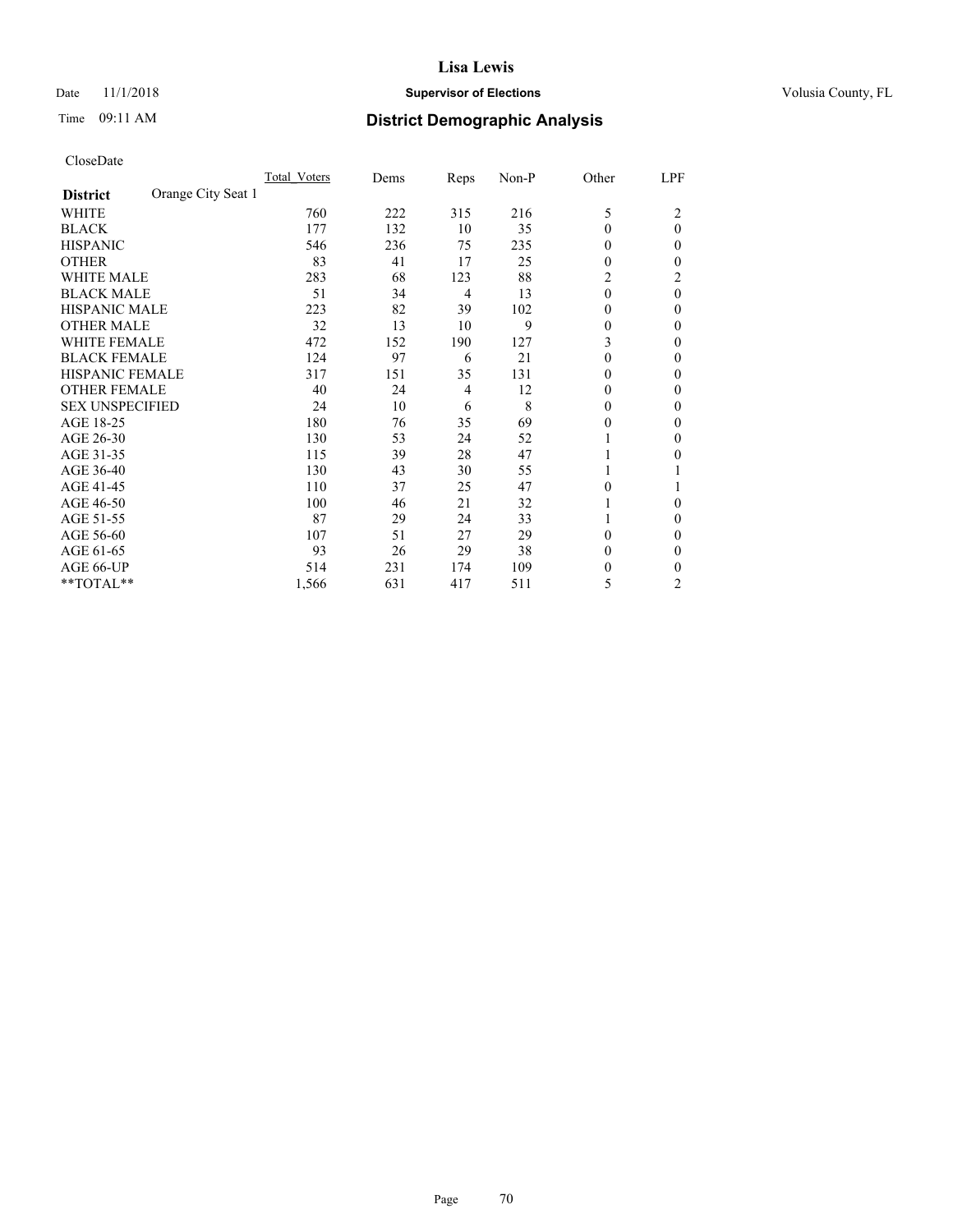## Date 11/1/2018 **Supervisor of Elections Supervisor of Elections** Volusia County, FL

| CloseDate |
|-----------|
|-----------|

|                                       | Total Voters | Dems | Reps           | Non-P | Other          | LPF |
|---------------------------------------|--------------|------|----------------|-------|----------------|-----|
| Orange City Seat 2<br><b>District</b> |              |      |                |       |                |     |
| WHITE                                 | 1,077        | 281  | 459            | 327   | 6              | 4   |
| <b>BLACK</b>                          | 73           | 58   | 3              | 12    | $\Omega$       | 0   |
| <b>HISPANIC</b>                       | 222          | 106  | 33             | 82    |                | 0   |
| <b>OTHER</b>                          | 68           | 20   | 14             | 34    | $\Omega$       | 0   |
| <b>WHITE MALE</b>                     | 496          | 103  | 226            | 162   | 3              | 2   |
| <b>BLACK MALE</b>                     | 31           | 21   | $\overline{2}$ | 8     | $\theta$       | 0   |
| <b>HISPANIC MALE</b>                  | 87           | 38   | 16             | 32    |                | 0   |
| <b>OTHER MALE</b>                     | 33           | 10   | 8              | 15    | $\theta$       | 0   |
| <b>WHITE FEMALE</b>                   | 573          | 177  | 229            | 162   | 3              | 2   |
| <b>BLACK FEMALE</b>                   | 42           | 37   |                | 4     | $\theta$       | 0   |
| <b>HISPANIC FEMALE</b>                | 131          | 66   | 17             | 48    | $\Omega$       | 0   |
| <b>OTHER FEMALE</b>                   | 22           | 9    | $\overline{4}$ | 9     | 0              | 0   |
| <b>SEX UNSPECIFIED</b>                | 25           | 4    | 6              | 15    | 0              | 0   |
| AGE 18-25                             | 177          | 46   | 35             | 94    |                |     |
| AGE 26-30                             | 102          | 37   | 27             | 37    | $\theta$       |     |
| AGE 31-35                             | 105          | 32   | 33             | 37    | 3              | 0   |
| AGE 36-40                             | 109          | 32   | 39             | 37    | 0              |     |
| AGE 41-45                             | 91           | 27   | 30             | 34    | 0              | 0   |
| AGE 46-50                             | 133          | 40   | 44             | 49    | $\Omega$       | 0   |
| AGE 51-55                             | 135          | 43   | 54             | 38    | 0              | 0   |
| AGE 56-60                             | 143          | 41   | 61             | 41    | $\theta$       | 0   |
| AGE 61-65                             | 139          | 51   | 58             | 29    |                | 0   |
| AGE 66-UP                             | 306          | 116  | 128            | 59    | $\mathfrak{D}$ |     |
| **TOTAL**                             | 1,440        | 465  | 509            | 455   | 7              | 4   |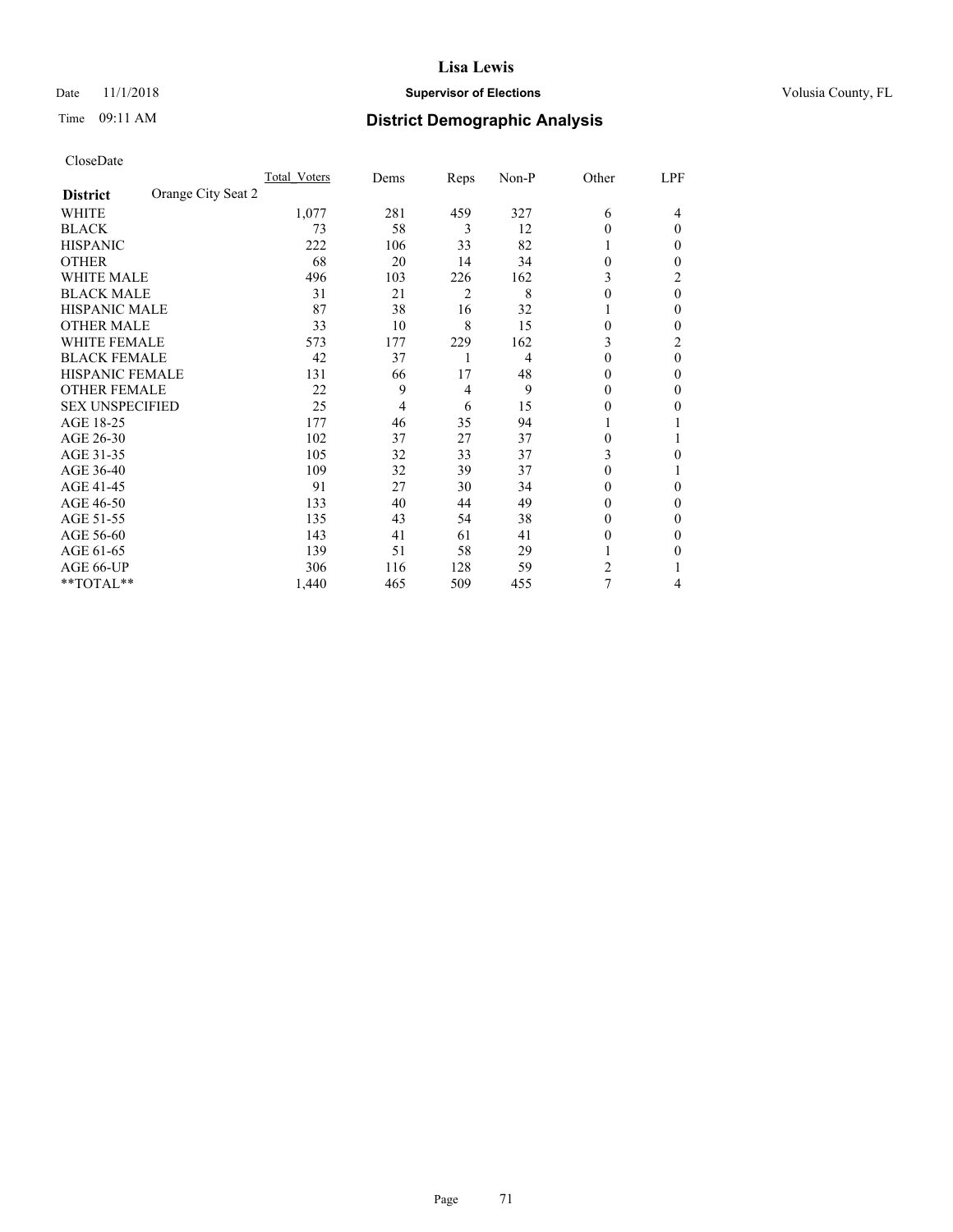## Date 11/1/2018 **Supervisor of Elections Supervisor of Elections** Volusia County, FL

| CloseDate |
|-----------|
|-----------|

|                                       | Total Voters | Dems | Reps             | Non-P | Other          | LPF      |
|---------------------------------------|--------------|------|------------------|-------|----------------|----------|
| Orange City Seat 3<br><b>District</b> |              |      |                  |       |                |          |
| <b>WHITE</b>                          | 1,173        | 335  | 486              | 347   | $\overline{2}$ | 3        |
| <b>BLACK</b>                          | 113          | 80   | 4                | 29    | $\theta$       | $\theta$ |
| <b>HISPANIC</b>                       | 281          | 125  | 47               | 101   | 6              | 2        |
| <b>OTHER</b>                          | 89           | 28   | 14               | 45    |                |          |
| <b>WHITE MALE</b>                     | 508          | 115  | 217              | 171   | 2              | 3        |
| <b>BLACK MALE</b>                     | 41           | 27   | $\boldsymbol{0}$ | 14    | $\theta$       | $\theta$ |
| <b>HISPANIC MALE</b>                  | 113          | 45   | 27               | 37    | 4              | 0        |
| <b>OTHER MALE</b>                     | 29           | 10   | 4                | 14    | $\mathbf{0}$   |          |
| <b>WHITE FEMALE</b>                   | 650          | 217  | 265              | 168   | 0              | 0        |
| <b>BLACK FEMALE</b>                   | 70           | 51   | 4                | 15    | 0              | 0        |
| <b>HISPANIC FEMALE</b>                | 162          | 78   | 20               | 60    | 2              | 2        |
| <b>OTHER FEMALE</b>                   | 45           | 16   | 7                | 21    |                | $\Omega$ |
| <b>SEX UNSPECIFIED</b>                | 38           | 9    | 7                | 22    | $\Omega$       | 0        |
| AGE 18-25                             | 135          | 51   | 21               | 62    | $\theta$       |          |
| AGE 26-30                             | 90           | 33   | 29               | 25    |                | 2        |
| AGE 31-35                             | 91           | 31   | 16               | 43    | 0              |          |
| AGE 36-40                             | 96           | 35   | 24               | 35    | $\theta$       | 2        |
| AGE 41-45                             | 112          | 44   | 29               | 38    |                | $\theta$ |
| AGE 46-50                             | 119          | 35   | 42               | 40    | 2              | 0        |
| AGE 51-55                             | 97           | 20   | 45               | 31    |                | $\theta$ |
| AGE 56-60                             | 132          | 45   | 48               | 38    |                | 0        |
| AGE 61-65                             | 150          | 51   | 54               | 45    | $\theta$       | $\Omega$ |
| AGE 66-UP                             | 634          | 223  | 243              | 165   | 3              | 0        |
| **TOTAL**                             | 1,656        | 568  | 551              | 522   | 9              | 6        |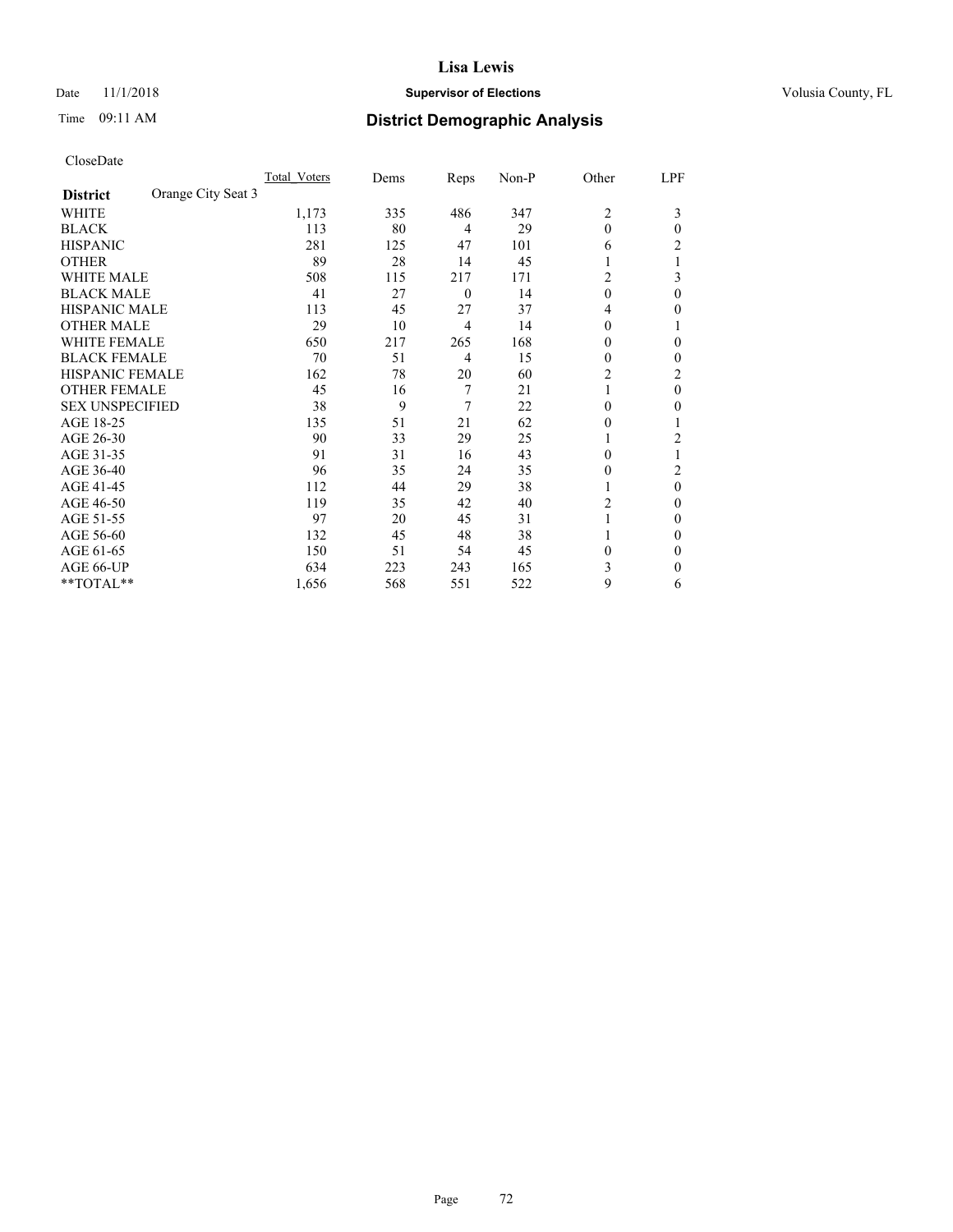## Date 11/1/2018 **Supervisor of Elections Supervisor of Elections** Volusia County, FL

# Time 09:11 AM **District Demographic Analysis**

|                                       | Total Voters | Dems | Reps           | Non-P | Other    | LPF |
|---------------------------------------|--------------|------|----------------|-------|----------|-----|
| Orange City Seat 4<br><b>District</b> |              |      |                |       |          |     |
| WHITE                                 | 1,309        | 380  | 555            | 362   | 6        | 6   |
| <b>BLACK</b>                          | 17           | 14   | 1              | 2     | $\theta$ | 0   |
| <b>HISPANIC</b>                       | 97           | 45   | 16             | 36    | $\Omega$ | 0   |
| <b>OTHER</b>                          | 66           | 12   | 14             | 40    | 0        | 0   |
| WHITE MALE                            | 618          | 140  | 276            | 196   | 3        | 3   |
| <b>BLACK MALE</b>                     | 7            | 5    | 1              | 1     | $\theta$ | 0   |
| <b>HISPANIC MALE</b>                  | 46           | 20   | 9              | 17    | 0        | 0   |
| <b>OTHER MALE</b>                     | 21           | 5    | 4              | 12    | 0        | 0   |
| <b>WHITE FEMALE</b>                   | 677          | 239  | 269            | 163   | 3        | 3   |
| <b>BLACK FEMALE</b>                   | 10           | 9    | $\overline{0}$ |       | $\theta$ | 0   |
| <b>HISPANIC FEMALE</b>                | 51           | 25   | 7              | 19    | 0        | 0   |
| <b>OTHER FEMALE</b>                   | 23           | 7    | 7              | 9     | $\Omega$ | 0   |
| <b>SEX UNSPECIFIED</b>                | 35           |      | 12             | 22    | 0        | 0   |
| AGE 18-25                             | 149          | 24   | 59             | 64    |          |     |
| AGE 26-30                             | 102          | 22   | 30             | 48    | 1        |     |
| AGE 31-35                             | 95           | 27   | 28             | 39    | 0        |     |
| AGE 36-40                             | 103          | 39   | 40             | 23    |          | 0   |
| AGE 41-45                             | 95           | 25   | 26             | 44    | 0        | 0   |
| AGE 46-50                             | 130          | 30   | 57             | 42    | $\Omega$ |     |
| AGE 51-55                             | 135          | 31   | 54             | 50    | $\theta$ | 0   |
| AGE 56-60                             | 143          | 43   | 59             | 40    | $\theta$ |     |
| AGE 61-65                             | 151          | 52   | 72             | 24    | 2        |     |
| AGE 66-UP                             | 386          | 158  | 161            | 66    |          | 0   |
| **TOTAL**                             | 1,489        | 451  | 586            | 440   | 6        | 6   |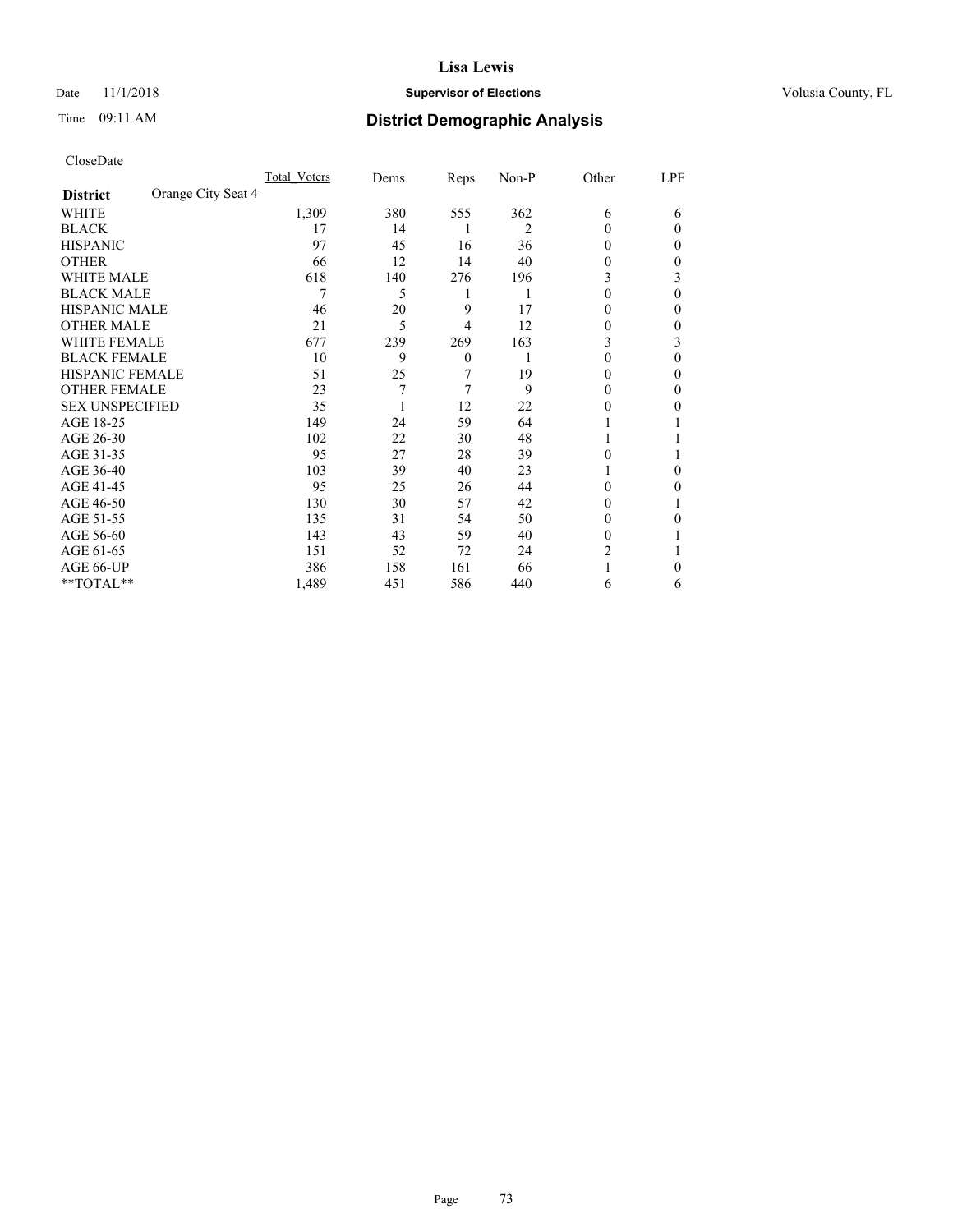## Date 11/1/2018 **Supervisor of Elections Supervisor of Elections** Volusia County, FL

# Time 09:11 AM **District Demographic Analysis**

|                                       | Total Voters | Dems | Reps | Non-P | Other    | LPF      |
|---------------------------------------|--------------|------|------|-------|----------|----------|
| Orange City Seat 5<br><b>District</b> |              |      |      |       |          |          |
| WHITE                                 | 1,477        | 398  | 706  | 362   | 9        | 2        |
| <b>BLACK</b>                          | 118          | 90   | 3    | 25    | $\theta$ | $\theta$ |
| <b>HISPANIC</b>                       | 164          | 61   | 23   | 80    | $\Omega$ | 0        |
| <b>OTHER</b>                          | 72           | 26   | 19   | 27    | $\theta$ | 0        |
| WHITE MALE                            | 576          | 124  | 289  | 156   | 5        | 2        |
| <b>BLACK MALE</b>                     | 45           | 31   | 2    | 12    | $\Omega$ | $\theta$ |
| <b>HISPANIC MALE</b>                  | 64           | 25   | 13   | 26    | $\theta$ | 0        |
| <b>OTHER MALE</b>                     | 20           | 9    | 4    | 7     | $\Omega$ | 0        |
| WHITE FEMALE                          | 888          | 273  | 413  | 198   | 4        | 0        |
| <b>BLACK FEMALE</b>                   | 70           | 58   | 1    | 11    | $\Omega$ | 0        |
| <b>HISPANIC FEMALE</b>                | 95           | 35   | 10   | 50    | $\Omega$ | 0        |
| <b>OTHER FEMALE</b>                   | 37           | 15   | 14   | 8     | $\Omega$ | 0        |
| <b>SEX UNSPECIFIED</b>                | 36           | 5    | 5    | 26    | 0        | 0        |
| AGE 18-25                             | 91           | 25   | 13   | 52    |          | 0        |
| AGE 26-30                             | 71           | 18   | 16   | 34    | 2        |          |
| AGE 31-35                             | 58           | 26   | 12   | 19    |          | 0        |
| AGE 36-40                             | 56           | 16   | 15   | 24    |          | 0        |
| AGE 41-45                             | 59           | 21   | 20   | 18    | $\Omega$ | 0        |
| AGE 46-50                             | 74           | 30   | 20   | 24    | $\Omega$ | 0        |
| AGE 51-55                             | 88           | 23   | 30   | 35    | $\Omega$ | 0        |
| AGE 56-60                             | 122          | 40   | 41   | 39    | 2        | 0        |
| AGE 61-65                             | 140          | 64   | 36   | 40    | $\theta$ | 0        |
| AGE 66-UP                             | 1,072        | 312  | 548  | 209   | 2        |          |
| **TOTAL**                             | 1,831        | 575  | 751  | 494   | 9        | 2        |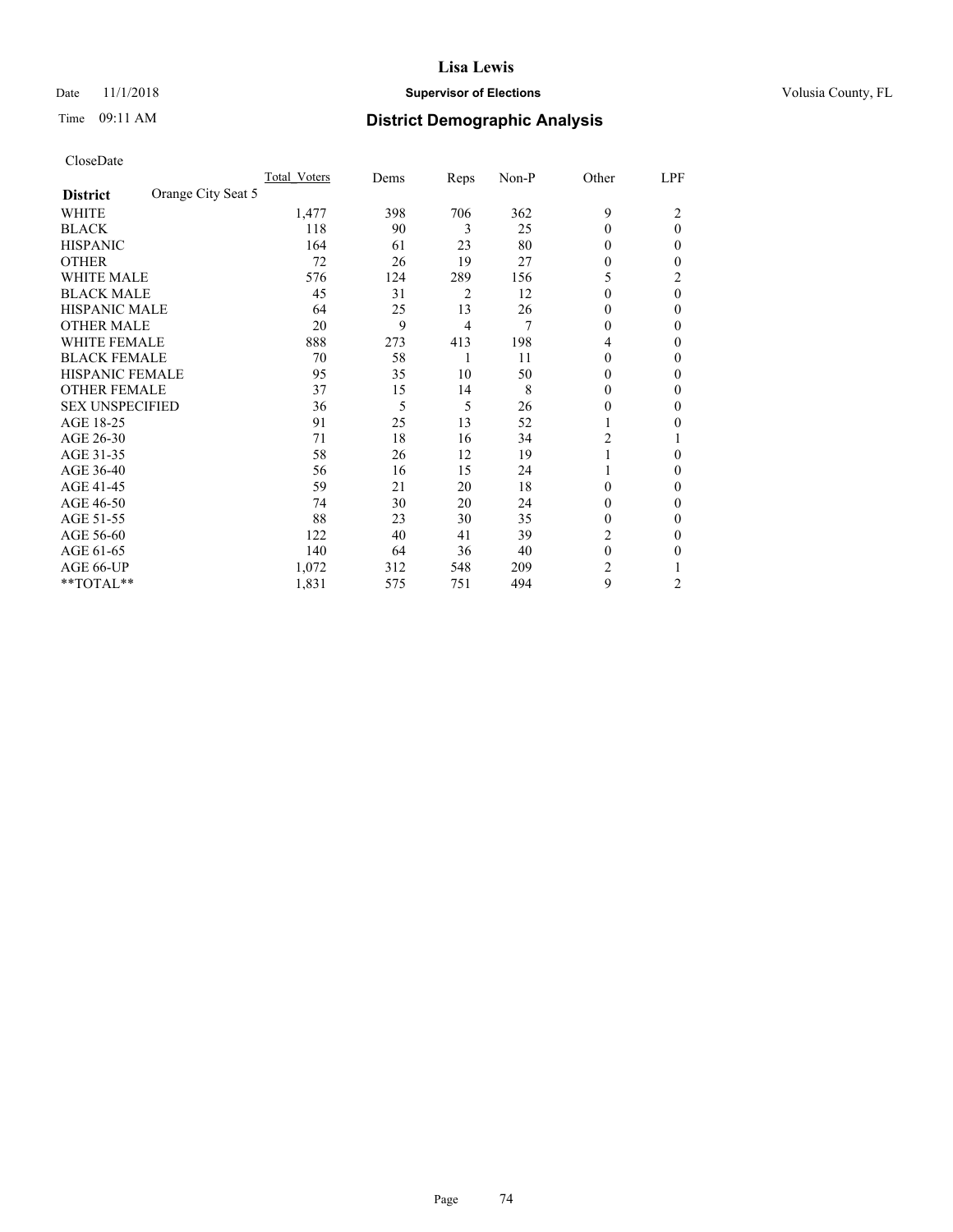## Date 11/1/2018 **Supervisor of Elections Supervisor of Elections** Volusia County, FL

# Time 09:11 AM **District Demographic Analysis**

|                                        | Total Voters | Dems  | Reps  | Non-P | Other          | LPF            |
|----------------------------------------|--------------|-------|-------|-------|----------------|----------------|
| Ormond Beach Zone 1<br><b>District</b> |              |       |       |       |                |                |
| WHITE                                  | 8,177        | 2,268 | 3,811 | 2,032 | 41             | 25             |
| <b>BLACK</b>                           | 127          | 88    | 11    | 28    | $\Omega$       | $\overline{0}$ |
| <b>HISPANIC</b>                        | 191          | 67    | 56    | 64    | 2              | 2              |
| <b>OTHER</b>                           | 445          | 133   | 117   | 192   | 3              | $\theta$       |
| WHITE MALE                             | 3,757        | 870   | 1,841 | 1,009 | 20             | 17             |
| <b>BLACK MALE</b>                      | 70           | 43    | 7     | 20    | $\overline{0}$ | 0              |
| <b>HISPANIC MALE</b>                   | 83           | 26    | 25    | 29    | $\overline{2}$ |                |
| <b>OTHER MALE</b>                      | 173          | 48    | 48    | 76    |                | 0              |
| WHITE FEMALE                           | 4,336        | 1,379 | 1,940 | 988   | 21             | 8              |
| <b>BLACK FEMALE</b>                    | 56           | 45    | 4     | 7     | $\theta$       | 0              |
| <b>HISPANIC FEMALE</b>                 | 105          | 39    | 30    | 35    | 0              |                |
| <b>OTHER FEMALE</b>                    | 206          | 67    | 53    | 84    | $\overline{2}$ | 0              |
| <b>SEX UNSPECIFIED</b>                 | 154          | 39    | 47    | 68    | $\mathbf{0}$   | 0              |
| AGE 18-25                              | 674          | 158   | 235   | 269   | 8              | 4              |
| AGE 26-30                              | 411          | 97    | 138   | 168   | 6              | 2              |
| AGE 31-35                              | 489          | 117   | 209   | 156   | 3              | 4              |
| AGE 36-40                              | 497          | 130   | 179   | 182   |                | 5              |
| AGE 41-45                              | 488          | 129   | 204   | 148   | $\overline{c}$ | 5              |
| AGE 46-50                              | 645          | 160   | 286   | 193   | 3              | 3              |
| AGE 51-55                              | 774          | 192   | 394   | 185   | 3              | $\mathbf{0}$   |
| AGE 56-60                              | 811          | 238   | 388   | 182   | 3              | 0              |
| AGE 61-65                              | 970          | 306   | 466   | 190   | 7              |                |
| AGE 66-UP                              | 3,181        | 1,029 | 1,496 | 643   | 10             | 3              |
| **TOTAL**                              | 8,940        | 2,556 | 3,995 | 2,316 | 46             | 27             |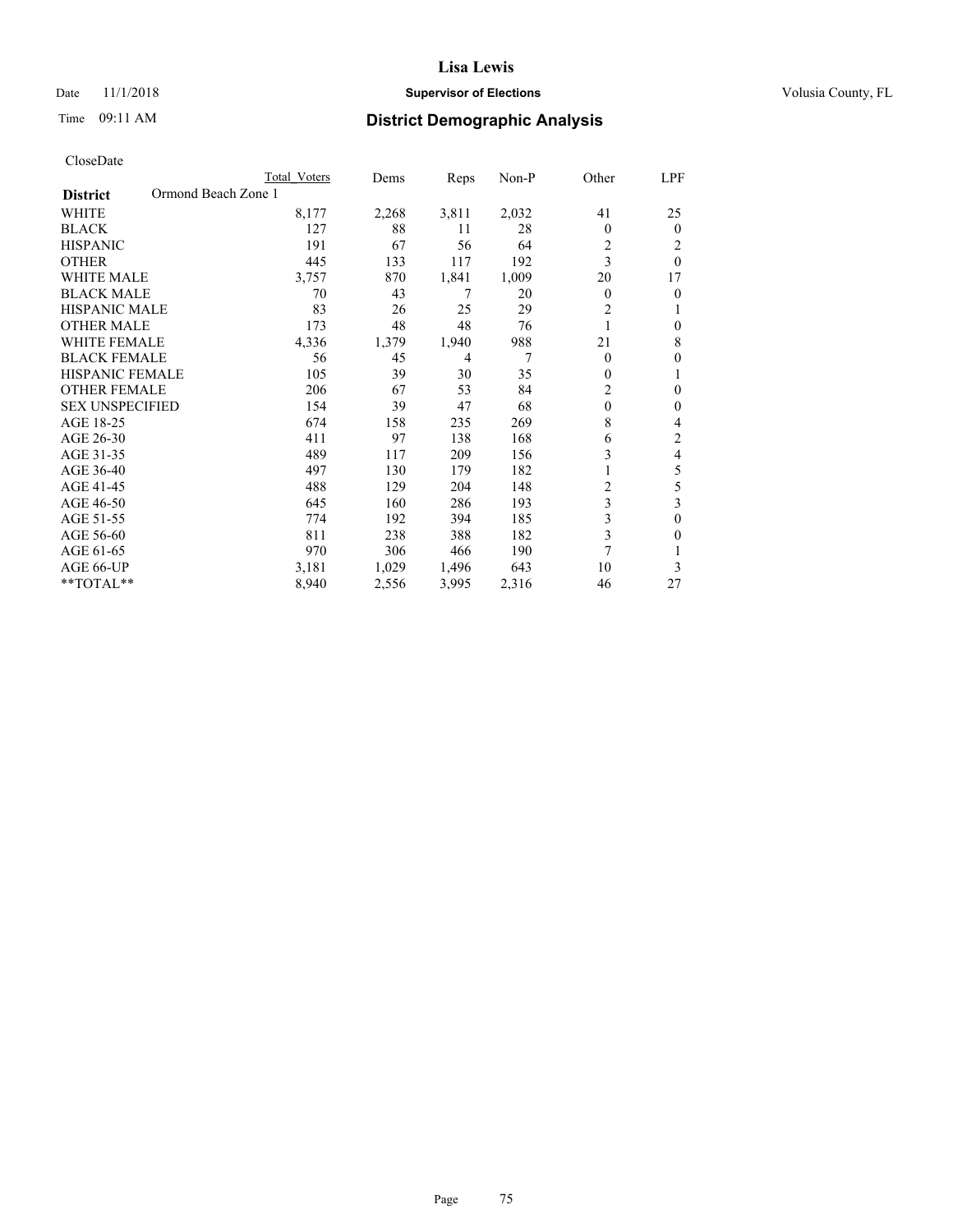## Date 11/1/2018 **Supervisor of Elections Supervisor of Elections** Volusia County, FL

# Time 09:11 AM **District Demographic Analysis**

|                                        | Total Voters | Dems  | Reps  | Non-P | Other          | <u>LPF</u>     |
|----------------------------------------|--------------|-------|-------|-------|----------------|----------------|
| Ormond Beach Zone 2<br><b>District</b> |              |       |       |       |                |                |
| <b>WHITE</b>                           | 6,318        | 2,035 | 2,395 | 1,833 | 33             | 22             |
| <b>BLACK</b>                           | 428          | 339   | 15    | 73    | 1              | $\theta$       |
| <b>HISPANIC</b>                        | 243          | 101   | 46    | 93    | $\overline{2}$ | 1              |
| <b>OTHER</b>                           | 428          | 150   | 94    | 182   | 1              | 1              |
| <b>WHITE MALE</b>                      | 2,814        | 745   | 1,178 | 860   | 15             | 16             |
| <b>BLACK MALE</b>                      | 173          | 127   | 8     | 37    | 1              | $\mathbf{0}$   |
| HISPANIC MALE                          | 86           | 34    | 24    | 27    |                | $\theta$       |
| <b>OTHER MALE</b>                      | 156          | 53    | 34    | 67    | 1              | 1              |
| <b>WHITE FEMALE</b>                    | 3,421        | 1,267 | 1,195 | 936   | 17             | 6              |
| <b>BLACK FEMALE</b>                    | 247          | 206   | 7     | 34    | 0              | $\mathbf{0}$   |
| <b>HISPANIC FEMALE</b>                 | 149          | 66    | 20    | 61    | 1              | 1              |
| <b>OTHER FEMALE</b>                    | 179          | 72    | 49    | 58    | 0              | $\theta$       |
| <b>SEX UNSPECIFIED</b>                 | 192          | 55    | 35    | 101   | 1              | $\mathbf{0}$   |
| AGE 18-25                              | 646          | 179   | 175   | 282   | 5              | 5              |
| AGE 26-30                              | 547          | 179   | 138   | 222   | 5              | 3              |
| AGE 31-35                              | 426          | 146   | 108   | 169   | 1              | $\overline{2}$ |
| AGE 36-40                              | 432          | 134   | 121   | 173   | 4              | $\mathbf{0}$   |
| AGE 41-45                              | 445          | 150   | 114   | 170   | 5              | 6              |
| AGE 46-50                              | 560          | 158   | 222   | 175   | $\overline{c}$ | 3              |
| AGE 51-55                              | 667          | 216   | 262   | 185   | 3              | 1              |
| AGE 56-60                              | 719          | 251   | 266   | 200   | 1              | 1              |
| AGE 61-65                              | 723          | 284   | 259   | 173   | 6              | 1              |
| AGE 66-UP                              | 2,252        | 928   | 885   | 432   | 5              | 2              |
| **TOTAL**                              | 7,417        | 2,625 | 2,550 | 2,181 | 37             | 24             |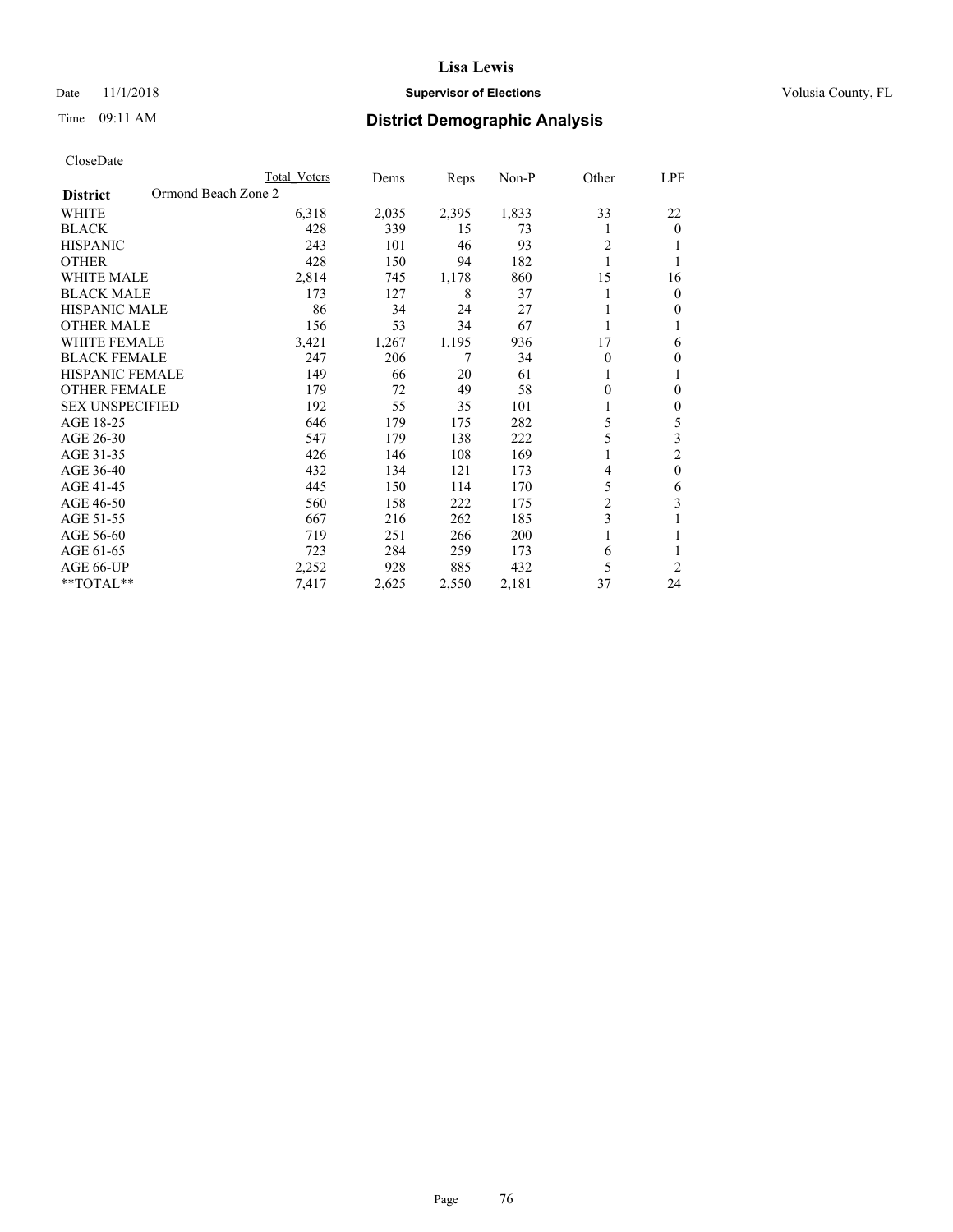## Date 11/1/2018 **Supervisor of Elections Supervisor of Elections** Volusia County, FL

# Time 09:11 AM **District Demographic Analysis**

|                                        | Total Voters | Dems  | Reps  | $Non-P$ | Other          | LPF            |
|----------------------------------------|--------------|-------|-------|---------|----------------|----------------|
| Ormond Beach Zone 3<br><b>District</b> |              |       |       |         |                |                |
| WHITE                                  | 7,683        | 1,993 | 3,788 | 1,842   | 40             | 20             |
| <b>BLACK</b>                           | 355          | 268   | 17    | 68      | 2              | $\theta$       |
| <b>HISPANIC</b>                        | 292          | 90    | 81    | 117     | 3              |                |
| <b>OTHER</b>                           | 569          | 170   | 138   | 257     | $\overline{2}$ | $\overline{2}$ |
| <b>WHITE MALE</b>                      | 3,580        | 798   | 1,855 | 891     | 22             | 14             |
| <b>BLACK MALE</b>                      | 152          | 111   | 8     | 32      | 1              | $\theta$       |
| <b>HISPANIC MALE</b>                   | 139          | 34    | 43    | 59      | 2              | 1              |
| <b>OTHER MALE</b>                      | 205          | 58    | 51    | 94      | 1              | 1              |
| <b>WHITE FEMALE</b>                    | 4,016        | 1,175 | 1,900 | 917     | 18             | 6              |
| <b>BLACK FEMALE</b>                    | 199          | 155   | 9     | 34      |                | $\theta$       |
| <b>HISPANIC FEMALE</b>                 | 146          | 56    | 36    | 53      | 1              | $\mathbf{0}$   |
| <b>OTHER FEMALE</b>                    | 276          | 94    | 71    | 111     | 0              | $\theta$       |
| <b>SEX UNSPECIFIED</b>                 | 186          | 40    | 51    | 93      |                | 1              |
| AGE 18-25                              | 878          | 235   | 310   | 321     | 8              | 4              |
| AGE 26-30                              | 538          | 161   | 179   | 190     | 4              | 4              |
| AGE 31-35                              | 574          | 160   | 217   | 190     | 4              | 3              |
| AGE 36-40                              | 535          | 133   | 203   | 193     | $\overline{c}$ | 4              |
| AGE 41-45                              | 546          | 131   | 230   | 175     | 6              | 4              |
| AGE 46-50                              | 637          | 161   | 312   | 159     | 4              | 1              |
| AGE 51-55                              | 789          | 180   | 412   | 194     | 1              | 2              |
| AGE 56-60                              | 820          | 248   | 383   | 186     | 3              | $\theta$       |
| AGE 61-65                              | 904          | 278   | 449   | 173     | 4              | $\theta$       |
| AGE 66-UP                              | 2,678        | 834   | 1,329 | 503     | 11             | 1              |
| $*$ TOTAL $*$                          | 8,899        | 2,521 | 4,024 | 2,284   | 47             | 23             |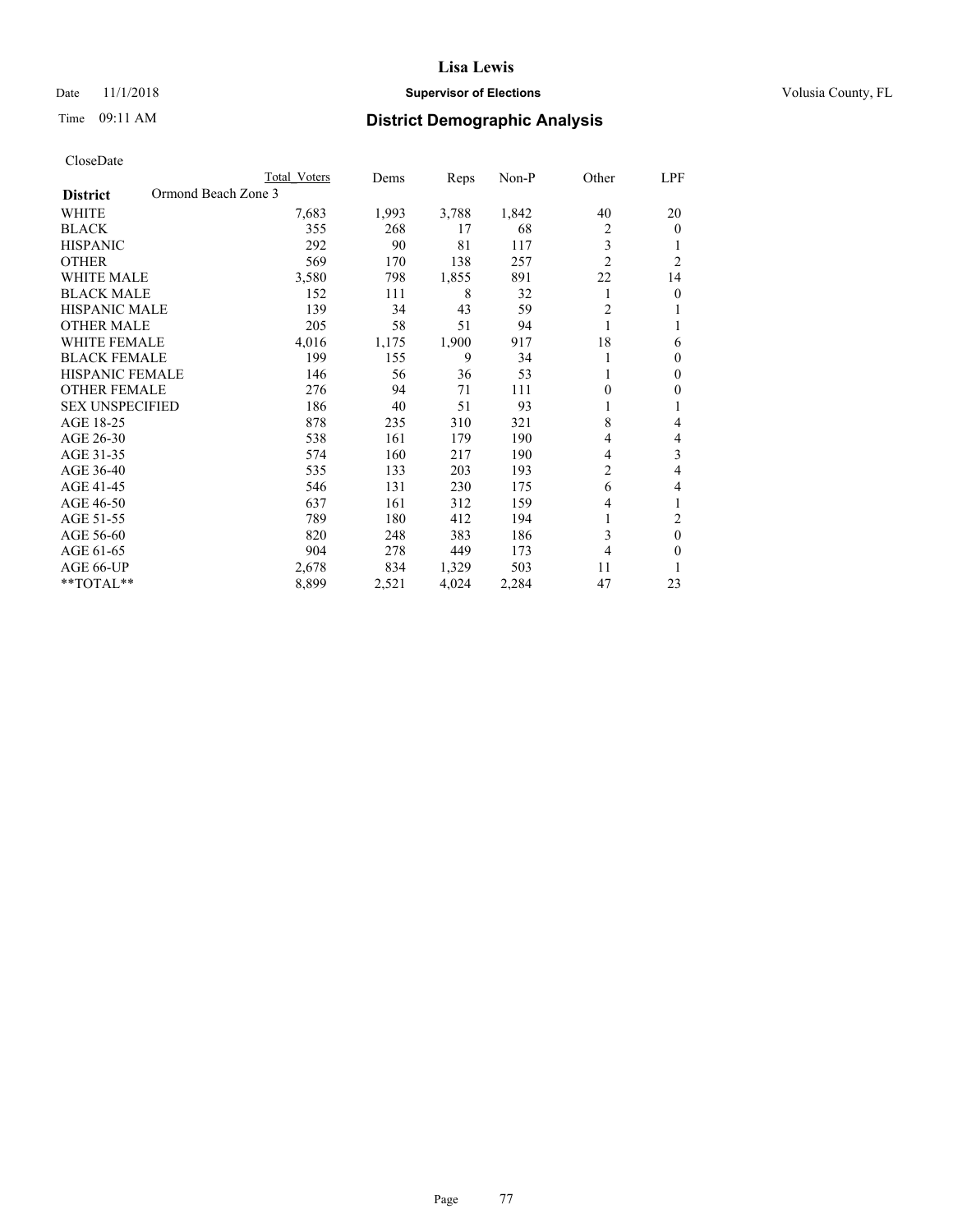## Date 11/1/2018 **Supervisor of Elections Supervisor of Elections** Volusia County, FL

# Time 09:11 AM **District Demographic Analysis**

|                                        | Total Voters | Dems  | Reps  | Non-P | Other          | LPF            |
|----------------------------------------|--------------|-------|-------|-------|----------------|----------------|
| Ormond Beach Zone 4<br><b>District</b> |              |       |       |       |                |                |
| WHITE                                  | 7,284        | 2,160 | 3,027 | 2,036 | 45             | 16             |
| <b>BLACK</b>                           | 248          | 185   | 15    | 47    | $\theta$       | 1              |
| <b>HISPANIC</b>                        | 196          | 87    | 39    | 68    | 2              | $\theta$       |
| <b>OTHER</b>                           | 399          | 104   | 106   | 186   | 3              | $\Omega$       |
| <b>WHITE MALE</b>                      | 3,210        | 823   | 1,366 | 987   | 21             | 13             |
| <b>BLACK MALE</b>                      | 111          | 80    | 6     | 24    | $\theta$       | 1              |
| <b>HISPANIC MALE</b>                   | 89           | 34    | 22    | 32    |                | $\theta$       |
| <b>OTHER MALE</b>                      | 159          | 40    | 37    | 80    | $\overline{2}$ | $\mathbf{0}$   |
| <b>WHITE FEMALE</b>                    | 3,985        | 1,318 | 1,623 | 1,017 | 24             | 3              |
| <b>BLACK FEMALE</b>                    | 133          | 102   | 8     | 23    | $\theta$       | $\theta$       |
| <b>HISPANIC FEMALE</b>                 | 105          | 52    | 17    | 35    |                | $\Omega$       |
| <b>OTHER FEMALE</b>                    | 154          | 46    | 44    | 63    |                | $\theta$       |
| <b>SEX UNSPECIFIED</b>                 | 181          | 41    | 64    | 76    | $\theta$       | $\theta$       |
| AGE 18-25                              | 558          | 138   | 161   | 253   | 6              | $\theta$       |
| AGE 26-30                              | 451          | 132   | 148   | 163   | 4              | 4              |
| AGE 31-35                              | 456          | 145   | 122   | 183   | $\overline{c}$ | 4              |
| AGE 36-40                              | 357          | 94    | 112   | 145   | 3              | 3              |
| AGE 41-45                              | 339          | 80    | 130   | 126   | 0              | 3              |
| AGE 46-50                              | 437          | 117   | 165   | 153   | $\theta$       | $\overline{c}$ |
| AGE 51-55                              | 587          | 153   | 259   | 170   | 5              | $\theta$       |
| AGE 56-60                              | 753          | 235   | 314   | 197   | $\overline{7}$ | $\theta$       |
| AGE 61-65                              | 843          | 286   | 338   | 213   | 6              | $\theta$       |
| AGE 66-UP                              | 3,346        | 1,156 | 1,438 | 734   | 17             |                |
| **TOTAL**                              | 8,127        | 2,536 | 3,187 | 2,337 | 50             | 17             |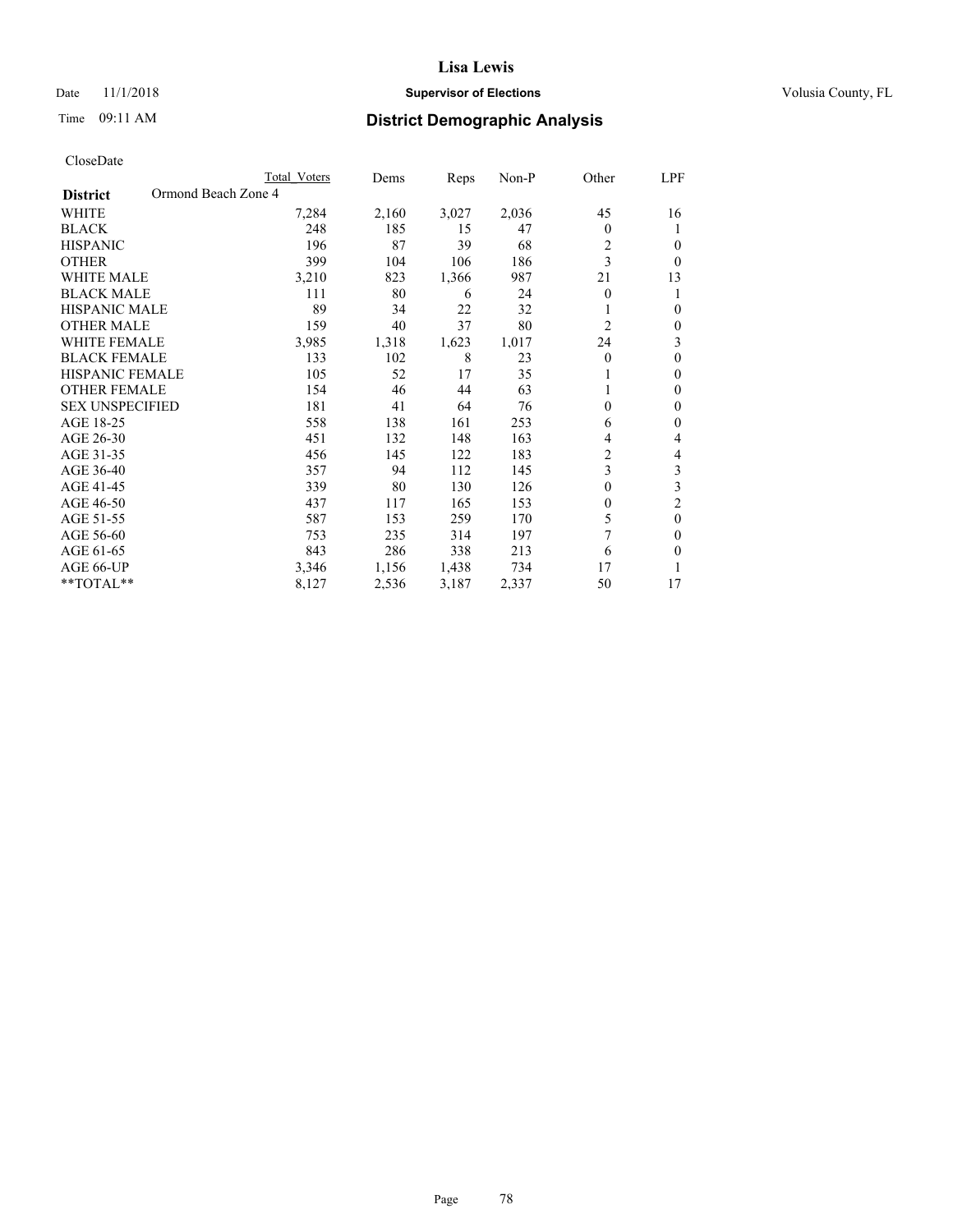## Date 11/1/2018 **Supervisor of Elections Supervisor of Elections** Volusia County, FL

# Time 09:11 AM **District Demographic Analysis**

|                        |         | Total Voters | Dems | Reps             | Non-P          | Other    | LPF      |
|------------------------|---------|--------------|------|------------------|----------------|----------|----------|
| <b>District</b>        | Pierson |              |      |                  |                |          |          |
| WHITE                  |         | 578          | 170  | 288              | 113            | 3        | 4        |
| <b>BLACK</b>           |         | 46           | 38   | 1                | 7              | $\theta$ | $\Omega$ |
| <b>HISPANIC</b>        |         | 178          | 81   | 12               | 85             | 0        | 0        |
| <b>OTHER</b>           |         | 34           | 7    | 7                | 20             | 0        | 0        |
| WHITE MALE             |         | 283          | 79   | 143              | 55             | 2        | 4        |
| <b>BLACK MALE</b>      |         | 20           | 18   | $\boldsymbol{0}$ | $\overline{2}$ | $\theta$ | $\Omega$ |
| <b>HISPANIC MALE</b>   |         | 90           | 43   | 5                | 42             | 0        | 0        |
| <b>OTHER MALE</b>      |         | 19           | 3    | 5                | 11             | 0        | 0        |
| WHITE FEMALE           |         | 290          | 91   | 141              | 57             |          | 0        |
| <b>BLACK FEMALE</b>    |         | 26           | 20   | 1                | 5              | 0        | $\Omega$ |
| <b>HISPANIC FEMALE</b> |         | 83           | 36   | 7                | 40             | 0        | 0        |
| <b>OTHER FEMALE</b>    |         | 8            | 3    | 1                | 4              | 0        | 0        |
| <b>SEX UNSPECIFIED</b> |         | 17           | 3    | 5                | 9              | $\theta$ | 0        |
| AGE 18-25              |         | 118          | 33   | 31               | 53             | 0        |          |
| AGE 26-30              |         | 74           | 34   | 14               | 25             | 0        |          |
| AGE 31-35              |         | 60           | 15   | 22               | 22             | 0        |          |
| AGE 36-40              |         | 57           | 14   | 18               | 25             | 0        | 0        |
| AGE 41-45              |         | 49           | 12   | 18               | 18             | 0        |          |
| AGE 46-50              |         | 62           | 18   | 25               | 18             |          | 0        |
| AGE 51-55              |         | 60           | 22   | 23               | 15             | 0        | $\Omega$ |
| AGE 56-60              |         | 77           | 27   | 33               | 17             | 0        | 0        |
| AGE 61-65              |         | 99           | 39   | 45               | 15             | 0        | $\Omega$ |
| AGE 66-UP              |         | 180          | 82   | 79               | 17             | 2        | $\Omega$ |
| **TOTAL**              |         | 836          | 296  | 308              | 225            | 3        | 4        |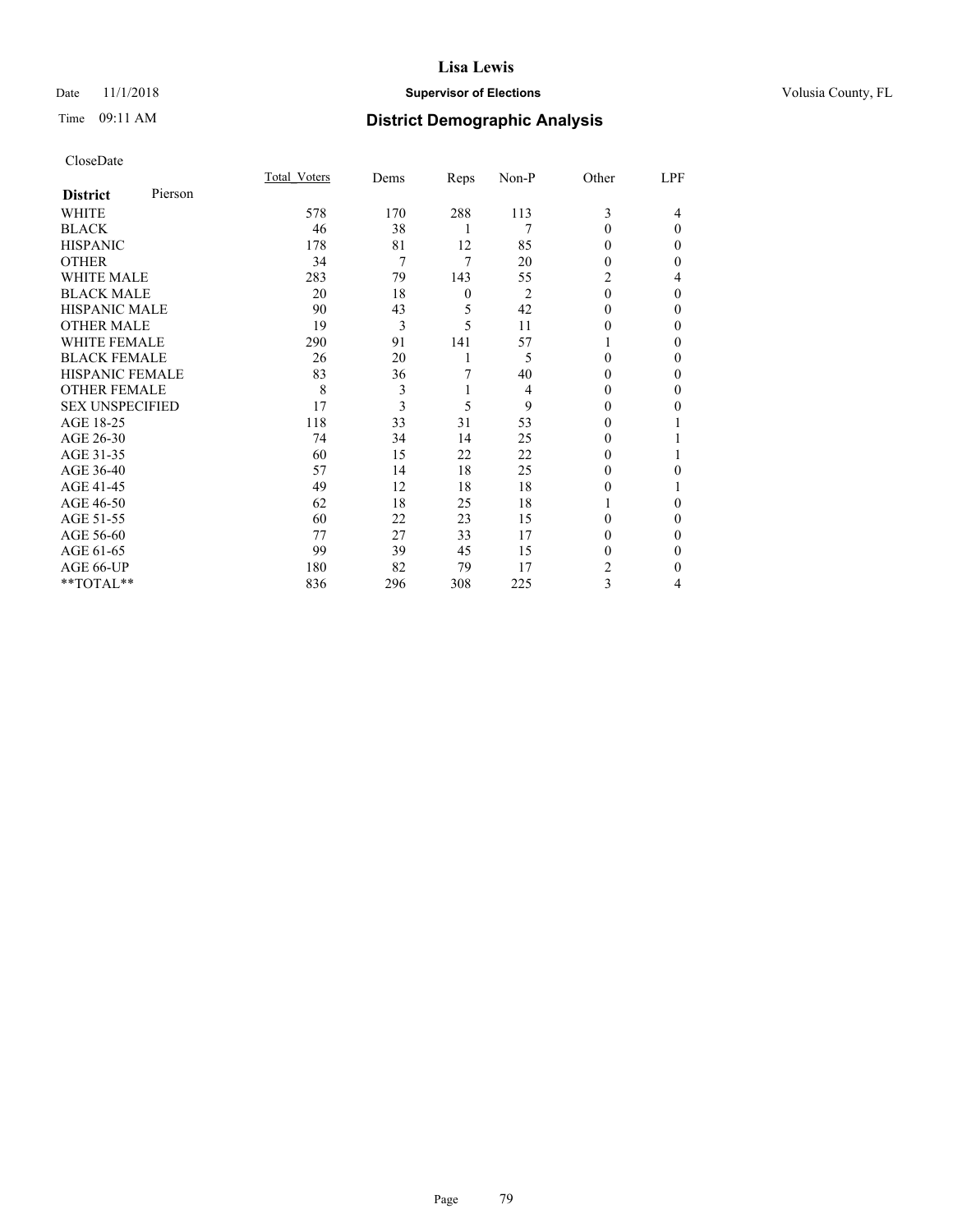## Date 11/1/2018 **Supervisor of Elections Supervisor of Elections** Volusia County, FL

# Time 09:11 AM **District Demographic Analysis**

|                        |             | Total Voters | Dems | Reps           | Non-P    | Other          | LPF            |
|------------------------|-------------|--------------|------|----------------|----------|----------------|----------------|
| <b>District</b>        | Ponce Inlet |              |      |                |          |                |                |
| WHITE                  |             | 3,033        | 694  | 1,599          | 707      | 25             | 8              |
| <b>BLACK</b>           |             | 9            | 3    | 4              | 2        | 0              | $\Omega$       |
| <b>HISPANIC</b>        |             | 63           | 18   | 25             | 19       | 0              |                |
| <b>OTHER</b>           |             | 116          | 30   | 47             | 39       | 0              | $\theta$       |
| WHITE MALE             |             | 1,478        | 287  | 801            | 371      | 14             | 5              |
| <b>BLACK MALE</b>      |             | 5            |      | $\overline{2}$ | 2        | 0              | $\theta$       |
| <b>HISPANIC MALE</b>   |             | 25           | 8    | 9              | 8        | 0              | $\theta$       |
| <b>OTHER MALE</b>      |             | 44           | 12   | 19             | 13       | 0              | $\mathbf{0}$   |
| <b>WHITE FEMALE</b>    |             | 1,527        | 398  | 789            | 326      | 11             | 3              |
| <b>BLACK FEMALE</b>    |             | 4            | 2    | $\overline{2}$ | $\theta$ | 0              | 0              |
| <b>HISPANIC FEMALE</b> |             | 38           | 10   | 16             | 11       | 0              |                |
| <b>OTHER FEMALE</b>    |             | 46           | 14   | 17             | 15       | 0              | $\theta$       |
| <b>SEX UNSPECIFIED</b> |             | 54           | 13   | 20             | 21       | 0              | $\theta$       |
| AGE 18-25              |             | 172          | 28   | 70             | 71       | $\overline{2}$ |                |
| AGE 26-30              |             | 90           | 21   | 32             | 34       |                | 2              |
| AGE 31-35              |             | 74           | 24   | 29             | 21       | 0              | $\mathbf{0}$   |
| AGE 36-40              |             | 96           | 23   | 36             | 36       |                | $\mathbf{0}$   |
| AGE 41-45              |             | 108          | 17   | 55             | 36       | 0              | $\theta$       |
| AGE 46-50              |             | 154          | 38   | 77             | 34       | 3              | 2              |
| AGE 51-55              |             | 242          | 46   | 127            | 66       |                | $\overline{2}$ |
| AGE 56-60              |             | 358          | 87   | 197            | 70       | 3              | 1              |
| AGE 61-65              |             | 417          | 94   | 229            | 87       | 7              | $\theta$       |
| AGE 66-UP              |             | 1,510        | 367  | 823            | 312      | 7              |                |
| **TOTAL**              |             | 3,221        | 745  | 1,675          | 767      | 25             | 9              |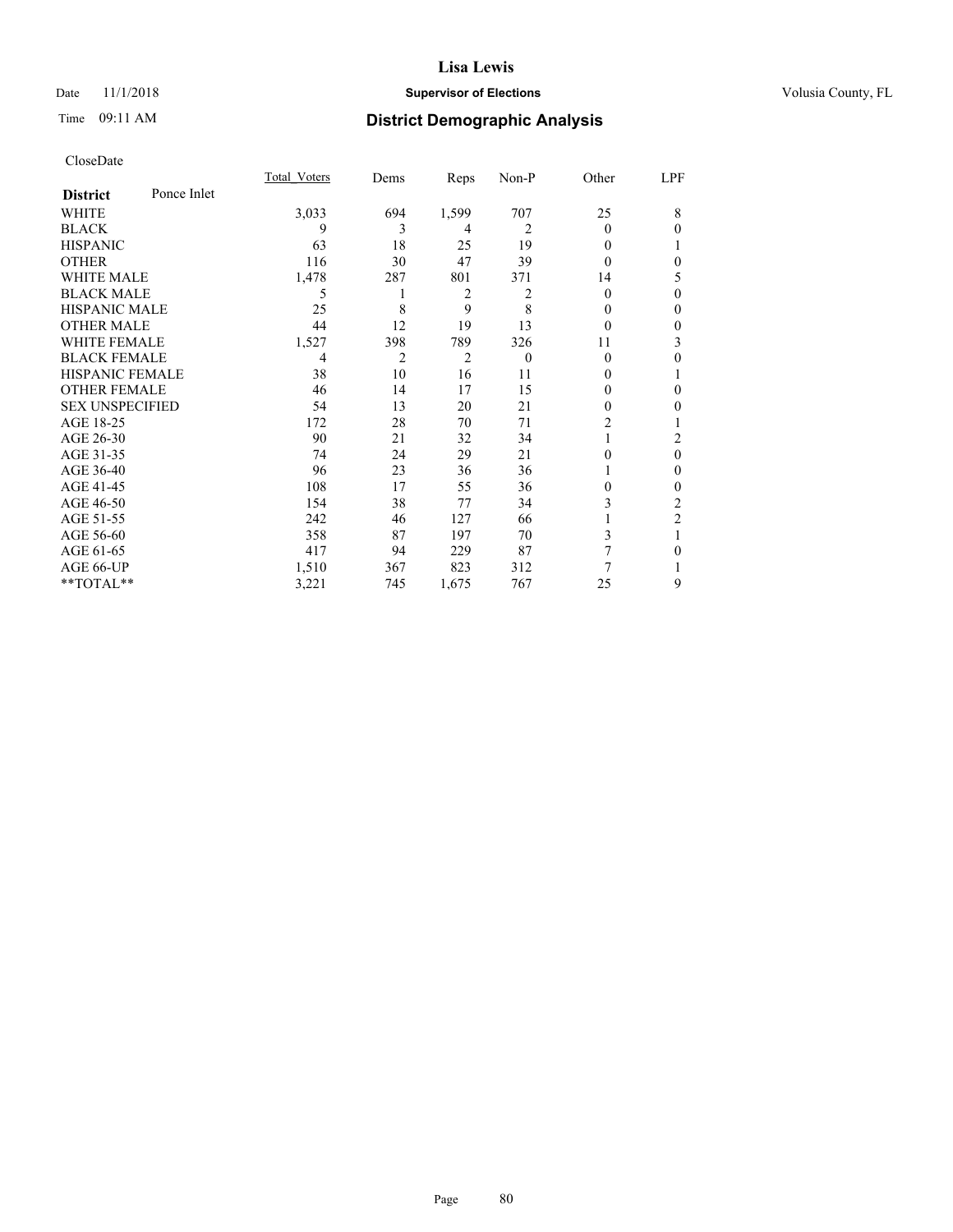## Date 11/1/2018 **Supervisor of Elections Supervisor of Elections** Volusia County, FL

# Time 09:11 AM **District Demographic Analysis**

|                        |                        | Total Voters | Dems  | Reps  | Non-P | Other          | LPF          |
|------------------------|------------------------|--------------|-------|-------|-------|----------------|--------------|
| <b>District</b>        | Port Orange District 1 |              |       |       |       |                |              |
| WHITE                  |                        | 8,810        | 2,776 | 3,114 | 2,842 | 53             | 25           |
| <b>BLACK</b>           |                        | 212          | 146   | 14    | 51    |                | $\mathbf{0}$ |
| <b>HISPANIC</b>        |                        | 350          | 124   | 69    | 154   | 2              |              |
| <b>OTHER</b>           |                        | 433          | 122   | 94    | 209   | 5              | 3            |
| <b>WHITE MALE</b>      |                        | 3,960        | 1,063 | 1,544 | 1,314 | 24             | 15           |
| <b>BLACK MALE</b>      |                        | 97           | 67    | 9     | 20    |                | $\mathbf{0}$ |
| <b>HISPANIC MALE</b>   |                        | 153          | 54    | 30    | 69    | 0              | 0            |
| <b>OTHER MALE</b>      |                        | 145          | 37    | 32    | 72    | 1              | 3            |
| WHITE FEMALE           |                        | 4,723        | 1,679 | 1,525 | 1,480 | 29             | 10           |
| <b>BLACK FEMALE</b>    |                        | 113          | 78    | 5     | 30    | 0              | 0            |
| <b>HISPANIC FEMALE</b> |                        | 186          | 67    | 37    | 79    | $\overline{c}$ | 1            |
| <b>OTHER FEMALE</b>    |                        | 187          | 62    | 51    | 72    | $\overline{c}$ | 0            |
| <b>SEX UNSPECIFIED</b> |                        | 241          | 61    | 58    | 120   | $\overline{2}$ | $\theta$     |
| AGE 18-25              |                        | 839          | 232   | 168   | 420   | 14             | 5            |
| AGE 26-30              |                        | 663          | 189   | 158   | 308   | 5              | 3            |
| AGE 31-35              |                        | 586          | 184   | 137   | 256   | 6              | 3            |
| AGE 36-40              |                        | 582          | 166   | 170   | 238   | 2              | 6            |
| AGE 41-45              |                        | 565          | 167   | 158   | 228   | 6              | 6            |
| AGE 46-50              |                        | 642          | 197   | 213   | 228   | 3              | 1            |
| AGE 51-55              |                        | 861          | 252   | 314   | 293   | 2              | 0            |
| AGE 56-60              |                        | 1,004        | 339   | 356   | 299   | 8              | 2            |
| AGE 61-65              |                        | 1,022        | 354   | 411   | 256   | 1              | $\theta$     |
| AGE 66-UP              |                        | 3,040        | 1,088 | 1,205 | 730   | 14             | 3            |
| **TOTAL**              |                        | 9,805        | 3,168 | 3,291 | 3,256 | 61             | 29           |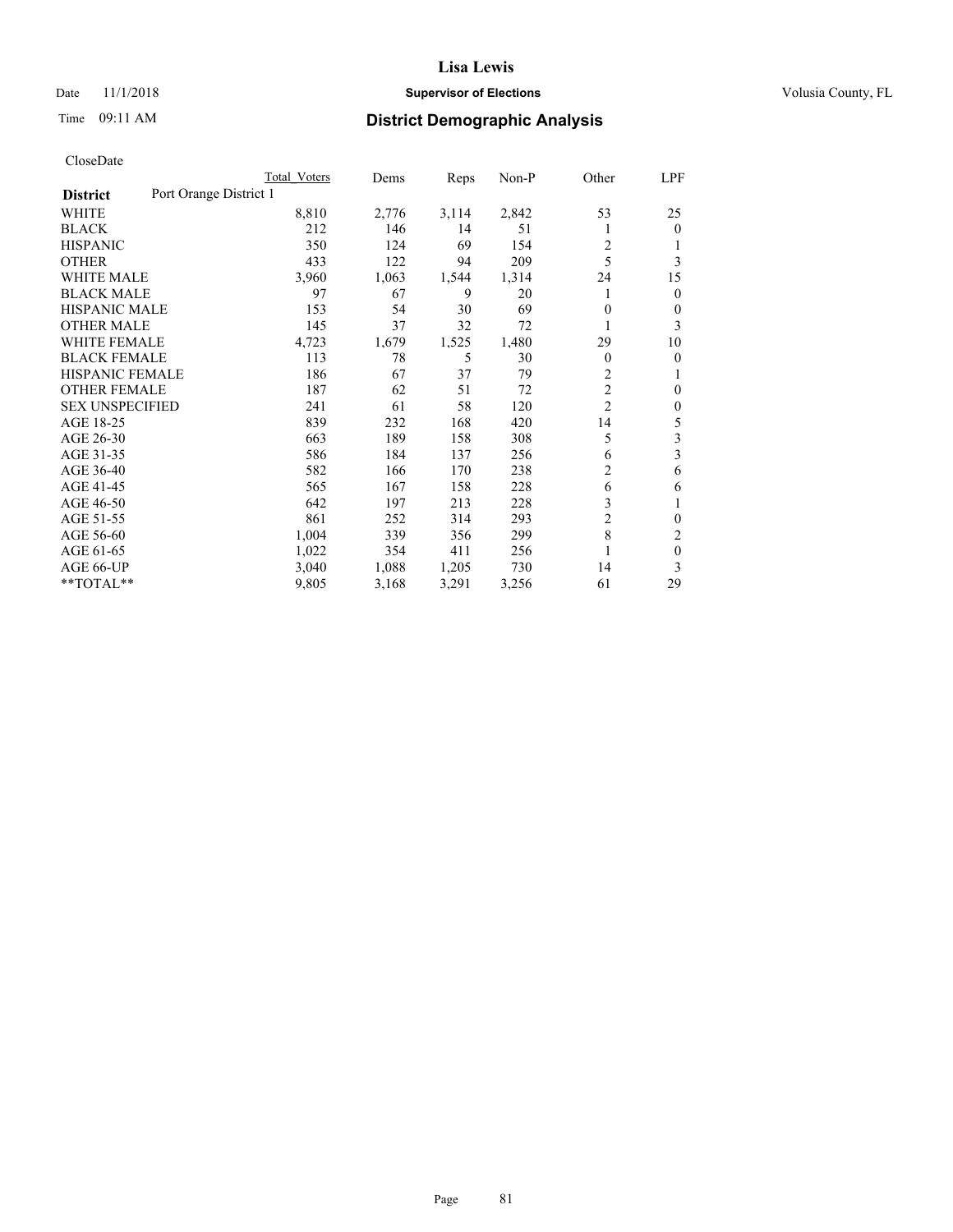## Date 11/1/2018 **Supervisor of Elections Supervisor of Elections** Volusia County, FL

# Time 09:11 AM **District Demographic Analysis**

|                                           | Total Voters | Dems  | Reps  | Non-P | Other          | <u>LPF</u>     |
|-------------------------------------------|--------------|-------|-------|-------|----------------|----------------|
| Port Orange District 2<br><b>District</b> |              |       |       |       |                |                |
| WHITE                                     | 9,215        | 2,789 | 3,624 | 2,710 | 63             | 29             |
| <b>BLACK</b>                              | 489          | 361   | 20    | 103   | 3              | 2              |
| <b>HISPANIC</b>                           | 436          | 161   | 91    | 178   | 5              | 1              |
| <b>OTHER</b>                              | 583          | 182   | 119   | 275   | 4              | 3              |
| <b>WHITE MALE</b>                         | 4,121        | 1,053 | 1,732 | 1,283 | 35             | 18             |
| <b>BLACK MALE</b>                         | 178          | 123   | 8     | 45    | 2              | $\overline{0}$ |
| <b>HISPANIC MALE</b>                      | 215          | 71    | 54    | 85    | 4              | 1              |
| <b>OTHER MALE</b>                         | 227          | 60    | 52    | 110   | $\overline{2}$ | 3              |
| <b>WHITE FEMALE</b>                       | 4,954        | 1,697 | 1,844 | 1,376 | 27             | 10             |
| <b>BLACK FEMALE</b>                       | 302          | 230   | 12    | 58    |                | 1              |
| <b>HISPANIC FEMALE</b>                    | 214          | 87    | 37    | 89    | 1              | $\mathbf{0}$   |
| <b>OTHER FEMALE</b>                       | 249          | 95    | 44    | 108   | $\overline{c}$ | $\mathbf{0}$   |
| <b>SEX UNSPECIFIED</b>                    | 263          | 77    | 71    | 112   | 1              | $\overline{2}$ |
| AGE 18-25                                 | 1,031        | 294   | 265   | 450   | 15             | 7              |
| AGE 26-30                                 | 820          | 233   | 240   | 333   | 10             | 4              |
| AGE 31-35                                 | 708          | 208   | 191   | 297   | 4              | 8              |
| AGE 36-40                                 | 651          | 198   | 203   | 244   | 4              | $\overline{2}$ |
| AGE 41-45                                 | 552          | 153   | 192   | 198   | 4              | 5              |
| AGE 46-50                                 | 657          | 184   | 259   | 205   | 5              | 4              |
| AGE 51-55                                 | 840          | 248   | 333   | 251   | 7              | 1              |
| AGE 56-60                                 | 1,027        | 360   | 405   | 257   | 4              | 1              |
| AGE 61-65                                 | 1,006        | 348   | 400   | 256   | 1              | 1              |
| AGE 66-UP                                 | 3,431        | 1,267 | 1,366 | 775   | 21             | 2              |
| **TOTAL**                                 | 10,723       | 3,493 | 3,854 | 3,266 | 75             | 35             |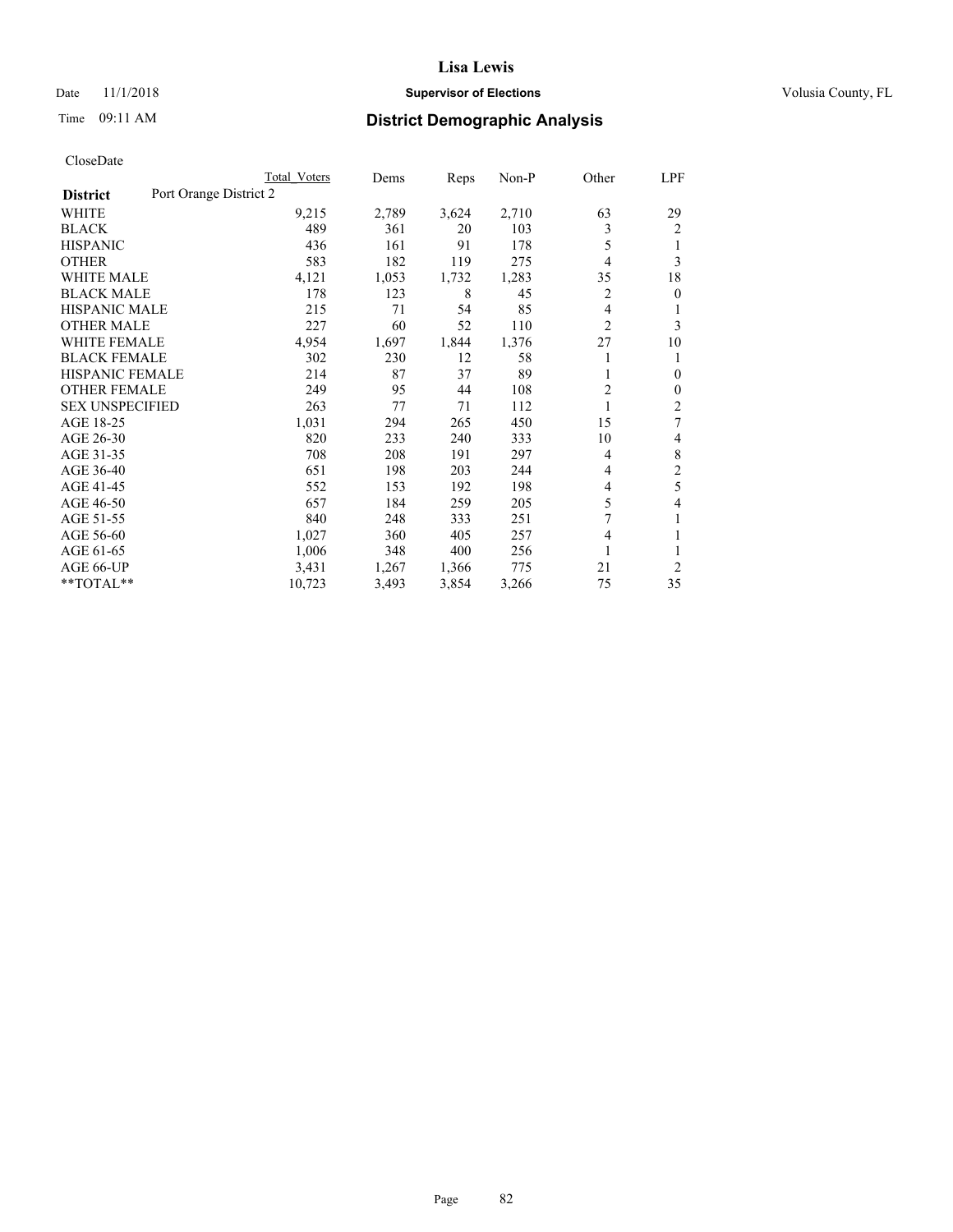## Date 11/1/2018 **Supervisor of Elections Supervisor of Elections** Volusia County, FL

# Time 09:11 AM **District Demographic Analysis**

|                                           | Total Voters | Dems  | Reps  | $Non-P$ | Other          | LPF            |
|-------------------------------------------|--------------|-------|-------|---------|----------------|----------------|
| Port Orange District 3<br><b>District</b> |              |       |       |         |                |                |
| WHITE                                     | 11,121       | 3,002 | 4,853 | 3,150   | 81             | 35             |
| <b>BLACK</b>                              | 436          | 328   | 16    | 89      | $\overline{c}$ | 1              |
| <b>HISPANIC</b>                           | 498          | 167   | 110   | 214     | 3              | 4              |
| <b>OTHER</b>                              | 697          | 202   | 180   | 311     | 4              | $\theta$       |
| <b>WHITE MALE</b>                         | 5,033        | 1,142 | 2,313 | 1,507   | 46             | 25             |
| <b>BLACK MALE</b>                         | 193          | 140   | 10    | 41      | 1              | 1              |
| <b>HISPANIC MALE</b>                      | 231          | 79    | 53    | 94      | 2              | 3              |
| <b>OTHER MALE</b>                         | 265          | 79    | 69    | 115     | $\overline{c}$ | $\theta$       |
| <b>WHITE FEMALE</b>                       | 5,933        | 1,822 | 2,471 | 1,598   | 33             | 9              |
| <b>BLACK FEMALE</b>                       | 238          | 183   | 6     | 48      |                | $\mathbf{0}$   |
| <b>HISPANIC FEMALE</b>                    | 257          | 86    | 54    | 115     | 1              | 1              |
| <b>OTHER FEMALE</b>                       | 312          | 102   | 86    | 122     | 2              | 0              |
| <b>SEX UNSPECIFIED</b>                    | 290          | 66    | 97    | 124     | $\overline{c}$ |                |
| AGE 18-25                                 | 1,164        | 297   | 370   | 474     | 17             | 6              |
| AGE 26-30                                 | 976          | 259   | 315   | 392     | 6              | 4              |
| AGE 31-35                                 | 862          | 222   | 291   | 335     | 9              | 5              |
| AGE 36-40                                 | 820          | 233   | 276   | 300     | 7              | 4              |
| AGE 41-45                                 | 779          | 212   | 285   | 269     | 11             | $\overline{2}$ |
| AGE 46-50                                 | 858          | 245   | 356   | 250     | 3              | 4              |
| AGE 51-55                                 | 958          | 270   | 397   | 278     | 6              | 7              |
| AGE 56-60                                 | 1,055        | 292   | 492   | 265     | 4              | $\overline{c}$ |
| AGE 61-65                                 | 1,078        | 372   | 448   | 253     | 4              | 1              |
| AGE 66-UP                                 | 4,200        | 1,296 | 1,929 | 947     | 23             | 5              |
| **TOTAL**                                 | 12,752       | 3,699 | 5,159 | 3,764   | 90             | 40             |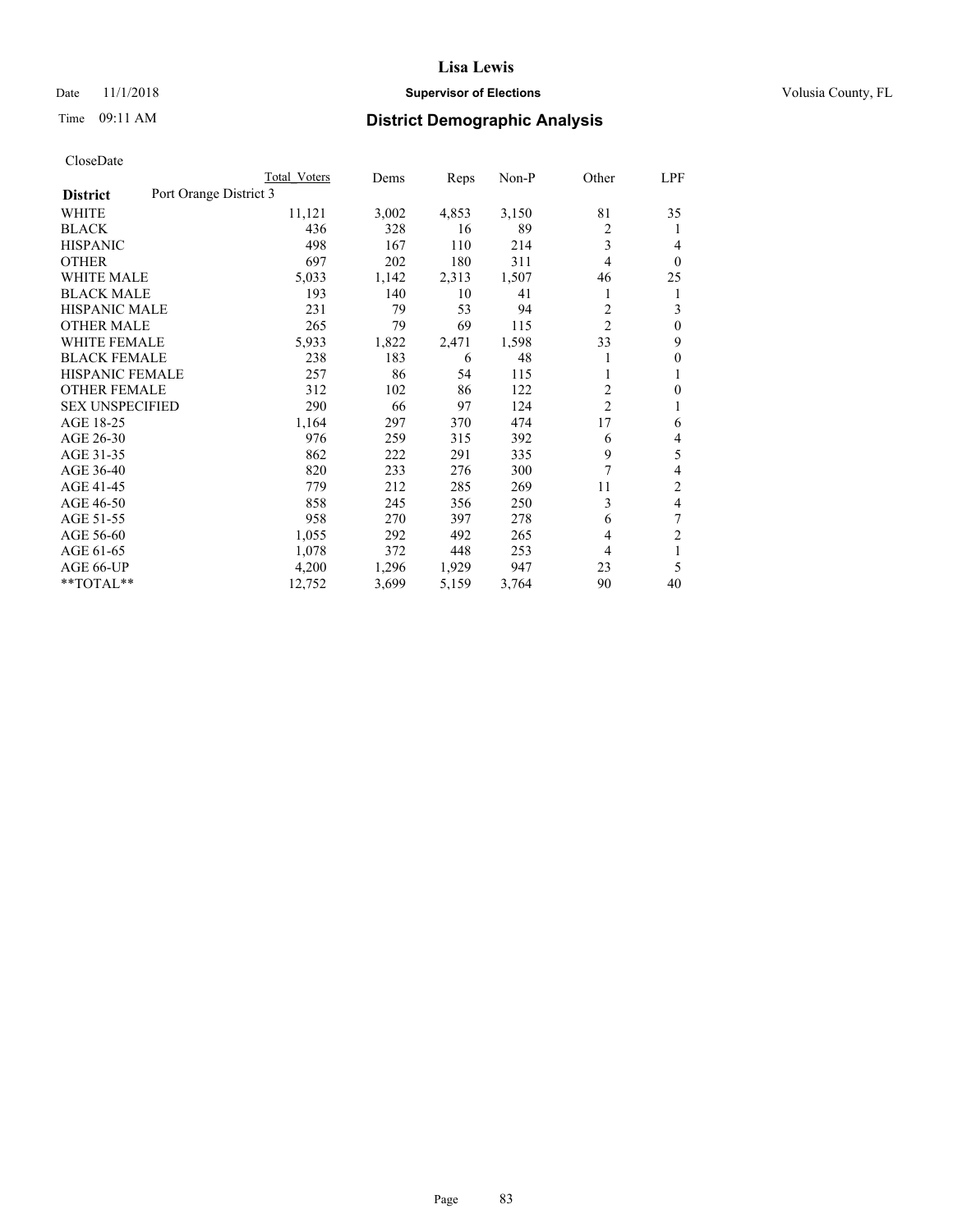## Date 11/1/2018 **Supervisor of Elections Supervisor of Elections** Volusia County, FL

# Time 09:11 AM **District Demographic Analysis**

| Total Voters           | Dems  |       | $Non-P$ | Other          | <u>LPF</u>     |
|------------------------|-------|-------|---------|----------------|----------------|
| Port Orange District 4 |       |       |         |                |                |
| 10,200                 | 2,802 | 4,607 | 2,700   | 60             | 31             |
| 320                    | 228   | 25    | 66      | 1              | $\theta$       |
| 426                    | 166   | 117   | 141     | 1              | 1              |
| 680                    | 229   | 175   | 270     | 4              | $\overline{2}$ |
| 4,810                  | 1,138 | 2,278 | 1,337   | 34             | 23             |
| 148                    | 95    | 17    | 36      | 0              | $\mathbf{0}$   |
| 180                    | 66    | 53    | 61      | 0              | $\mathbf{0}$   |
| 263                    | 85    | 76    | 96      | 4              | 2              |
| 5,239                  | 1,630 | 2,265 | 1,311   | 26             | 7              |
| 169                    | 132   | 8     | 28      |                | $\mathbf{0}$   |
| 239                    | 98    | 62    | 77      | 1              | 1              |
| 294                    | 121   | 71    | 102     | 0              | $\Omega$       |
| 284                    | 60    | 94    | 129     | $\theta$       | 1              |
| 1,179                  | 320   | 372   | 472     | 11             | 4              |
| 666                    | 205   | 225   | 223     |                | 6              |
| 723                    | 230   | 226   | 255     | 8              | 4              |
| 770                    | 214   | 264   | 285     | 4              | 3              |
| 893                    | 238   | 338   | 304     | 7              | 6              |
| 1,077                  | 263   | 511   | 295     | 7              | 1              |
| 979                    | 258   | 453   | 263     | $\overline{2}$ | 3              |
| 1,157                  | 333   | 564   | 250     | 7              | 3              |
| 1,112                  | 374   | 518   | 218     | $\overline{2}$ | $\theta$       |
| 3,067                  | 990   | 1,452 | 610     | 11             | 4              |
| 11,626                 | 3,425 | 4,924 | 3,177   | 66             | 34             |
|                        |       |       |         | Reps           |                |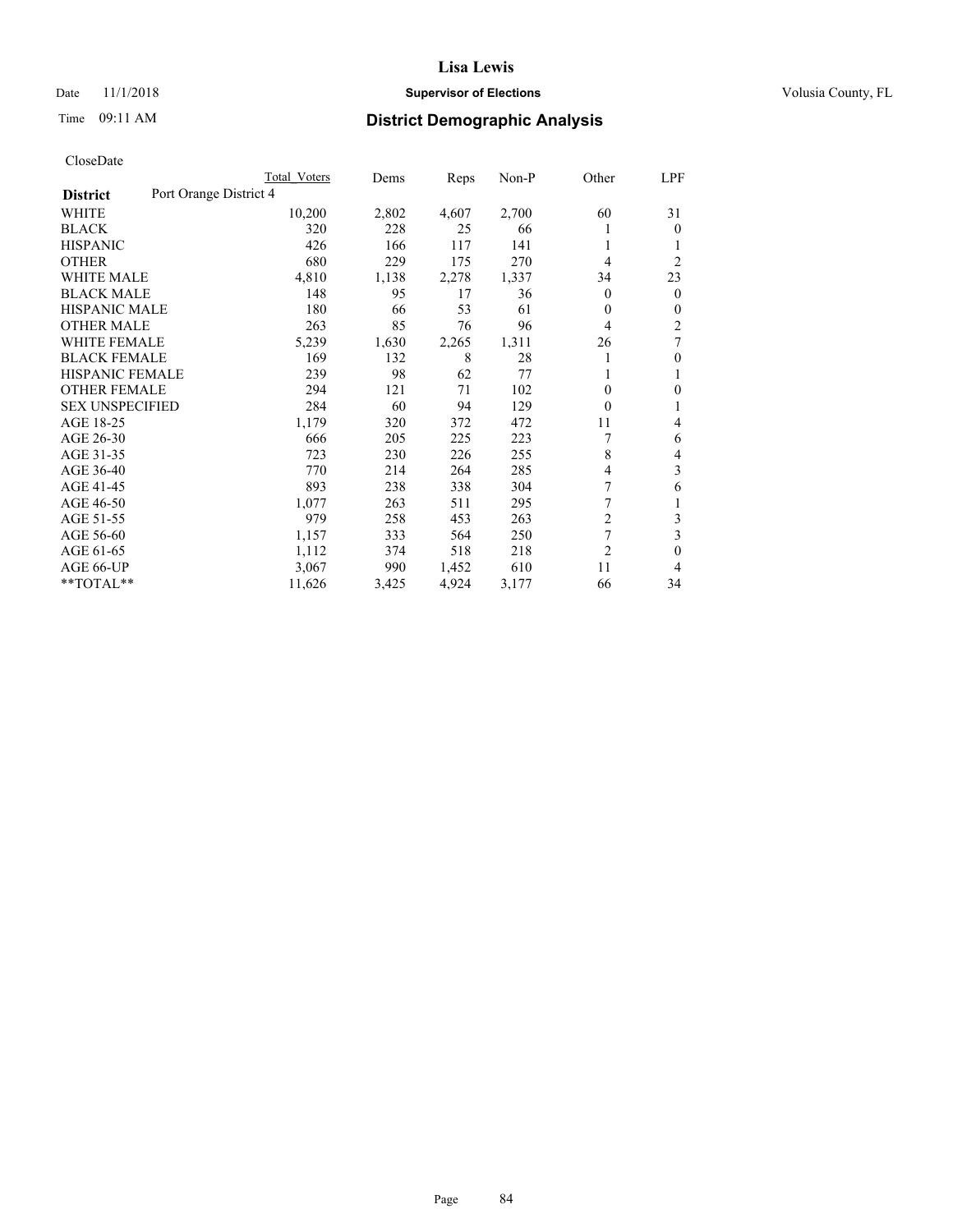## Date 11/1/2018 **Supervisor of Elections Supervisor of Elections** Volusia County, FL

# Time 09:11 AM **District Demographic Analysis**

|                        |               | Total Voters | Dems  | Reps  | Non-P | Other        | LPF              |
|------------------------|---------------|--------------|-------|-------|-------|--------------|------------------|
| <b>District</b>        | South Daytona |              |       |       |       |              |                  |
| WHITE                  |               | 7,176        | 2,289 | 2,716 | 2,099 | 53           | 19               |
| <b>BLACK</b>           |               | 781          | 588   | 25    | 167   |              | $\theta$         |
| <b>HISPANIC</b>        |               | 311          | 134   | 60    | 113   | 4            | $\theta$         |
| <b>OTHER</b>           |               | 434          | 154   | 89    | 189   |              | 1                |
| <b>WHITE MALE</b>      |               | 3,244        | 868   | 1,327 | 1,013 | 24           | 12               |
| <b>BLACK MALE</b>      |               | 292          | 205   | 12    | 75    | $\mathbf{0}$ | $\mathbf{0}$     |
| <b>HISPANIC MALE</b>   |               | 142          | 49    | 34    | 56    | 3            | $\mathbf{0}$     |
| <b>OTHER MALE</b>      |               | 146          | 52    | 35    | 58    |              | $\mathbf{0}$     |
| <b>WHITE FEMALE</b>    |               | 3,851        | 1,402 | 1,365 | 1,048 | 29           | 7                |
| <b>BLACK FEMALE</b>    |               | 477          | 376   | 12    | 88    | 1            | $\mathbf{0}$     |
| <b>HISPANIC FEMALE</b> |               | 159          | 81    | 26    | 51    |              | $\theta$         |
| <b>OTHER FEMALE</b>    |               | 201          | 78    | 46    | 76    | $\Omega$     | 1                |
| <b>SEX UNSPECIFIED</b> |               | 190          | 54    | 33    | 103   | $\theta$     | $\boldsymbol{0}$ |
| AGE 18-25              |               | 817          | 264   | 178   | 364   | 6            | 5                |
| AGE 26-30              |               | 682          | 232   | 162   | 279   | 7            | $\overline{c}$   |
| AGE 31-35              |               | 620          | 215   | 160   | 232   | 8            | 5                |
| AGE 36-40              |               | 547          | 200   | 134   | 208   | 5            | $\mathbf{0}$     |
| AGE 41-45              |               | 481          | 151   | 156   | 168   | 5            | 1                |
| AGE 46-50              |               | 623          | 217   | 218   | 184   |              | 3                |
| AGE 51-55              |               | 727          | 252   | 282   | 186   | 5            | $\overline{2}$   |
| AGE 56-60              |               | 923          | 326   | 350   | 243   | 4            | $\mathbf{0}$     |
| AGE 61-65              |               | 905          | 350   | 332   | 216   | 7            | $\theta$         |
| AGE 66-UP              |               | 2,377        | 958   | 918   | 488   | 11           | 2                |
| **TOTAL**              |               | 8,702        | 3,165 | 2,890 | 2,568 | 59           | 20               |